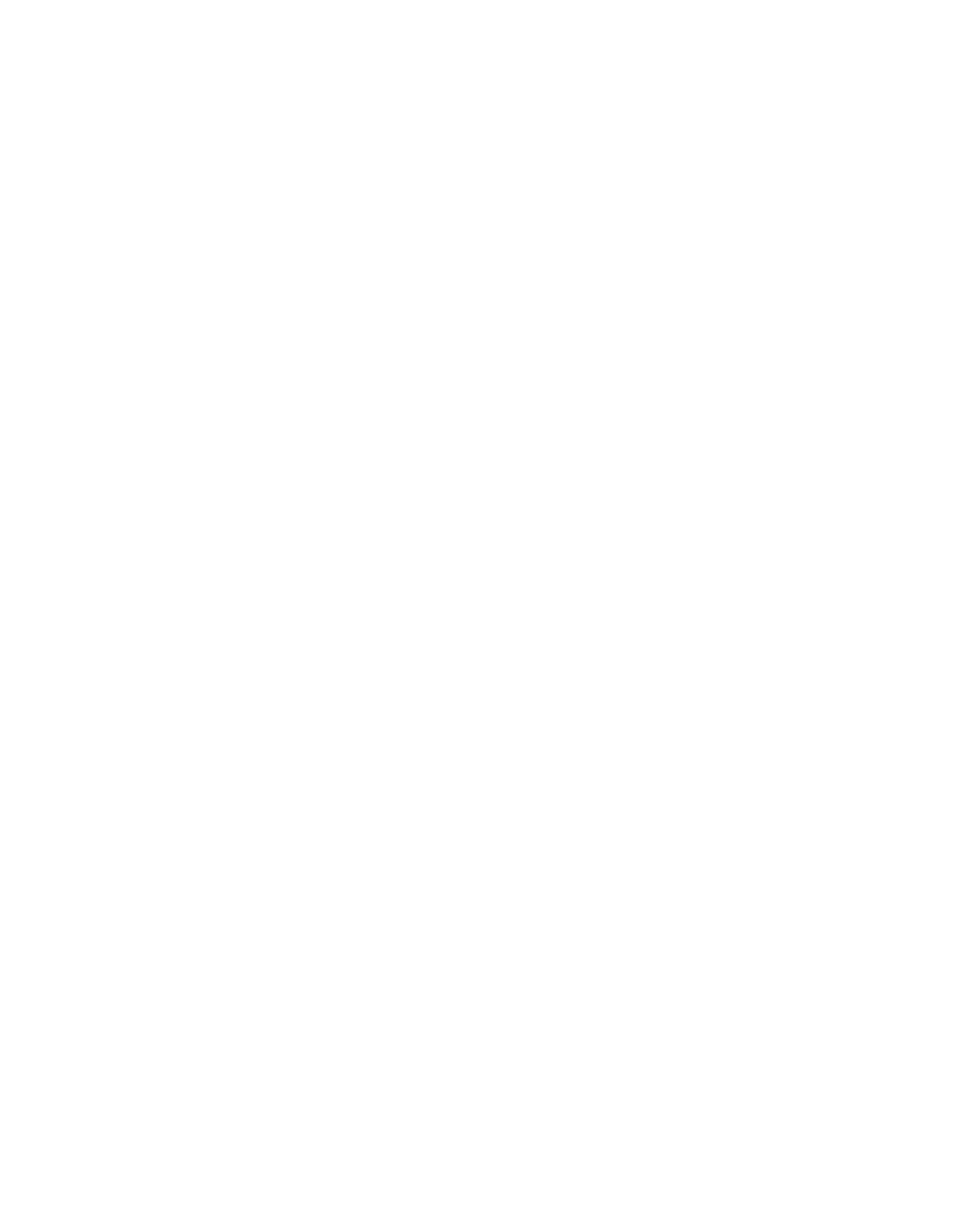## **Table of Contents**

| Frequency of Bringing a Weapon (Such as a Gun, Knife or Club) to School 67 |  |
|----------------------------------------------------------------------------|--|
|                                                                            |  |
|                                                                            |  |
|                                                                            |  |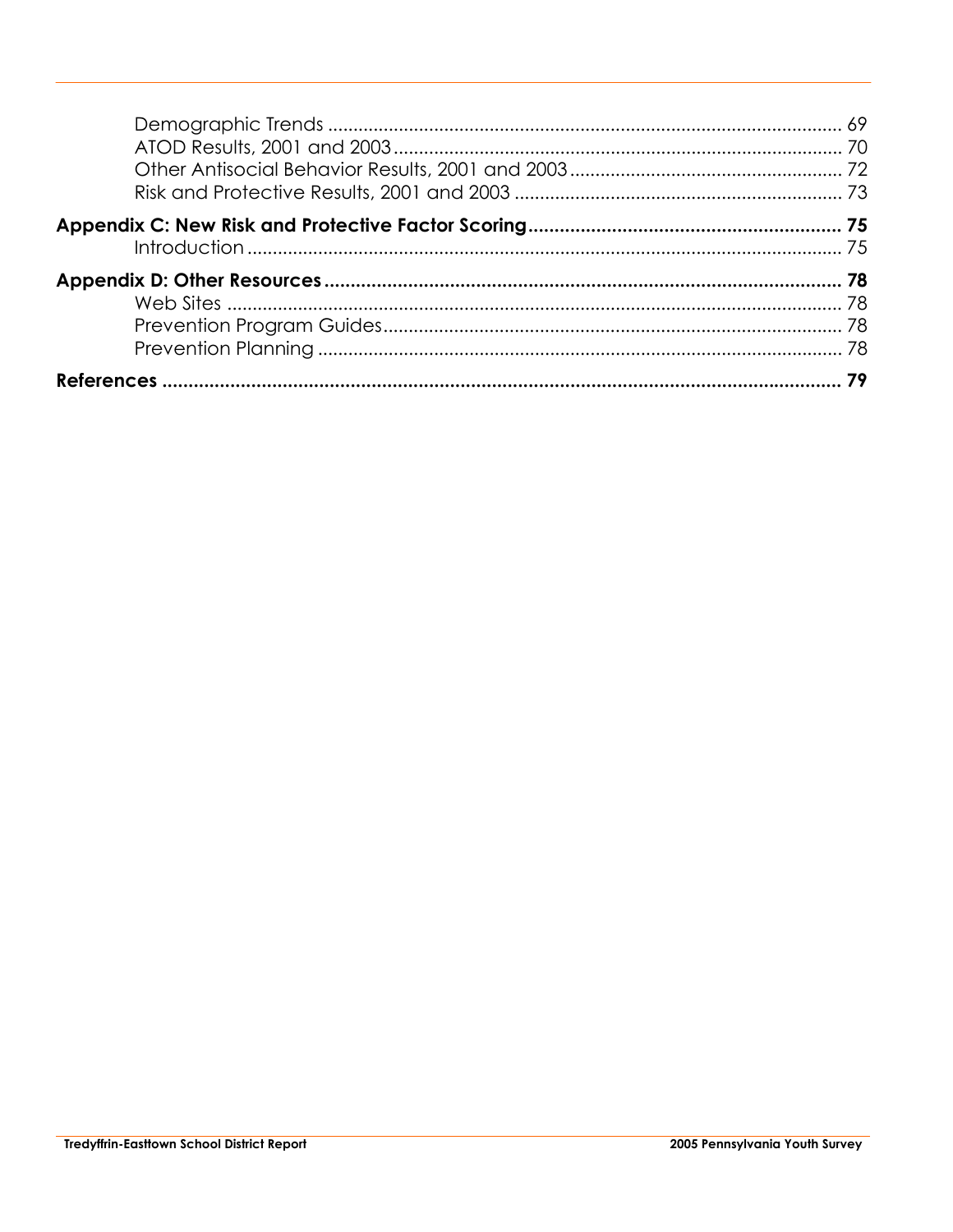## **Section 1 The Survey**

## **Introduction**

Since 1989, the Commonwealth of Pennsylvania has conducted a survey of secondary school students on their behavior, attitudes and knowledge concerning alcohol, tobacco, other drugs and violence. The *Pennsylvania Youth Survey (PAYS)* of 6<sup>th</sup>, 8<sup>th</sup>, 10<sup>th</sup> and 12<sup>th</sup> grade public school students is conducted every two years. The findings from the 2005 *PAYS* build upon the data gathered during the two previous waves of the survey in 2001 and 2003, as well as the *Generation at Risk* survey, a biennial study of drug use prevalence rates that was conducted from 1989 through 1997.

This survey was sponsored by the Pennsylvania Commission on Crime and Delinquency (PCCD). The PCCD contracted with Westat, Inc., to conduct the survey, which was administered in November of 2005. This report was prepared by Rothenbach Research and Consulting, LLC.

The data gathered in the 2005 *PAYS* serve two primary needs. First, the survey results provide an important benchmark for alcohol, tobacco, and other drug (ATOD) use and delinquent behavior among young Pennsylvanians, and help indicate whether prevention and treatment programs are achieving their intended results. Second, the survey assesses risk factors that are related to these behaviors and the protective factors that guard against them. This information allows community leaders and school administrators to direct prevention resources to areas where they are likely to have the greatest impact.

The *Communities That Care Youth Survey (CTCYS)* was adopted as the basis for the 2005 *PAYS*. Based on the work of Dr. J. David Hawkins and Dr. Richard F. Catalano, the *CTCYS* is designed to identify the levels of risk factors related to problem behaviors such as ATOD use—and to identify the levels of protective factors that help guard against those behaviors. In addition to measuring risk and protective factors, the *CTCYS* also measures the actual prevalence of drug use, violence and other antisocial behaviors among surveyed students. Three articles (Pollard, Hawkins & Arthur, 1999; Arthur, Hawkins, Pollard, Catalano & Baglioni, 2002; Glaser, Van Horn, Arthur, Hawkins & Catalano, 2005) describe the *CTCYS*, its uses and its ongoing development.

By administering the 2005 *PAYS*, Tredyffrin-Easttown School District has assessed the risk and protective factors its young people face. This report identifies the risk and protective factors most in need of attention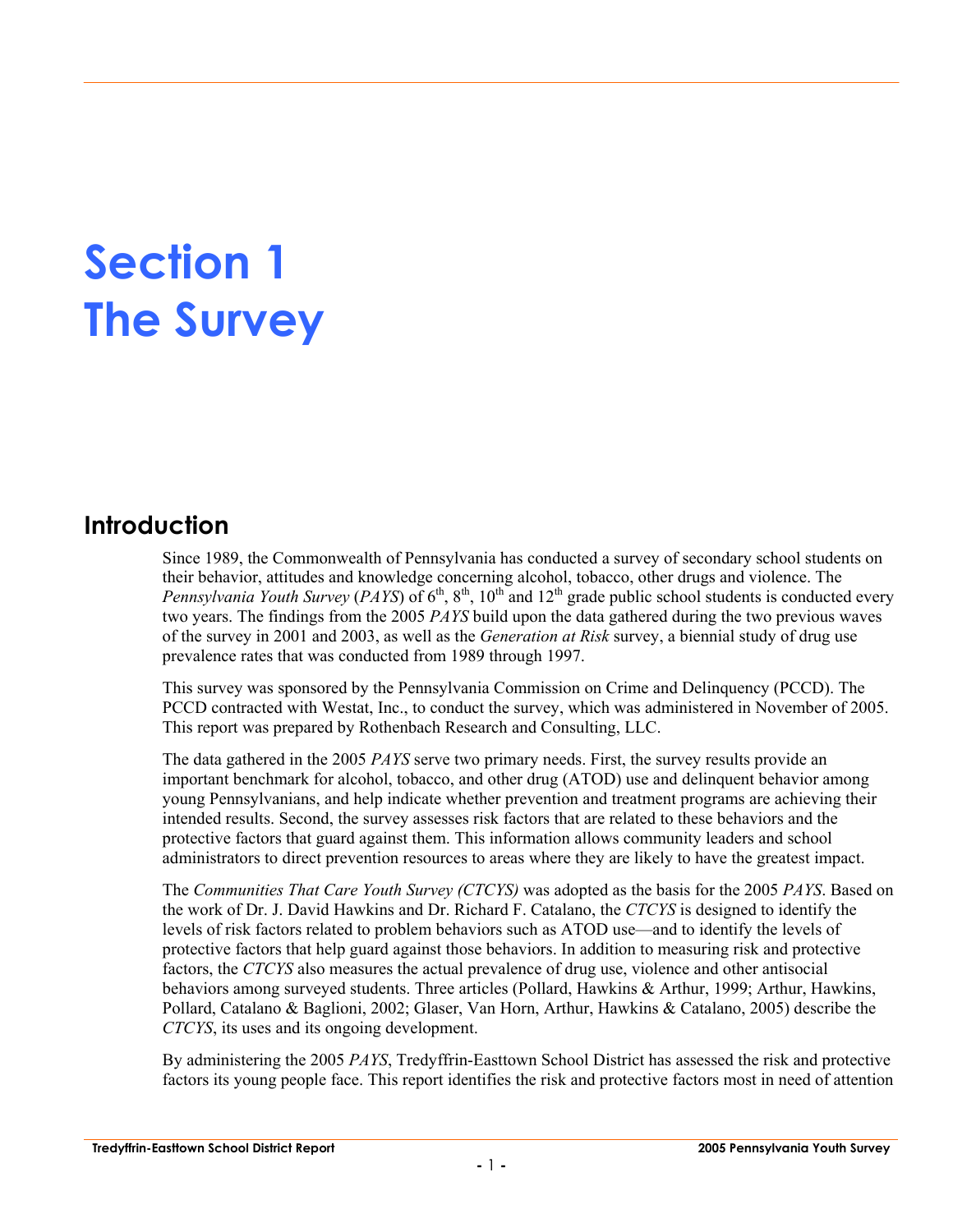in the community. This information can be used to guide prevention efforts, to help address existing problems, and to promote healthy and positive youth development.

Of course, the survey would not have been possible without the support and cooperation of school superintendents, parents and students throughout the Commonwealth. The PCCD would like to take this opportunity to thank these individuals for supporting this valuable and worthwhile endeavor.

All together, 1,642 students in grades 6, 8, 10 and 12 participated in the survey.

## **Summary of Results**

This report presents findings on a number of topics, including ATOD use, other antisocial behaviors, and risk and protective factors. A brief summary of the findings from each of these sections is presented here. A more detailed summary is presented at the start of each section, followed by an item-by-item discussion of the results.

#### *Alcohol, Tobacco and Other Drug Use*

Tredyffrin-Easttown School District students recorded the highest lifetime prevalence-of-use rates for alcohol (58.5%), marijuana (22.8%) and cigarettes (21.0%). Other lifetime prevalence rates ranged from 1.6% for heroin to 9.3% for inhalants. The rate of illicit drug use excluding marijuana is summarized by the indicator "any illicit drug (other than marijuana)," with 15.7% of surveyed students reporting use of these drugs in their lifetimes. Tredyffrin-Easttown School District students reported the highest past-30 day prevalence-of-use rates for alcohol (30.9%), marijuana (15.3%) and cigarettes (10.4%). Other past-30 day prevalence rates ranged from 1.0% for heroin to 4.4% for hallucinogens. Overall, 8.9% of Tredyffrin-Easttown School District students reported the use of any illicit drug (other than marijuana) in the past 30 days.

National data from the *Monitoring the Future* survey provide a valuable reference point for evaluating the severity of drug use behavior. Compared to their national counterparts, Tredyffrin-Easttown School District students reported higher average levels of lifetime alcohol, hallucinogen and Ecstasy use and lower average levels of lifetime cigarette, smokeless tobacco and inhalant use. For past-30-day ATOD use, students reported higher average levels of alcohol, marijuana, hallucinogen, Ecstasy and cocaine use and binge drinking than their national counterparts.

#### *Other Antisocial Behaviors*

For the overall sample, the past-12-month prevalence rates recorded for the seven other problem, or antisocial, behaviors cover a broad range. In Tredyffrin-Easttown School District, 12.1% of students reported *Being Drunk or High at School* in the past year, making it the most prevalent of the seven behaviors. *Attacking Someone with Intent to Harm* is the second most prevalent antisocial behavior, with 8.2% of Tredyffrin-Easttown School District students reporting having attacked someone in the past year. Students in Tredyffrin-Easttown School District reported very low levels of participation in the following antisocial behaviors: *Getting Suspended*, *Being Arrested*, *Bringing a Weapon to School* and *Attempting to Steal a Vehicle*.

#### *Risk and Protective Factor Profile*

For the overall sample of  $6<sup>th</sup>$ ,  $8<sup>th</sup>$ ,  $10<sup>th</sup>$  and  $12<sup>th</sup>$  graders in Tredyffrin-Easttown School District, percentile scores across the eight protective factor scales range from a low of 52 to a high of 66, with an average score of 58, which is eight points higher than the normative average of 50. The four lowest overall scores were for the following protective factor scales: *Community Rewards for Prosocial Involvement* (52), *Religiosity* (54), *School Rewards for Prosocial Involvement* (56) and *Family Opportunities for Prosocial Involvement* (56). Tredyffrin-Easttown School District students reported the three highest overall scores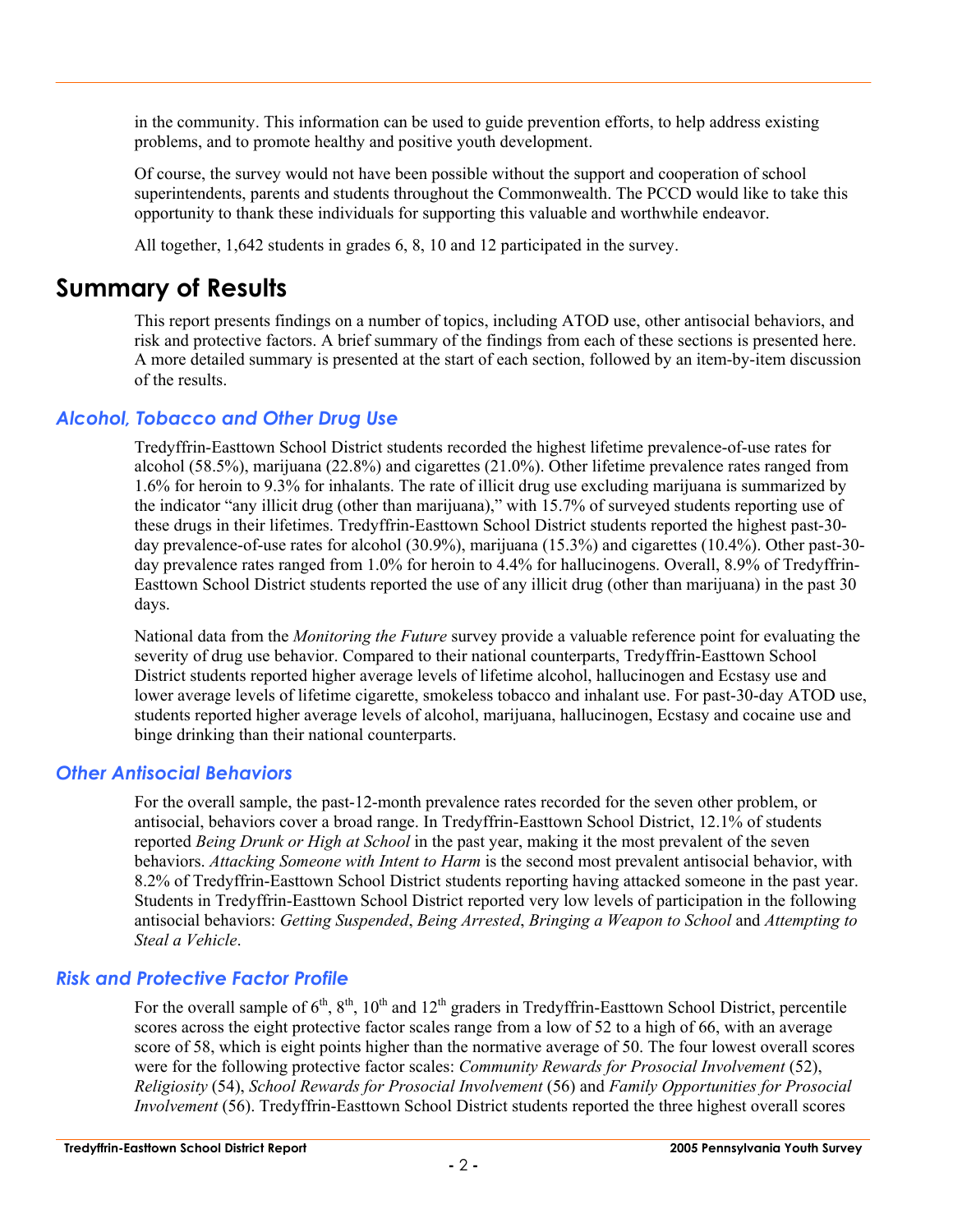for the following protective factor scales: *School Opportunities for Prosocial Involvement* (66), *Belief in the Moral Order* (60) and *Family Rewards for Prosocial Involvement* (59).

Overall percentile scores across the 21 risk factor scales range from a low of 34 to a high of 51, with an average score of 42, which is eight points lower than the normative average of 50. Tredyffrin-Easttown School District students reported the five highest overall scores for the following risk factor scales: *Peer Rewards for Antisocial Behavior* (51), *Personal Transitions and Mobility* (48), *Poor Family Supervision* (47), *Parental Attitudes Favorable toward ATOD Use* (47) and *Parental Attitudes Favorable toward Antisocial Behavior* (47). The three lowest overall scores were for the following risk factor scales: *Low Perceived Risks of Drug Use* (34), *Early Initiation (of Drug Use and Antisocial Behavior)* (35) and *Perceived Availability of Drugs and Handguns* (35).

While policies that target any risk or protective factor could potentially be an important resource for students in Tredyffrin-Easttown School District, focusing prevention planning in high risk and low protection areas could be especially beneficial. Similarly, factors with low risk or high protection represent strengths that Tredyffrin-Easttown School District can build on. These objective data, in conjunction with a review of community-specific issues and resources, can help direct prevention efforts for Tredyffrin-Easttown School District. It is important to keep in mind, however, that overall scores can mask problems within individual grades. Section 5 of this report provides grade-level results that will enable prevention planners to more precisely target opportunities for intervention.

## **Survey Methodology**

The *CTCYS* was developed to provide scientifically sound information to communities. It measures a variety of risk and protective factors by using groups of survey items, which are called scales. Please note that some of the risk factors are measured with more than one scale.

The *CTCYS* was developed from research funded by the Center for Substance Abuse Prevention of the U.S. Department of Health and Human Services. This research supported the development of a student survey to measure the following items:

- risk and protective factors that predict alcohol, tobacco and other drug (ATOD) use, delinquency and other problem behaviors in adolescents.
- the prevalence and frequency of drug use.
- the prevalence and frequency of antisocial behaviors.

This survey instrument became the *CTCYS.* The original research involved data collection in five states: Kansas, Maine, Oregon, South Carolina and Washington. Over 72,000 students participated in these statewide surveys, and analysis of the collected data contributed to the development of the *CTCYS*.

#### *Administration*

The survey was administered in the classroom and required approximately one class period to complete. Each teacher received an appropriate number of surveys and survey collection envelopes. The teachers reviewed the instructions with their students and asked the students to complete the survey. The instructions informed the students that there were no right or wrong answers. The instructions also explained the proper way to mark the answers. In some schools, some or all of the student respondents completed the survey in a computer lab using an internet-based survey administration system. A subcontractor, SmartTrack, managed the internet administration. Please see the statewide 2005 *PAYS* report for more information on this system.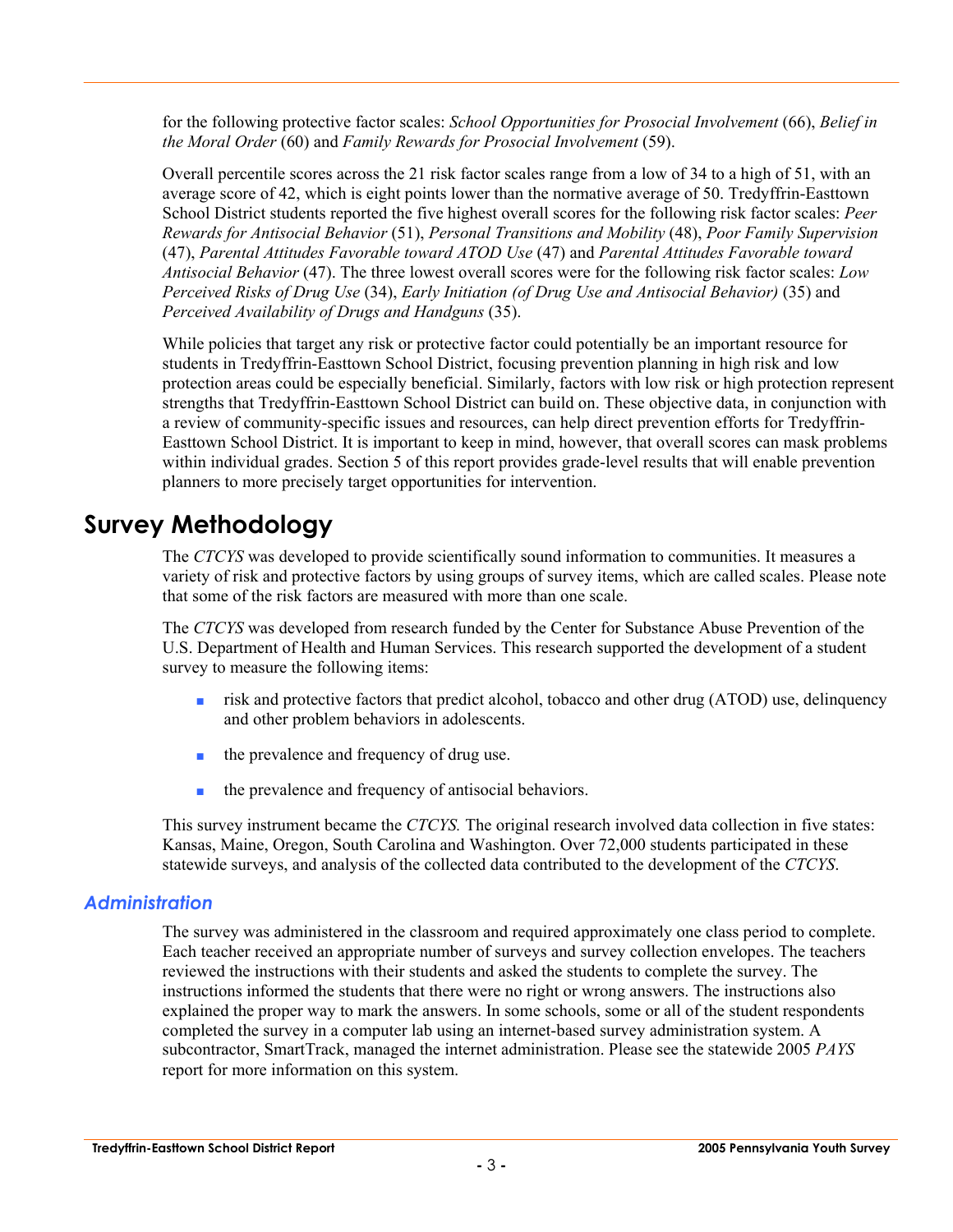Students were asked to complete the survey but were also told that participation is voluntary. Furthermore, students were told that they could skip any question that they were not comfortable answering. Both the teacher and the written instructions on the front of the survey form assured students that the survey was anonymous and confidential.

#### *Survey Validation*

Four strategies were used to assess the validity of the surveys. The first two strategies eliminated the surveys of students who appeared to exaggerate their drug use and other antisocial behavior. The third strategy eliminated students who reported use of a fictitious drug. The fourth strategy eliminated the surveys of students who repeatedly reported logically inconsistent patterns of drug use.

- In the first strategy, surveys from students who reported an average of four or more daily uses of the following drugs—inhalants, cocaine, hallucinogens, Ecstasy, methamphetamine and heroin were eliminated from the survey data set. This strategy removes from the survey any student who did not take it seriously.
- The second strategy supplements the drug use exaggeration test by examining the frequency of four other antisocial behaviors: *Attacking Someone with Intent to Harm*, *Attempting to Steal a Vehicle*, *Being Arrested*, and *Getting Suspended*. Respondents who reported an unrealistically high frequency of these behaviors—more than 80 instances within the past year—were removed from the analysis.
- In the third strategy, students were asked if they had used a fictitious drug in the past 30 days or in their lifetimes. If students reported any use of the fictitious drug, their surveys were not included in the analysis of the findings.
- The fourth strategy was used to detect logical inconsistencies among responses to the drug-related questions. Students were identified as inconsistent responders in the following circumstances only: (1) if they were inconsistent on two or more of the following drugs: alcohol, cigarettes, smokeless tobacco and marijuana/hashish; or (2) if they were inconsistent on two or more of the remaining drugs. An example of an inconsistent response would be if a student reported that he or she had used alcohol three to five times in the past 30 days but had never used alcohol in his or her lifetime.

Tredyffrin-Easttown School District students were cooperative—all but 56 students (3.3%) completed valid surveys. Of the 56 surveys identified and eliminated by one or more of the four strategies described above, 33 exaggerated drug use (strategy 1), 19 exaggerated other antisocial behavior (strategy 2), 32 reported the use of the fictitious drug (strategy 3) and 23 responded in a logically inconsistent way (strategy 4). The elimination total produced by these four strategies equals more than 56 because some surveys were identified by more than one strategy.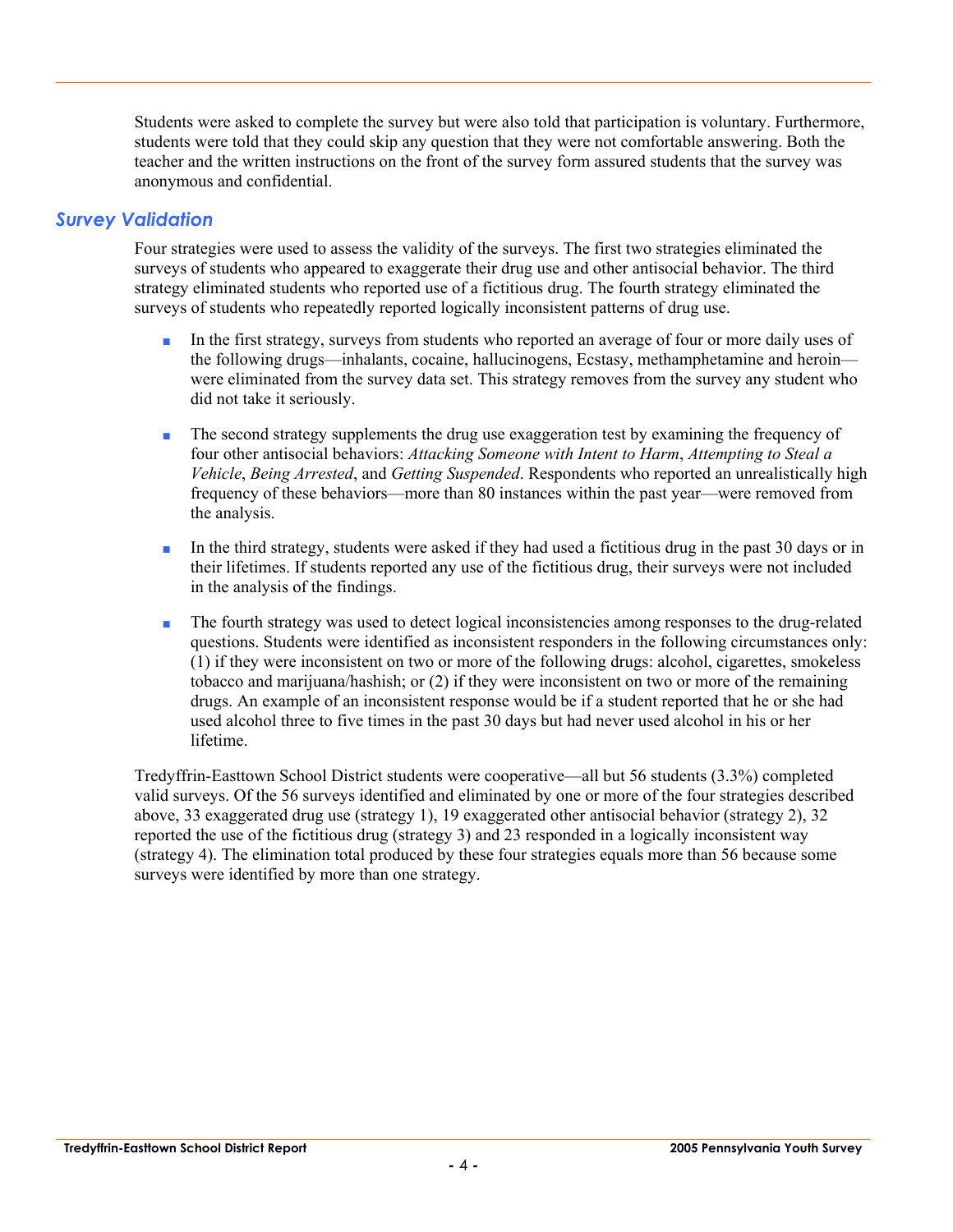#### *Sample Analysis*

When reviewing survey results people often ask, "What is the margin of error?" This is referred to as the "confidence interval," and it reflects the precision of a statistical estimate. For example, a confidence interval of  $\pm 3.0$  points for a drug use prevalence rate of 50.0% means that there is a 95% chance that the true score is between 47.0% and 53.0%.

For school-based survey research, confidence intervals are determined by the size of the sample relative to the school's enrollment. The higher the percentage of a school's total enrollment that is included in the sample, the smaller the confidence interval and the more precise the results. Table 1 presents confidence intervals for both grade-level and overall estimates. Note that these confidence intervals are for prevalence rates of 50%. For less prevalent behaviors, such as heroin use and bringing a weapon to school, the confidence interval narrows substantially.

|                  | <b>Table 1. Confidence Intervals for Sample</b> |                   |                   |            |  |                          |  |  |  |  |  |  |  |
|------------------|-------------------------------------------------|-------------------|-------------------|------------|--|--------------------------|--|--|--|--|--|--|--|
|                  |                                                 | <b>Enrollment</b> |                   | Sample     |  | Confidence               |  |  |  |  |  |  |  |
| Grade            | <b>Number</b>                                   | Percentage        | <b>Number</b>     | Percentage |  | Interval                 |  |  |  |  |  |  |  |
| 6 <sup>th</sup>  | 469                                             | 26.1%             | 420               | 25.8%      |  | ±1.5%                    |  |  |  |  |  |  |  |
| 7 <sup>th</sup>  | $- -$                                           | $\qquad \qquad -$ | $\qquad \qquad -$ | $- -$      |  | $--$                     |  |  |  |  |  |  |  |
| 8 <sup>th</sup>  | 454                                             | 25.2%             | 411               | 25.2%      |  | ±1.5%                    |  |  |  |  |  |  |  |
| 9 <sub>th</sub>  | $- -$                                           | $\qquad \qquad -$ | $-$               | $- -$      |  | $\hspace{0.05cm} \ldots$ |  |  |  |  |  |  |  |
| 10 <sup>th</sup> | 434                                             | 24.1%             | 406               | 24.9%      |  | ±1.2%                    |  |  |  |  |  |  |  |
| 11 <sup>th</sup> | $- -$                                           | $-$               | $- -$             | $-$        |  | $--$                     |  |  |  |  |  |  |  |
| 12 <sup>th</sup> | 443                                             | 24.6%             | 392               | 24.1%      |  | ±1.7%                    |  |  |  |  |  |  |  |
| <b>Totals</b>    | 1,800                                           | 100.0%            | 1,629             | 100.0%     |  | ±0.7%                    |  |  |  |  |  |  |  |

Note: Rounding can produce totals that do not equal 100%. The total sample size in this table does not include respondents who did not report their grade level.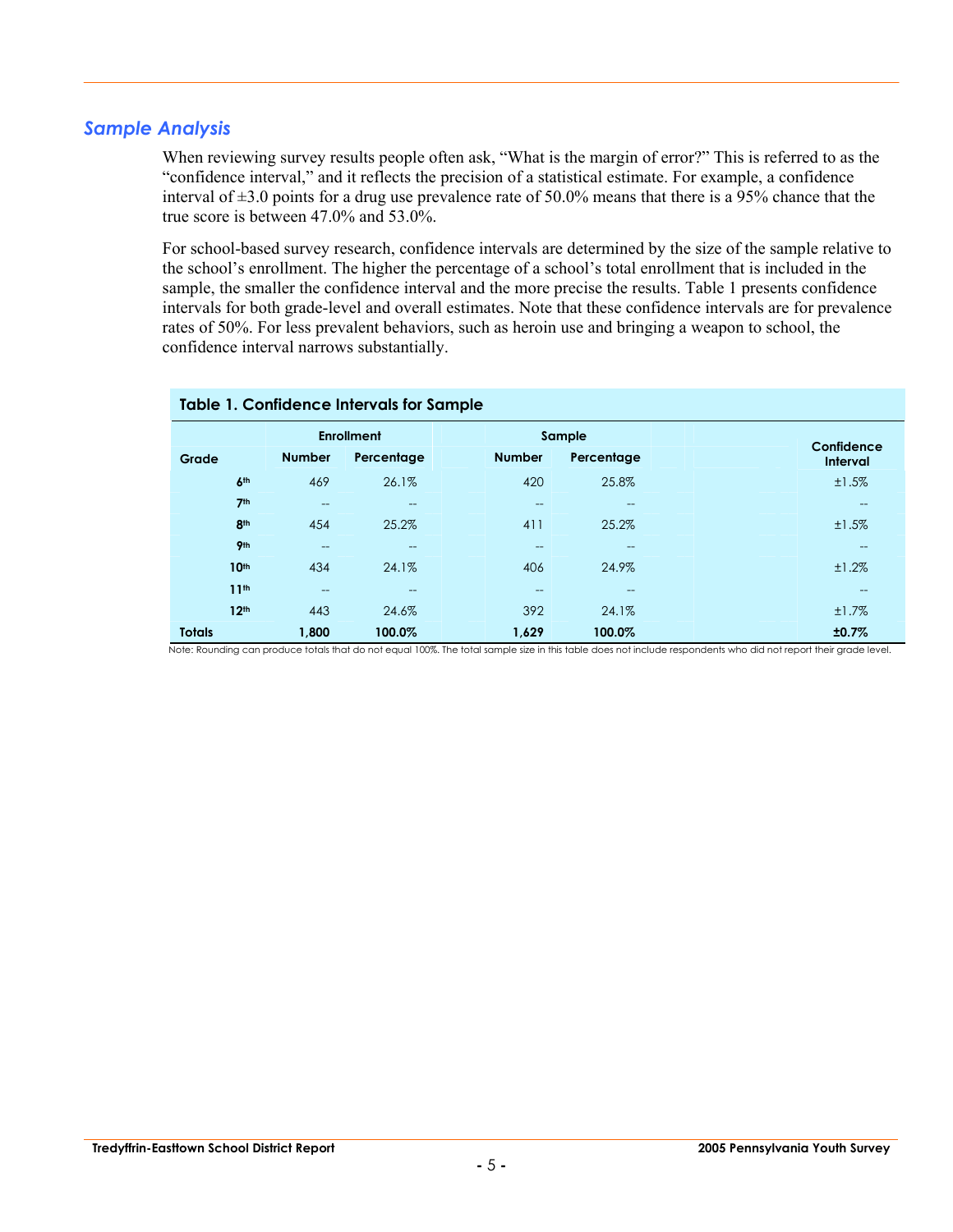## **Demographic Profile of Surveyed Youth**

The survey measures a variety of demographic characteristics. Table 2 shows selected characteristics of surveyed youth: sex, ethnicity and the primary language spoken at home. The primary language spoken at home refers to the primary language the student speaks at home (rather than what the parents speak at home).

A higher percentage of surveyed Tredyffrin-Easttown School District students were male (50.1% male versus 49.0% female). A majority of students identified themselves as White (79.1%). The largest minority group is Asian (7.6%), followed by African American (3.7%), Latino (1.5%) and American Indian (0.4%). Note that while the "Other/Multiple" category listed on all tables includes students who selected "Other" as their primary ethnicity, this category also includes those students who selected multiple ethnicities. Therefore, for example, students who reported both African American and Latino ethnicity would be classified in the "Other/Multiple" category for the purposes of this report.

Nearly all of the surveyed students (92.4%) reported English as the language they most often speak at home.

| rapic 2. polocica pomograpnic onaracionsics or sorreyca room |                           |                               |
|--------------------------------------------------------------|---------------------------|-------------------------------|
|                                                              | <b>Number of Students</b> | <b>Percentage of Students</b> |
| <b>Overall Valid Surveys</b>                                 | 1,642                     | 100.0%                        |
| Sex                                                          |                           |                               |
| Male                                                         | 822                       | 50.1%                         |
| Female                                                       | 805                       | 49.0%                         |
| Did not respond                                              | 15                        | 0.9%                          |
| <b>Ethnicity</b>                                             |                           |                               |
| White                                                        | 1,299                     | 79.1%                         |
| <b>African American</b>                                      | 61                        | 3.7%                          |
| Latino                                                       | 24                        | $1.5\%$                       |
| <b>American Indian</b>                                       | 7                         | 0.4%                          |
| <b>Asian</b>                                                 | 125                       | 7.6%                          |
| Other/Multiple                                               | 111                       | 6.8%                          |
| Did not respond                                              | 15                        | 0.9%                          |
| Primary Language Spoken at Home                              |                           |                               |
| <b>English</b>                                               | 1,518                     | 92.4%                         |
| Spanish                                                      | 10                        | 0.6%                          |
| <b>Other Language</b>                                        | 90                        | 5.5%                          |
| Did not respond                                              | 24                        | 1.5%                          |

#### **Table 2. Selected Demographic Characteristics of Surveyed Youth**

Note: Rounding can produce totals that do not equal 100%.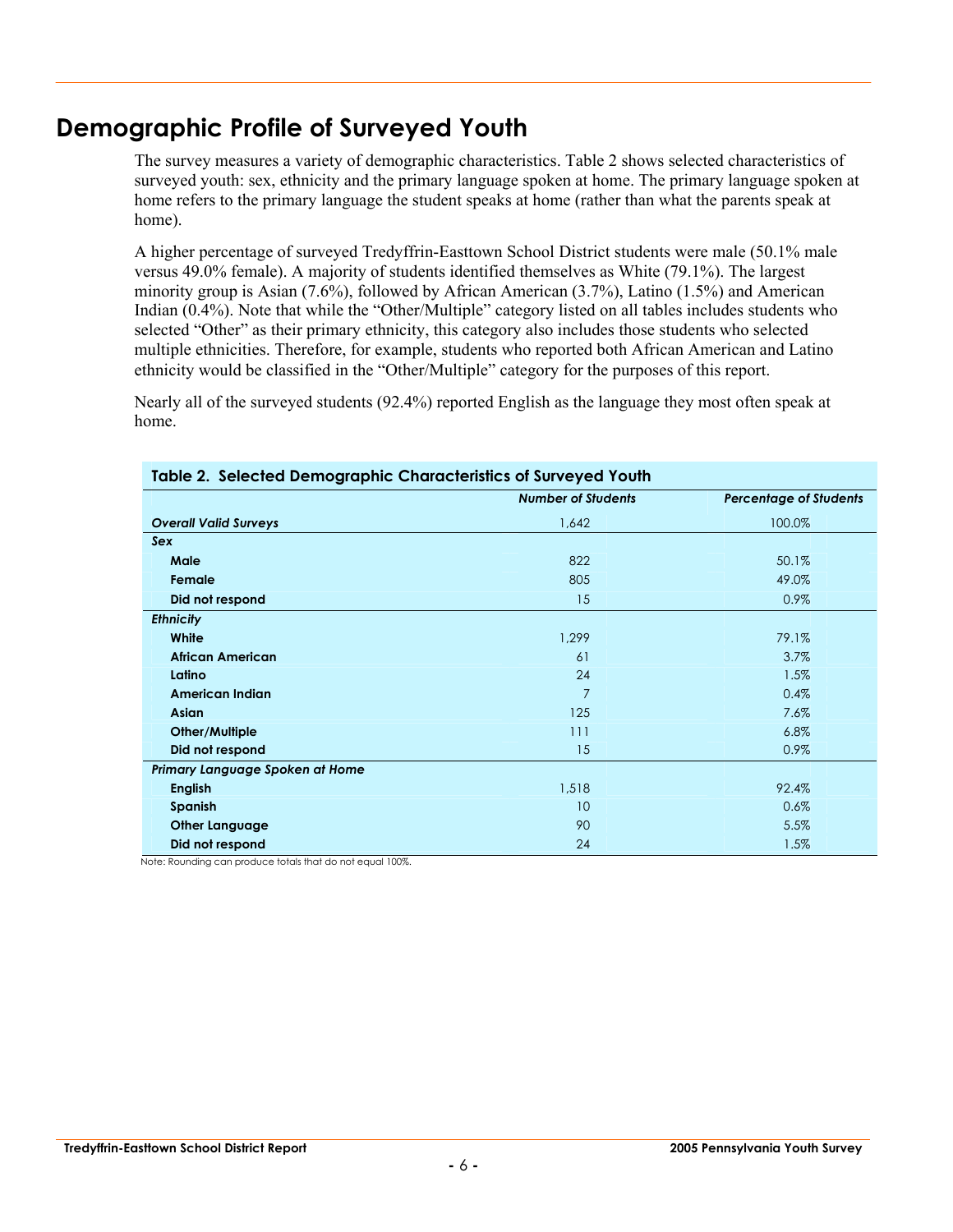## **Section 2 Alcohol, Tobacco and Other Drug Use**

### **Measurement**

Alcohol, tobacco and other drug (ATOD) use is measured in the 2005 *PAYS* by a set of 36 questions. The questions are similar to those used in the *Monitoring the Future* study, a nationwide study of drug use by middle and high school students. Consequently, national data as well as data from other similar surveys can be easily compared to data from the 2005 *PAYS*.

Prevalence-of-use tables and graphs show the percentages of students who reported using ATODs. These results are presented for both lifetime and past-30-day prevalence of use periods. Lifetime prevalence of use (whether the student has ever used the drug) is a good measure of student experimentation. Past-30 day prevalence of use (whether the student has used the drug within the last month) is a good measure of current use. In addition to the standard lifetime and past-30-day prevalence rates for alcohol use, binge drinking behavior (defined as a report of five or more drinks in a row within the past two weeks) is also measured.

A multi-question indicator—"any illicit drug (other than marijuana)"—measures the use of one or more of the following drugs: inhalants, cocaine, crack cocaine, heroin, hallucinogens, methamphetamine, Ecstasy and steroids. The purpose of this drug combination rate is to provide prevention planners with an overall gauge of so-called "hard" drug use (Johnston, O'Malley, Bachman & Schulenberg, 2005a).

This year's survey also includes 12 new questions designed to measure nonmedical use of prescription drugs. The questions cover four general categories of nonmedical prescription drug use: amphetamines, sedatives, tranquilizers and narcotics other than heroin. In addition to lifetime and past-30-day prevalence of use periods, a question about past-12-month use is included with each prescription drug category.

## **Results Summary**

#### *Overall Results*

ATOD prevalence rates for the combined sample of  $6<sup>th</sup>$ ,  $8<sup>th</sup>$ ,  $10<sup>th</sup>$  and  $12<sup>th</sup>$  graders are presented in Graph 1, and in the overall results column of Tables 3 and 4. As these results show, Tredyffrin-Easttown School District students recorded the highest lifetime prevalence-of-use rates for alcohol (58.5%), marijuana (22.8%) and cigarettes (21.0%). Other lifetime prevalence rates ranged from 1.6% for heroin to 9.3% for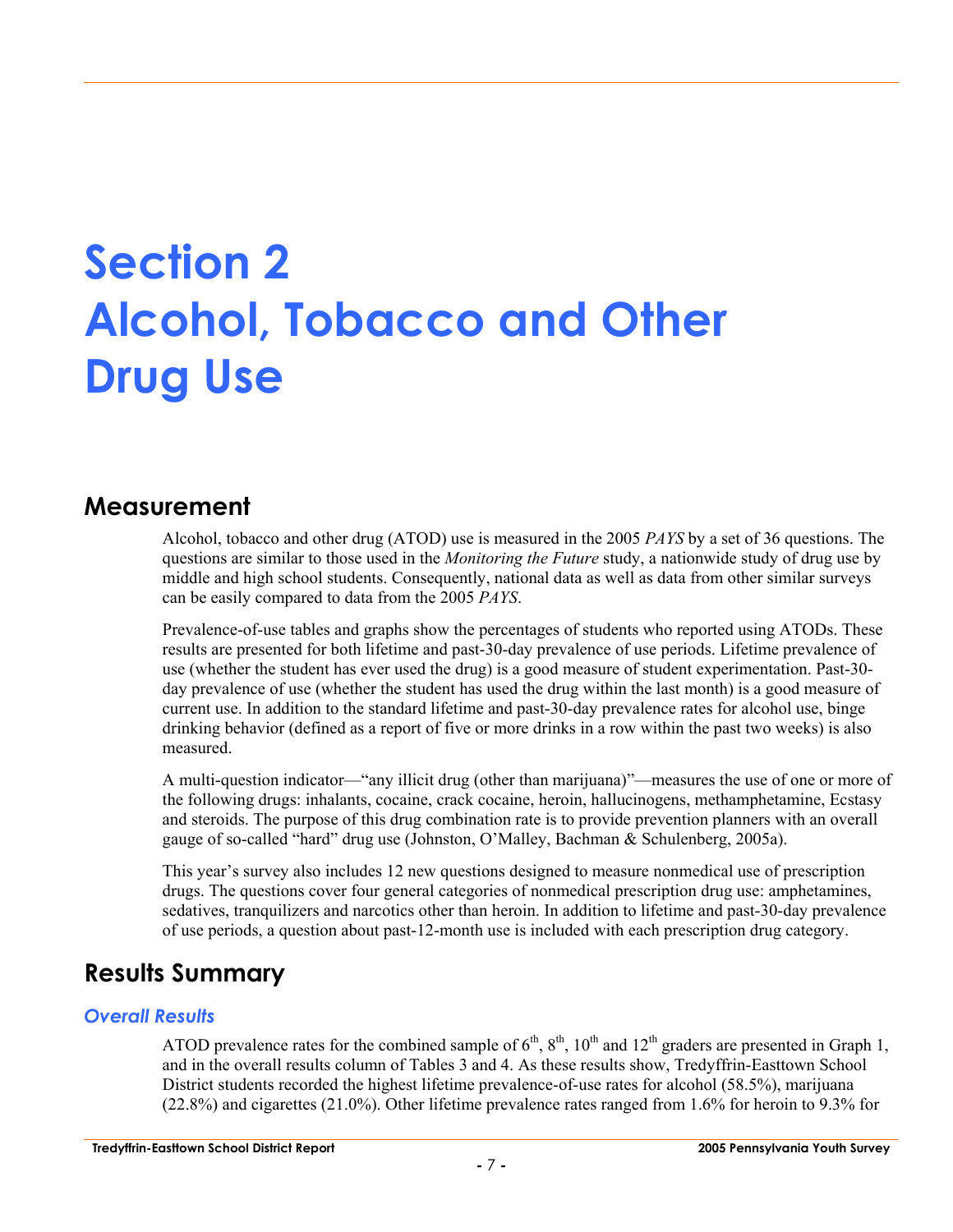inhalants. The rate of illicit drug use excluding marijuana is summarized by the indicator "any illicit drug (other than marijuana)," with 15.7% of surveyed students reporting use of these drugs in their lifetimes.

Tredyffrin-Easttown School District students reported the highest past-30-day prevalence-of-use rates for alcohol (30.9%), marijuana (15.3%) and cigarettes (10.4%). Other past-30-day prevalence rates ranged from 1.0% for heroin to 4.4% for hallucinogens. Overall, 8.9% of Tredyffrin-Easttown School District students reported the use of any illicit drug (other than marijuana) in the past 30 days.

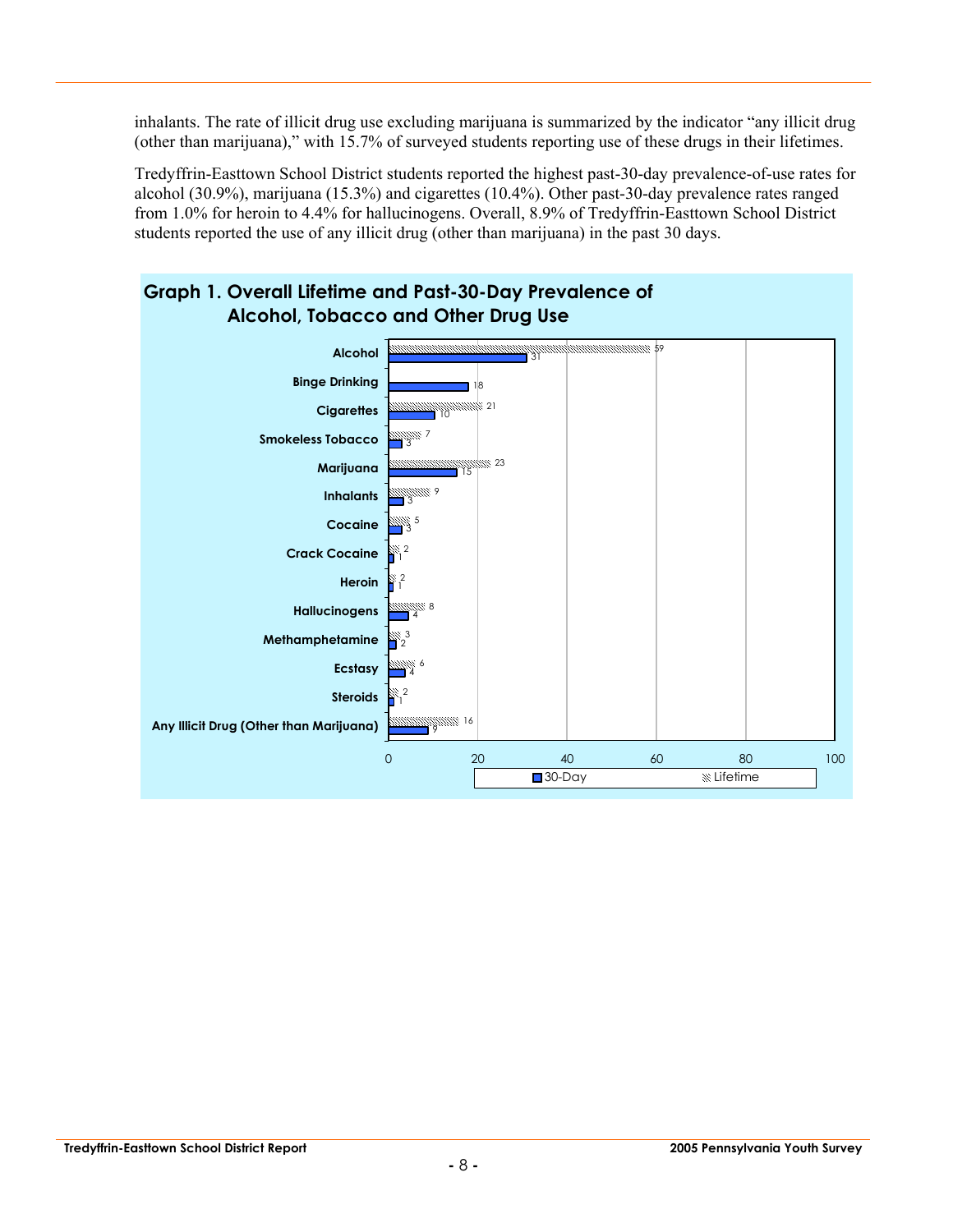#### *Grade-Level Results*

ATOD prevalence rates for individual grade levels are presented in Graph 2 and Tables 3 and 4. Typically, prevalence rates for the use of most substances increase as students enter higher grades. In many communities, however, inhalant use provides an exception to this pattern, often peaking during the late middle school or early high school years. This may be because inhalants are relatively easy for younger students to obtain. Past-30-day alcohol use in Tredyffrin-Easttown School District ranges from a low of 3.8% among  $6<sup>th</sup>$  graders to a high of 64.9% among 12th graders. Past-30-day marijuana use ranges from a low of 0.2% among  $6<sup>th</sup>$  graders to a high of 38.3% among 12<sup>th</sup> graders. Past-30-day cigarette



use ranges from a low of 0.7% among  $6<sup>th</sup>$  graders to a high of 27.6% among 12<sup>th</sup> graders. Past-30-day inhalant use ranges from a low of 1.7% among  $6<sup>th</sup>$  and  $8<sup>th</sup>$  graders to a high of 5.9% among 12<sup>th</sup> graders.

#### *Comparisons to National Results*

Comparing and contrasting findings from a county- or school-district-level survey to relevant data from a national survey provides a valuable perspective on local data. In this report, national comparisons for ATOD use will be made to the 2005 *Monitoring the Future* study. The *Monitoring the Future* survey project, which provides prevalence-of-use information for ATODs from a nationally representative sample of  $8<sup>th</sup>$ ,  $10<sup>th</sup>$  and  $12<sup>th</sup>$  graders, is conducted annually by the Survey Research Center of the Institute for Social Research at the University of Michigan (see www.monitoringthefuture.org). For a review of the methodology of this study, please see Johnston, O'Malley, Bachman & Schulenberg (2005a).

In addition to a complete report of prevalence-of-use rates for each surveyed grade, Tables 3 and 4 present national results from the *Monitoring the Future* study. Across the three comparison grades  $(8<sup>th</sup>, 10<sup>th</sup>$  and 12<sup>th</sup>), students in Tredyffrin-Easttown School District reported higher average levels of lifetime alcohol, hallucinogen and Ecstasy use than their national counterparts and lower average levels of lifetime cigarette, smokeless tobacco and inhalant use. The largest grade-level differences in lifetime substance use were for hallucinogens in the 12<sup>th</sup> grade (21.6% versus 8.8% for *Monitoring the Future*), cigarettes in the 8<sup>th</sup> grade (7.6% versus 25.9% for *Monitoring the Future*) and alcohol in the 12<sup>th</sup> grade (88.2% versus 75.1% for *Monitoring the Future*).

For past-30-day ATOD use, students in Tredyffrin-Easttown School District reported higher average levels of alcohol, marijuana, hallucinogen, Ecstasy and cocaine use and binge drinking than their national counterparts. The largest grade-level differences in past-30-day substance use were for marijuana in the 12th grade (38.3% versus 19.8% for *Monitoring the Future*), binge drinking in the 12th grade (45.4% versus 28.1% for *Monitoring the Future*) and alcohol in the 12<sup>th</sup> grade (64.9% versus 47.0% for *Monitoring the Future*).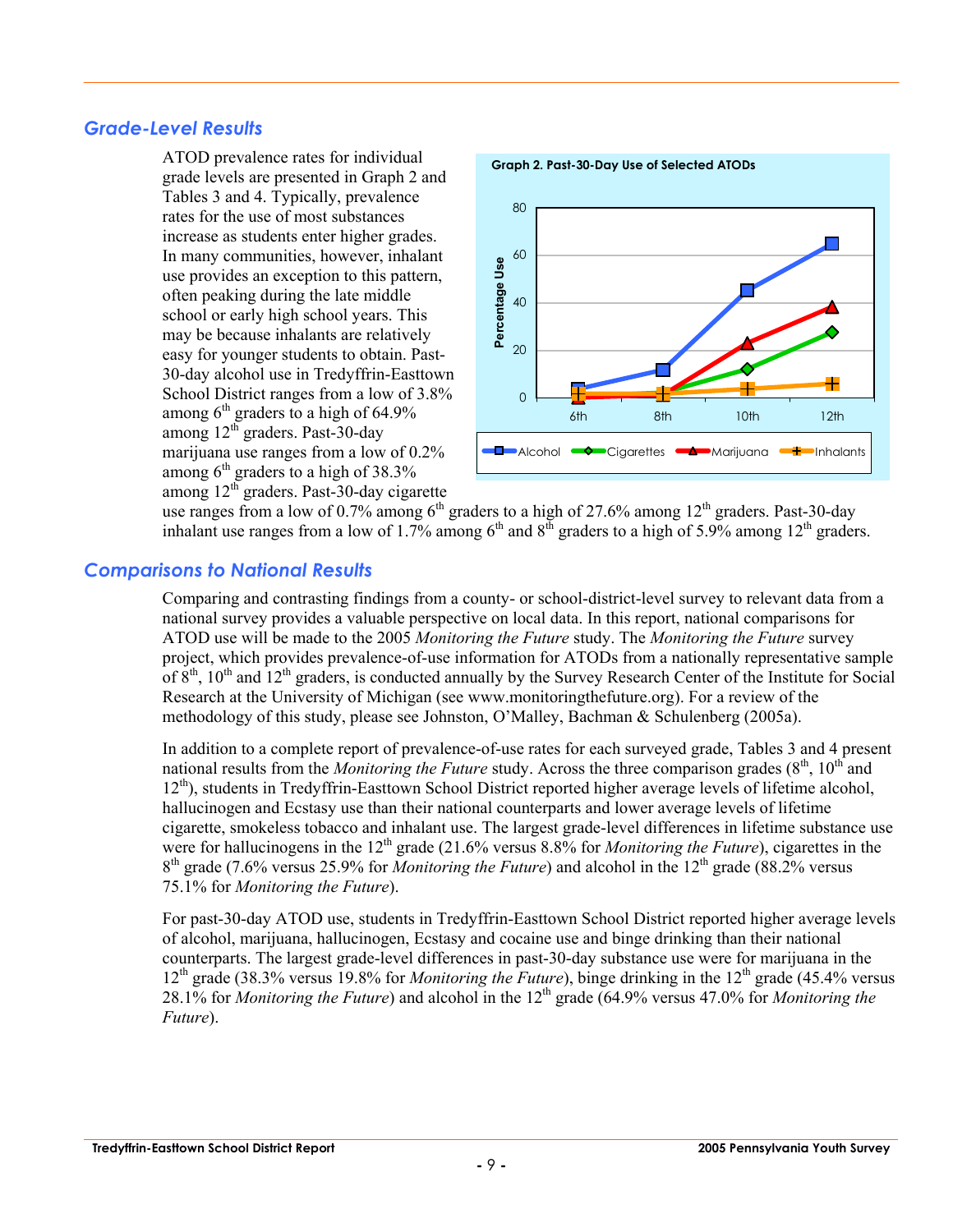|                                            |                         |                          |                         |                          | <b>Tredyffrin-Eastlown School District</b> |                          |                          |              | <b>Monitoring the</b><br>Future <sup>1</sup> |                          |                          |
|--------------------------------------------|-------------------------|--------------------------|-------------------------|--------------------------|--------------------------------------------|--------------------------|--------------------------|--------------|----------------------------------------------|--------------------------|--------------------------|
|                                            | 6 <sup>th</sup><br>$\%$ | 7 <sup>th</sup><br>$\%$  | 8 <sup>th</sup><br>$\%$ | 9 <sub>th</sub><br>$\%$  | 10 <sup>th</sup><br>$\%$                   | 11 <sup>th</sup><br>$\%$ | 12 <sup>th</sup><br>$\%$ | Overall<br>% | 8 <sup>th</sup><br>$\%$                      | 10 <sup>th</sup><br>$\%$ | 12 <sup>th</sup><br>$\%$ |
| <b>Alcohol</b>                             | 24.2                    | $\overline{\phantom{a}}$ | 49.3                    | $\qquad \qquad -$        | 74.2                                       | $\overline{\phantom{0}}$ | 88.2                     | 58.5         | 41.0                                         | 63.2                     | 75.1                     |
| <b>Cigarettes</b>                          | 1.7                     | $\overline{\phantom{a}}$ | 7.6                     | $-$                      | 27.3                                       | $\overline{\phantom{a}}$ | 48.8                     | 21.0         | 25.9                                         | 38.9                     | 50.0                     |
| <b>Smokeless Tobacco</b>                   | 0.7                     | $-$                      | 2.0                     | $\qquad \qquad -$        | 10.1                                       | $\overline{\phantom{a}}$ | 16.7                     | 7.3          | 10.1                                         | 14.5                     | 17.5                     |
| Marijuana                                  | 0.7                     | $\overline{\phantom{a}}$ | 4.2                     | $\qquad \qquad -$        | 31.1                                       | $\overline{\phantom{a}}$ | 57.5                     | 22.8         | 16.5                                         | 34.1                     | 44.8                     |
| <b>Inhalants</b>                           | 4.8                     | $-$                      | 6.1                     | $-$                      | 10.9                                       | $\overline{\phantom{a}}$ | 15.4                     | 9.3          | 17.1                                         | 13.1                     | 11.4                     |
| Cocaine                                    | 0.2                     | $\overline{\phantom{a}}$ | 1.0                     | $\qquad \qquad -$        | 4.7                                        | $\overline{\phantom{a}}$ | 13.3                     | 4.8          | 3.7                                          | 5.2                      | 8.0                      |
| <b>Crack Cocaine</b>                       | 0.2                     | $\overline{\phantom{m}}$ | 2.0                     | $-$                      | 1.7                                        | $\overline{\phantom{a}}$ | 5.6                      | 2.3          | 2.4                                          | 2.5                      | 3.5                      |
| Heroin                                     | 0.2                     | $-$                      | 1.0                     | $-$                      | 0.7                                        | $\overline{\phantom{a}}$ | 4.6                      | 1.6          | 1.5                                          | 1.5                      | 1.5                      |
| <b>Hallucinogens</b>                       | 0.2                     | $\overline{\phantom{m}}$ | 2.2                     | $\qquad \qquad -$        | 8.7                                        | $\overline{\phantom{a}}$ | 21.6                     | 8.1          | 3.8                                          | 5.8                      | 8.8                      |
| Methamphetamine                            | 0.8                     | $-$                      | 1.5                     | $\qquad \qquad -$        | 2.2                                        | $\overline{\phantom{a}}$ | 6.7                      | 2.7          | 3.1                                          | 4.1                      | 4.5                      |
| <b>Ecstasy</b>                             | 0.5                     | $\overline{\phantom{m}}$ | 1.7                     | $-$                      | 6.2                                        | $\overline{\phantom{a}}$ | 14.9                     | 5.9          | 2.8                                          | 4.0                      | 5.4                      |
| <b>Steroids</b>                            | 0.2                     | $-$                      | 1.2                     | $-$                      | 3.0                                        | $-$                      | 4.1                      | 2.2          | 1.7                                          | 2.0                      | 2.6                      |
| Any Illicit Drug (Other<br>than Marijuana) | 5.0                     | $-$                      | 9.0                     | $\overline{\phantom{a}}$ | 18.2                                       | $\overline{\phantom{a}}$ | 31.2                     | 15.7         |                                              |                          |                          |

#### **Table 3. Lifetime Use of Alcohol, Tobacco and Other Drugs**

Note: The symbol "--" indicates that data are not available because students were not surveyed, the drug was not included in the survey, or a comparable<br>aggregate calculation was not available. Monitoring the Future data a

|                                            |                      |                          |                      |                          | <b>Tredyffrin-Eastlown School District</b> |                          |                          |              |                         | <b>Monitoring the</b><br>Future <sup>1</sup> |                          |
|--------------------------------------------|----------------------|--------------------------|----------------------|--------------------------|--------------------------------------------|--------------------------|--------------------------|--------------|-------------------------|----------------------------------------------|--------------------------|
|                                            | 6 <sup>th</sup><br>% | 7 <sup>th</sup><br>$\%$  | 8 <sup>th</sup><br>% | 9 <sub>th</sub><br>$\%$  | 10 <sup>th</sup><br>$\%$                   | 11 <sup>th</sup><br>$\%$ | 12 <sup>th</sup><br>$\%$ | Overall<br>Z | 8 <sup>th</sup><br>$\%$ | 10 <sup>th</sup><br>$\%$                     | 12 <sup>th</sup><br>$\%$ |
| <b>Alcohol</b>                             | 3.8                  | $\overline{\phantom{a}}$ | 11.8                 | $\overline{\phantom{a}}$ | 45.2                                       | $\qquad \qquad -$        | 64.9                     | 30.9         | 17.1                    | 33.2                                         | 47.0                     |
| <b>Binge Drinking</b>                      | 0.7                  | $\overline{\phantom{a}}$ | 3.9                  | $\overline{\phantom{m}}$ | 22.5                                       | $\qquad \qquad -$        | 45.4                     | 17.9         | 10.5                    | 21.0                                         | 28.1                     |
| <b>Cigarettes</b>                          | 0.7                  | --                       | 2.2                  | $\overline{\phantom{a}}$ | 12.1                                       | $\qquad \qquad -$        | 27.6                     | 10.4         | 9.3                     | 14.9                                         | 23.2                     |
| <b>Smokeless Tobacco</b>                   | 0.2                  | $- -$                    | 1.0                  | $\qquad \qquad -$        | 4.2                                        | $\overline{\phantom{0}}$ | 6.4                      | 2.9          | 3.3                     | 5.6                                          | 7.6                      |
| Marijuana                                  | 0.2                  | $\overline{\phantom{a}}$ | 1.2                  | $-$                      | 23.1                                       | $\overline{\phantom{a}}$ | 38.3                     | 15.3         | 6.6                     | 15.2                                         | 19.8                     |
| <b>Inhalants</b>                           | 1.7                  | --                       | 1.7                  | $\qquad \qquad -$        | 3.7                                        | $-$                      | 5.9                      | 3.3          | 4.2                     | 2.2                                          | 2.0                      |
| Cocaine                                    | 0.2                  | $- -$                    | 0.5                  | $\qquad \qquad -$        | 3.7                                        | $\overline{\phantom{a}}$ | 7.2                      | 2.9          | 1.0                     | 1.5                                          | 2.3                      |
| <b>Crack Cocaine</b>                       | 0.0                  | $\overline{\phantom{a}}$ | 0.7                  | --                       | 0.7                                        | $\qquad \qquad -$        | 3.1                      | 1.1          | 0.6                     | 0.7                                          | 1.0                      |
| <b>Heroin</b>                              | 0.0                  | $\overline{\phantom{m}}$ | 0.5                  | $-$                      | 0.5                                        | $\overline{\phantom{a}}$ | 3.1                      | 1.0          | 0.5                     | 0.5                                          | 0.5                      |
| <b>Hallucinogens</b>                       | 0.2                  | $\overline{\phantom{a}}$ | 0.7                  | $\overline{\phantom{m}}$ | 6.7                                        | $\qquad \qquad -$        | 10.0                     | 4.4          | 1.1                     | 1.5                                          | 1.9                      |
| Methamphetamine                            | 0.3                  | $\overline{\phantom{a}}$ | 1.2                  | $\overline{a}$           | 1.0                                        | $-$                      | 4.6                      | 1.7          | 0.7                     | 1.1                                          | 0.9                      |
| <b>Ecstasy</b>                             | 0.3                  | $\overline{\phantom{a}}$ | 0.7                  | $\qquad \qquad -$        | 4.7                                        | $\overline{\phantom{a}}$ | 8.7                      | 3.6          | 0.6                     | 1.0                                          | 1.0                      |
| <b>Steroids</b>                            | 0.0                  | $\overline{\phantom{a}}$ | 0.5                  | $\overline{\phantom{0}}$ | 1.5                                        | $\overline{\phantom{a}}$ | 2.6                      | 1.2          | 0.5                     | 0.6                                          | 0.9                      |
| Any Illicit Drug (Other<br>than Marijuana) | 1.7                  | $\qquad \qquad -$        | 4.2                  | --                       | 11.1                                       | $\overline{\phantom{a}}$ | 19.2                     | 8.9          |                         |                                              |                          |

#### **Table 4. Past-30-Day Use of Alcohol, Tobacco and Other Drugs**

Note: The symbol "--" indicates that data are not available because students were not surveyed, the drug was not included in the survey, or a comparable<br>aggregate calculation was not available. Monitoring the Future data a

1 Johnston et al. (2005b).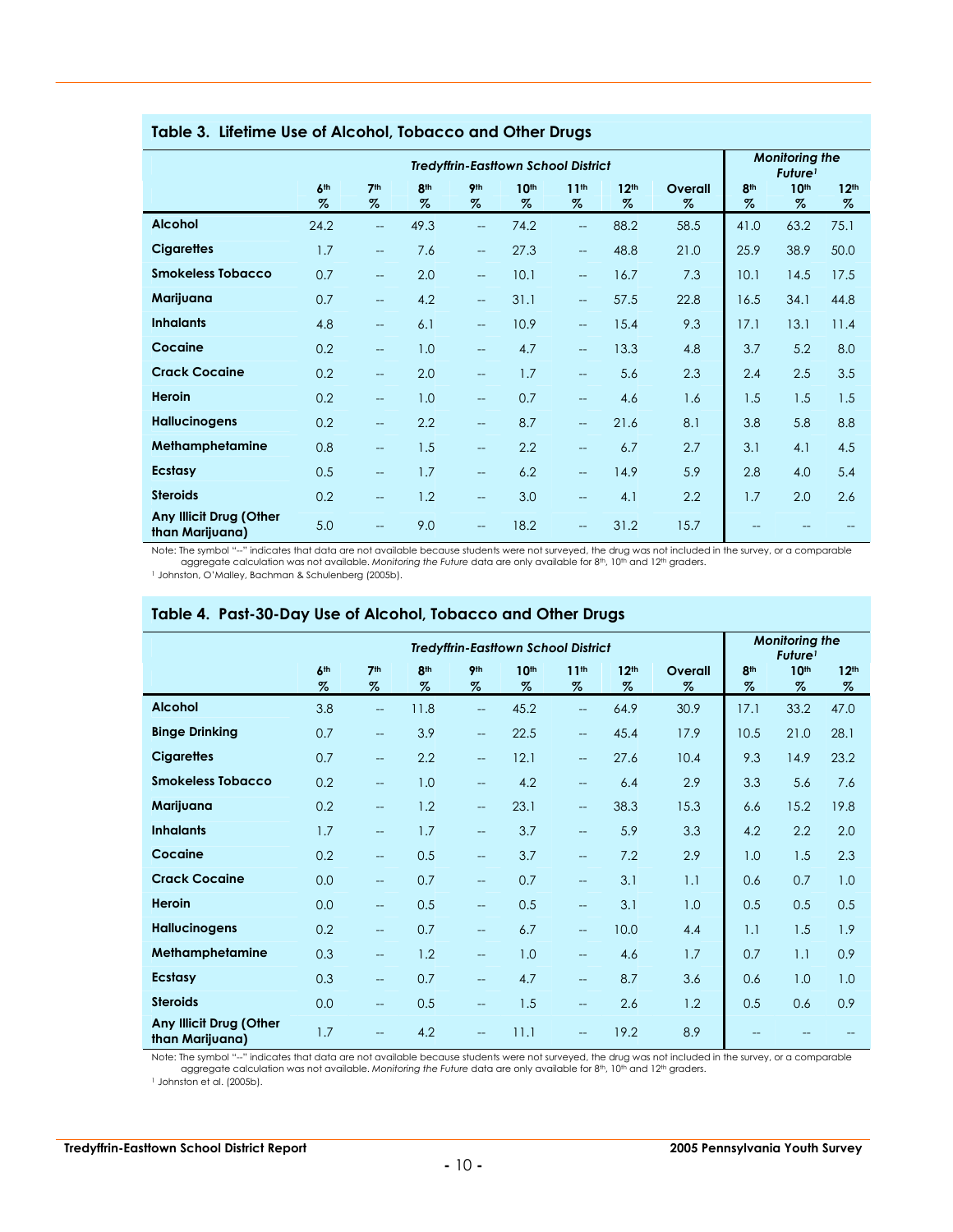#### *Comparisons to Pennsylvania Statewide Results*

Additional context for evaluating the pattern of ATOD use reported by Tredyffrin-Easttown School District students is provided by a comparison to statewide results from the 2005 *PAYS*. This comparison as well as other comparisons to statewide results throughout this report—focuses on results recorded for individual grade levels. Comparisons of overall results can be valuable as well, but consideration should be given to how differences in the composition of each sample across grade levels may impact the validity of the comparison. For example, overall results from a school district that only surveyed students in grades 6 and 8 are not directly comparable to overall results from a statewide survey that included students in grades 6, 8, 10 and 12.

Lifetime and past-30-day prevalence rates for surveyed students in Pennsylvania are presented in Tables 5 and 6. (Please note that throughout this report tables that include statewide results are shaded orange, while tables that include county or district results are shaded blue.) Across the four comparison grades  $(6<sup>th</sup>$ .  $8<sup>th</sup>$ , 10<sup>th</sup> and 12<sup>th</sup>), students in Tredyffrin-Easttown School District reported higher average levels of lifetime hallucinogen, marijuana and Ecstasy use than Pennsylvania statewide and lower average levels of lifetime cigarette and smokeless tobacco use. The largest grade-level differences in lifetime substance use were for marijuana in the 12<sup>th</sup> grade (57.5% versus  $44.8\%$  for Pennsylvania statewide), hallucinogens in the 12<sup>th</sup> grade (21.6% versus 9.9% for Pennsylvania statewide) and cigarettes in the  $8^{th}$  grade (7.6% versus 20.4% for Pennsylvania statewide).

For past-30-day ATOD use, students in Tredyffrin-Easttown School District reported higher average levels of marijuana, alcohol, Ecstasy and hallucinogen use and binge drinking than Pennsylvania statewide and lower average levels of cigarette and smokeless tobacco use. The largest grade-level differences in past-30-day substance use were for marijuana in the  $12<sup>th</sup>$  grade (38.3% versus 22.9% for Pennsylvania statewide), binge drinking in the  $12^{th}$  grade (45.4% versus 33.7% for Pennsylvania statewide) and alcohol in the  $12<sup>th</sup>$  grade (64.9% versus 53.7% for Pennsylvania statewide).

|                                                   | Table 5. Lifetime Use of Alcohol, Tobacco and Other Drugs, Pennsylvania Statewide |                          |          |                         |                          |                          |                          |              |  |  |  |  |  |
|---------------------------------------------------|-----------------------------------------------------------------------------------|--------------------------|----------|-------------------------|--------------------------|--------------------------|--------------------------|--------------|--|--|--|--|--|
|                                                   | 6 <sup>th</sup><br>$\%$                                                           | 7 <sup>th</sup><br>$\%$  | 8th<br>% | 9 <sub>th</sub><br>$\%$ | 10 <sup>th</sup><br>$\%$ | 11 <sup>th</sup><br>$\%$ | 12 <sup>th</sup><br>$\%$ | Overall<br>% |  |  |  |  |  |
| <b>Alcohol</b>                                    | 23.5                                                                              | $\overline{\phantom{a}}$ | 52.9     | --                      | 74.8                     | --                       | 85.0                     | 58.8         |  |  |  |  |  |
| <b>Cigarettes</b>                                 | 6.3                                                                               | $\overline{\phantom{a}}$ | 20.4     | $\qquad \qquad -$       | 38.8                     | $\overline{\phantom{a}}$ | 54.5                     | 29.6         |  |  |  |  |  |
| <b>Smokeless Tobacco</b>                          | 2.5                                                                               | $\overline{\phantom{a}}$ | 5.4      | $\qquad \qquad -$       | 16.0                     | --                       | 25.3                     | 12.0         |  |  |  |  |  |
| Marijuana                                         | 0.8                                                                               | $\overline{\phantom{a}}$ | 7.7      | $\qquad \qquad -$       | 25.2                     | --                       | 44.8                     | 19.1         |  |  |  |  |  |
| <b>Inhalants</b>                                  | 7.3                                                                               | $\overline{\phantom{a}}$ | 10.9     | --                      | 10.8                     | --                       | 9.2                      | 9.6          |  |  |  |  |  |
| Cocaine                                           | 0.2                                                                               | $\overline{\phantom{a}}$ | 0.8      | --                      | 4.3                      | <u></u>                  | 9.5                      | 3.6          |  |  |  |  |  |
| <b>Crack Cocaine</b>                              | 0.2                                                                               | $\overline{\phantom{a}}$ | 1.0      | $\qquad \qquad -$       | 2.7                      | $-$                      | 3.1                      | 1.7          |  |  |  |  |  |
| <b>Heroin</b>                                     | 0.2                                                                               | $-$                      | 0.4      |                         | 1.0                      | ÷÷                       | 2.3                      | 0.9          |  |  |  |  |  |
| <b>Hallucinogens</b>                              | 0.3                                                                               | $\overline{\phantom{a}}$ | 1.4      | $\qquad \qquad -$       | 4.9                      | $\overline{a}$           | 9.9                      | 4.0          |  |  |  |  |  |
| Methamphetamine                                   | 0.1                                                                               | $\overline{\phantom{a}}$ | 0.6      | $\qquad \qquad -$       | 2.4                      | $\overline{\phantom{a}}$ | 2.8                      | 1.5          |  |  |  |  |  |
| <b>Ecstasy</b>                                    | 0.2                                                                               | $\overline{\phantom{a}}$ | 1.3      | $-$                     | 4.5                      | --                       | 6.6                      | 3.1          |  |  |  |  |  |
| <b>Steroids</b>                                   | 0.7                                                                               | $\overline{\phantom{a}}$ | 1.1      | $\qquad \qquad -$       | 1.6                      | --                       | 1.7                      | 1.3          |  |  |  |  |  |
| <b>Any Illicit Drug (Other</b><br>than Marijuana) | 8.0                                                                               | $\overline{\phantom{a}}$ | 12.3     |                         | 16.3                     | --                       | 20.8                     | 14.2         |  |  |  |  |  |

Note: The symbol "--" indicates that data are not available because students were not surveyed.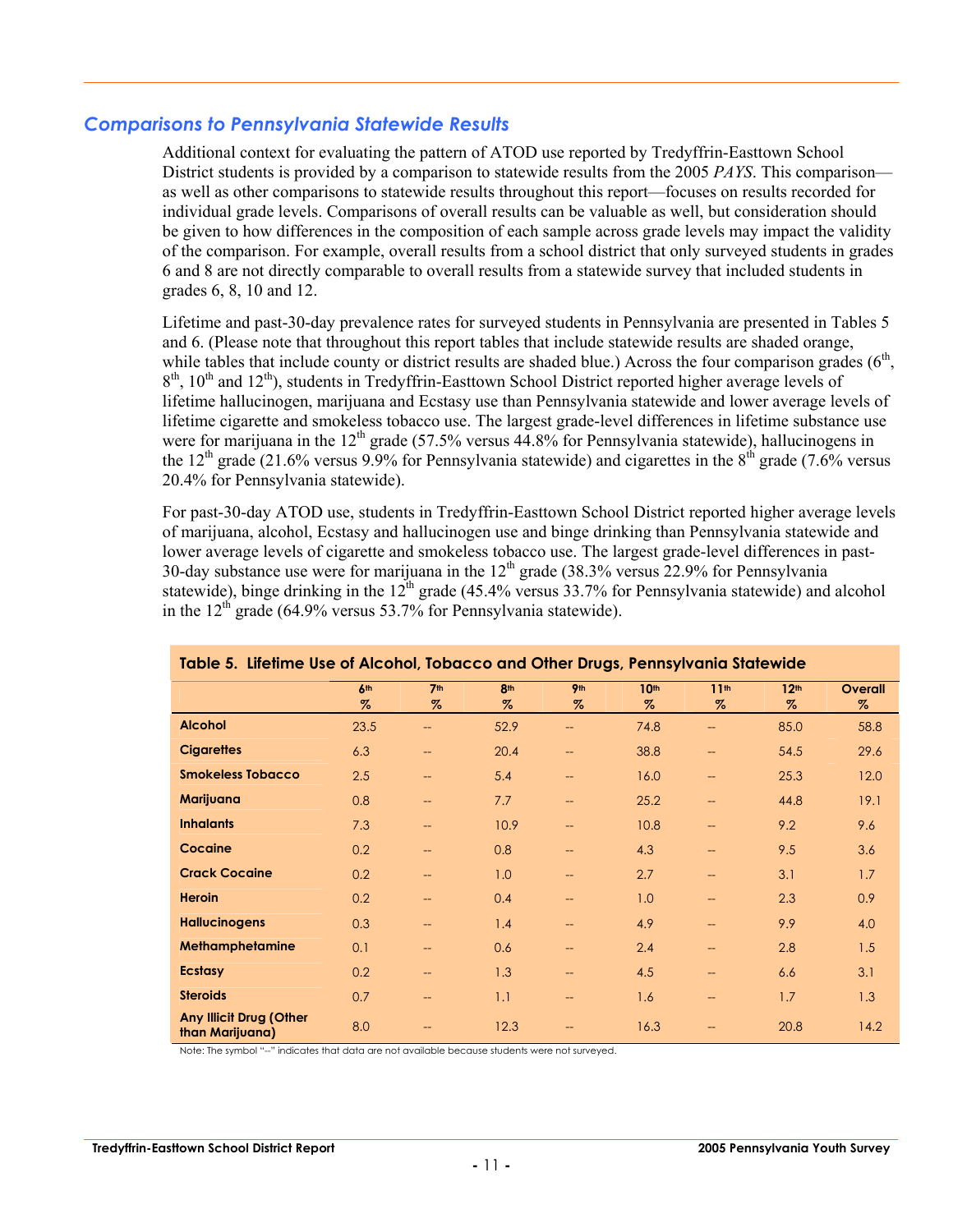| <u>tuble of Tusi-Su-Duy use of Alcotion, tobucco und Omer Drugs, i emisyrvania siulewide</u> |                 |                          |      |                   |                  |                          |                  |         |
|----------------------------------------------------------------------------------------------|-----------------|--------------------------|------|-------------------|------------------|--------------------------|------------------|---------|
|                                                                                              | 6 <sup>th</sup> | 7 <sup>th</sup>          | 8th  | 9 <sub>th</sub>   | 10 <sup>th</sup> | 11 <sup>th</sup>         | 12 <sup>th</sup> | Overall |
|                                                                                              | $\%$            | $\%$                     | $\%$ | $\%$              | $\%$             | $\%$                     | $\%$             | $\%$    |
| <b>Alcohol</b>                                                                               | 2.6             | ——                       | 14.5 | --                | 36.5             | $- -$                    | 53.7             | 26.3    |
| <b>Binge Drinking</b>                                                                        | 1.0             | $-$                      | 6.7  | $\qquad \qquad -$ | 19.6             | $--$                     | 33.7             | 14.9    |
| <b>Cigarettes</b>                                                                            | 1.0             | $\overline{\phantom{a}}$ | 6.4  | $\qquad \qquad -$ | 18.4             | $-$                      | 28.5             | 13.3    |
| <b>Smokeless Tobacco</b>                                                                     | 0.5             | $-$                      | 2.4  | $\qquad \qquad -$ | 8.7              | $\overline{\phantom{m}}$ | 11.1             | 5.6     |
| Marijuana                                                                                    | 0.3             | $-$                      | 3.5  | --                | 12.0             | $--$                     | 22.9             | 9.4     |
| <b>Inhalants</b>                                                                             | 2.5             | $\overline{\phantom{a}}$ | 3.9  | $\qquad \qquad -$ | 4.1              | $-$                      | 3.1              | 3.4     |
| Cocaine                                                                                      | 0.0             | $-$                      | 0.3  | $\qquad \qquad -$ | 1.4              | $\overline{a}$           | 2.8              | 1.1     |
| <b>Crack Cocaine</b>                                                                         | 0.0             | $\overline{\phantom{a}}$ | 0.5  | $\qquad \qquad -$ | 0.8              | $\overline{\phantom{a}}$ | 0.5              | 0.5     |
| <b>Heroin</b>                                                                                | 0.1             | $-$                      | 0.2  | $\qquad \qquad -$ | 0.3              | $--$                     | 0.6              | 0.3     |
| <b>Hallucinogens</b>                                                                         | 0.1             | $-$                      | 0.4  | $\qquad \qquad -$ | 1.8              | $\overline{\phantom{m}}$ | 3.7              | 1.4     |
| Methamphetamine                                                                              | 0.0             | $-$                      | 0.3  | --                | 0.6              | $\qquad \qquad -$        | 0.7              | 0.4     |
| <b>Ecstasy</b>                                                                               | 0.0             | $-$                      | 0.5  | $\qquad \qquad -$ | 0.8              | $\qquad \qquad -$        | 1.1              | 0.6     |
| <b>Steroids</b>                                                                              | 0.2             | --                       | 0.3  | $\qquad \qquad -$ | 0.4              | $\overline{a}$           | 0.6              | 0.4     |
| <b>Any Illicit Drug (Other</b><br>than Marijuana)                                            | 2.7             | --                       | 4.7  | $-$               | 6.9              | $\qquad \qquad -$        | 8.5              | 5.6     |

#### **Table 6. Past-30-Day Use of Alcohol, Tobacco and Other Drugs, Pennsylvania Statewide**

Note: The symbol "--" indicates that data are not available because students were not surveyed.

## **Item-Level Results**

#### *Alcohol*

Alcohol, including beer, wine and hard liquor, is the drug used most often by adolescents today. Findings from the *Monitoring the Future* study highlight the pervasiveness of alcohol in middle and high schools today. In comparison, cigarette use (the second most pervasive category of ATOD use) is only about half as prevalent as alcohol use. Given the national pattern, it is not surprising that alcohol is the most used drug among students in Tredyffrin-Easttown School District.



#### *Lifetime Use:*

- **■** Lifetime prevalence of alcohol use ranges from a low of 24.2% for  $6<sup>th</sup>$  graders to a high of 88.2% for 12<sup>th</sup> graders. Overall, 58.5% of Tredyffrin-Easttown School District students have used alcohol at least once in their lifetimes.
- Compared to national findings,  $8<sup>th</sup>$ ,  $10<sup>th</sup>$  and  $12<sup>th</sup>$  graders reported higher rates of lifetime alcohol use.
- Compared to Pennsylvania statewide, students in Tredyffrin-Easttown School District reported rates of lifetime use that were higher among  $12<sup>th</sup>$  graders, lower among  $8<sup>th</sup>$  graders and similar among  $6<sup>th</sup>$  and  $10<sup>th</sup>$  graders.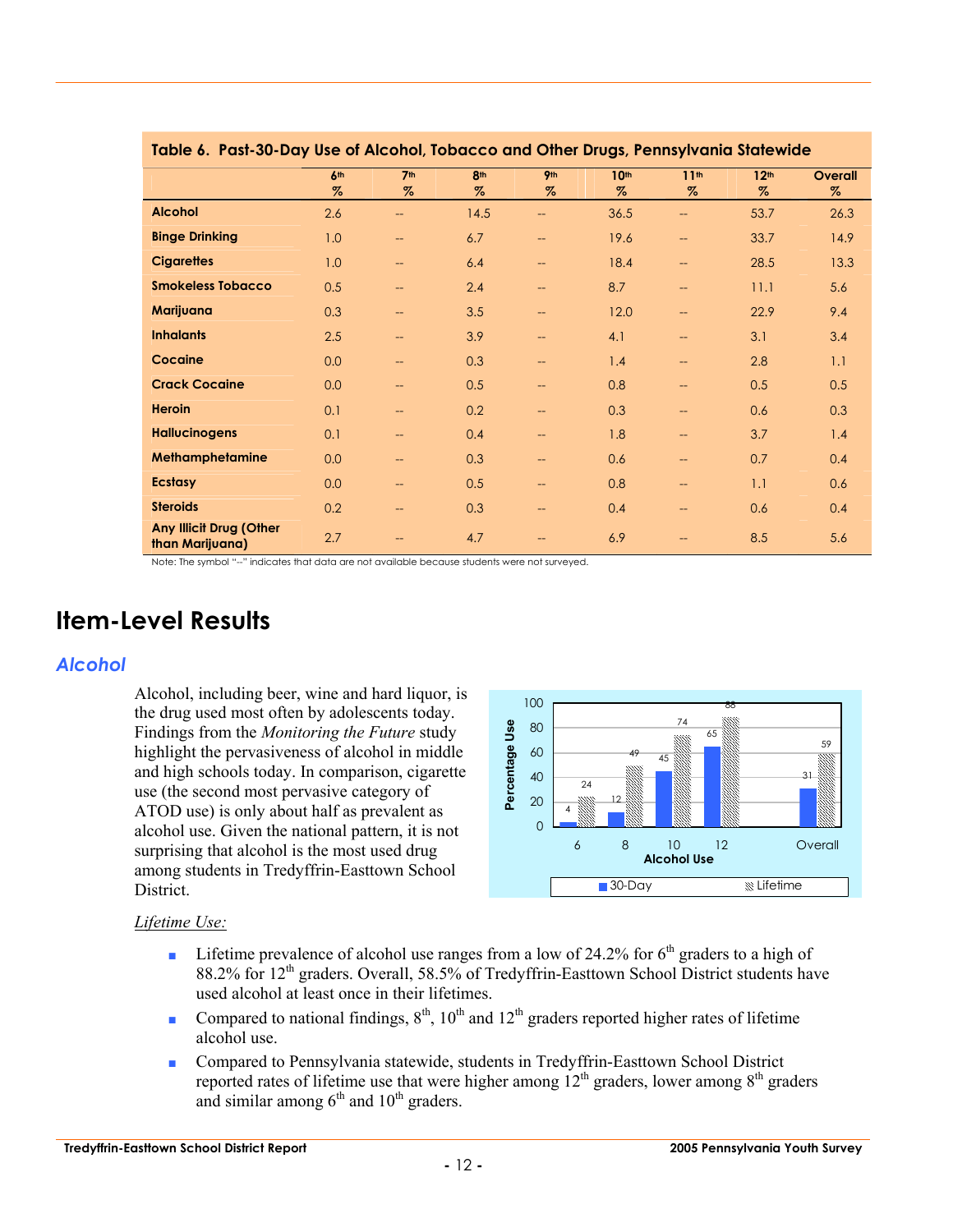#### *Past-30-Day Use:*

- **•** Past-30-day prevalence of alcohol use ranges from a low of 3.8% for  $6<sup>th</sup>$  graders to a high of 64.9% for  $12^{th}$  graders. Overall, 30.9% of Tredyffrin-Easttown School District students have used alcohol at least once in the last 30 days.
- Compared to national findings,  $8<sup>th</sup>$  graders reported a lower rate of past-30-day alcohol use and  $10^{th}$  and  $12^{th}$  graders reported higher rates of use.
- Compared to Pennsylvania statewide, students in Tredyffrin-Easttown School District reported rates of past-30-day use that were higher among  $10<sup>th</sup>$  and  $12<sup>th</sup>$  graders, lower among  $8<sup>th</sup>$  graders and similar among  $6<sup>th</sup>$  graders.

Binge drinking (defined as a report of five or more drinks in a row within the past two weeks) is extremely dangerous. Several studies have shown that binge drinking is related to higher probabilities of drinking and driving as well as injury due to intoxication. As with alcohol use in general, binge drinking tends to become more pervasive as students grow older.



■ Across grades, the prevalence rate of binge drinking ranges from a low of 0.7% for  $6<sup>th</sup>$  graders to a high of 45.4%

for  $12<sup>th</sup>$  graders. Overall, 17.9% of Tredyffrin-Easttown School District students have reported at least one episode of binge drinking in the past two weeks.

- Compared to national findings,  $8<sup>th</sup>$  graders reported a lower rate of binge drinking,  $10<sup>th</sup>$ graders reported a similar rate and 12<sup>th</sup> graders reported a higher rate of use.
- Compared to Pennsylvania statewide, students in Tredyffrin-Easttown School District reported rates of use that were higher among  $10^{th}$  and  $12^{th}$  graders, lower among  $8^{th}$  graders and similar among  $6<sup>th</sup>$  graders.

#### *Tobacco*

After alcohol, tobacco (including cigarettes and smokeless tobacco) is the most commonly used drug among adolescents. Nationally, tobacco use (including both cigarettes and smokeless tobacco) has declined substantially since the late 1990s (Johnston et al., 2005b).

#### *Lifetime Cigarette Use:*

■ Lifetime prevalence of cigarette use ranges from a low of 1.7% for  $6<sup>th</sup>$ graders to a high of 48.8% for  $12^{th}$ 



graders. Overall, 21.0% of Tredyffrin-Easttown School District students have used cigarettes at least once in their lifetimes.

- Compared to national findings,  $8<sup>th</sup>$  and  $10<sup>th</sup>$  graders reported lower rates of lifetime cigarette use and  $12<sup>th</sup>$  graders reported a similar rate of use.
- Compared to Pennsylvania statewide, students in Tredyffrin-Easttown School District reported rates of lifetime use that were lower across all of the comparison grades.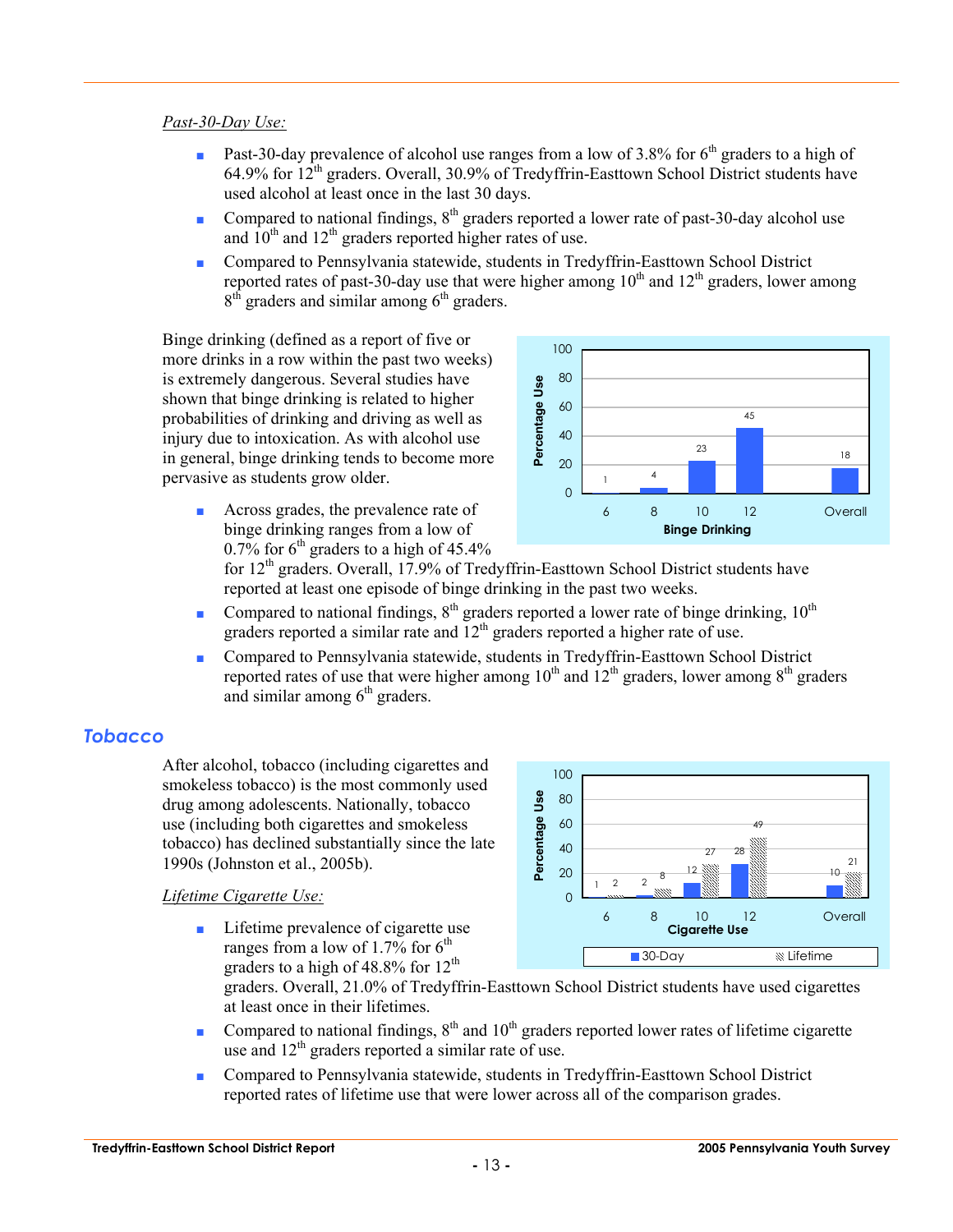#### *Past-30-Day Cigarette Use:*

- **•** Past-30-day prevalence of cigarette use ranges from a low of 0.7% for  $6<sup>th</sup>$  graders to a high of  $27.6\%$  for  $12^{th}$  graders. Overall, 10.4% of Tredyffrin-Easttown School District students have used cigarettes at least once in the last 30 days.
- Compared to national findings,  $8<sup>th</sup>$  and  $10<sup>th</sup>$  graders reported lower rates of past-30-day cigarette use and  $12<sup>th</sup>$  graders reported a higher rate of use.
- Compared to Pennsylvania statewide, students in Tredyffrin-Easttown School District reported rates of past-30-day use that were lower among  $8<sup>th</sup>$  and  $10<sup>th</sup>$  graders and similar among  $6<sup>th</sup>$  and  $12<sup>th</sup>$  graders.

#### *Lifetime Smokeless Tobacco Use:*

- Lifetime prevalence of smokeless tobacco use ranges from a low of 0.7% for  $6<sup>th</sup>$  graders to a high of 16.7% for  $12<sup>th</sup>$  graders. Overall, 7.3% of Tredyffrin-Easttown School District students have used smokeless tobacco at least once in their lifetimes.
- Compared to national findings,  $8<sup>th</sup>$  and 10<sup>th</sup> graders reported lower rates of lifetime smokeless tobacco use and  $12<sup>th</sup>$ graders reported a similar rate of use.



■ Compared to Pennsylvania statewide, students in Tredyffrin-Easttown School District reported rates of lifetime use that were lower among  $8<sup>th</sup>$ ,  $10<sup>th</sup>$  and  $12<sup>th</sup>$  graders and similar among  $6<sup>th</sup>$  graders.

#### *Past-30-Day Smokeless Tobacco Use:*

- **•** Past-30-day prevalence of smokeless tobacco use ranges from a low of 0.2% for  $6<sup>th</sup>$  graders to a high of  $6.4\%$  for  $12<sup>th</sup>$  graders. Overall, 2.9% of Tredyffrin-Easttown School District students have used smokeless tobacco at least once in the last 30 days.
- Compared to national findings,  $8<sup>th</sup>$  graders reported a lower rate of past-30-day smokeless tobacco use and  $10^{th}$  and  $12^{th}$  graders reported similar rates of use.
- Compared to Pennsylvania statewide, students in Tredyffrin-Easttown School District reported rates of past-30-day use that were lower among  $10<sup>th</sup>$  and  $12<sup>th</sup>$  graders and similar among  $6<sup>th</sup>$  and  $8<sup>th</sup>$  graders.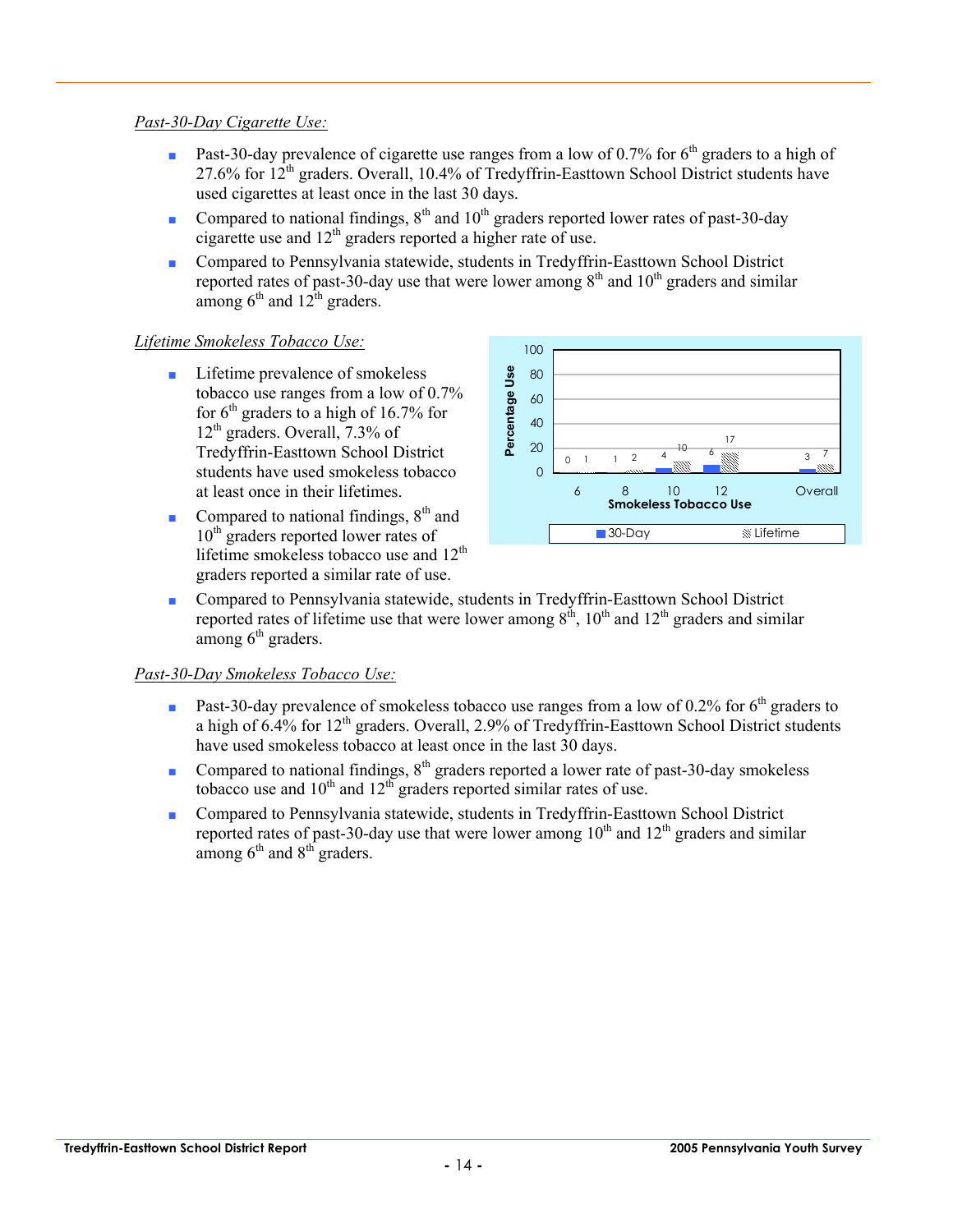#### *Marijuana*

During the 1990s, there were major changes in trends of marijuana use throughout the United States. Results from the *Monitoring the Future* study show dramatic increases in both lifetime and past-30-day prevalence rates through the early and mid 1990s (Johnston et al., 2005b). For  $8<sup>th</sup>$  and  $10<sup>th</sup>$  graders, the past-30-day rates more than doubled during this period. Since 1996 and 1997, when past-30-day marijuana use peaked, rates have declined.



#### *Lifetime Use:*

- **•** Lifetime prevalence of marijuana use ranges from a low of 0.7% for  $6<sup>th</sup>$  graders to a high of 57.5% for  $12<sup>th</sup>$  graders. Overall, 22.8% of Tredyffrin-Easttown School District students have used marijuana at least once in their lifetimes.
- Compared to national findings,  $8<sup>th</sup>$  and  $10<sup>th</sup>$  graders reported lower rates of lifetime marijuana use and  $12<sup>th</sup>$  graders reported a higher rate of use.
- Compared to Pennsylvania statewide, students in Tredyffrin-Easttown School District reported rates of lifetime use that were higher among  $10^{th}$  and  $12^{th}$  graders, lower among  $8^{th}$ graders and similar among  $6<sup>th</sup>$  graders.

#### *Past-30-Day Use:*

- **•** Past-30-day prevalence of marijuana use ranges from a low of 0.2% for  $6<sup>th</sup>$  graders to a high of 38.3% for 12<sup>th</sup> graders. Overall, 15.3% of Tredyffrin-Easttown School District students have used marijuana at least once in the last 30 days.
- Compared to national findings, 8<sup>th</sup> graders reported a lower rate of past-30-day marijuana use and  $10^{th}$  and  $12^{th}$  graders reported higher rates of use.
- Compared to Pennsylvania statewide, students in Tredyffrin-Easttown School District reported rates of past-30-day use that were higher among  $10<sup>th</sup>$  and  $12<sup>th</sup>$  graders, lower among  $8<sup>th</sup>$  graders and similar among  $6<sup>th</sup>$  graders.

#### *Inhalants*

Inhalant use is more prevalent with younger students, perhaps because inhalants are often the easiest drugs for them to obtain. The health consequences of inhalant use can be substantial, including brain damage and heart failure. Inhalant use was measured by the survey question "On how many occasions (if any) have you used inhalants (whippets, butane, paint thinner, or glue to sniff, etc.)?" Comparisons with the *Monitoring the Future* study (national results) should be made carefully because there are differences in survey questions for this class of drugs.

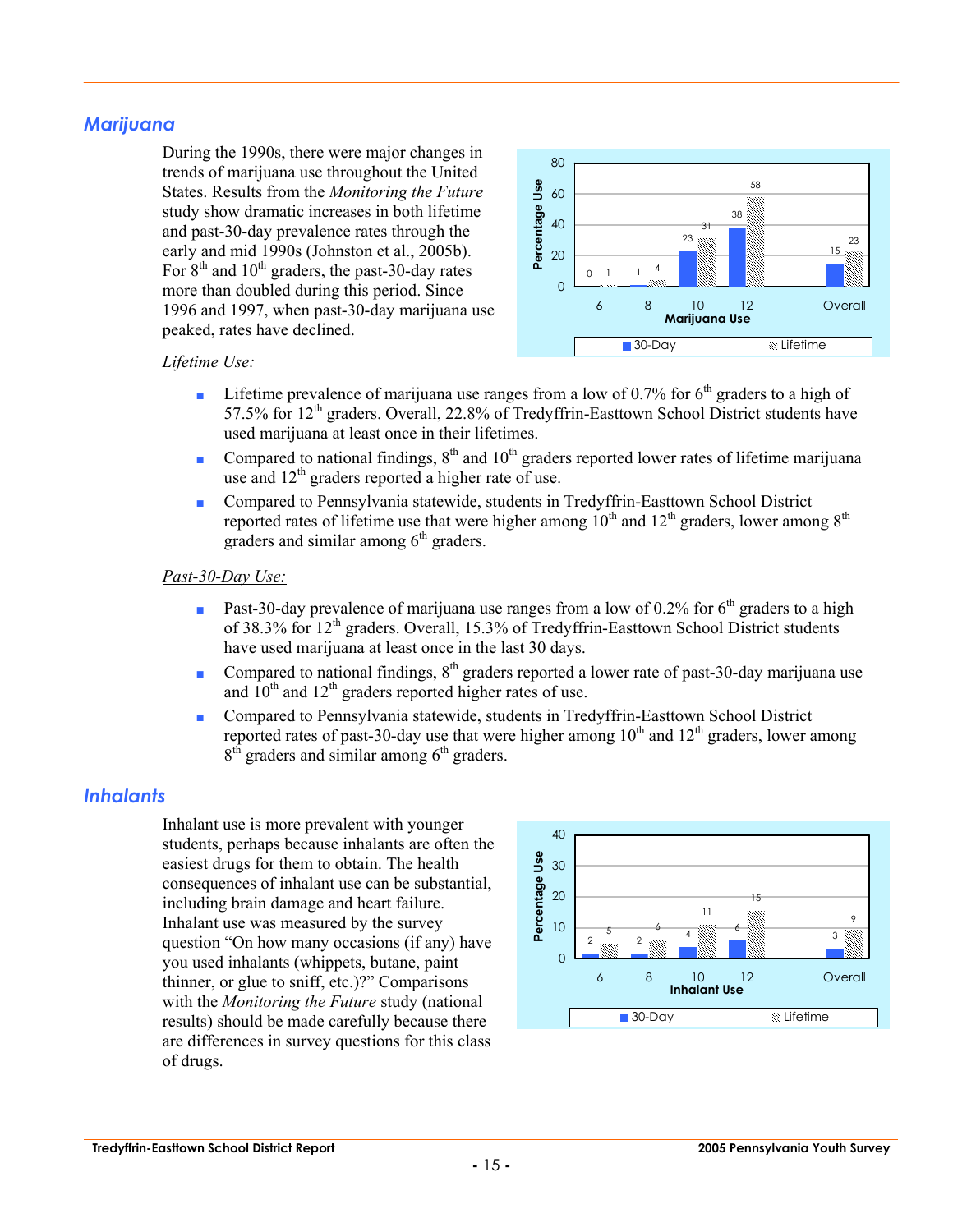#### *Lifetime Use:*

- **■** Lifetime prevalence of inhalant use ranges from a low of 4.8% for  $6<sup>th</sup>$  graders to a high of 15.4% for 12th graders. Overall, 9.3% of Tredyffrin-Easttown School District students have used inhalants at least once in their lifetimes.
- Compared to national findings,  $8<sup>th</sup>$  and  $10<sup>th</sup>$  graders reported lower rates of lifetime inhalant use and  $12<sup>th</sup>$  graders reported a higher rate of use.
- Compared to Pennsylvania statewide, students in Tredyffrin-Easttown School District reported rates of lifetime use that were higher among  $12<sup>th</sup>$  graders, lower among  $6<sup>th</sup>$  and  $8<sup>th</sup>$ graders and similar among  $10<sup>th</sup>$  graders.

#### *Past-30-Day Use:*

- **•** Past-30-day prevalence of inhalant use ranges from a low of 1.7% for 6<sup>th</sup> and 8<sup>th</sup> graders to a high of 5.9% for 12<sup>th</sup> graders. Overall, 3.3% of Tredyffrin-Easttown School District students have used inhalants at least once in the last 30 days.
- Compared to national findings,  $8<sup>th</sup>$  graders reported a lower rate of past-30-day inhalant use,  $10<sup>th</sup>$  graders reported a similar rate and  $12<sup>th</sup>$  graders reported a higher rate of use.
- Compared to Pennsylvania statewide, students in Tredyffrin-Easttown School District reported rates of past-30-day use that were higher among  $12<sup>th</sup>$  graders, lower among  $8<sup>th</sup>$ graders and similar among  $6<sup>th</sup>$  and  $10<sup>th</sup>$  graders.

#### *Other Illicit Drugs*

The 2005 *PAYS* also measures the prevalence of use for a variety of other drugs. This includes student use of the following: cocaine, crack cocaine, heroin, hallucinogens, methamphetamine, Ecstasy, and steroids. The rates for prevalence of use of these other drugs are generally lower than the rates for alcohol, tobacco, marijuana and inhalants. Additionally, use of these other drugs tends to be concentrated in the upper grade levels.

#### **Cocaine**

Cocaine is a powerfully addictive stimulant that directly affects the brain. Users may develop tolerance and need more and more of the drug to feel the same effects. Cocaine use can cause a variety of physical problems, including chest pain, strokes, seizures and abnormal heart rhythm.

#### *Lifetime Use:*

- **•** Lifetime prevalence of cocaine use ranges from a low of 0.2% for  $6<sup>th</sup>$  graders to a high of 13.3% for 12th graders. Overall, 4.8% of Tredyffrin-Easttown School District students have used cocaine at least once in their lifetimes.
- Compared to national findings,  $8<sup>th</sup>$  graders reported a lower rate of lifetime cocaine use,  $10<sup>th</sup>$ graders reported a similar rate and  $12<sup>th</sup>$  graders reported a higher rate of use.
- Compared to Pennsylvania statewide, students in Tredyffrin-Easttown School District reported rates of lifetime use that were higher among  $12<sup>th</sup>$  graders, the same among 6<sup>th</sup> graders and similar among  $8<sup>th</sup>$  and  $10<sup>th</sup>$  graders.

#### *Past-30-Day Use:*

**•** Past-30-day prevalence of cocaine use ranges from a low of 0.2% for  $6<sup>th</sup>$  graders to a high of 7.2% for 12<sup>th</sup> graders. Overall, 2.9% of Tredyffrin-Easttown School District students have used cocaine at least once in the last 30 days.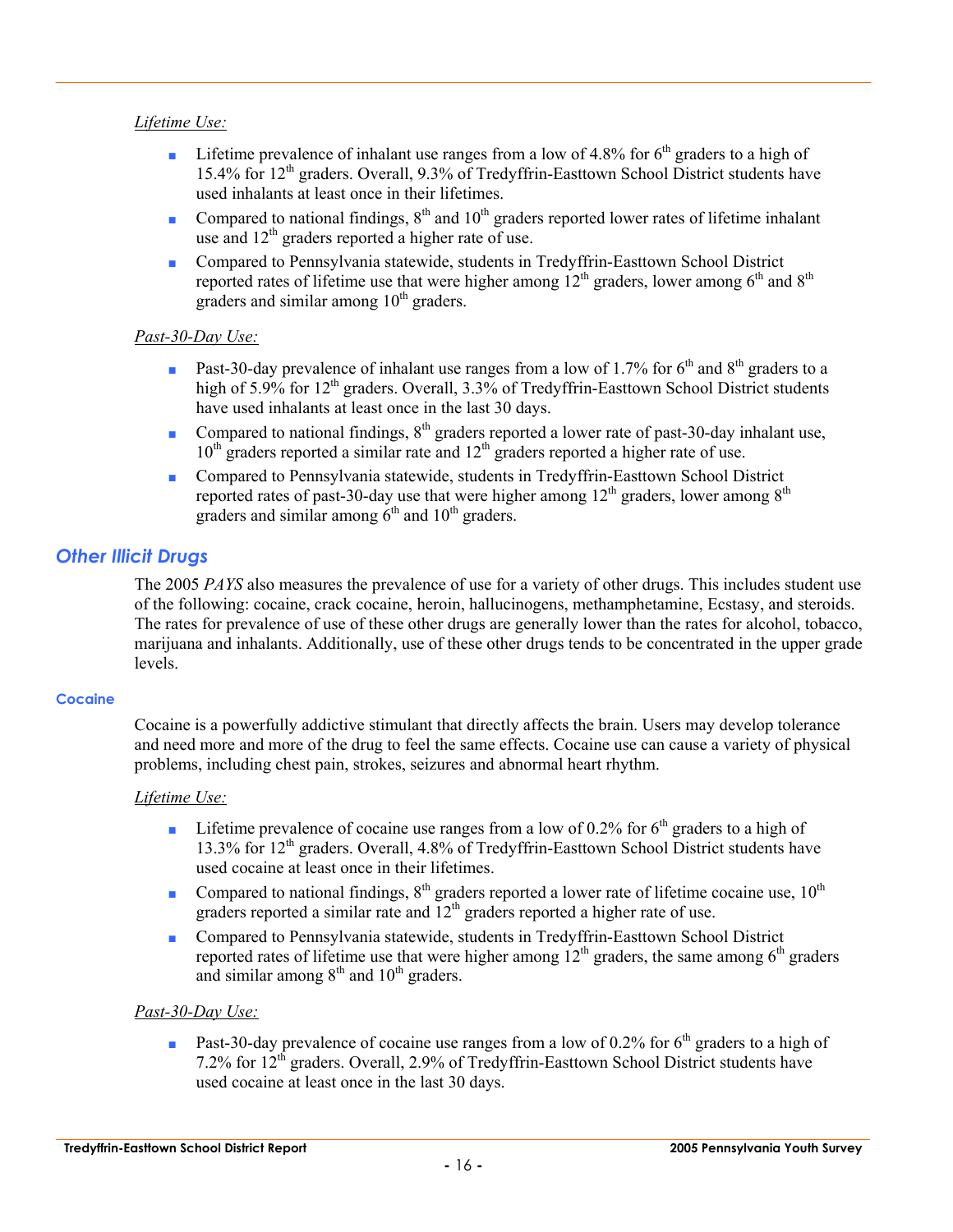- Compared to national findings, 8<sup>th</sup> graders reported a similar rate of past-30-day cocaine use and  $10^{th}$  and  $12^{th}$  graders reported higher rates of use.
- Compared to Pennsylvania statewide, students in Tredyffrin-Easttown School District reported rates of past-30-day use that were higher among  $10<sup>th</sup>$  and  $12<sup>th</sup>$  graders and similar among  $6<sup>th</sup>$  and  $8<sup>th</sup>$  graders.

#### **Crack Cocaine**

"Crack" is the street name given to the freebase form of cocaine, which has been processed into a less expensive, smokeable drug. Because crack is smoked, the user experiences a very quick, intense, but short-term high. Smoking large quantities of crack can cause acute problems, including cough, shortness of breath, and severe chest pains.

#### *Lifetime Use:*

- **•** Lifetime prevalence of crack cocaine use ranges from a low of 0.2% for  $6<sup>th</sup>$  graders to a high of 5.6% for 12<sup>th</sup> graders. Overall, 2.3% of Tredyffrin-Easttown School District students have used crack cocaine at least once in their lifetimes.
- Compared to national findings,  $8<sup>th</sup>$  and  $10<sup>th</sup>$  graders reported similar rates of lifetime crack cocaine use and  $12<sup>th</sup>$  graders reported a higher rate of use.
- Compared to Pennsylvania statewide, students in Tredyffrin-Easttown School District reported rates of lifetime use that were higher among  $12<sup>th</sup>$  graders, the same among  $6<sup>th</sup>$  graders and similar among  $8<sup>th</sup>$  and  $10<sup>th</sup>$  graders.

#### *Past-30-Day Use:*

- **•** Past-30-day prevalence of crack cocaine use ranges from a low of 0.0% for 6<sup>th</sup> graders to a high of 3.1% for 12<sup>th</sup> graders. Overall, 1.1% of Tredyffrin-Easttown School District students have used crack cocaine at least once in the last 30 days.
- Compared to national findings,  $8<sup>th</sup>$  graders reported a similar rate of past-30-day crack cocaine use,  $10^{th}$  graders reported the same rate and  $12^{th}$  graders reported a higher rate of use.
- Compared to Pennsylvania statewide, students in Tredyffrin-Easttown School District reported rates of past-30-day use that were higher among  $12<sup>th</sup>$  graders, the same among  $6<sup>th</sup>$ graders and similar among  $8<sup>th</sup>$  and  $10<sup>th</sup>$  graders.

#### **Heroin**

Heroin is a highly addictive drug with rapid effects. Processed from morphine, heroin is usually injected, snorted or smoked. Physical dependence on the drug often develops among users. Long-term health problems caused by heroin use include collapsed veins, kidney or liver disease and bacterial infections.

#### *Lifetime Use:*

- **•** Lifetime prevalence of heroin use ranges from a low of 0.2% for  $6<sup>th</sup>$  graders to a high of 4.6% for  $12<sup>th</sup>$  graders. Overall, 1.6% of Tredyffrin-Easttown School District students have used heroin at least once in their lifetimes.
- Compared to national findings,  $8<sup>th</sup>$  and  $10<sup>th</sup>$  graders reported similar rates of lifetime heroin use and 12<sup>th</sup> graders reported a higher rate of use.
- Compared to Pennsylvania statewide, students in Tredyffrin-Easttown School District reported rates of lifetime use that were higher among  $12<sup>th</sup>$  graders, the same among 6<sup>th</sup> graders and similar among  $8<sup>th</sup>$  and  $10<sup>th</sup>$  graders.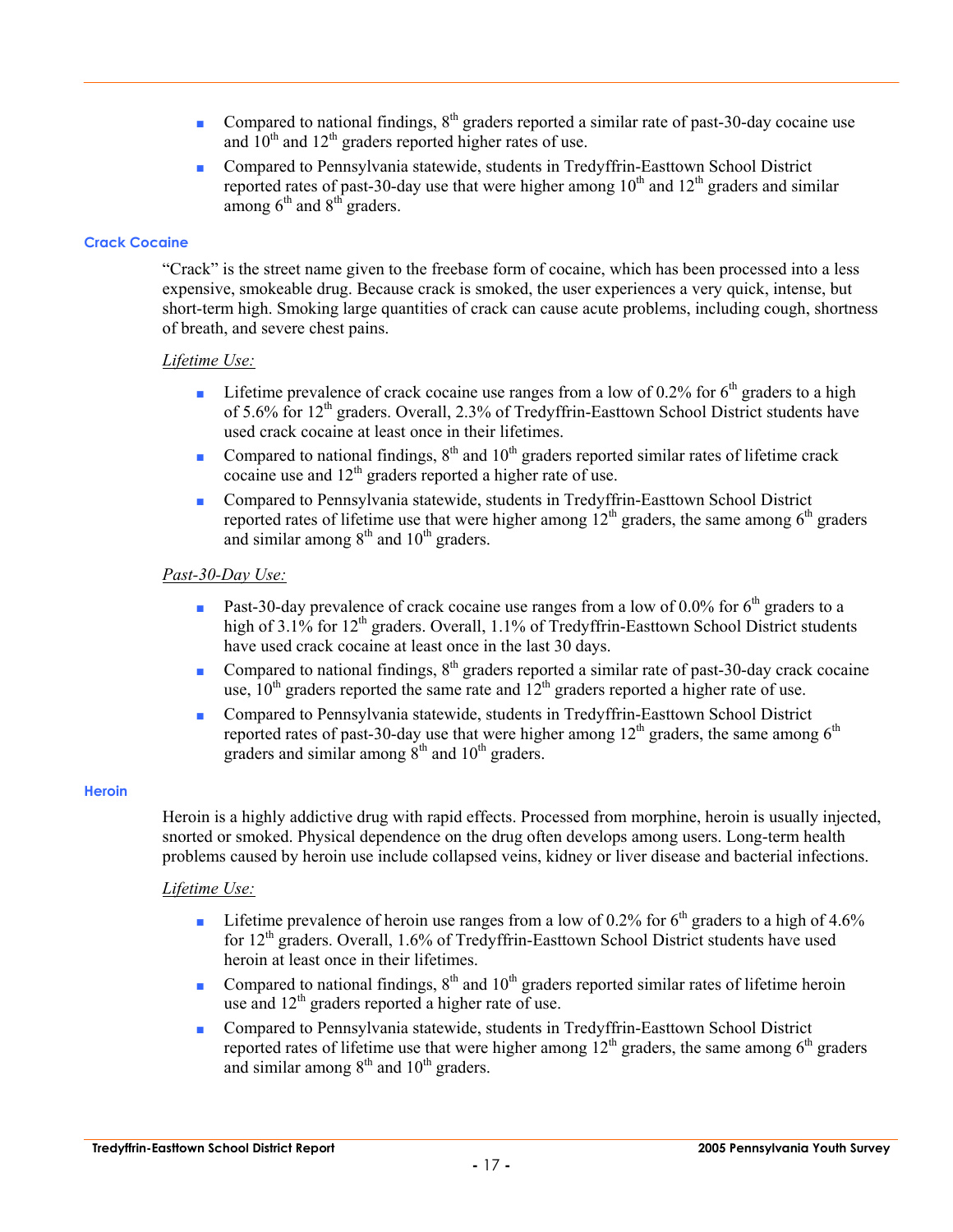#### *Past-30-Day Use:*

- **Past-30-day prevalence of heroin use ranges from a low of 0.0% for 6<sup>th</sup> graders to a high of**  $3.1\%$  for  $12<sup>th</sup>$  graders. Overall, 1.0% of Tredyffrin-Easttown School District students have used heroin at least once in the last 30 days.
- Compared to national findings,  $8<sup>th</sup>$  and  $10<sup>th</sup>$  graders reported the same rates of past-30-day heroin use and  $12<sup>th</sup>$  graders reported a higher rate of use.
- Compared to Pennsylvania statewide, students in Tredyffrin-Easttown School District reported rates of past-30-day use that were higher among  $12<sup>th</sup>$  graders and similar among  $6<sup>th</sup>$ ,  $8<sup>th</sup>$  and  $10<sup>th</sup>$  graders.

#### **Hallucinogens**

Hallucinogenic drugs can have short- and long-term effects on perception and mood. For instance, users of LSD, the most potent mood- and perception-altering drug, may have unpredictable experiences (known as "trips") ranging from pleasant hallucinations to terrifying thoughts and feelings. LSD can also cause physical complications, including increased blood pressure and heart rate, dizziness, loss of appetite, nausea and numbness. For the purposes of the 2005 *PAYS*, hallucinogens were defined as "hallucinogens (acid, LSD, and 'shrooms)."

#### *Lifetime Use:*

- **•** Lifetime prevalence of hallucinogen use ranges from a low of 0.2% for  $6<sup>th</sup>$  graders to a high of 21.6% for  $12<sup>th</sup>$  graders. Overall, 8.1% of Tredyffrin-Easttown School District students have used hallucinogens at least once in their lifetimes.
- Compared to national findings,  $8<sup>th</sup>$  graders reported a similar rate of lifetime hallucinogen use and  $10<sup>th</sup>$  and  $12<sup>th</sup>$  graders reported higher rates of use.
- Compared to Pennsylvania statewide, students in Tredyffrin-Easttown School District reported rates of lifetime use that were higher among  $10<sup>th</sup>$  and  $12<sup>th</sup>$  graders and similar among  $6<sup>th</sup>$  and  $8<sup>th</sup>$  graders.

#### *Past-30-Day Use:*

- **•** Past-30-day prevalence of hallucinogen use ranges from a low of 0.2% for  $6<sup>th</sup>$  graders to a high of 10.0% for 12<sup>th</sup> graders. Overall, 4.4% of Tredyffrin-Easttown School District students have used hallucinogens at least once in the last 30 days.
- Compared to national findings, 8<sup>th</sup> graders reported a similar rate of past-30-day hallucinogen use and  $10^{th}$  and  $12^{th}$  graders reported higher rates of use.
- Compared to Pennsylvania statewide, students in Tredyffrin-Easttown School District reported rates of past-30-day use that were higher among  $10<sup>th</sup>$  and  $12<sup>th</sup>$  graders and similar among  $6<sup>th</sup>$  and  $8<sup>th</sup>$  graders.

#### **Methamphetamine**

Methamphetamine is a highly addictive stimulant with effects similar to cocaine. Use of methamphetamine can cause physical and psychological problems, such as rapid or irregular heart rate, increased blood pressure, anxiety and insomnia.

#### *Lifetime Use:*

**•** Lifetime prevalence of methamphetamine use ranges from a low of 0.8% for  $6<sup>th</sup>$  graders to a high of 6.7% for 12<sup>th</sup> graders. Overall, 2.7% of Tredyffrin-Easttown School District students have used methamphetamine at least once in their lifetimes.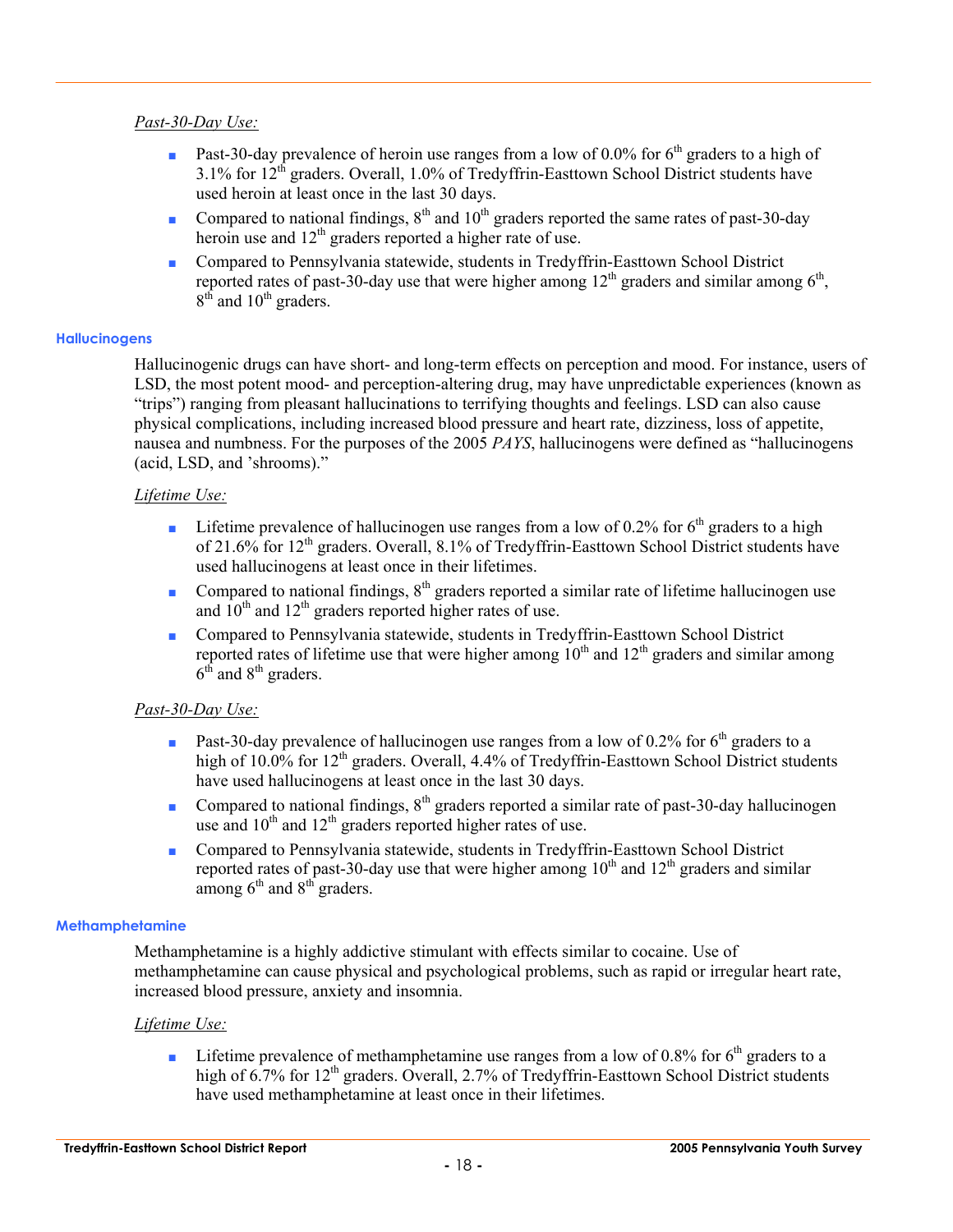- Compared to national findings,  $8<sup>th</sup>$  and  $10<sup>th</sup>$  graders reported similar rates of lifetime methamphetamine use and  $12<sup>th</sup>$  graders reported a higher rate of use.
- Compared to Pennsylvania statewide, students in Tredyffrin-Easttown School District reported rates of lifetime use that were higher among  $12<sup>th</sup>$  graders and similar among  $6<sup>th</sup>$ ,  $8<sup>th</sup>$ and  $10<sup>th</sup>$  graders.

#### *Past-30-Day Use:*

- **•** Past-30-day prevalence of methamphetamine use ranges from a low of 0.3% for  $6<sup>th</sup>$  graders to a high of  $4.6\%$  for  $12<sup>th</sup>$  graders. Overall, 1.7% of Tredyffrin-Easttown School District students have used methamphetamine at least once in the last 30 days.
- Compared to national findings,  $8<sup>th</sup>$  and  $10<sup>th</sup>$  graders reported similar rates of past-30-day methamphetamine use and  $12<sup>th</sup>$  graders reported a higher rate of use.
- Compared to Pennsylvania statewide, students in Tredyffrin-Easttown School District reported rates of past-30-day use that were higher among  $12<sup>th</sup>$  graders and similar among  $6<sup>th</sup>$ ,  $8<sup>th</sup>$  and  $10<sup>th</sup>$  graders.

#### **Ecstasy**

Ecstasy (also known as MDMA) has both stimulant and hallucinogenic effects. After showing a rapid increase in use nationwide from 1998 to 2001, use of Ecstasy appears to have declined in recent years, while the proportion of young people perceiving it as dangerous has increased (Johnston et al., 2005b).

#### *Lifetime Use:*

- **■** Lifetime prevalence of Ecstasy use ranges from a low of 0.5% for  $6<sup>th</sup>$  graders to a high of 14.9% for  $12<sup>th</sup>$  graders. Overall, 5.9% of Tredyffrin-Easttown School District students have used Ecstasy at least once in their lifetimes.
- Compared to national findings,  $8<sup>th</sup>$  graders reported a similar rate of lifetime Ecstasy use and  $10^{th}$  and  $12^{th}$  graders reported higher rates of use.
- Compared to Pennsylvania statewide, students in Tredyffrin-Easttown School District reported rates of lifetime use that were higher among  $12<sup>th</sup>$  graders and similar among  $6<sup>th</sup>$ ,  $8<sup>th</sup>$ and  $10<sup>th</sup>$  graders.

#### *Past-30-Day Use:*

- **•** Past-30-day prevalence of Ecstasy use ranges from a low of 0.3% for  $6<sup>th</sup>$  graders to a high of 8.7% for  $12<sup>th</sup>$  graders. Overall, 3.6% of Tredyffrin-Easttown School District students have used Ecstasy at least once in the last 30 days.
- Compared to national findings,  $8<sup>th</sup>$  graders reported a similar rate of past-30-day Ecstasy use and  $10^{th}$  and  $12^{th}$  graders reported higher rates of use.
- Compared to Pennsylvania statewide, students in Tredyffrin-Easttown School District reported rates of past-30-day use that were higher among  $10<sup>th</sup>$  and  $12<sup>th</sup>$  graders and similar among  $6<sup>th</sup>$  and  $8<sup>th</sup>$  graders.

#### **Steroids**

The primary use for steroids in humans is to raise inadequate levels of testosterone. However, some athletes misuse the drug to "improve" their appearance or athletic performance. Improper use of steroids can prematurely stop the lengthening of bones as well as cause infertility and liver tumors.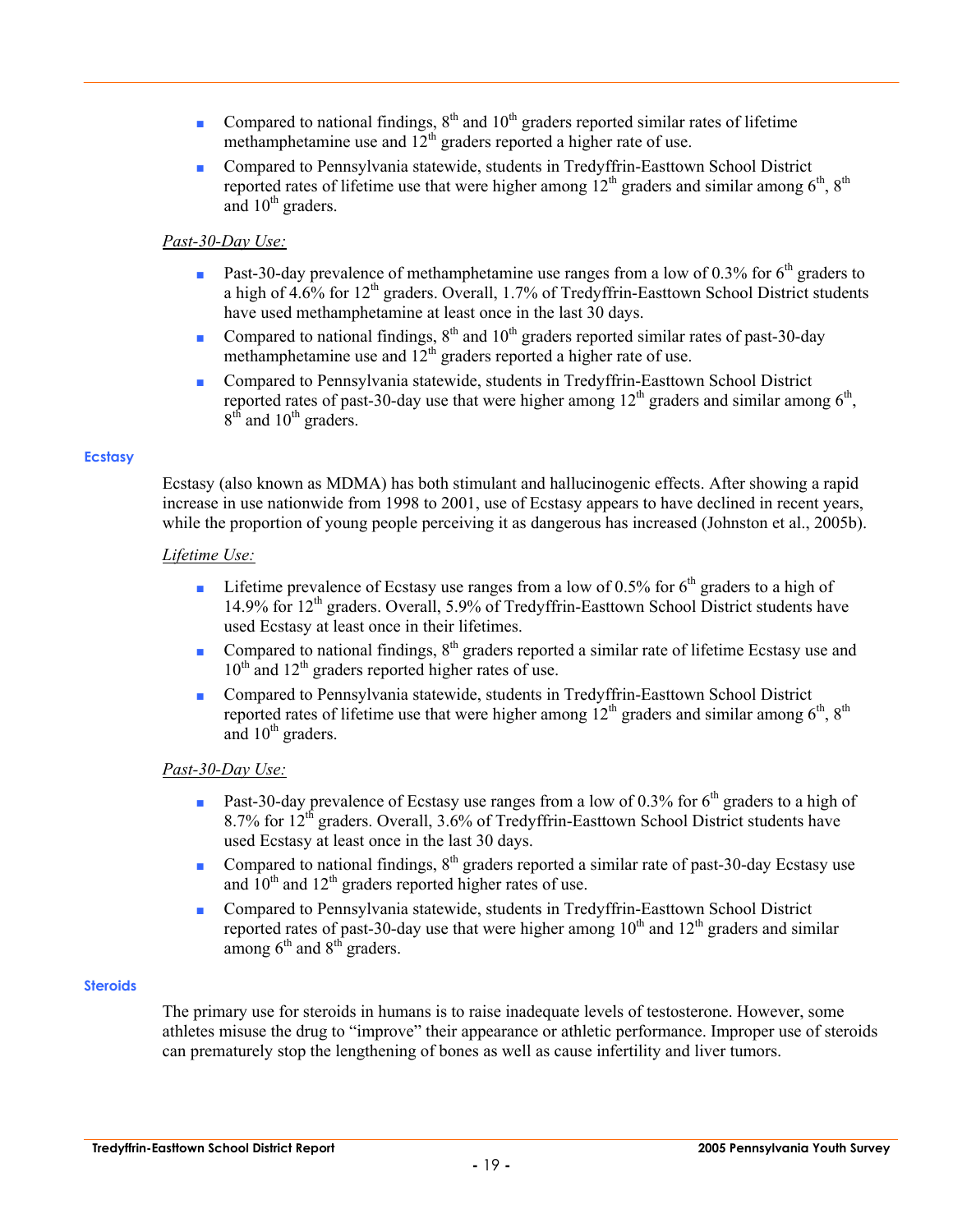#### *Lifetime Use:*

- **•** Lifetime prevalence of steroid use ranges from a low of 0.2% for  $6<sup>th</sup>$  graders to a high of 4.1% for  $12<sup>th</sup>$  graders. Overall, 2.2% of Tredyffrin-Easttown School District students have used steroids at least once in their lifetimes.
- Compared to national findings,  $8<sup>th</sup>$ ,  $10<sup>th</sup>$  and  $12<sup>th</sup>$  graders reported similar rates of lifetime steroid use.
- Compared to Pennsylvania statewide, students in Tredyffrin-Easttown School District reported rates of lifetime use that were higher among  $12<sup>th</sup>$  graders and similar among  $6<sup>th</sup>$ ,  $8<sup>th</sup>$ and  $10^{th}$  graders.

#### *Past-30-Day Use:*

- **•** Past-30-day prevalence of steroid use ranges from a low of 0.0% for  $6<sup>th</sup>$  graders to a high of 2.6% for 12th graders. Overall, 1.2% of Tredyffrin-Easttown School District students have used steroids at least once in the last 30 days.
- Compared to national findings,  $8<sup>th</sup>$  graders reported the same rate of past-30-day steroid use and  $10^{th}$  and  $12^{th}$  graders reported similar rates of use.
- Compared to Pennsylvania statewide, students in Tredyffrin-Easttown School District reported rates of past-30-day use that were higher among  $12<sup>th</sup>$  graders and similar among  $6<sup>th</sup>$ .  $8<sup>th</sup>$  and  $10<sup>th</sup>$  graders.

#### **Any Illicit Drug (Other than Marijuana)**

The final ATOD indicator reports on the use of any illicit drug other than marijuana. This drug combination rate—which includes use of one or more of the following drugs: inhalants, cocaine, crack cocaine, heroin, hallucinogens, methamphetamine, Ecstasy and steroids provides prevention planners with an overall indicator of so-called "hard" drug use. Marijuana use is excluded from this index because the higher prevalence of marijuana use



tends to obscure the presence or absence of the other drugs. In other words, an indicator of "Any Illicit Drug Use (*Including* Marijuana)" primarily measures marijuana use. Direct comparisons to *Monitoring the Future* results are not available for this measure.

#### *Lifetime Use:*

- Lifetime prevalence of any illicit drug (other than marijuana) use ranges from a low of 5.0% for  $6<sup>th</sup>$  graders to a high of 31.2% for  $12<sup>th</sup>$  graders. Overall, 15.7% of Tredyffrin-Easttown School District students have used any illicit drug (other than marijuana) at least once in their lifetimes.
- Compared to Pennsylvania statewide, students in Tredyffrin-Easttown School District reported rates of lifetime use that were higher among  $12<sup>th</sup>$  graders, lower among  $6<sup>th</sup>$  and  $8<sup>th</sup>$ graders and similar among  $10<sup>th</sup>$  graders.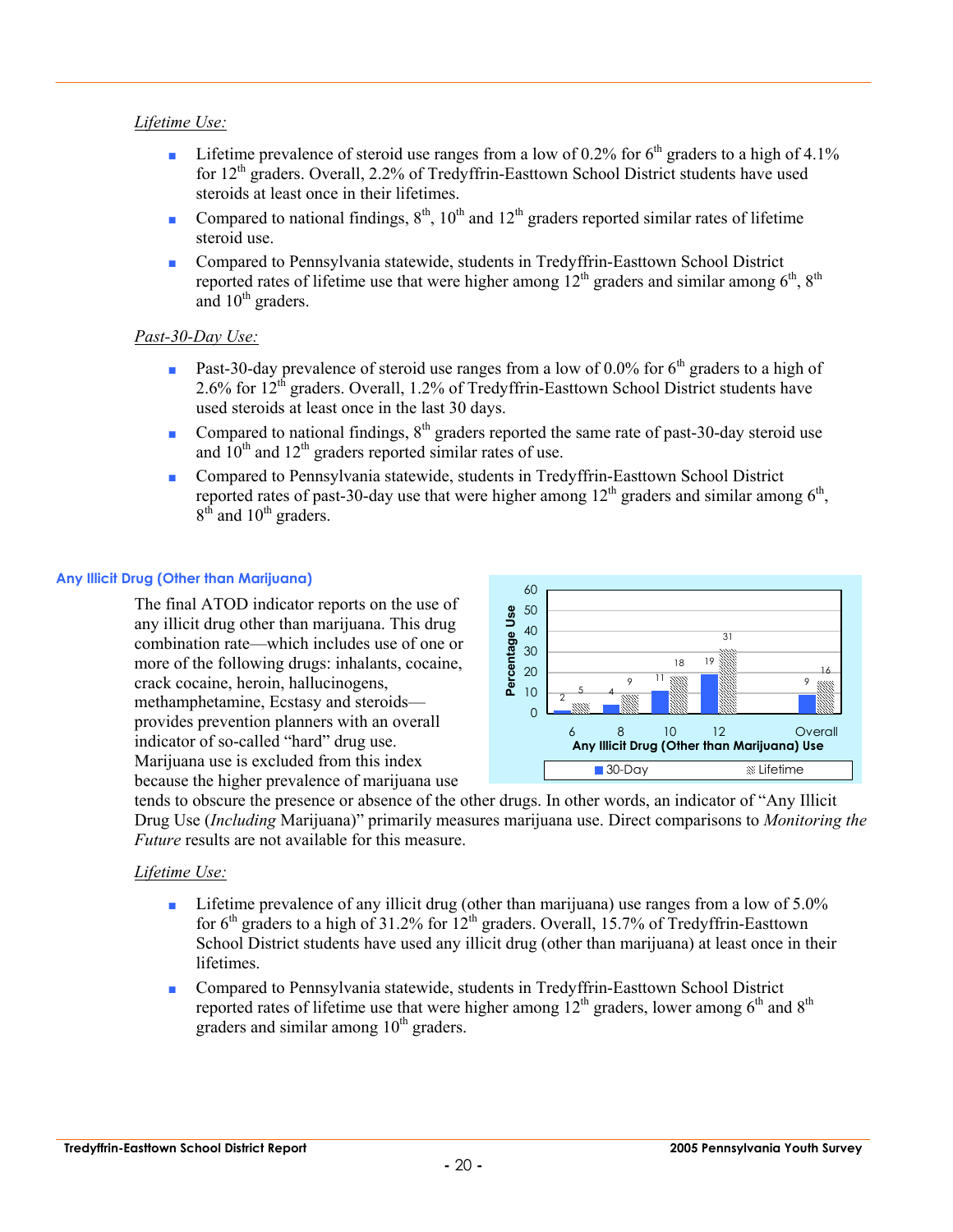#### *Past-30-Day Use:*

- Past-30-day prevalence of any illicit drug (other than marijuana) use ranges from a low of 1.7% for  $6<sup>th</sup>$  graders to a high of 19.2% for 12<sup>th</sup> graders. Overall, 8.9% of Tredyffrin-Easttown School District students have used any illicit drug (other than marijuana) at least once in the last 30 days.
- Compared to Pennsylvania statewide, students in Tredyffrin-Easttown School District reported rates of past-30-day use that were higher among  $10<sup>th</sup>$  and  $12<sup>th</sup>$  graders and similar among  $6<sup>th</sup>$  and  $8<sup>th</sup>$  graders.

#### *Prescription Drugs*

In recent years the nonmedical use of prescription drugs has emerged as a major public health issue. Both the *National Survey on Drug Use and Health* (Substance Abuse and Mental Health Services Administration, 2003) and the *Monitoring the Future* study (Johnston et al., 2005b), two major sources of youth drug abuse prevalence data, have reported increases in the unauthorized use of prescription drugs. This trend is particularly troubling given the adverse health consequences related to prescription drug abuse, which include addiction, physical dependence and the possibility of overdose.

Despite these concerns, the research community is still in the early stages of developing survey methods that can accurately measure the prevalence of prescription drug abuse. If anonymity is ensured, most students will honestly and accurately report their use of alcohol, tobacco, marijuana and other easily recognized categories of illicit drugs. The measurement of prescription drug use, however, is more complex. There are many prescription medicines that are subject to abuse, making it impossible to present an exhaustive list. Also, respondents may have difficulty identifying the names of prescription drugs they have used, and they may have difficulty distinguishing between prescription and over-the-counter medications.

With these challenges in mind, the 2005 *PAYS* included 12 questions designed to measure prevalence-ofuse rates across four prescription drug categories: amphetamines, sedatives, tranquilizers, and narcotics other than heroin. Results for Tredyffrin-Easttown School District are presented in Tables 7, 8 and 9, and results for Pennsylvania statewide are presented in Tables 10, 11 and 12.

#### **Amphetamines**

Lifetime, past-12-month, and past-30-day prevalence of amphetamine use was measured using this survey question:

Amphetamines have been prescribed by doctors to help people lose weight or to give people more energy. They are sometimes called uppers, ups, speed, bennies, dexies, pep pills, and diet pills. Drugstores are not supposed to sell them without a prescription from a doctor. Amphetamines do NOT include any nonprescription drugs, such as over-the-counter diet pills (like Dexatrim<sup>®</sup>) or stay-awake pills (like No-Doz<sup>®</sup>), or any mail-order drugs. On how many occasions (if any) have you taken amphetamines on your own that is, without a doctor telling you to take them?

#### *Lifetime Use:*

- **•** Lifetime prevalence of amphetamine use ranges from a low of 2.0% for  $6<sup>th</sup>$  graders to a high of 20.2% for 12<sup>th</sup> graders. Overall, 8.6% of Tredyffrin-Easttown School District students have used amphetamines at least once in their lifetimes.
- Compared to national findings,  $8<sup>th</sup>$  graders reported a lower rate of lifetime amphetamine use,  $10<sup>th</sup>$  graders reported a similar rate and  $12<sup>th</sup>$  graders reported a higher rate of use.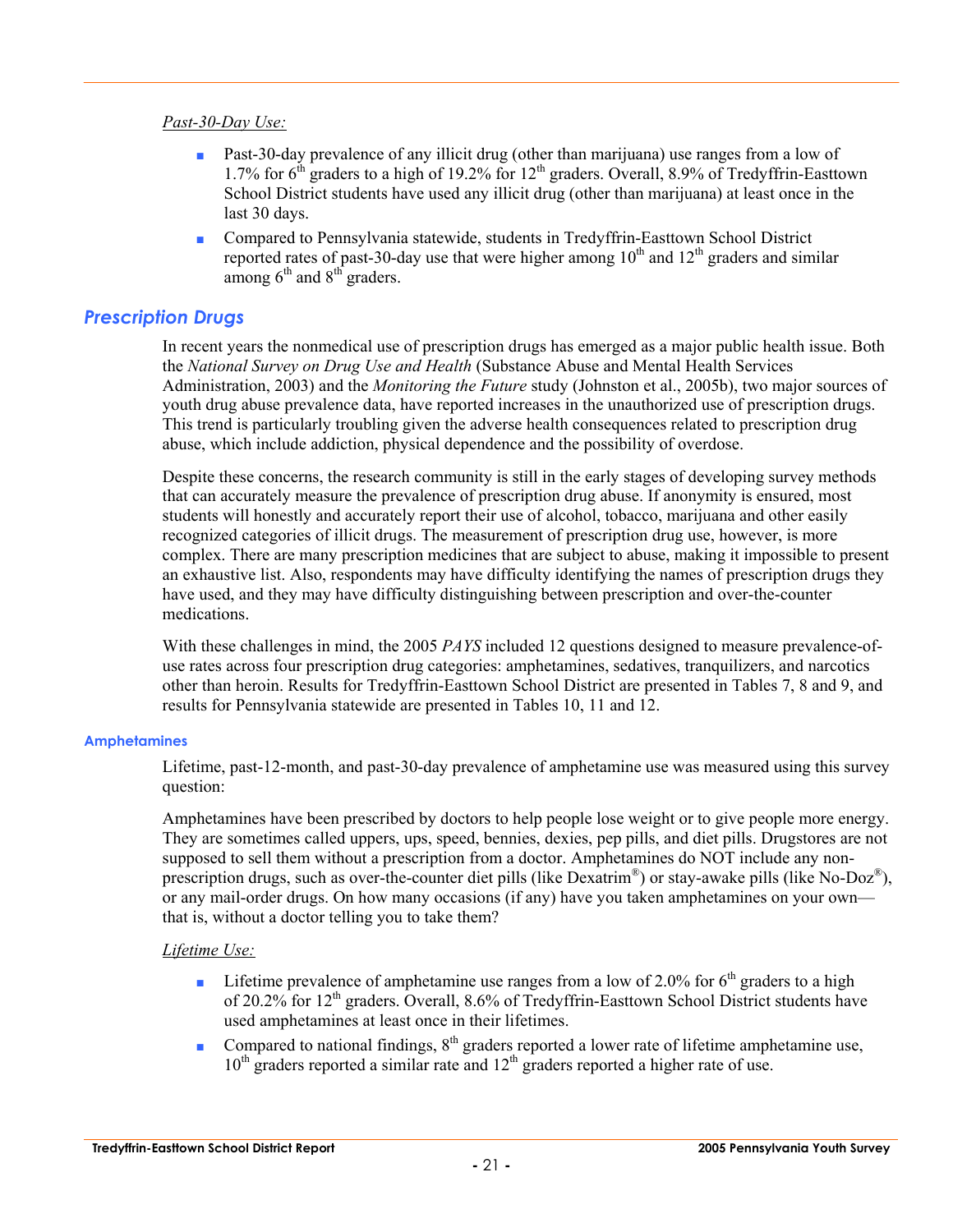■ Compared to Pennsylvania statewide, students in Tredyffrin-Easttown School District reported rates of lifetime use that were higher among  $12<sup>th</sup>$  graders and similar among  $6<sup>th</sup>$ ,  $8<sup>th</sup>$ and  $10^{th}$  graders.

#### *Past-12-Month Use:*

- **•** Past-12-month prevalence of amphetamine use ranges from a low of 1.5% for 6<sup>th</sup> graders to a high of 17.4% for 12<sup>th</sup> graders. Overall, 7.6% of Tredyffrin-Easttown School District students have used amphetamines at least once in the last 12 months.
- Compared to national findings,  $8<sup>th</sup>$  graders reported a lower rate of past-12-month amphetamine use,  $10^{th}$  graders reported a similar rate and  $12^{th}$  graders reported a higher rate of use.
- Compared to Pennsylvania statewide, students in Tredyffrin-Easttown School District reported rates of past-12-month use that were higher among  $12<sup>th</sup>$  graders and similar among  $6<sup>th</sup>$ ,  $8<sup>th</sup>$  and  $10<sup>th</sup>$  graders.

#### *Past-30-Day Use:*

- **•** Past-30-day prevalence of amphetamine use ranges from a low of 0.5% for 6<sup>th</sup> graders to a high of 12.2% for 12<sup>th</sup> graders. Overall, 4.3% of Tredyffrin-Easttown School District students have used amphetamines at least once in the last 30 days.
- Compared to national findings,  $8<sup>th</sup>$  and  $10<sup>th</sup>$  graders reported similar rates of past-30-day amphetamine use and  $12<sup>th</sup>$  graders reported a higher rate of use.
- Compared to Pennsylvania statewide, students in Tredyffrin-Easttown School District reported rates of past-30-day use that were higher among  $12<sup>th</sup>$  graders and similar among  $6<sup>th</sup>$ ,  $8<sup>th</sup>$  and  $10<sup>th</sup>$  graders.

#### **Sedatives**

Lifetime, past-12-month, and past-30-day prevalence of sedative use was measured using this survey question:

Sedatives, including barbiturates, are sometimes prescribed by doctors to help people relax or get to sleep. They are sometimes called downs or downers, and include phenobarbital, Tuinal, Nembutal, and Seconal. On how many occasions (if any) have you taken sedatives on your own—that is, without a doctor telling you to take them?

#### *Lifetime Use:*

- **■** Lifetime prevalence of sedative use ranges from a low of 1.5% for  $6<sup>th</sup>$  graders to a high of 18.6% for 12<sup>th</sup> graders. Overall, 8.0% of Tredyffrin-Easttown School District students have used sedatives at least once in their lifetimes.
- Compared to national findings,  $12<sup>th</sup>$  graders reported a higher rate of lifetime sedative use.
- Compared to Pennsylvania statewide, students in Tredyffrin-Easttown School District reported rates of lifetime use that were higher among  $12<sup>th</sup>$  graders, lower among  $8<sup>th</sup>$  graders and similar among  $6<sup>th</sup>$  and  $10<sup>th</sup>$  graders.

#### *Past-12-Month Use:*

**•** Past-12-month prevalence of sedative use ranges from a low of 0.2% for  $6<sup>th</sup>$  graders to a high of 14.5% for  $12^{th}$  graders. Overall, 5.8% of Tredyffrin-Easttown School District students have used sedatives at least once in the last 12 months.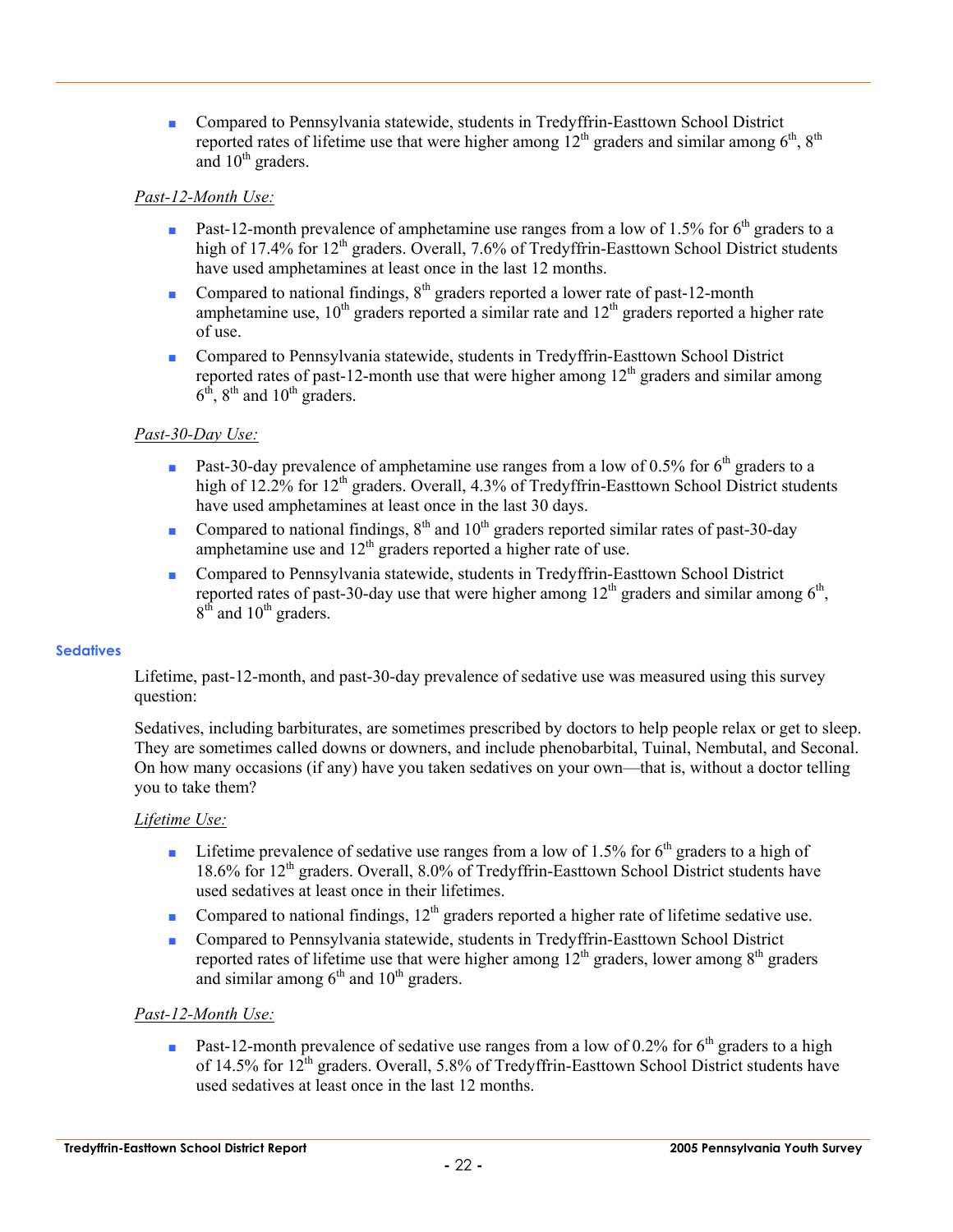- Compared to national findings,  $12<sup>th</sup>$  graders reported a higher rate of past-12-month sedative use.
- Compared to Pennsylvania statewide, students in Tredyffrin-Easttown School District reported rates of past-12-month use that were higher among  $12<sup>th</sup>$  graders and similar among  $6<sup>th</sup>$ ,  $8<sup>th</sup>$  and  $10<sup>th</sup>$  graders.

#### *Past-30-Day Use:*

- **Past-30-day prevalence of sedative use ranges from a low of 0.5% for 6<sup>th</sup> graders to a high of** 6.2% for 12th graders. Overall, 3.1% of Tredyffrin-Easttown School District students have used sedatives at least once in the last 30 days.
- Compared to national findings,  $12<sup>th</sup>$  graders reported a higher rate of past-30-day sedative use.
- Compared to Pennsylvania statewide, students in Tredyffrin-Easttown School District reported rates of past-30-day use that were higher among  $12<sup>th</sup>$  graders and similar among  $6<sup>th</sup>$ ,  $8<sup>th</sup>$  and  $10<sup>th</sup>$  graders.

#### **Tranquilizers**

Lifetime, past-12-month, and past-30-day prevalence of tranquilizer use was measured using this survey question:

Tranquilizers are sometimes prescribed by doctors to calm people down, quiet their nerves, or relax their muscles. Librium, Valium, and Xanax are all tranquilizers. On how many occasions (if any) have you taken tranquilizers on your own—that is, without a doctor telling you to take them?

#### *Lifetime Use:*

- **•** Lifetime prevalence of tranquilizer use ranges from a low of 0.7% for  $8<sup>th</sup>$  graders to a high of 14.2% for 12<sup>th</sup> graders. Overall, 5.4% of Tredyffrin-Easttown School District students have used tranquilizers at least once in their lifetimes.
- Compared to national findings, 8<sup>th</sup> graders reported a lower rate of lifetime tranquilizer use,  $10<sup>th</sup>$  graders reported a similar rate and  $12<sup>th</sup>$  graders reported a higher rate of use.
- Compared to Pennsylvania statewide, students in Tredyffrin-Easttown School District reported rates of lifetime use that were higher among  $12<sup>th</sup>$  graders and similar among  $6<sup>th</sup>$ ,  $8<sup>th</sup>$ and  $10<sup>th</sup>$  graders.

#### *Past-12-Month Use:*

- **•** Past-12-month prevalence of tranquilizer use ranges from a low of 0.5% for  $6<sup>th</sup>$  and  $8<sup>th</sup>$  graders to a high of 11.1% for  $12<sup>th</sup>$  graders. Overall, 4.0% of Tredyffrin-Easttown School District students have used tranquilizers at least once in the last 12 months.
- Compared to national findings,  $8<sup>th</sup>$  graders reported a lower rate of past-12-month tranquilizer use,  $10^{th}$  graders reported a similar rate and  $12^{th}$  graders reported a higher rate of use.
- Compared to Pennsylvania statewide, students in Tredyffrin-Easttown School District reported rates of past-12-month use that were higher among  $12<sup>th</sup>$  graders and similar among  $6<sup>th</sup>$ ,  $8<sup>th</sup>$  and  $10<sup>th</sup>$  graders.

#### *Past-30-Day Use:*

**•** Past-30-day prevalence of tranquilizer use ranges from a low of 0.2% for 6<sup>th</sup> and 8<sup>th</sup> graders to a high of  $6.5\%$  for  $12<sup>th</sup>$  graders. Overall, 2.4% of Tredyffrin-Easttown School District students have used tranquilizers at least once in the last 30 days.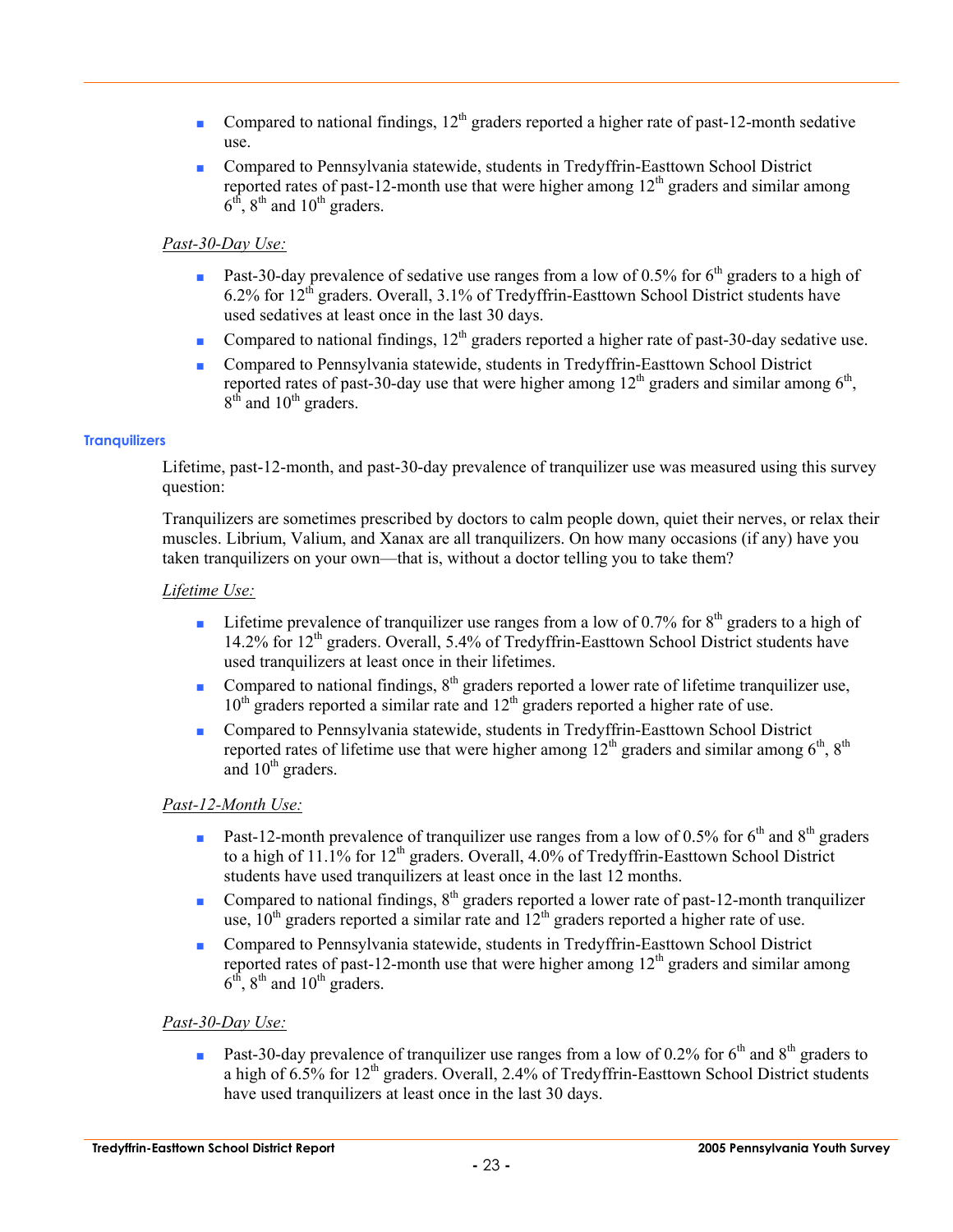- Compared to national findings,  $8<sup>th</sup>$  and  $10<sup>th</sup>$  graders reported similar rates of past-30-day tranquilizer use and  $12<sup>th</sup>$  graders reported a higher rate of use.
- Compared to Pennsylvania statewide, students in Tredyffrin-Easttown School District reported rates of past-30-day use that were higher among  $12<sup>th</sup>$  graders, the same among  $6<sup>th</sup>$ graders and similar among  $8<sup>th</sup>$  and  $10<sup>th</sup>$  graders.

#### **Narcotics Other Than Heroin**

Lifetime, past-12-month, and past-30-day prevalence of use of narcotics other than heroin was measured using this survey question:

There are a number of narcotics other than heroin, such as methadone, opium, morphine, codeine, Demerol, Vicodin, OxyContin, and Percocet. These are sometimes prescribed by doctors. On how many occasions (if any) have you taken narcotics other than heroin on your own—that is, without a doctor telling you to take them?

#### *Lifetime Use:*

- **■** Lifetime prevalence of other narcotic use ranges from a low of 0.5% for  $6<sup>th</sup>$  graders to a high of 22.1% for 12<sup>th</sup> graders. Overall, 8.4% of Tredyffrin-Easttown School District students have used other narcotics at least once in their lifetimes.
- Compared to national findings,  $12<sup>th</sup>$  graders reported a higher rate of lifetime other narcotic use.
- Compared to Pennsylvania statewide, students in Tredyffrin-Easttown School District reported rates of lifetime use that were higher among  $12<sup>th</sup>$  graders, the same among  $6<sup>th</sup>$  and  $8<sup>th</sup>$ graders and similar among  $10<sup>th</sup>$  graders.

#### *Past-12-Month Use:*

- **•** Past-12-month prevalence of other narcotic use ranges from a low of 0.2% for 6<sup>th</sup> graders to a high of 19.3% for 12<sup>th</sup> graders. Overall, 7.2% of Tredyffrin-Easttown School District students have used other narcotics at least once in the last 12 months.
- Compared to national findings,  $12<sup>th</sup>$  graders reported a higher rate of past-12-month other narcotic use.
- Compared to Pennsylvania statewide, students in Tredyffrin-Easttown School District reported rates of past-12-month use that were higher among  $12<sup>th</sup>$  graders, the same among  $6<sup>th</sup>$ graders and similar among  $8<sup>th</sup>$  and  $10<sup>th</sup>$  graders.

#### *Past-30-Day Use:*

- **•** Past-30-day prevalence of other narcotic use ranges from a low of 0.2% for 6<sup>th</sup> graders to a high of 8.5% for 12<sup>th</sup> graders. Overall, 3.4% of Tredyffrin-Easttown School District students have used other narcotics at least once in the last 30 days.
- Compared to national findings,  $12<sup>th</sup>$  graders reported a higher rate of past-30-day other narcotic use.
- Compared to Pennsylvania statewide, students in Tredyffrin-Easttown School District reported rates of past-30-day use that were higher among  $12<sup>th</sup>$  graders and similar among  $6<sup>th</sup>$ ,  $8<sup>th</sup>$  and  $10<sup>th</sup>$  graders.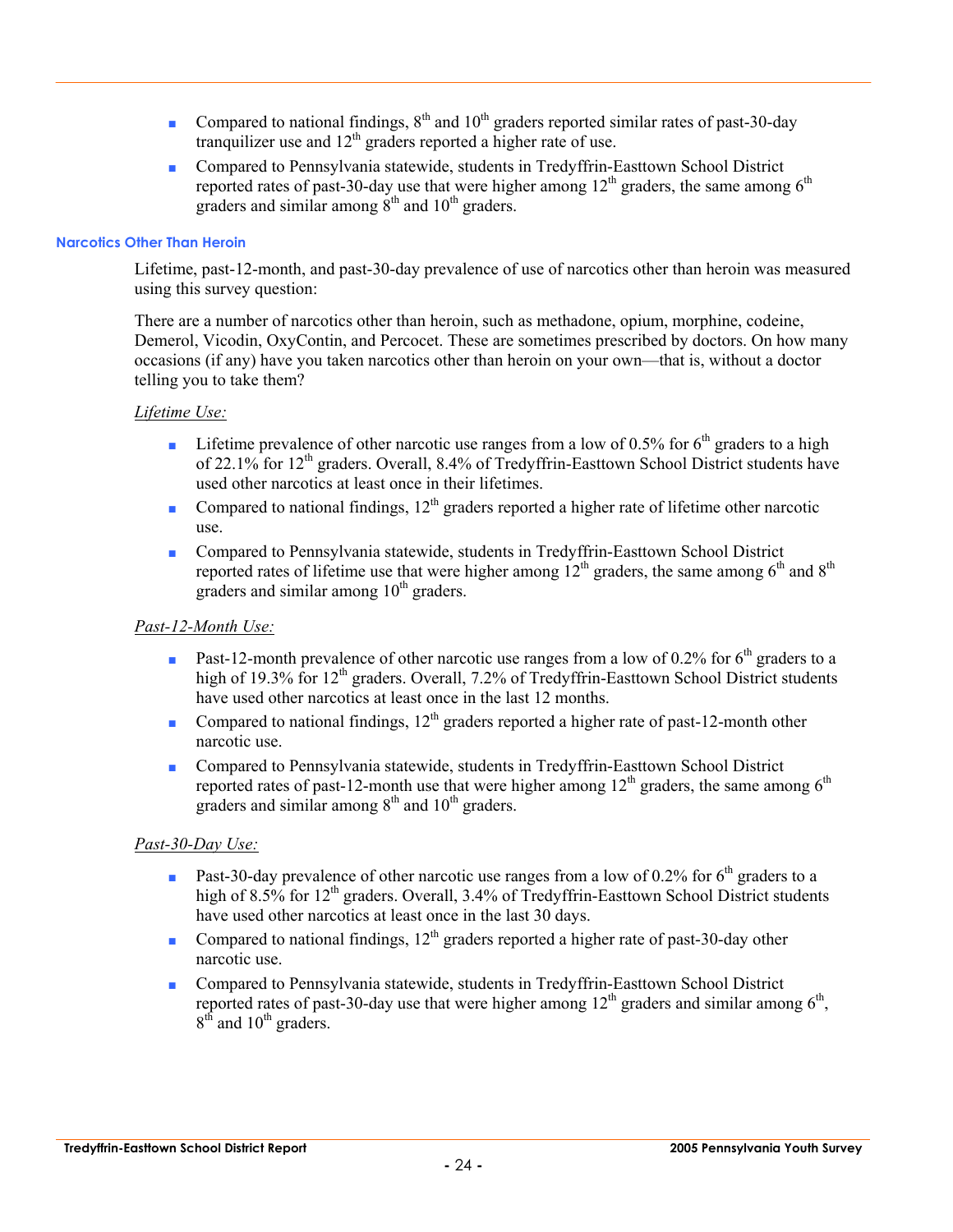#### **Table 7. Lifetime Nonmedical Prescription Drug Use**

|                        | <b>Monitoring the</b><br>Future <sup>1</sup> |                         |                         |                          |                          |                          |                          |                 |                         |                          |                          |
|------------------------|----------------------------------------------|-------------------------|-------------------------|--------------------------|--------------------------|--------------------------|--------------------------|-----------------|-------------------------|--------------------------|--------------------------|
|                        | 6 <sup>th</sup><br>$\%$                      | 7 <sup>th</sup><br>$\%$ | 8 <sup>th</sup><br>$\%$ | 9 <sub>th</sub><br>$\%$  | 10 <sup>th</sup><br>$\%$ | 11 <sup>th</sup><br>%    | 12 <sup>th</sup><br>$\%$ | Overall<br>$\%$ | 8 <sup>th</sup><br>$\%$ | 10 <sup>th</sup><br>$\%$ | 12 <sup>th</sup><br>$\%$ |
| <b>Amphetamines</b>    | 2.0                                          | $\qquad \qquad -$       | 2.9                     | $--$                     | 9.6                      | $\overline{\phantom{a}}$ | 20.2                     | 8.6             | 7.4                     | 1.1                      | 13.1                     |
| <b>Sedatives</b>       | 1.5                                          | $-$                     | 2.7                     | $\overline{\phantom{a}}$ | 9.7                      | $\overline{\phantom{a}}$ | 18.6                     | 8.0             | $\qquad \qquad -$       | $--$                     | 10.5                     |
| <b>Tranguilizers</b>   | 1.0                                          | $\overline{a}$          | 0.7                     | $--$                     | 6.4                      | $\overline{\phantom{a}}$ | 14.2                     | 5.4             | 4.1                     | 7.1                      | 9.9                      |
| <b>Other Narcotics</b> | 0.5                                          | $\qquad \qquad -$       |                         | $--$                     | 9.9                      | $\overline{\phantom{a}}$ | 22.1                     | 8.4             | $\qquad \qquad -$       | $\hspace{0.05cm}$        | 12.8                     |

Note: The symbol "--" indicates that data are not available because students were not surveyed, the drug was not included in the survey, or a comparable<br>aggregate calculation was not available. Monitoring the Future data i 1 Johnston et al., (2005b).

#### **Table 8. Past-12-Month Nonmedical Prescription Drug Use**

|                        | <b>Monitoring the</b><br>Future <sup>1</sup> |                         |                         |                          |                          |                          |                          |                 |                         |                          |                          |
|------------------------|----------------------------------------------|-------------------------|-------------------------|--------------------------|--------------------------|--------------------------|--------------------------|-----------------|-------------------------|--------------------------|--------------------------|
|                        | 6 <sup>th</sup><br>$\%$                      | 7 <sup>th</sup><br>$\%$ | 8 <sup>th</sup><br>$\%$ | 9 <sub>th</sub><br>$\%$  | 10 <sup>th</sup><br>$\%$ | 11 <sup>th</sup><br>$\%$ | 12 <sup>th</sup><br>$\%$ | Overall<br>$\%$ | 8 <sup>th</sup><br>$\%$ | 10 <sup>th</sup><br>$\%$ | 12 <sup>th</sup><br>$\%$ |
| <b>Amphetamines</b>    | 1.5                                          | $\hspace{0.05cm}$       | 2.7                     | $\hspace{0.05cm}$        | 8.9                      | $\rightarrow$            | 17.4                     | 7.6             | 4.9                     | 7.8                      | 8.6                      |
| <b>Sedatives</b>       | 0.2                                          | $\qquad \qquad -$       | 2.5                     | $\overline{\phantom{a}}$ | 6.4                      | $\overline{\phantom{a}}$ | 14.5                     | 5.8             | $\qquad \qquad -$       | $--$                     | 7.2                      |
| <b>Tranguilizers</b>   | 0.5                                          | $\qquad \qquad -$       | 0.5                     | $\overline{\phantom{a}}$ | 4.2                      | $\overline{\phantom{0}}$ | 11.1                     | 4.0             | 2.8                     | 4.8                      | 6.8                      |
| <b>Other Narcotics</b> | 0.2                                          | $\qquad \qquad -$       | $\overline{1.2}$        | $\hspace{0.05cm}$        | 8.7                      | $\rightarrow$            | 19.3                     | 7.2             | $- -$                   | $\qquad \qquad -$        | 9.0                      |

Note: The symbol "--" indicates that data are not available because students were not surveyed, the drug was not included in the survey, or a comparable aggregate calculation was not available. Monitoring the Future data are only available for 8<sup>th</sup>, 10<sup>th</sup> and 12<sup>th</sup> graders.

1 Johnston et al. (2005b).

#### **Table 9. Past-30-Day Nonmedical Prescription Drug Use**

|                        | <b>Monitoring the</b><br>Future <sup>1</sup> |                          |                 |                          |      |                          |                  |         |                   |                  |                  |  |
|------------------------|----------------------------------------------|--------------------------|-----------------|--------------------------|------|--------------------------|------------------|---------|-------------------|------------------|------------------|--|
|                        | 6 <sup>th</sup>                              | 7 <sup>th</sup>          | 8 <sup>th</sup> | 9 <sub>th</sub>          | 10th | 11 <sup>th</sup>         | 12 <sup>th</sup> | Overall | 8 <sup>th</sup>   | 10 <sup>th</sup> | 12 <sup>th</sup> |  |
|                        | $\%$                                         | $\%$                     | $\%$            | $\%$                     | $\%$ | $\%$                     | $\%$             | $\%$    | $\%$              | $\%$             | $\%$             |  |
| <b>Amphetamines</b>    | 0.5                                          | $\qquad \qquad -$        | 1.5             | $\overline{\phantom{a}}$ | 3.5  | $\overline{\phantom{a}}$ | 12.2             | 4.3     | 2.3               | 3.7              | 3.9              |  |
| <b>Sedatives</b>       | 0.5                                          | $\hspace{0.05cm}$        | 1.7             | $\overline{\phantom{a}}$ | 4.0  | $\overline{\phantom{a}}$ | 6.2              | 3.1     | $\qquad \qquad -$ | $- -$            | 3.3              |  |
| <b>Tranquilizers</b>   | 0.2                                          | $\overline{\phantom{m}}$ | 0.2             | $ -$                     | 2.7  | $--$                     | 6.5              | 2.4     | 1.3               | 2.3              | 2.9              |  |
| <b>Other Narcotics</b> | 0.2                                          | $- -$                    | 0.5             | $- -$                    | 4.5  | $\overline{\phantom{a}}$ | 8.5              | 3.4     | $- -$             | $- -$            | 3.9              |  |

Note: The symbol "--" indicates that data are not available because students were not surveyed, the drug was not included in the survey, or a comparable aggregate calculation was not available. *Monitoring the Future* data are only available for 8th, 10th and 12th graders.

<sup>1</sup> Johnston et al. (2005b).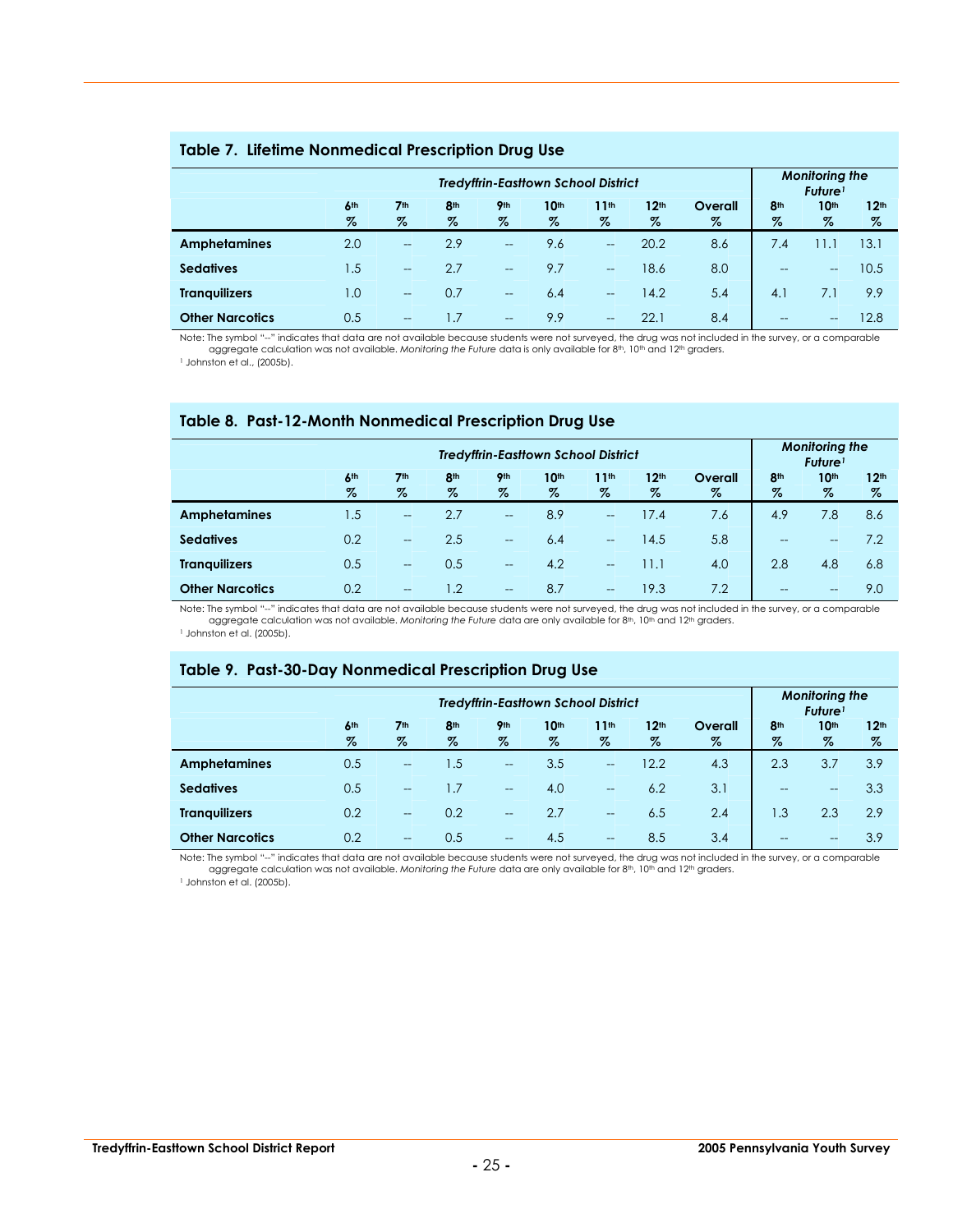|                        |                 |                                       |                 |                          | . .              |                          |                  |         |
|------------------------|-----------------|---------------------------------------|-----------------|--------------------------|------------------|--------------------------|------------------|---------|
|                        | 6 <sup>th</sup> | 7 <sup>th</sup>                       | 8 <sup>th</sup> | 9 <sub>th</sub>          | 10 <sup>th</sup> | 11 <sup>th</sup>         | 12 <sup>th</sup> | Overall |
|                        | $\%$            | $\%$                                  | $\%$            | $\%$                     | $\%$             | $\%$                     | $\%$             | $\%$    |
| <b>Amphetamines</b>    | 1.6             | $\overline{\phantom{m}}$              | 3.5             | $\overline{\phantom{m}}$ | 10.8             | $\qquad \qquad -$        | 13.3             | 7.3     |
| <b>Sedatives</b>       | 1.9             | $--$                                  | 4.8             | $\hspace{0.05cm}$        | 9.2              | $\hspace{0.05cm}$        | 12.0             | 7.0     |
| <b>Tranquilizers</b>   | IJ              | $\hspace{0.05cm}$ – $\hspace{0.05cm}$ | 2.0             | $\qquad \qquad -$        | 6.9              | $\qquad \qquad -$        | 11.2             | 5.3     |
| <b>Other Narcotics</b> | 0.5             | $\hspace{0.05cm}$ – $\hspace{0.05cm}$ | 1.7             | $\overline{\phantom{m}}$ | 9.0              | $\overline{\phantom{a}}$ | 16.6             | 6.8     |

#### **Table 10. Lifetime Nonmedical Prescription Drug Use, Pennsylvania Statewide**

Note: The symbol "--" indicates that data are not available because students were not surveyed.

#### **Table 11. Past-12-Month Nonmedical Prescription Drug Use, Pennsylvania Statewide**

|                        | 6 <sup>th</sup> | 7 <sup>th</sup>   | 8 <sup>th</sup> | <b>9th</b>               | 10 <sup>th</sup> | 11 <sup>th</sup>  | 12 <sup>th</sup> | Overall |
|------------------------|-----------------|-------------------|-----------------|--------------------------|------------------|-------------------|------------------|---------|
|                        | $\%$            | $\%$              | $\%$            | $\%$                     | $\%$             | $\%$              | $\%$             | $\%$    |
| <b>Amphetamines</b>    | 0.7             | $\qquad \qquad -$ | 2.3             | $\hspace{0.05cm}$        | 7.6              | $\qquad \qquad -$ | 9.7              | 5.1     |
| <b>Sedatives</b>       | 0.8             | $\qquad \qquad -$ | 2.3             | $\overline{\phantom{m}}$ | 7.3              | $\hspace{0.05cm}$ | 8.8              | 4.8     |
| <b>Tranquilizers</b>   | 0.4             | $\qquad \qquad -$ | 1.2             | $\qquad \qquad -$        | 4.4              | $\qquad \qquad -$ | 8.2              | 3.5     |
| <b>Other Narcotics</b> | 0.2             | $\qquad \qquad -$ | 0.9             | $\overline{\phantom{m}}$ | 6.9              | $\qquad \qquad -$ | 11.6             | 4.8     |

Note: The symbol "--" indicates that data are not available because students were not surveyed.

| Table 12. Past-30-Day Nonmedical Prescription Drug Use, Pennsylvania Statewide |                 |                          |                 |                        |                  |                   |                  |         |  |  |
|--------------------------------------------------------------------------------|-----------------|--------------------------|-----------------|------------------------|------------------|-------------------|------------------|---------|--|--|
|                                                                                | 6 <sup>th</sup> | 7 <sup>th</sup>          | 8 <sup>th</sup> | 9 <sub>th</sub>        | 10 <sup>th</sup> | 11 <sup>th</sup>  | 12 <sup>th</sup> | Overall |  |  |
|                                                                                | $\%$            | $\%$                     | $\%$            | $\%$                   | $\%$             | $\%$              | Z                | %       |  |  |
| <b>Amphetamines</b>                                                            | 0.3             | $-$                      | 1.0             | $\qquad \qquad -$      | 4.4              | $-$               | 4.4              | 2.5     |  |  |
| <b>Sedatives</b>                                                               | 0.4             | $\overline{\phantom{a}}$ | 1.3             | $\qquad \qquad -$      | 4.2              | $-$               | 4.2              | 2.6     |  |  |
| <b>Tranguilizers</b>                                                           | 0.2             | $-$                      | 0.4             | $\qquad \qquad -$      | 2.4              | $\qquad \qquad -$ | 3.7              | 1.7     |  |  |
| <b>Other Narcotics</b>                                                         | 0.1             | $-$                      | 0.4             | $\qquad \qquad \cdots$ | 3.5              | $\qquad \qquad -$ | 5.4              | 2.3     |  |  |

Note: The symbol "--" indicates that data are not available because students were not surveyed.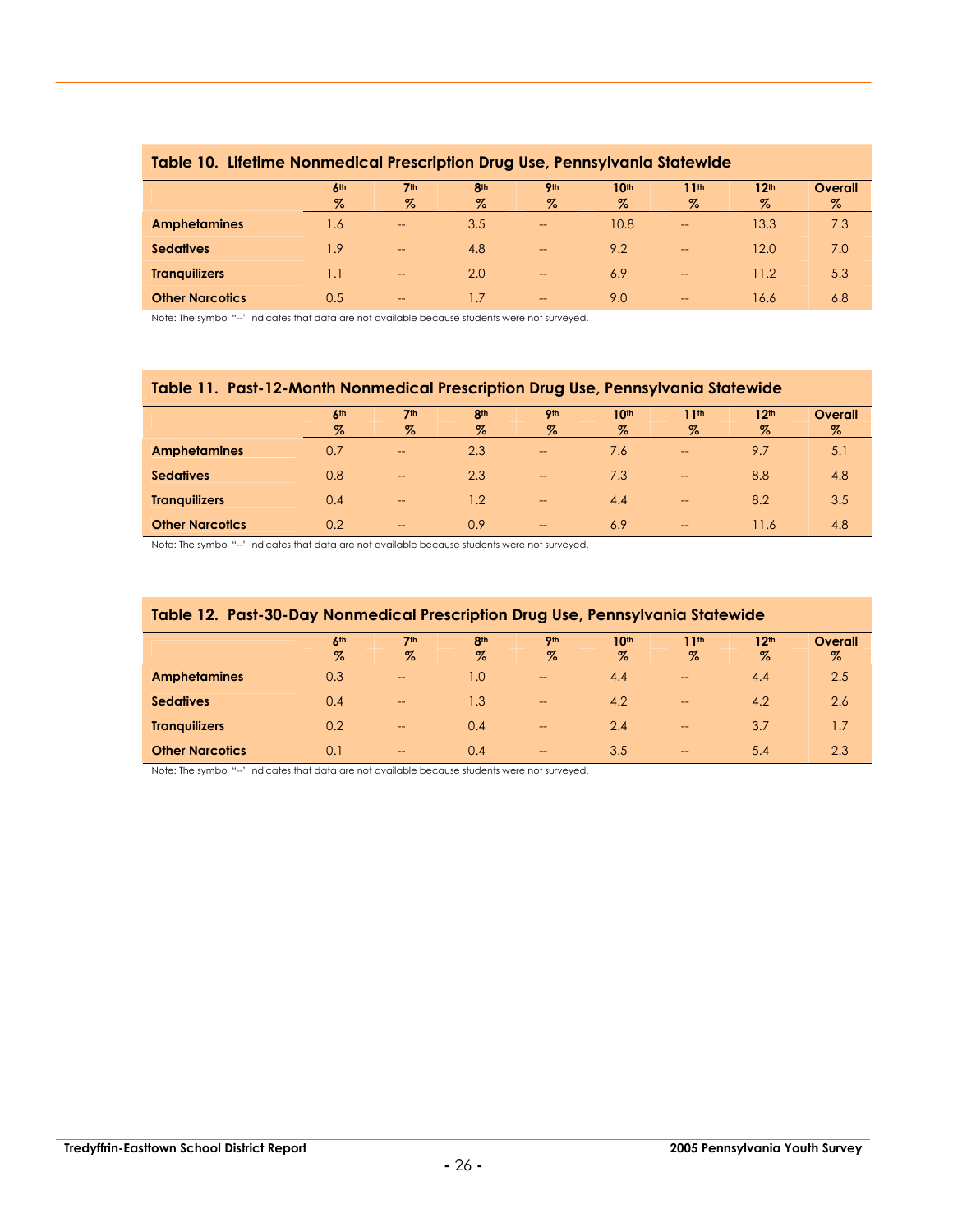## **Section 3 Other Antisocial Behaviors**

## **Introduction**

The 2005 *PAYS* also measures a series of seven other problem, or antisocial, behaviors—that is, behaviors that run counter to established norms of good behavior.

- Attacking Someone with Intent to Harm Getting Suspended
- Attempting to Steal a Vehicle Selling Drugs
- 
- Being Drunk or High at School
- 
- 
- Being Arrested **Bringing a Weapon (Such as a Gun, Knife or** Club) to School

#### *Measurement*

As with alcohol, tobacco and other drug use, prevalence tables and graphs are employed to illustrate the percentages of students who reported other antisocial behaviors. For the first six other antisocial behaviors, prevalence rates are presented for the incidence of behavior over the past 12 months. For *Bringing a Weapon (Such as a Gun, Knife or Club) to School*, prevalence rates are reported for the past 30 days. In addition, frequency data for *Bringing a Weapon (Such as a Gun, Knife or Club) to School*, illustrating the number of occasions that students reported bringing a weapon to school within the past 30 days, are presented in Appendix A.

## **Results Summary**

#### *Overall Results*

Other antisocial behavior prevalence rates for the combined sample of  $6<sup>th</sup>$ ,  $8<sup>th</sup>$ ,  $10<sup>th</sup>$  and  $12<sup>th</sup>$  graders are presented in Graph 3, and in the overall results column of Table 13. Across all grades, 12.1% of students reported *Being Drunk or High at School* in the past year, making it the most prevalent of the seven behaviors in Tredyffrin-Easttown School District. *Attacking Someone with Intent to Harm* is the second most prevalent antisocial behavior, with 8.2% of Tredyffrin-Easttown School District students reporting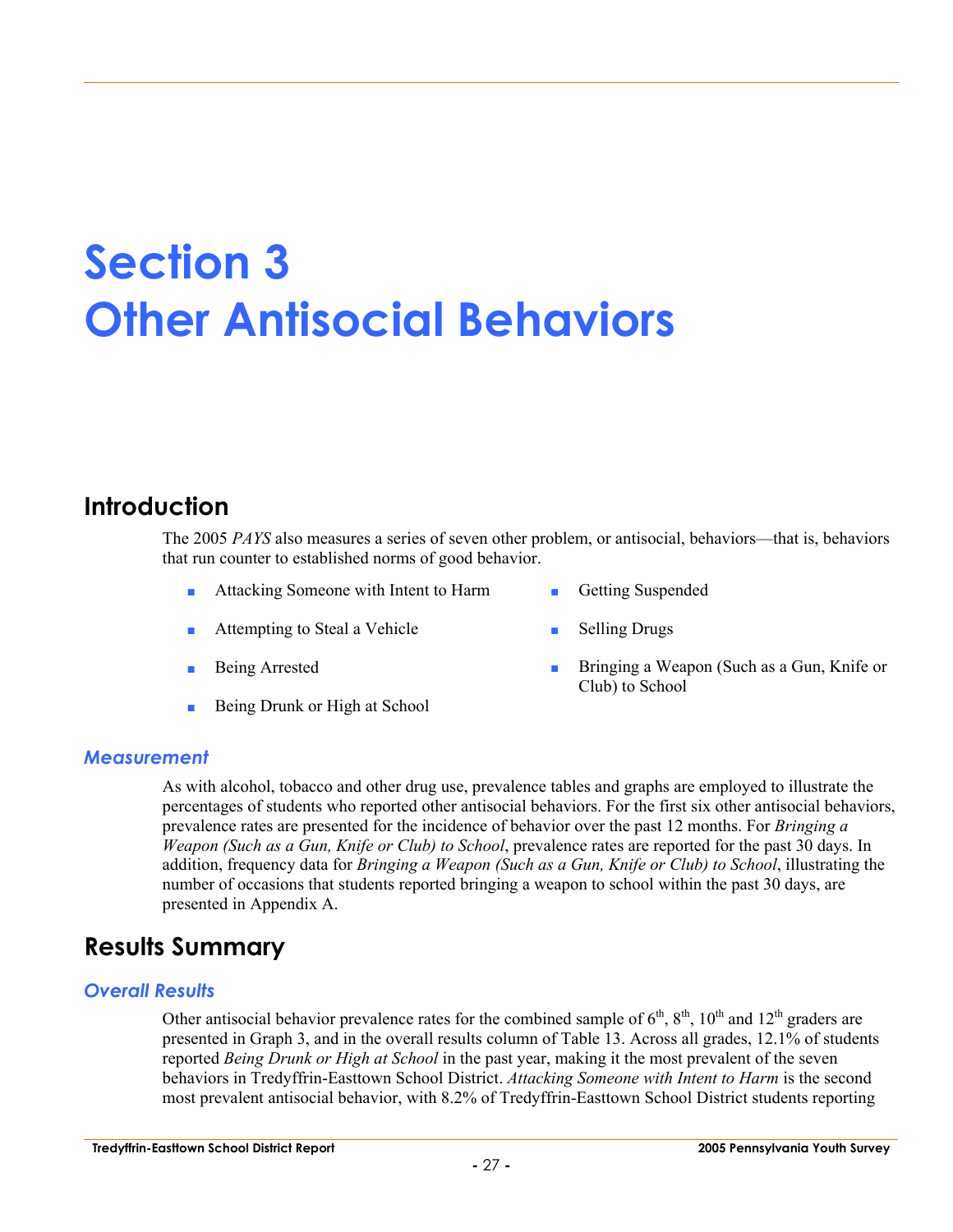having attacked someone in the past year. Students in Tredyffrin-Easttown School District reported very low levels of participation in the following antisocial behaviors: *Getting Suspended*, *Being Arrested*, *Bringing a Weapon to School* and *Attempting to Steal a Vehicle*.



#### **Graph 3. Overall Prevalence of Other Antisocial Behaviors**

#### *Grade-Level Results*

Other antisocial behavior prevalence rates within individual grades are presented in Graph 4 and Table 13. In many communities, these behaviors reveal a complex pattern of changes across grades. Typically, reports of *Being Drunk or High at School* and *Selling Drugs* follow the ATOD model, with prevalence rates increasing through the upper grade levels. In contrast, reports of *Attacking Someone with Intent to Harm*, *Getting Suspended* and *Being Arrested* often peak in the late middle school or early high school years. Prevalence rates for *Attempting to Steal a Vehicle* and *Bringing a Weapon (Such as a Gun, Knife or Club) to School* are generally too low to allow meaningful comparisons across grade levels.



Prevention planners in Tredyffrin-Easttown School District should review the other antisocial behavior profiles within individual grades, with special attention toward behaviors that show a marked deviation from these patterns.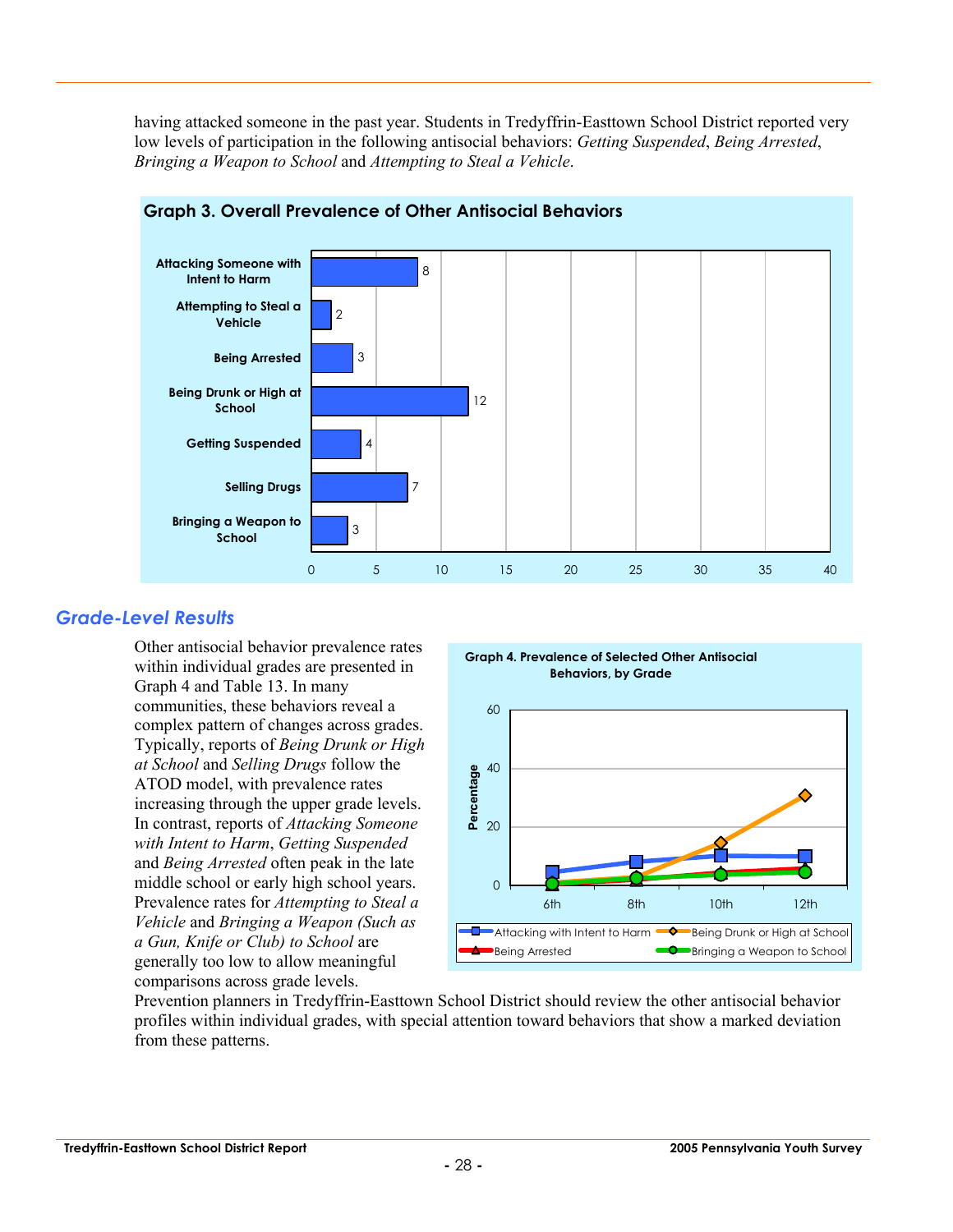| Table 13. Flevalence of Offici Annisocial Bendviors, Heavillin-Easilown School District |                      |                          |                         |                          |                       |                          |                       |              |  |  |
|-----------------------------------------------------------------------------------------|----------------------|--------------------------|-------------------------|--------------------------|-----------------------|--------------------------|-----------------------|--------------|--|--|
|                                                                                         | 6 <sup>th</sup><br>% | 7 <sup>th</sup><br>$\%$  | 8 <sup>th</sup><br>$\%$ | <b>9th</b><br>$\%$       | 10 <sup>th</sup><br>Z | 11 <sup>th</sup><br>Z    | 12 <sup>th</sup><br>% | Overall<br>% |  |  |
| Attacking Someone with Intent to Harm                                                   | 4.6                  | $-$                      | 8.1                     | $-$                      | 10.2                  | $\overline{\phantom{a}}$ | 10.0                  | 8.2          |  |  |
| Attempting to Steal a Vehicle                                                           | 0.5                  | $-$                      | 1.0                     | $- -$                    | 2.5                   | $\overline{\phantom{a}}$ | 2.1                   | 1.5          |  |  |
| <b>Being Arrested</b>                                                                   | 0.5                  | $-$                      | 2.0                     | $\overline{\phantom{a}}$ | 4.5                   | $-$                      | 5.9                   | 3.2          |  |  |
| Being Drunk or High at School                                                           | 1.0                  | $\overline{\phantom{a}}$ | 2.9                     | $\overline{\phantom{a}}$ | 14.6                  | $\overline{\phantom{a}}$ | 30.8                  | 12.1         |  |  |
| <b>Getting Suspended</b>                                                                | 3.1                  | $-$                      | 2.7                     | $- -$                    | 5.0                   | $\overline{a}$           | 4.3                   | 3.8          |  |  |
| <b>Selling Drugs</b>                                                                    | 0.2                  | $-$                      | 2.0                     | $- -$                    | 10.0                  | $\overline{a}$           | 17.8                  | 7.4          |  |  |
| <b>Bringing a Weapon to School</b>                                                      | 0.7                  | $-$                      | 2.5                     | $\overline{\phantom{a}}$ | 3.7                   | $\overline{\phantom{a}}$ | 4.6                   | 2.8          |  |  |
| Average                                                                                 | 1.5                  | $\sim$ $\sim$            | 3.0                     | $\sim$ $-$               | 7.2                   | $\sim$ $-$               | 10.8                  | 5.6          |  |  |

#### **Table 13. Prevalence of Other Antisocial Behaviors, Tredyffrin-Easttown School District**

#### *Comparisons to Pennsylvania Statewide*

Additional context for evaluating the pattern of other antisocial behaviors reported by Tredyffrin-Easttown School District students is provided by a comparison to results from Pennsylvania statewide. Prevalence rates for surveyed students in Pennsylvania are presented in Table 14. Across the four comparison grades  $(6<sup>th</sup>, 8<sup>th</sup>, 10<sup>th</sup>$  and  $12<sup>th</sup>$ ), students in Tredyffrin-Easttown School District reported higher average levels of *Being Drunk or High at School* and *Selling Drugs* than Pennsylvania statewide and lower average levels of *Getting Suspended* and *Attacking Someone with Intent to Harm*. The largest grade-level differences in other antisocial behaviors were for *Getting Suspended* in the 8<sup>th</sup> and 12<sup>th</sup> grades (2.7% and 4.3% versus 11.1% and 12.4% for Pennsylvania statewide) and *Being Drunk or High at School* in the 12th grade (30.8% versus 20.1% for Pennsylvania statewide).

| Table 14. Prevalence of Other Antisocial Behaviors, Pennsylvania Statewide |                 |                          |                 |                          |                  |                          |                  |         |  |
|----------------------------------------------------------------------------|-----------------|--------------------------|-----------------|--------------------------|------------------|--------------------------|------------------|---------|--|
|                                                                            | 6 <sup>th</sup> | 7 <sup>th</sup>          | 8 <sup>th</sup> | <b>9th</b>               | 10 <sup>th</sup> | 11 <sup>th</sup>         | 12 <sup>th</sup> | Overall |  |
|                                                                            | $\%$            | $\%$                     | $\%$            | $\%$                     | $\%$             | $\%$                     | $\%$             | $\%$    |  |
| Attacking Someone with Intent to Harm                                      | 5.9             | $-$                      | 12.2            | $-$                      | 14.9             | $-$                      | 13.7             | 11.7    |  |
| Attempting to Steal a Vehicle                                              | 0.5             | $\overline{\phantom{a}}$ | 1.7             | $\overline{\phantom{m}}$ | 3.2              | $-$                      | 2.8              | 2.1     |  |
| <b>Being Arrested</b>                                                      | 1.0             | $-$                      | 4.4             | $- -$                    | 6.9              | $-$                      | 8.3              | 5.1     |  |
| <b>Being Drunk or High at School</b>                                       | 0.8             | $\overline{\phantom{0}}$ | 4.5             | $- -$                    | 12.6             | $-$                      | 20.1             | 9.3     |  |
| <b>Getting Suspended</b>                                                   | 5.3             | $-$                      | 11.1            | $\overline{\phantom{0}}$ | 9.7              | $\overline{\phantom{0}}$ | 12.4             | 9.6     |  |
| <b>Selling Drugs</b>                                                       | 0.3             | $\overline{\phantom{a}}$ | 2.3             | $-$                      | 8.3              | $\overline{\phantom{0}}$ | 11.2             | 5.5     |  |
| <b>Bringing a Weapon to School</b>                                         | 0.5             | $-$                      | 2.3             | $-$                      | 3.4              | $-$                      | 3.3              | 2.4     |  |
| Average                                                                    | 2.0             | $\sim$ $-$               | 5.5             | $\sim$ $\sim$            | 8.4              | $\sim$ $\sim$            | 10.3             | 6.5     |  |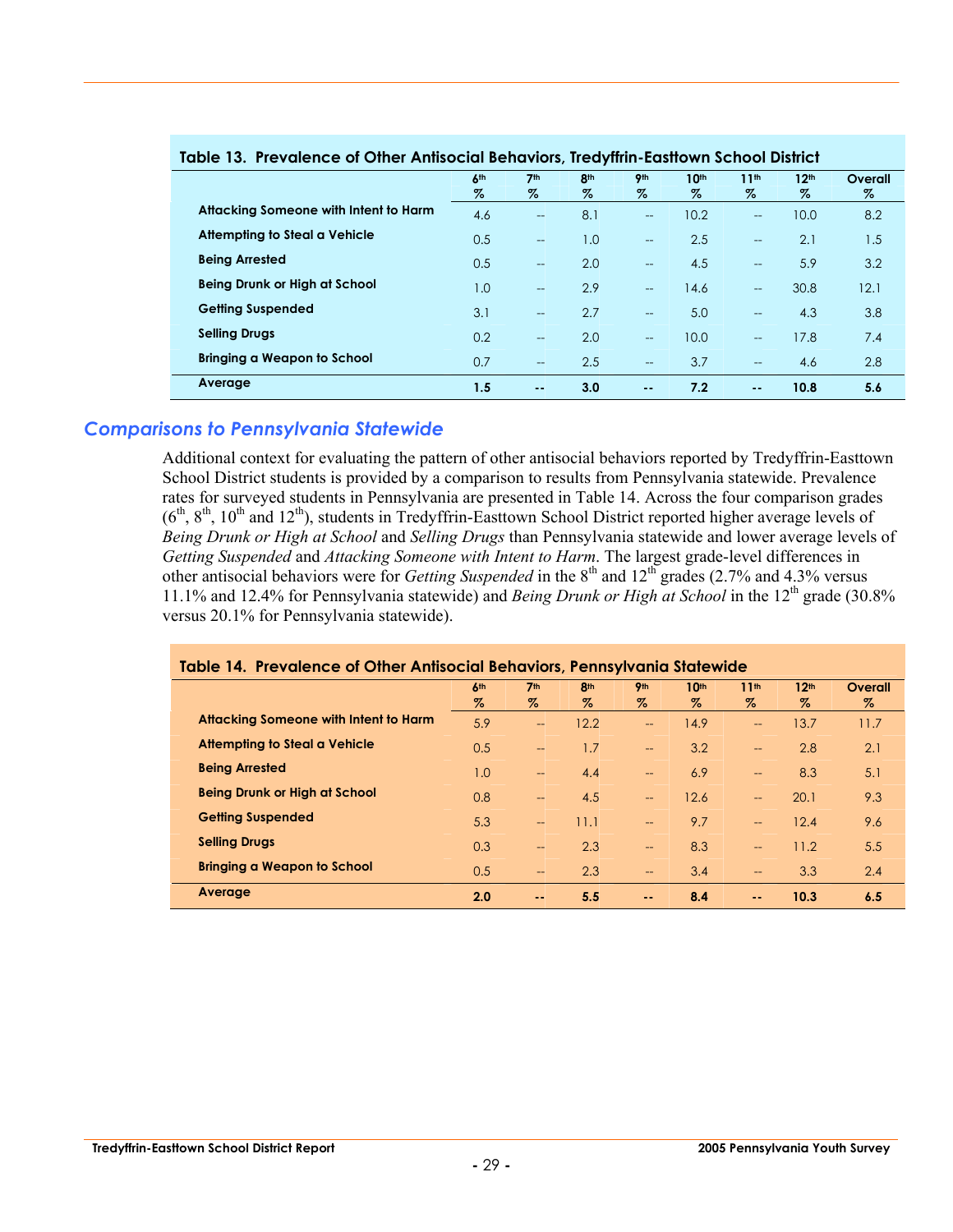## **Item-Level Results**

#### *Attacking Someone with Intent to Harm*

Attacking someone with intent to harm is measured by the question "How many times in the past year (12 months) have you attacked someone with the idea of seriously hurting them?" The question does not ask specifically about the use of a weapon; therefore, occurrences of physical fighting without weapons will be captured with this question.

- Prevalence rates for *Attacking Someone with Intent to Harm* range from a low of 4.6% among  $6<sup>th</sup>$  graders to a high of  $10.2\%$  among  $10^{th}$  graders.
- Overall, 8.2% of Tredyffrin-Easttown School District students reported having attacked someone with intent to harm in the past year.
- Compared to Pennsylvania statewide, students in Tredyffrin-Easttown School District reported rates that were lower among  $8<sup>th</sup>$ ,  $10<sup>th</sup>$  and  $12<sup>th</sup>$  graders and similar among  $6<sup>th</sup>$  graders.

### *Attempting to Steal a Vehicle*

Vehicle theft is measured by the question "How many times in the past year (12 months) have you stolen or tried to steal a motor vehicle such as a car or motorcycle?"

- Prevalence rates for *Attempting to Steal a Vehicle* range from a low of 0.5% among  $6<sup>th</sup>$  graders to a high of 2.5% among  $10<sup>th</sup>$  graders.
- Overall, 1.5% of Tredyffrin-Easttown School District students reported having attempted to steal a vehicle in the past year.
- Compared to Pennsylvania statewide, students in Tredyffrin-Easttown School District reported rates that were the same among  $6<sup>th</sup>$  graders and similar among  $8<sup>th</sup>$ ,  $10<sup>th</sup>$  and  $12<sup>th</sup>$ graders.

#### *Being Arrested*

Any student experience with being arrested is measured by the question "How many times in the past year (12 months) have you been arrested?" Note that the question does not define "arrested." Rather, it is left to the individual respondent to define. Some youths may define any contact with police as an arrest, while others may consider that only an official arrest justifies a positive answer to this question.

■ Prevalence rates for *Being Arrested* range from a low of 0.5% among  $6<sup>th</sup>$  graders to a high of 5.9% among 12<sup>th</sup> graders.





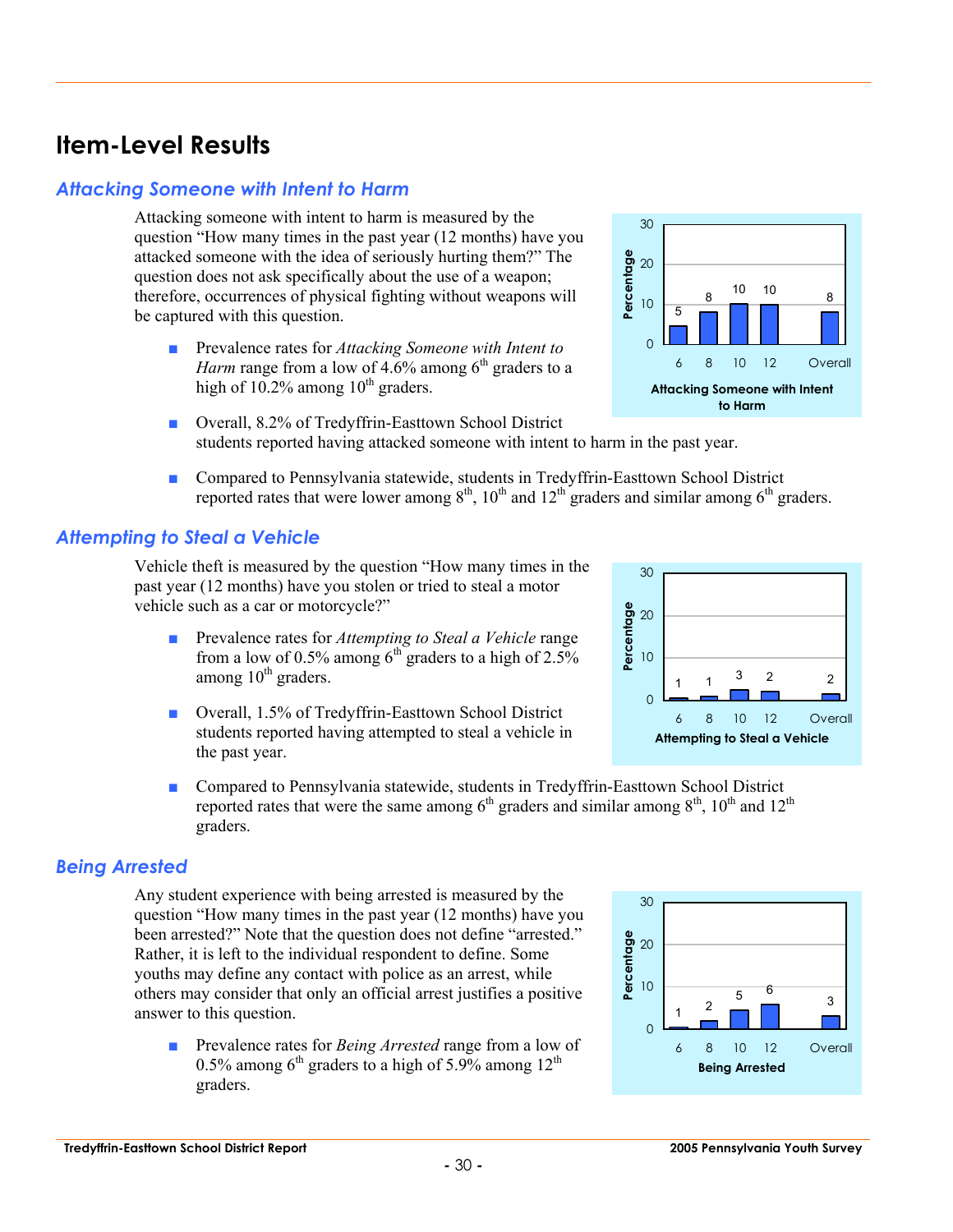- Overall, 3.2% of Tredyffrin-Easttown School District students reported having been arrested in the past year.
- Compared to Pennsylvania statewide, students in Tredyffrin-Easttown School District reported rates that were lower among  $8<sup>th</sup>$ ,  $10<sup>th</sup>$  and  $12<sup>th</sup>$  graders and similar among  $6<sup>th</sup>$  graders.

#### *Being Drunk or High at School*

Having been drunk or high at school is measured by the question "How many times in the past year (12 months) have you been drunk or high at school?"

- Prevalence rates for *Being Drunk or High at School* range from a low of 1.0% among  $6<sup>th</sup>$  graders to a high of 30.8% among  $12<sup>th</sup>$  graders.
- Overall, 12.1% of Tredyffrin-Easttown School District students reported having been drunk or high at school in the past year.
- Compared to Pennsylvania statewide, students in Tredyffrin-Easttown School District reported rates that were higher among  $10^{th}$  and  $12^{th}$  graders and similar among  $6^{th}$  and  $8^{th}$ graders.

#### *Getting Suspended*

Suspension is measured by the question "How many times in the past year (12 months) have you been suspended from school?" Note that the question does not define "suspension." Rather, it is left to the individual respondent to make that definition. School suspension rates vary substantially from district to district. Therefore, these rates should be interpreted by someone knowledgeable about local school suspension policy.

- Prevalence rates for *Getting Suspended* range from a low of 2.7% among  $8<sup>th</sup>$  graders to a high of 5.0% among 10<sup>th</sup> graders.
- Overall, 3.8% of Tredyffrin-Easttown School District students reported having been suspended in the past year.
- Compared to Pennsylvania statewide, students in Tredyffrin-Easttown School District reported rates that were lower across all of the comparison grades.





**Being Drunk or High at School**

15

31

6 8 10 12 Overall

12

1 3

**Percentage**

Percentage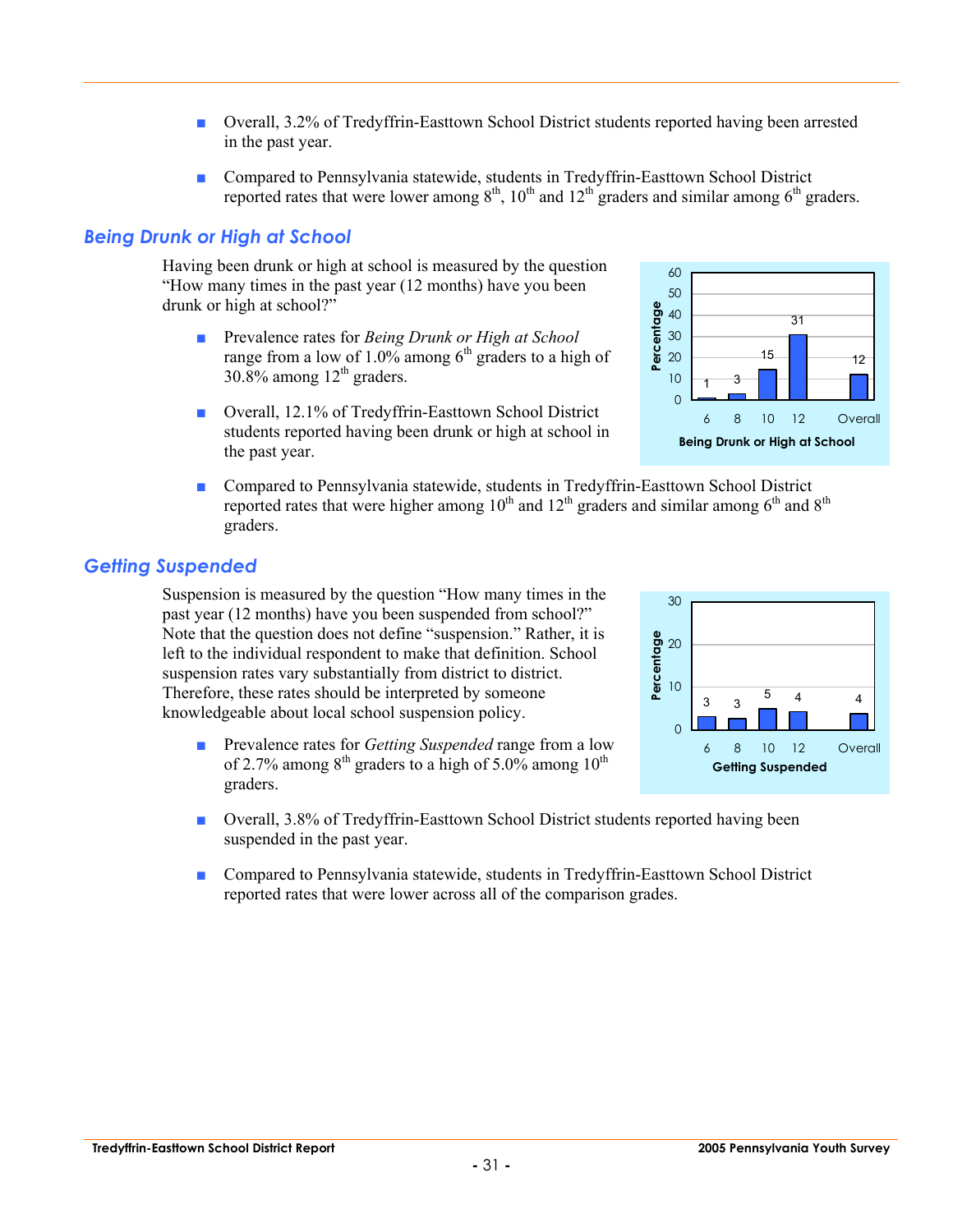### *Selling Drugs*

Selling drugs is measured by the question "How many times in the past year (12 months) have you sold illegal drugs?" Note that the question asks about, but does not define or specify, "illegal drugs."

- Prevalence rates for *Selling Drugs* range from a low of 0.2% among  $6<sup>th</sup>$  graders to a high of 17.8% among 12<sup>th</sup> graders.
- Overall, 7.4% of Tredyffrin-Easttown School District students reported having sold drugs in the past year.
- Compared to Pennsylvania statewide, students in Tredyffrin-Easttown School District reported rates that were higher among  $12^{th}$  graders and similar among  $6^{th}$ ,  $8^{th}$  and  $10^{th}$  graders.

### *Bringing a Weapon (Such as a Gun, Knife or Club) to School*

Bringing a weapon (such as a gun, knife or club) to school is measured by the question "How many times in the past 30 days have you brought a weapon (such as a gun, knife or club) to school?"

- Prevalence rates for *Bringing a Weapon to School* range from a low of 0.7% among  $6<sup>th</sup>$  graders to a high of 4.6% among  $12<sup>th</sup>$  graders.
- Overall, 2.8% of Tredyffrin-Easttown School District students reported having brought a weapon to school in the past 30 days.
- Compared to Pennsylvania statewide, students in Tredyffrin-Easttown School District reported rates that were similar across all of the comparison grades.





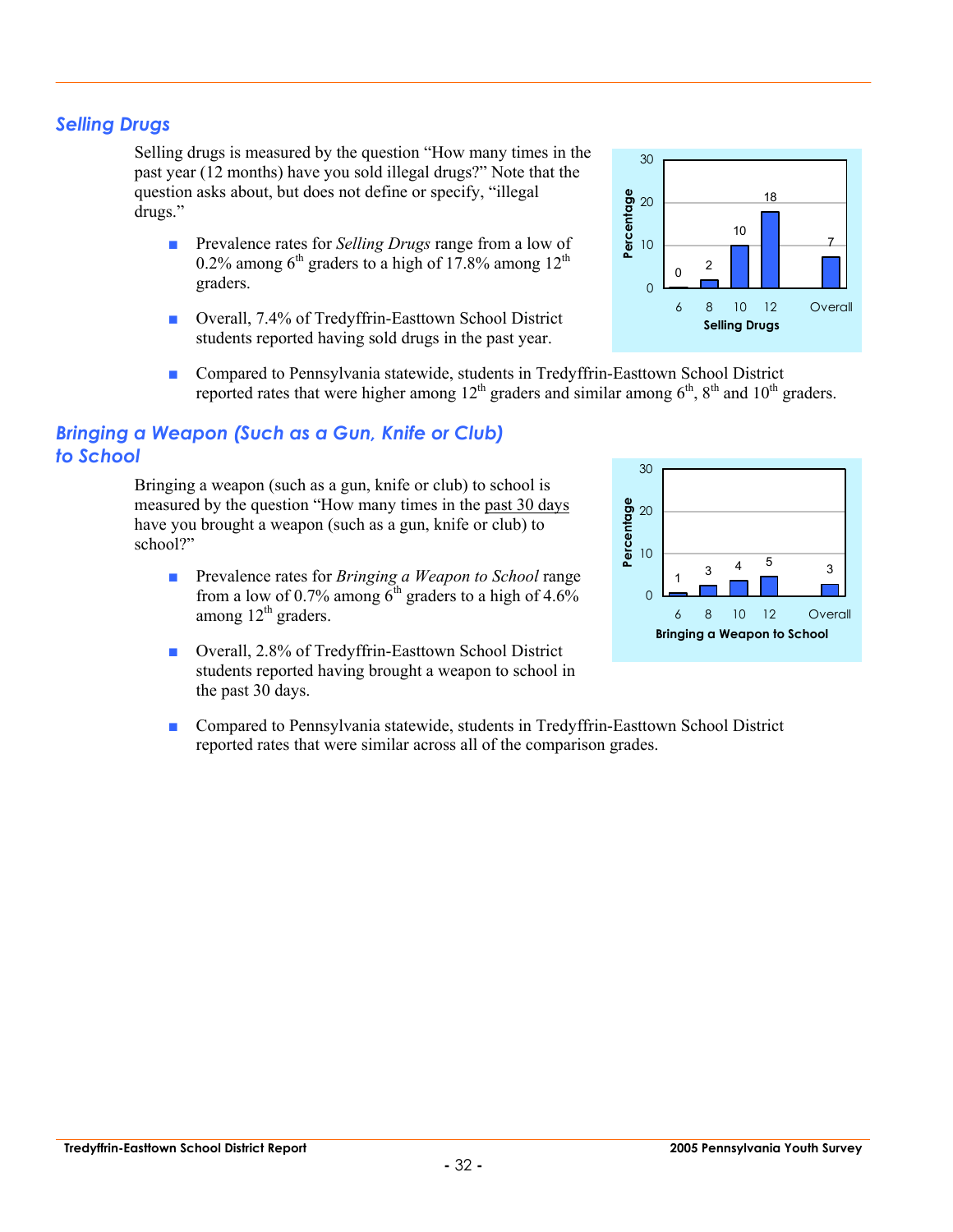# **Section 4 Special Topics**

## **Introduction**

The 2005 *PAYS* included questions on the following special topics: age of onset of ATOD use and other antisocial behavior, driving under the influence of alcohol or marijuana, willingness to try or use ATODs, gambling, symptoms of depression, and the frequency of having been threatened or attacked at school.

### *Age of Onset of ATOD Use and Other Antisocial Behavior*

Using age-of-initiation data to coordinate the timing of prevention efforts can be an important tool for maximizing program effectiveness. For example, programs delivered after the majority of potential drug users have already initiated the behavior may have limited impact. Alternatively, very early intervention might prove less effective because it is not close enough to the critical initiation period.

Tredyffrin-Easttown School District students were asked 10 questions about the age at which they first used ATODs and participated in other antisocial behaviors. The topics covered include: trying alcohol ("more than a sip or two"), drinking alcohol regularly ("at least once or twice a month"), smoking cigarettes, smoking marijuana, being suspended from school, being arrested, carrying a handgun, attacking someone with intent to harm, belonging to a gang, and gambling. The first eight of these questions form the risk factor scale *Early Initiation (of Drug Use and Antisocial Behavior)*. Results for Tredyffrin-Easttown School District students are presented in Table 15, and comparison data from the statewide survey are presented in Table 16.

While the average age of onset is typically lower in the earlier grades than it is in the later ones, this should not be interpreted as indicating that the younger cohorts are initiating substance use at an earlier age than the older cohorts did. Rather, the average age for each cohort increases as its members progress through school and more of them initiate experimentation with ATODs and engage in other antisocial behaviors. For this reason, the question "When do students first start using alcohol?" is best answered by examining the responses of students in the highest grade level surveyed because they can best reflect on their high school and/or middle school experiences and accurately report the age they first started using drugs or engaging in other antisocial behaviors.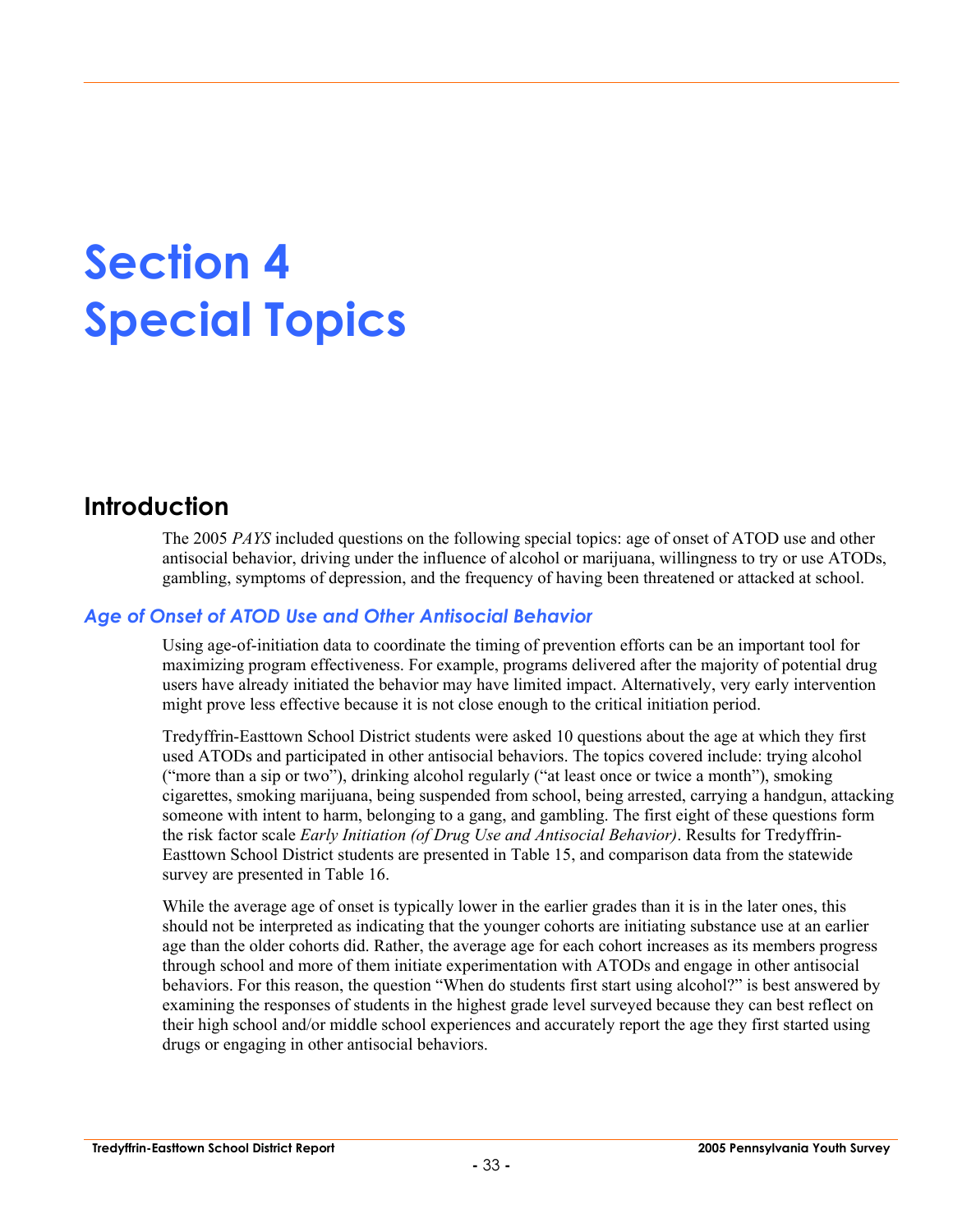|                                                   | 6 <sup>th</sup> | 7 <sup>th</sup>          | 8 <sup>th</sup> | 9 <sub>th</sub>          | 10 <sup>th</sup> | 11 <sup>th</sup>         | 12 <sup>th</sup> | Overall |
|---------------------------------------------------|-----------------|--------------------------|-----------------|--------------------------|------------------|--------------------------|------------------|---------|
| <b>Trying Alcohol</b>                             | 10.5            | $\overline{a}$           | 11.6            | $-$                      | 13.1             | $\overline{\phantom{a}}$ | 14.1             | 13.1    |
| <b>Drinking Alcohol Regularly</b>                 | 12.3            | $\overline{\phantom{a}}$ | 12.5            | $-$                      | 14.5             | $\overline{\phantom{a}}$ | 15.4             | 14.9    |
| <b>Smoking Cigarettes</b>                         | 10.6            | $\overline{a}$           | 11.8            | $\overline{\phantom{0}}$ | 13.2             | $\overline{\phantom{a}}$ | 14.1             | 13.5    |
| <b>Smoking Marijuana</b>                          | 12.3            | $\overline{\phantom{a}}$ | 12.7            | $-$                      | 13.8             | $\overline{\phantom{a}}$ | 14.7             | 14.3    |
| <b>Being Suspended from School</b>                | 10.6            | $\overline{\phantom{a}}$ | 11.4            | $\overline{\phantom{a}}$ | 12.9             | $\overline{\phantom{a}}$ | 13.8             | 12.7    |
| <b>Being Arrested</b>                             | 11.5            | $\overline{a}$           | 12.7            | $\overline{\phantom{0}}$ | 13.4             | $\overline{\phantom{a}}$ | 15.5             | 14.2    |
| Carrying a Handgun                                | 10.0            | $\overline{\phantom{a}}$ | 11.5            | $\overline{\phantom{a}}$ | 12.9             | $\overline{\phantom{a}}$ | 14.6             | 13.1    |
| Attacking Someone with Intent to Harm             | 10.3            | $\overline{\phantom{a}}$ | 11.9            | $\overline{\phantom{0}}$ | 12.7             | $\overline{\phantom{a}}$ | 13.7             | 12.6    |
| <b>Belonging to a Gang</b>                        | 10.6            | $\overline{\phantom{a}}$ | 12.3            | $\overline{\phantom{a}}$ | 12.4             | $--$                     | 13.3             | 12.5    |
| Gambling (betting money or something<br>of value) | 10.5            | $-$                      | 11.3            | $\overline{\phantom{a}}$ | 12.4             | $-$                      | 13.4             | 12.1    |

#### **Table 15. Average Age of Onset of ATOD Use and Other Antisocial Behaviors, Tredyffrin-Easttown School District**

#### **Table 16. Average Age of Onset of ATOD Use and Other Antisocial Behaviors, Pennsylvania Statewide**

|                                                   | 6 <sup>th</sup> | 7 <sup>th</sup>          | 8 <sup>th</sup> | 9 <sub>th</sub>          | 10th | 11 <sup>th</sup>         | 12 <sup>th</sup> | Overall |
|---------------------------------------------------|-----------------|--------------------------|-----------------|--------------------------|------|--------------------------|------------------|---------|
| <b>Trying Alcohol</b>                             | 10.5            | $\overline{\phantom{a}}$ | 11.6            | $\overline{\phantom{a}}$ | 12.8 | $\qquad \qquad -$        | 13.9             | 12.8    |
| <b>Drinking Alcohol Regularly</b>                 | 10.9            | $\overline{a}$           | 12.4            | $\overline{\phantom{a}}$ | 13.9 | $\overline{\phantom{a}}$ | 15.4             | 14.5    |
| <b>Smoking Cigarettes</b>                         | 10.5            | $\overline{\phantom{a}}$ | 11.5            | $\overline{\phantom{a}}$ | 12.4 | $-$                      | 13.4             | 12.5    |
| <b>Smoking Marijuana</b>                          | 10.9            | $\overline{\phantom{a}}$ | 12.3            | $\overline{\phantom{a}}$ | 13.4 | $\overline{\phantom{a}}$ | 14.6             | 13.9    |
| <b>Being Suspended from School</b>                | 10.6            | $\overline{\phantom{a}}$ | 11.6            | $\overline{\phantom{a}}$ | 12.8 | $\qquad \qquad -$        | 13.8             | 12.6    |
| <b>Being Arrested</b>                             | 10.8            | $\overline{\phantom{a}}$ | 12.3            | $\qquad \qquad -$        | 13.4 | $-$                      | 14.8             | 13.7    |
| <b>Carrying a Handgun</b>                         | 10.8            | $\overline{\phantom{a}}$ | 12.0            | $\overline{\phantom{a}}$ | 13.2 | $\overline{\phantom{a}}$ | 14.3             | 13.1    |
| <b>Attacking Someone with Intent to Harm</b>      | 10.8            | $\overline{\phantom{a}}$ | 11.7            | $\overline{\phantom{a}}$ | 13.0 | $\overline{\phantom{a}}$ | 13.4             | 12.6    |
| <b>Belonging to a Gang</b>                        | 10.8            | $\overline{\phantom{a}}$ | 12.1            | $\overline{a}$           | 12.9 | $\overline{\phantom{a}}$ | 13.9             | 12.5    |
| Gambling (betting money or something<br>of value) | 10.5            | $\overline{a}$           | 11.4            | $\overline{\phantom{a}}$ | 12.3 | $--$                     | 13.4             | 12.1    |

## *Driving After Alcohol or Marijuana Use*

Driving a car requires clear thinking and good hand-eye coordination. Operating a vehicle after using alcohol or marijuana may impair driving skills, making the driver a hazard on any roadway. The impact of ATOD usage on automobile safety is assessed with two items: (1) "How often have you driven a car while or shortly after drinking?" and (2) "How often have you driven a car while or shortly after smoking pot?" Results for Tredyffrin-Easttown School District students are presented in Table 17, and comparison data from the statewide survey are presented in Table 18.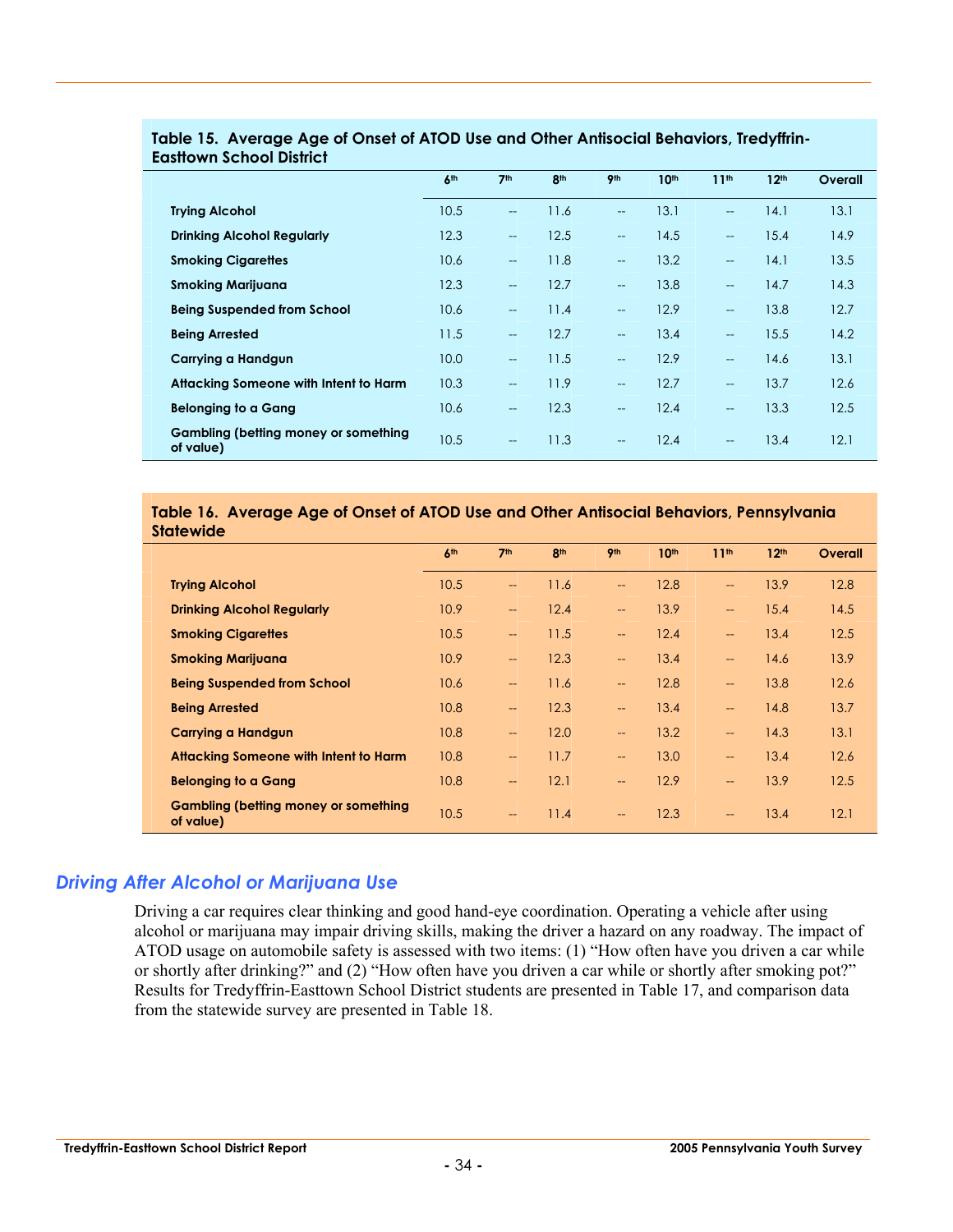#### **Table 17. Percentage of Youth Reporting Any Occasion of Driving Under the Influence, Tredyffrin-Easttown School District**

|                                  | 6 <sup>th</sup><br>$\%$ | 7 <sub>th</sub><br>$\%$ | 8 <sub>th</sub><br>$\%$ | <b>Oth</b><br>$\%$       | 10th<br>$\%$ | 11th<br>$\%$ | 12 <sup>th</sup><br>$\%$ | Overall<br>$\%$ |
|----------------------------------|-------------------------|-------------------------|-------------------------|--------------------------|--------------|--------------|--------------------------|-----------------|
| <b>Driving after Alcohol Use</b> | 0.2                     | $- -$                   |                         | $\overline{\phantom{a}}$ | 2.5          | $- -$        |                          | 8.8             |
| Driving after Marijuana Use      |                         | $- -$                   | 0.8                     | $\hspace{0.05cm}$        |              | $- -$        | 33.9                     | 9.3             |

#### **Table 18. Percentage of Youth Reporting Any Occasion of Driving Under the Influence, Pennsylvania Statewide**

| -------------------------<br>---------------- |                 |                 |                 |            |      |       |                  |         |
|-----------------------------------------------|-----------------|-----------------|-----------------|------------|------|-------|------------------|---------|
|                                               | 6 <sup>th</sup> | 7 <sup>th</sup> | 8 <sup>th</sup> | <b>9th</b> | 10th | 11th  | 12 <sup>th</sup> | Overall |
|                                               | $\%$            | $\%$            | $\%$            | $\%$       | $\%$ | $\%$  | $\%$             | Z       |
| <b>Driving after Alcohol Use</b>              | 0.4             | $-\!$           |                 | --         | 4.8  | $- -$ |                  |         |
| <b>Driving after Marijuana Use</b>            |                 | $- -$           |                 | $-\!$      | 4.5  | $- -$ |                  | 6.8     |

#### *Willingness to Try or Use ATODs*

Along with perceptions of risk and level of disapproval (Bachman et al., 1988), willingness to try or use ATODs may be viewed as one of the attitudinal constructs that facilitates drug use. Pennsylvania students were questioned regarding their willingness to try or use alcohol, marijuana, cocaine, hallucinogens and inhalants. Results for Tredyffrin-Easttown School District students are presented in Table 19, and comparison data from the statewide survey are presented in Table 20.

#### **Table 19. Percentage of Youth Reporting Willingness to Try Selected ATODs, Tredyffrin-Easttown School District**

|                      | 6 <sup>th</sup> | 7 <sup>th</sup>          | 8 <sup>th</sup> | <b>9th</b>               | 10 <sup>th</sup> | 11 <sup>th</sup>         | 12 <sup>th</sup> | Overall |
|----------------------|-----------------|--------------------------|-----------------|--------------------------|------------------|--------------------------|------------------|---------|
|                      | $\%$            | $\%$                     | $\%$            | $\%$                     | $\%$             | $\%$                     | $\%$             | $\%$    |
| <b>Alcohol</b>       | 16.4            | $\overline{\phantom{a}}$ | 35.8            | $\overline{\phantom{a}}$ | 67.4             | $\overline{a}$           | 78.8             | 50.0    |
| Marijuana            | 2.2             | $\hspace{0.05cm}$        | 9.4             | $\hspace{0.05cm}$        | 38.4             | $\overline{\phantom{a}}$ | 57.6             | 26.8    |
| Cocaine              | 1.4             | $\hspace{0.05cm}$        | 2.9             | $\overline{\phantom{a}}$ | 9.4              | $\overline{a}$           | 13.8             | 6.9     |
| <b>Hallucinogens</b> | 1.4             | $\hspace{0.05cm}$        | 3.7             | $-\!$                    | 15.6             | $\overline{\phantom{a}}$ | 25.3             | 11.5    |
| <b>Inhalants</b>     | 1.6             | $\qquad \qquad -$        | 3.4             | $\hspace{0.05cm}$        | 4.8              | $\qquad \qquad -$        | 12.5             | 5.6     |

Note: The percentages reported in this table represent the percentage of students who indicated "would use it any chance I got," "would like to try it or use it" or "not sure whether or not I would use it." Students who indicated "probably wouldn't use it" or "would never use it" were considered to be unwilling to try the substance.

#### **Table 20. Percentage of Youth Reporting Willingness to Try Selected ATODs, Pennsylvania Statewide**

|                      | 6 <sup>th</sup> | 7 <sup>th</sup>                     | 8 <sup>th</sup> | 9 <sub>th</sub>          | 10th | 11 <sup>th</sup>         | 12 <sup>th</sup> | <b>Overall</b> |
|----------------------|-----------------|-------------------------------------|-----------------|--------------------------|------|--------------------------|------------------|----------------|
|                      | $\%$            | $\%$                                | $\%$            | $\%$                     | $\%$ | $\%$                     | $\%$             | $\%$           |
| <b>Alcohol</b>       | 15.6            | $\hspace{0.05cm}$                   | 35.7            | $\overline{\phantom{a}}$ | 63.6 | $\qquad \qquad -$        | 77.5             | 48.6           |
| Marijuana            | 1.3             | $\hspace{0.05cm}$                   | 9.8             | $\overline{\phantom{a}}$ | 25.1 | $\overline{\phantom{m}}$ | 35.7             | 18.2           |
| Cocaine              | 0.8             | $\hspace{0.05cm}$                   | 2.2             | $\hspace{0.05cm}$        | 6.0  | $\overline{\phantom{m}}$ | 8.0              | 4.3            |
| <b>Hallucinogens</b> | 0.6             | $\hspace{0.05cm}$ $\hspace{0.05cm}$ | 2.9             | $\overline{\phantom{0}}$ | 8.2  | $\overline{\phantom{0}}$ | 13.3             | 6.3            |
| <b>Inhalants</b>     | 1.0             | $\hspace{0.05cm}$ $\hspace{0.05cm}$ | 3.7             | $\overline{\phantom{a}}$ | 5.4  | $\qquad \qquad -$        | 4.0              | 3.6            |

Note: The percentages reported in this table represent the percentage of students who indicated "would use it any chance I got," "would like to try it or use it" or "not sure whether or not I would use it." Students who indicated "probably wouldn't use it" or "would never use it" were considered to be unwilling to try the substance.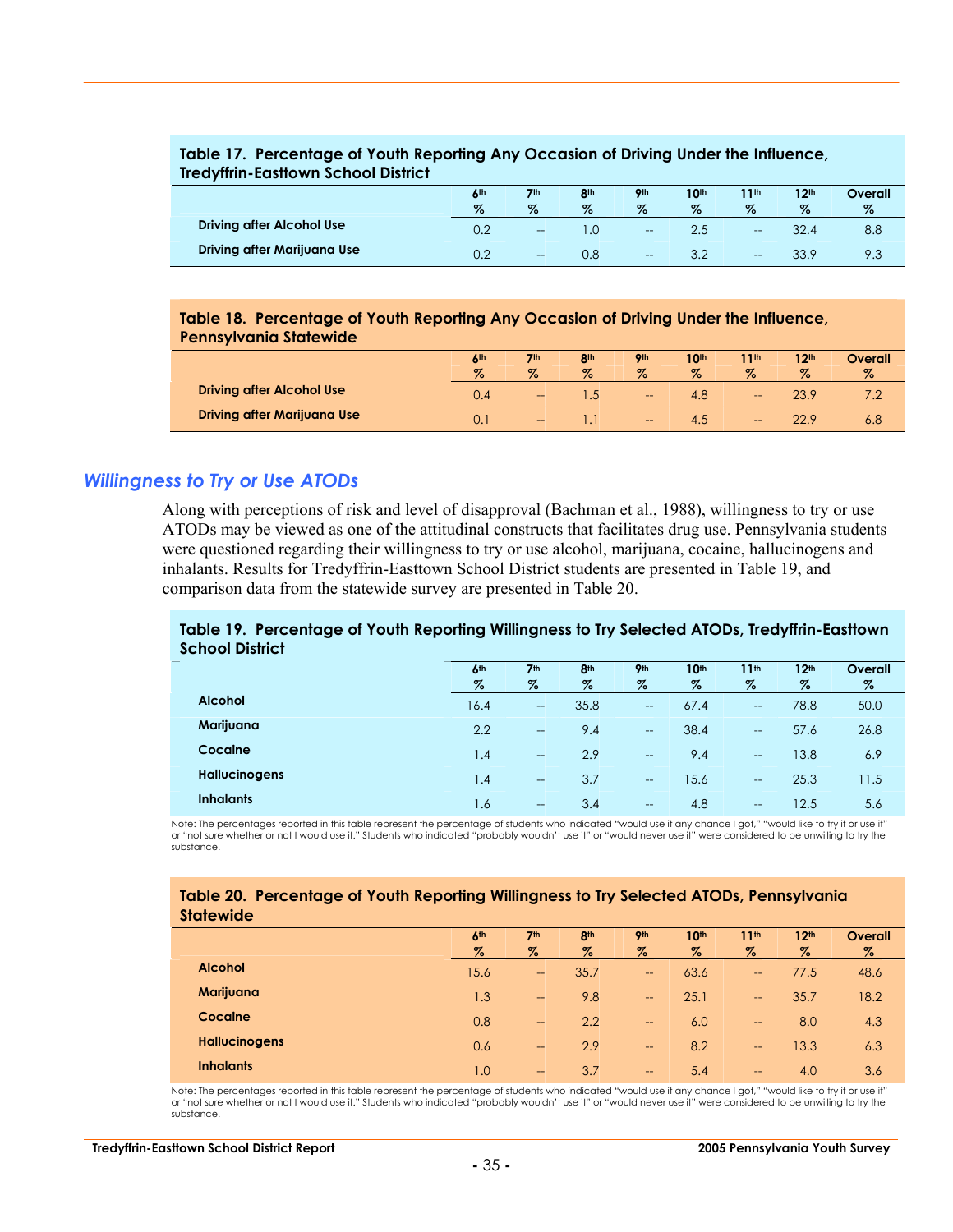#### *Gambling*

Starting in 2005, the *PAYS* asked students a series of five questions about their experiences with gambling. These include past-12-month prevalence measures for: gambling for "money or anything of value," "thinking about gambling or planning to gamble," spending "more than you meant to on gambling," and gambling leading to "lies to your family." A question about gambling for "money or anything of value" in the last 30 days is also asked. Results for Tredyffrin-Easttown School District students are presented in Table 21, and comparison data from the statewide survey are presented in Table 22.

| <b>IFEQUILIU-EQSTIOWN SCROOL DISTRICT</b>        |                 |                          |                 |                 |                  |       |                  |         |  |
|--------------------------------------------------|-----------------|--------------------------|-----------------|-----------------|------------------|-------|------------------|---------|--|
|                                                  | 6 <sup>th</sup> | 7 <sup>th</sup>          | 8 <sup>th</sup> | 9 <sub>th</sub> | 10 <sup>th</sup> | 11th  | 12 <sup>th</sup> | Overall |  |
|                                                  | %               | $\%$                     | $\%$            | %               | $\%$             | $\%$  | %                | %       |  |
| Gambled for money in past year                   | 23.0            | $\hspace{0.05cm} \ldots$ | 33.3            | $-$             | 37.0             | $- -$ | 38.8             | 33.5    |  |
| Gambled for money in last 30 days                | 6.6             | $--$                     | 13.3            | $-$             | 20.5             | $- -$ | 21.9             | 15.9    |  |
| Often thought about gambling in past year        | 10.4            | $-$                      | 13.5            | $-$             | 20.7             | $---$ | 21.6             | 16.8    |  |
| Spent more than meant on gambling in past year   | 2.0             | $\qquad \qquad -$        | 4.7             | $-$             | 9.4              | $- -$ | 14.1             | 7.8     |  |
| Gambling led to lies to your family in past year | ا. ا            | $-$                      | 1.7             | $---$           | 4.9              | $- -$ | 6.3              | 3.5     |  |

#### **Table 21. Percentage of Youth Reporting Gambling or Gambling-Related Problems, Tredyffrin-Easttown School District**

#### **Table 22. Percentage of Youth Reporting Gambling or Gambling-Related Problems, Pennsylvania Statewide**

|                                                  | 6 <sup>th</sup> | 7 <sup>th</sup>   | 8 <sup>th</sup> | 9 <sub>th</sub>          | 10 <sup>th</sup> | 11th              | 12 <sup>th</sup> | Overall |  |
|--------------------------------------------------|-----------------|-------------------|-----------------|--------------------------|------------------|-------------------|------------------|---------|--|
|                                                  | Z               | $\%$              | $\%$            | $\%$                     | Z                | $\%$              | $\%$             | $\%$    |  |
| Gambled for money in past year                   | 21.4            | $-$               | 31.7            | $\overline{\phantom{a}}$ | 43.0             | $--$              | 44.5             | 35.7    |  |
| <b>Gambled for money in past 30 days</b>         | 9.6             | $-$               | 16.4            | $\overline{a}$           | 24.5             | $---$             | 25.4             | 19.3    |  |
| Often thought about gambling in past year        | 12.3            | $-$               | 19.8            | $---$                    | 22.4             | $--$              | 23.5             | 19.8    |  |
| Spent more than meant on gambling in past year   | 4.6             | $\qquad \qquad -$ | 6.0             | $---$                    | 10.0             | $- -$             | 12.5             | 8.4     |  |
| Gambling led to lies to your family in past year | 2.5             | --                | 3.5             | $\qquad \qquad -$        | 5.8              | $\qquad \qquad -$ | 4.1              | 4.1     |  |

#### *Symptoms of Depression*

A number of scientific studies have identified a link between mental health problems, such as depression, and the use of alcohol, tobacco and other drugs during adolescence. The *PAYS* includes four questions that asks students about feelings—sadness, hopelessness and worthlessness—that can be symptoms of depression. Results for Tredyffrin-Easttown School District students are presented in Table 23, and comparison data from the statewide survey are presented in Table 24.

#### **Table 23. Percentage of Youth Reporting Symptoms of Depression, Tredyffrin-Easttown School District**

| -------                                                |                 |                          |                 |                          |                  |                          |                  |         |
|--------------------------------------------------------|-----------------|--------------------------|-----------------|--------------------------|------------------|--------------------------|------------------|---------|
|                                                        | 6 <sup>th</sup> | 7 <sup>th</sup>          | 8 <sup>th</sup> | 9 <sub>th</sub>          | 10 <sup>th</sup> | 11th                     | 12 <sup>th</sup> | Overall |
|                                                        | %               | $\%$                     | $\%$            | Z                        | %                | %                        | $\%$             | %       |
| In the past year, felt depressed or sad most days      | 22.4            | $-$                      | 23.0            | $-$                      | 25.3             |                          | 24.4             | 24.0    |
| Sometimes I think that life is not worth it            | 12.4            | $\sim$                   | 19.3            | $-$                      | 22.6             | $\sim$                   | 18.2             | 18.2    |
| At times I think I am no good at all                   | 24.3            | $\overline{\phantom{a}}$ | 28.0            | $-$                      | 31.4             | $\overline{\phantom{a}}$ | 31.2             | 28.8    |
| All in all, I am inclined to think that I am a failure | 10.1            | $- -$                    | 14.4            | $\overline{\phantom{a}}$ | 14.2             | $\hspace{0.05cm}$        | 15.2             | 13.5    |

Note: The numbers reported in this table represent the percentage of students who answered either "yes" or "Yes!" to each question.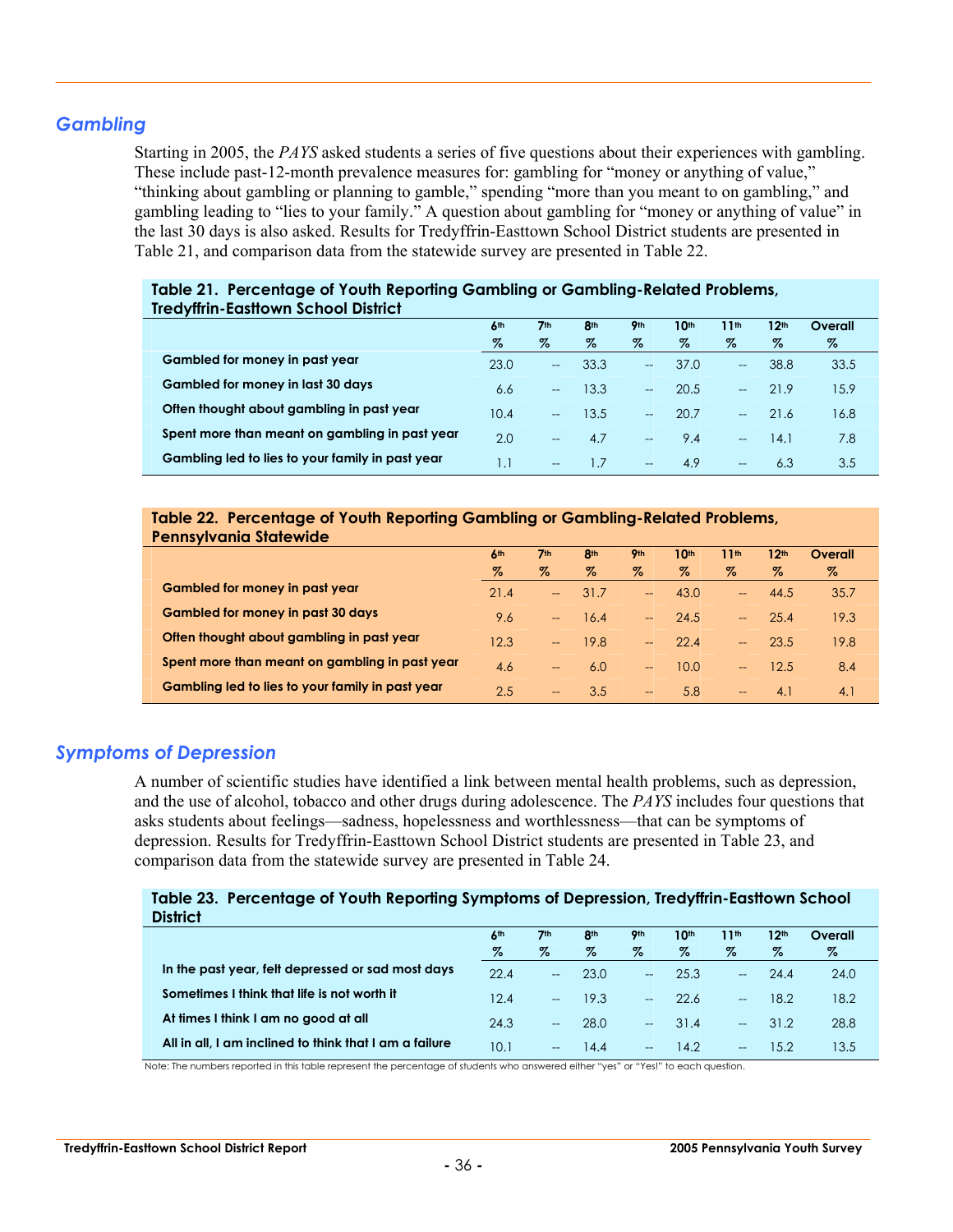| Table 24. Percentage of Youth Reporting Symptoms of Depression, Pennsylvania Statewide |                   |                 |                 |                |         |                |                  |         |  |  |
|----------------------------------------------------------------------------------------|-------------------|-----------------|-----------------|----------------|---------|----------------|------------------|---------|--|--|
|                                                                                        | $A$ <sub>th</sub> | 7 <sup>th</sup> | 8 <sup>th</sup> | <b>9th</b>     | 10th    | 11th           | 12 <sup>th</sup> | Overall |  |  |
|                                                                                        | %                 | Z.              | $\%$            | Z              | Z.      | %              | $\%$             | Z       |  |  |
| In the past year, felt depressed or sad most days                                      | 31.8              |                 | 33.1            |                | $-37.4$ | <b>Service</b> | 33.9             | 34.1    |  |  |
| Sometimes I think that life is not worth it                                            | 17.0              |                 | $-24.2$         |                | $-28.5$ | <b>Service</b> | 25.9             | 24.0    |  |  |
| At times I think I am no good at all                                                   | 28.7              | $\sim$ $\sim$   | 299             |                | $-35.7$ |                | $-31.7$          | 31.5    |  |  |
| All in all, I am inclined to think that I am a failure                                 | 11.8              | $--$            | 134             | $\overline{a}$ | 18.5    | $\sim$         | 16.4             | 15.1    |  |  |

Note: The numbers reported in this table represent the percentage of students who answered either "yes" or "Yes!" to each question.

#### *Threatened or Attacked on School Property*

Pennsylvania students were also surveyed regarding the frequency with which they have been threatened or attacked on school property within the past year. Results for Tredyffrin-Easttown School District students are presented in Table 25, and comparison data from the statewide survey are presented in Table 26.

#### **Table 25. Percentage of Youth Reporting That They Have Been Threatened or Attacked on School Property in the Past Year, Tredyffrin-Easttown School District**

|                                   | 6 <sup>th</sup> | 7 <sub>th</sub>   | 8 <sup>th</sup> | <b>9th</b>               | 10 <sup>th</sup> | 11th                     | 12 <sup>th</sup> | Overall   |
|-----------------------------------|-----------------|-------------------|-----------------|--------------------------|------------------|--------------------------|------------------|-----------|
|                                   | $\%$            | $\%$              | $\%$            | $\%$                     | $\%$             | $\%$                     | $\%$             | $\%$      |
| Threatened to Be Hit or Beaten Up | 16.0            | $\hspace{0.05cm}$ | 18.6            | $\hspace{0.05cm}$        | 15.3             | $\hspace{0.05cm}$        | 16.6             | 16.9      |
| Attacked or Beaten Up             | 8.8             | $\hspace{0.05cm}$ | 9.6             | $\hspace{0.05cm}$        | 5.9              | $\overline{\phantom{a}}$ | 6.1              | 7.6       |
| <b>Threatened with a Weapon</b>   | 2.4             | $\hspace{0.05cm}$ | 3.4             | $\overline{\phantom{a}}$ | 3.1              | $\hspace{0.05cm}$        | 3.7              | 3.1       |
| Attacked with a Weapon            | 0.5             | $\hspace{0.05cm}$ | l .5            | $\hspace{0.05cm}$        | 2.0              | $\hspace{0.05cm}$        | ∣.6              | $\cdot$ 4 |

#### **Table 26. Percentage of Youth Reporting That They Have Been Threatened or Attacked on School Property in the Past Year, Pennsylvania Statewide**

|                                   | 6 <sup>th</sup> | 7 <sup>th</sup>          | 8 <sup>th</sup> | <b>9th</b>               | 10th             | 11th                     | 12 <sup>th</sup> | Overall |
|-----------------------------------|-----------------|--------------------------|-----------------|--------------------------|------------------|--------------------------|------------------|---------|
|                                   | $\%$            | $\%$                     | $\%$            | $\%$                     | $\%$             | $\%$                     | $\%$             | $\%$    |
| Threatened to Be Hit or Beaten Up | 21.5            | $\qquad \qquad -$        | 27.2            | $\overline{\phantom{a}}$ | 29.2             | $-$                      | 21.8             | 25.2    |
| <b>Attacked or Beaten Up</b>      | 10.2            | $-$                      | 11.1            | $\hspace{0.05cm}$        | 8.8              | $\overline{\phantom{a}}$ | 7.5              | 9.4     |
| <b>Threatened with a Weapon</b>   | 3.7             | $\overline{\phantom{a}}$ | 6.0             | $\hspace{0.05cm}$        | 5.2 <sub>7</sub> | $\overline{\phantom{0}}$ | 4.4              | 4.9     |
| Attacked with a Weapon            | 1.0             | $\qquad \qquad -$        | 2.9             | $\hspace{0.05cm}$        | 2.1              | $--$                     | 2.2              | 2.1     |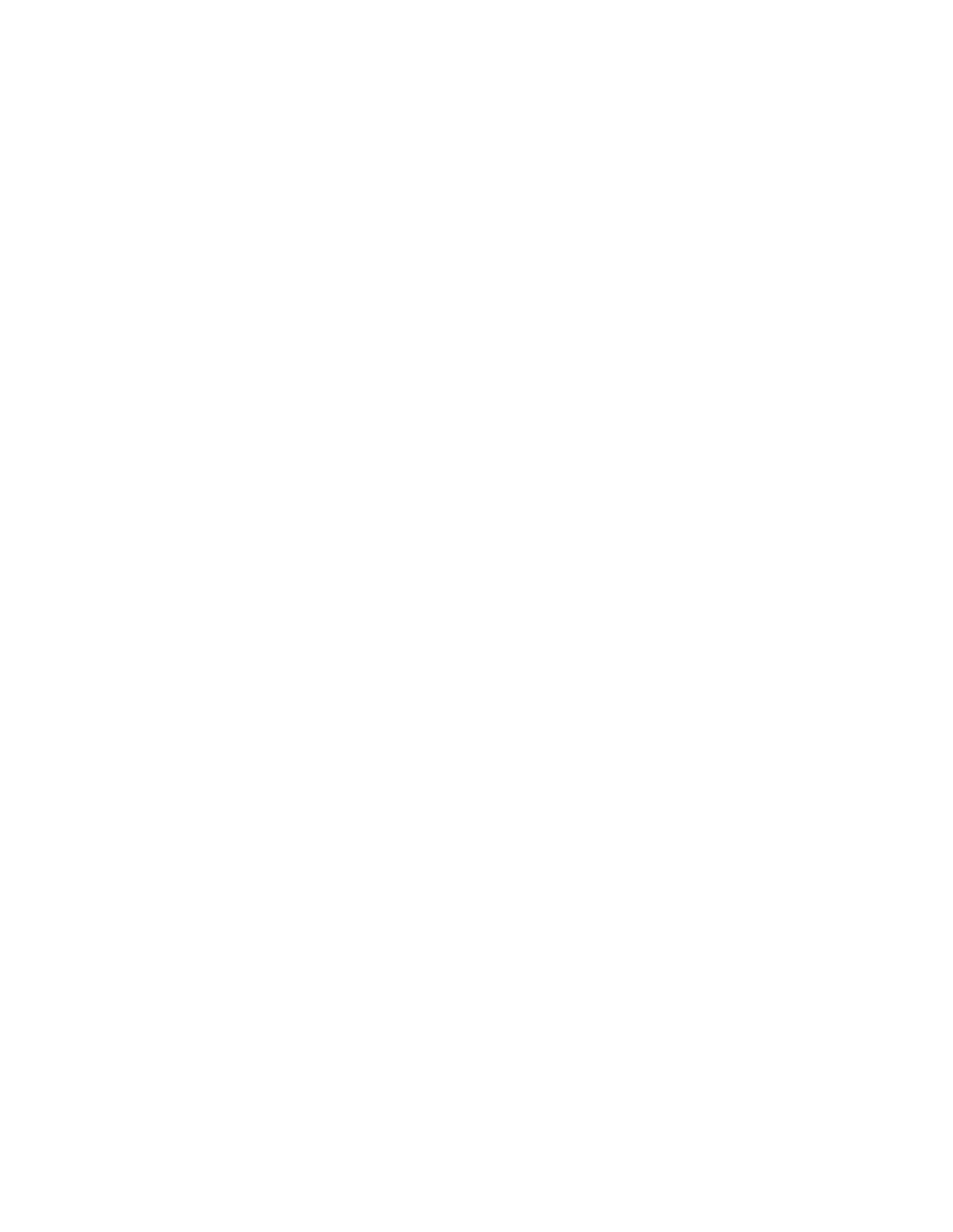# **Section 5 Risk and Protective Factors**

## **Introduction**

Just as eating a high-fat diet is a risk factor for heart disease and getting regular exercise is a protective factor for heart disease and other health problems, there are factors that can help protect youth from, or put them at risk for, drug use and other problem behaviors.

**Protective factors,** also known as "assets," are conditions that buffer children and youth from exposure to risk by either reducing the impact of the risks or changing the way that young people respond to risks. Protective factors identified through research include strong bonding to family, school, community and peers. These groups support the development of healthy behaviors for children by setting and communicating healthy beliefs and clear standards for children's behavior. Young people are more likely to follow the standards for behavior set by these groups if the bonds are strong. Strong bonds are encouraged by providing young people with opportunities to make meaningful contributions, by teaching them the skills they need to be successful in these new opportunities, and by recognizing their contributions.

**Risk factors** are conditions that increase the likelihood of a young person becoming involved in drug use, delinquency, school dropout and/or violence. For example, children living in families with poor parental monitoring are more likely to become involved in these problems.

Research during the past 30 years supports the view that delinquency; alcohol, tobacco and other drug use; school achievement; and other important outcomes in adolescence are associated with specific characteristics in the student's community, school and family environments, as well as with characteristics of the individual (Hawkins, Catalano & Miller, 1992). In fact, these characteristics have been shown to be more important in understanding these behaviors than ethnicity, income or family structure (Blum et al., 2000).

There is a substantial amount of research showing that adolescents' exposure to a greater number of risk factors is associated with more drug use and delinquency. There is also evidence that exposure to a number of protective factors is associated with lower prevalence of these problem behaviors (Bry, McKeon & Pandina, 1982; Newcomb, Maddahian & Skager, 1987; Newcomb & Felix-Ortiz, 1992; Newcomb, 1995; Pollard et al., 1999).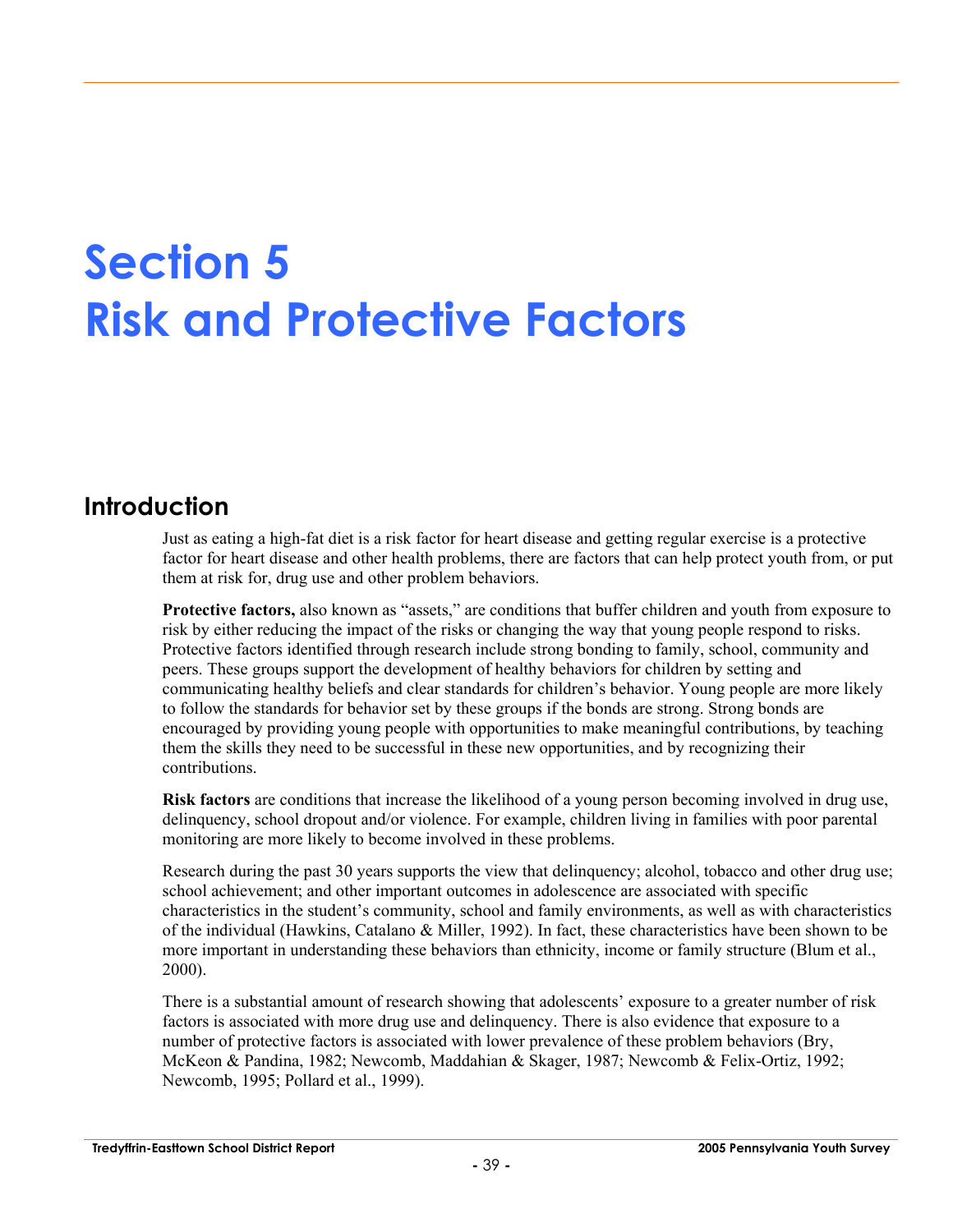The analysis of risk and protective factors is the most powerful tool available for understanding what promotes both positive and negative adolescent behavior and for helping design successful prevention programs for young people. To promote positive development and prevent problem behavior, it is necessary to address the factors that predict these outcomes. By measuring these risk and protective factors, specific factors that are elevated should be prioritized in the community. This process also helps in selecting targeted tested-effective prevention programming shown to address those elevated factors and consequently provide the greatest likelihood for success.

This system of risk and protective factors is organized into a strategy that families can use to help children develop healthy behaviors—the Social Development Strategy (Hawkins, Catalano & Associates, 1992). The Social Development Strategy is a theoretical framework that organizes risk and protective factors for adolescent problem behavior prevention.

#### *Measurement*

The *Communities That Care Youth Survey*, the survey upon which the 2005 *PAYS* was based, provides the most comprehensive measurement of risk and protective factors currently available for  $6<sup>th</sup>$  to  $12<sup>th</sup>$  graders. Risk and protective factors are measured by sets of survey items called scales. Because they are very broad, some risk factors are measured by multiple scales. For example, "Poor Family Management" is a single risk factor, but it is measured by two risk factor scales: "Poor Family Supervision" and "Poor Family Discipline." In total, 15 risk factors are measured by 21 risk factor scales, while each of the eight protective factors is measured by a single protective factor scale. Please note that the protective factor *Social Skills* was removed from this year's survey because the questions used to measure it were deemed too difficult for younger students. Also note that some school districts elected to administer a secondary version of the 2005 *PAYS* that excluded questions measuring risk and protective factors within the family. In these cases, scale scores for the Family Domain risk and protective factors are not available.

Risk and protective factor scales are scored against the *Communities That Care* normative database, which includes data from a larger pool of students in several states. A student's risk or protective factor scale score is expressed as a number ranging from 0 to 100. A score of 50, which matches the median for the normative database, indicates that 50% of the respondents in this comparative sample reported a higher score and 50% reported a lower score. Similarly, a score of 75 indicates that 25% of the comparative sample reported a higher score and 75% reported a lower score. Because risk is associated with negative behavioral outcomes, it is better to have lower risk factor scale scores, not higher. Conversely, because protective factors are associated with better behavioral outcomes, it is better to have higher protective factor scale scores, not lower.

## **Results Summary**

## *Overall Results*

Overall risk and protective factor scale scores are presented in Graphs 5 and 6. These results provide a general description of the prevention needs of Tredyffrin-Easttown School District  $6<sup>th</sup>$ ,  $8<sup>th</sup>$ ,  $10<sup>th</sup>$  and  $12<sup>th</sup>$ graders as a whole.

As Graph 5 shows, overall percentile scores across the eight protective factor scales range from a low of 52 to a high of 66, with an average score of 58, which is eight points higher than the normative average of 50. The four lowest overall scores were for the following protective factor scales: *Community Rewards for Prosocial Involvement* (52), *Religiosity* (54), *School Rewards for Prosocial Involvement* (56) and *Family Opportunities for Prosocial Involvement* (56). While policies that target any protective factor could potentially be an important resource for students in Tredyffrin-Easttown School District, focusing prevention planning in these areas could be especially beneficial. Tredyffrin-Easttown School District students reported the three highest overall scores for the following protective factor scales: *School*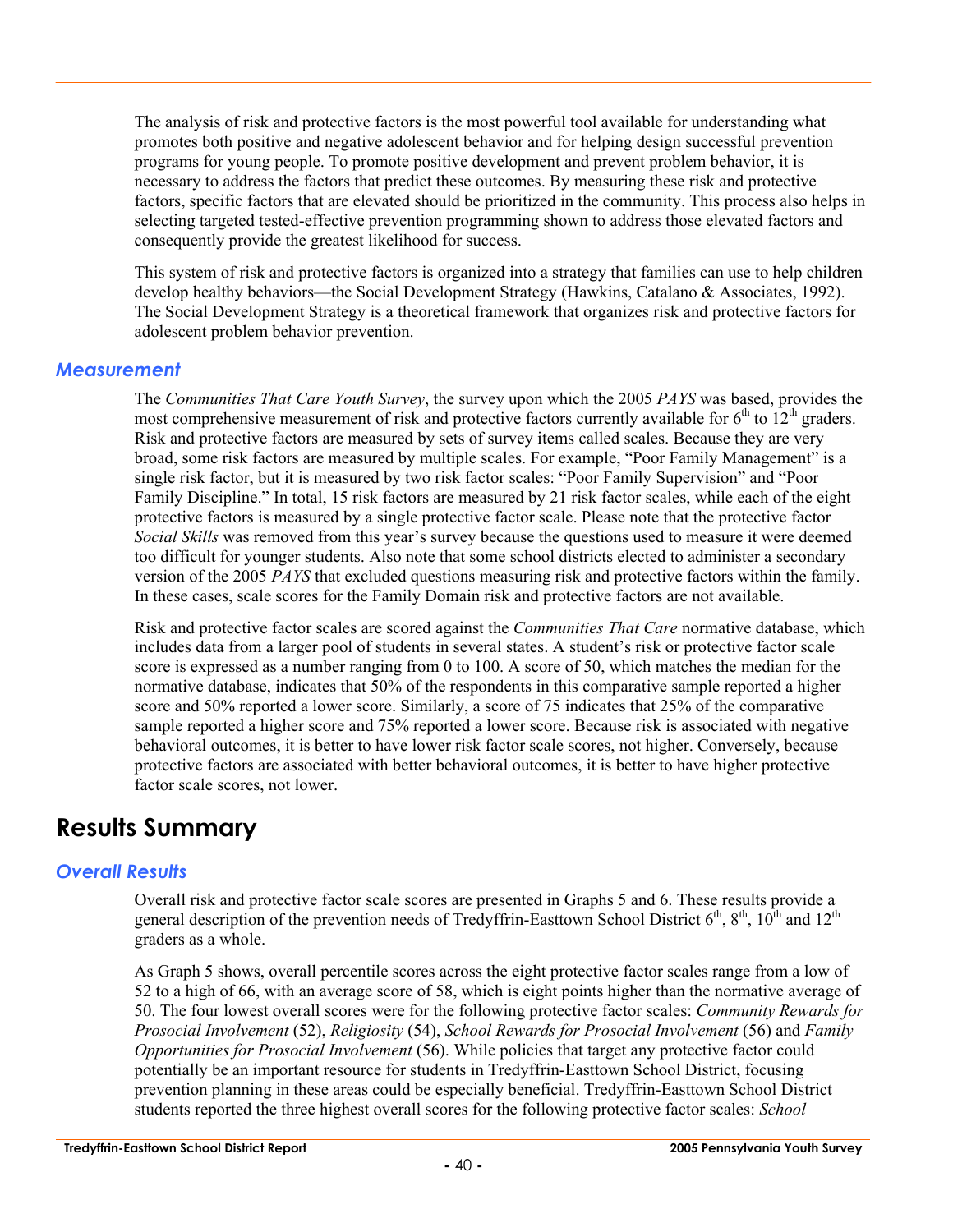*Opportunities for Prosocial Involvement* (66), *Belief in the Moral Order* (60) and *Family Rewards for Prosocial Involvement* (59). The higher scores reported by students in these areas represent strengths that Tredyffrin-Easttown School District can build on.



#### **Graph 6. Overall Risk Factor Scale Scores**

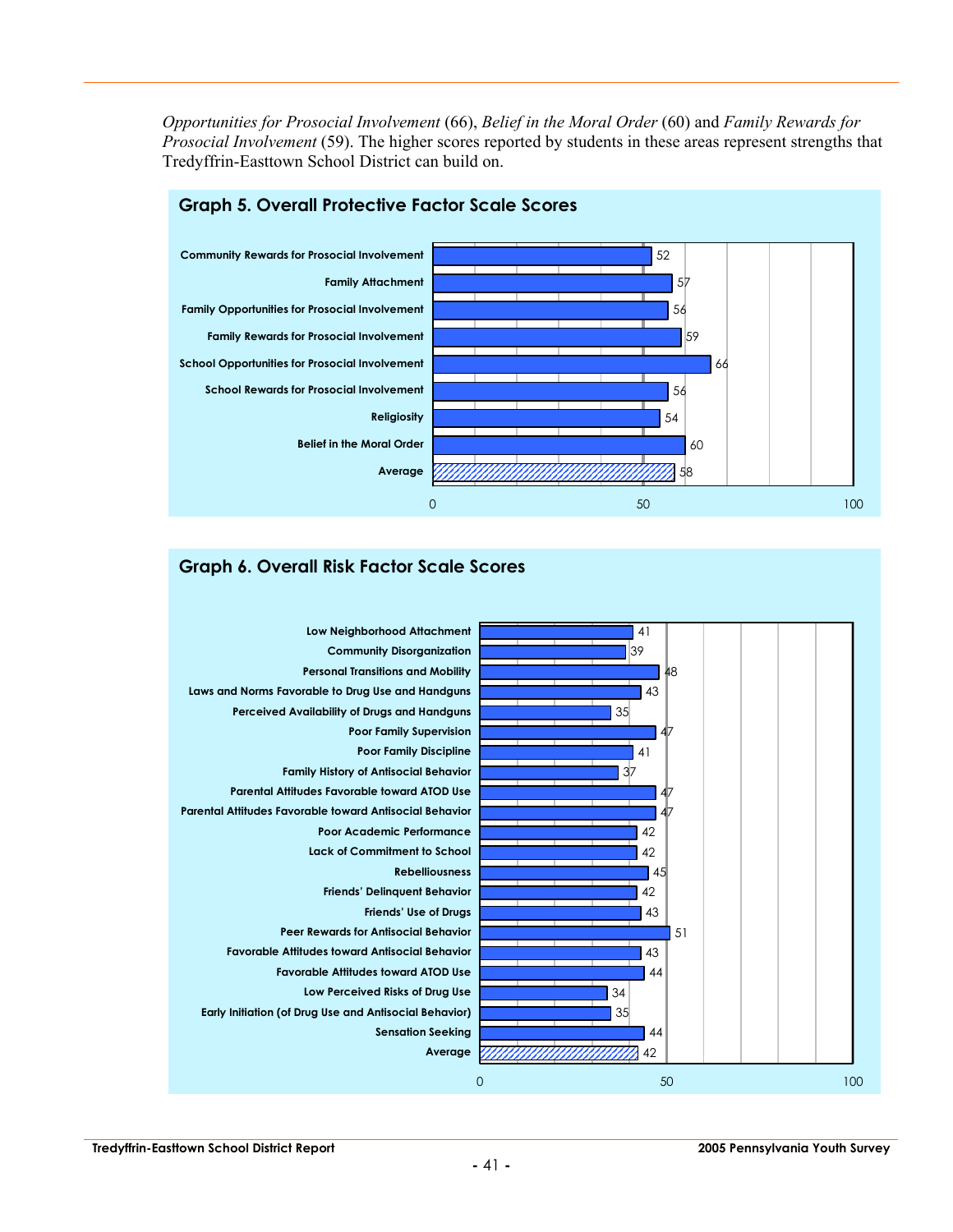As Graph 6 shows, overall scores across the 21 risk factor scales range from a low of 34 to a high of 51, with an average score of 42, which is eight points lower than the normative average of 50. The five highest risk factor scales are *Peer Rewards for Antisocial Behavior* (51), *Personal Transitions and Mobility* (48), *Poor Family Supervision* (47), *Parental Attitudes Favorable toward ATOD Use* (47) and *Parental Attitudes Favorable toward Antisocial Behavior* (47). Once again, while policies that target any risk factor could potentially be an important resource for students in Tredyffrin-Easttown School District, directing prevention programming in these areas is likely to be especially beneficial. The three lowest risk factor scales are *Low Perceived Risks of Drug Use* (34), *Early Initiation (of Drug Use and Antisocial Behavior)* (35) and *Perceived Availability of Drugs and Handguns* (35). The lower scores reported by students in these areas represent strengths that Tredyffrin-Easttown School District can build on.

#### *Grade-Level Results*

While overall scores provide a general picture of the risk and protective factor profile for Tredyffrin-Easttown School District, they can mask problems within individual grades. Tables 27 and 28 present individual-grade data for risk and protective factor scale scores. This detailed information provides prevention planners with a snapshot revealing which risk and protective factor scales are of greatest concern by grade. It allows those prevention planners to focus on the most appropriate points in youth development for preventive intervention action—and to target their prevention efforts as precisely as possible.

For example, younger students tend to report different factors than older students as being the most elevated or suppressed. Tredyffrin-Easttown School District 6<sup>th</sup> graders reported their four highest levels of risk for *Personal Transitions and Mobility* (47), *Poor Academic Performance* (39), *Parental Attitudes Favorable toward Antisocial Behavior* (38) and *Sensation Seeking* (35). Tredyffrin-Easttown School District 12<sup>th</sup> graders reported their four highest levels of risk for *Friends' Use of Drugs* (70), *Peer Rewards for Antisocial Behavior* (70), *Favorable Attitudes toward ATOD Use* (69) and *Parental Attitudes Favorable toward ATOD Use* (66).

#### *Comparisons to Pennsylvania Statewide*

Additional insight into the protective factor profile for Tredyffrin-Easttown School District can be gained through a comparison to results from Pennsylvania statewide. Table 29 presents protective factor scale scores for Pennsylvania statewide. The differences between profiles from Tredyffrin-Easttown School District and Pennsylvania statewide can be summarized by comparing the average protective factor scale score within each grade level. As the bottom rows of Tables 27 and 29 show, students in Tredyffrin-Easttown School District reported a higher average level of protection than students in Pennsylvania statewide as a whole. This trend is particularly pronounced in the  $10<sup>th</sup>$  and  $12<sup>th</sup>$  grades, where Tredyffrin-Easttown School District students reported average protection scores that were notably higher than their Pennsylvania statewide counterparts (53 and 50 for Tredyffrin-Easttown School District versus 48 and 45 for Pennsylvania statewide). Across the eight protective factor scales, the most pronounced differences in average levels of protection were for the following three scales: *School Opportunities for Prosocial Involvement*, *School Rewards for Prosocial Involvement* and *Community Rewards for Prosocial Involvement*.

Table 30 presents grade-level risk factor scale scores for Pennsylvania statewide. Like the protective factors, the differences between Tredyffrin-Easttown School District and Pennsylvania statewide are best summarized by comparing the average risk factor scale score within each grade level. As the bottom rows of Tables 28 and 30 show, students in Tredyffrin-Easttown School District reported a lower average level of risk than students in Pennsylvania statewide as a whole. This trend is particularly pronounced in the  $8<sup>th</sup>$ grade, where Tredyffrin-Easttown School District students reported an average risk score that was notably lower than their Pennsylvania statewide counterparts (36 for Tredyffrin-Easttown School District versus 41 for Pennsylvania statewide). Across the 21 risk factor scales, the most pronounced differences in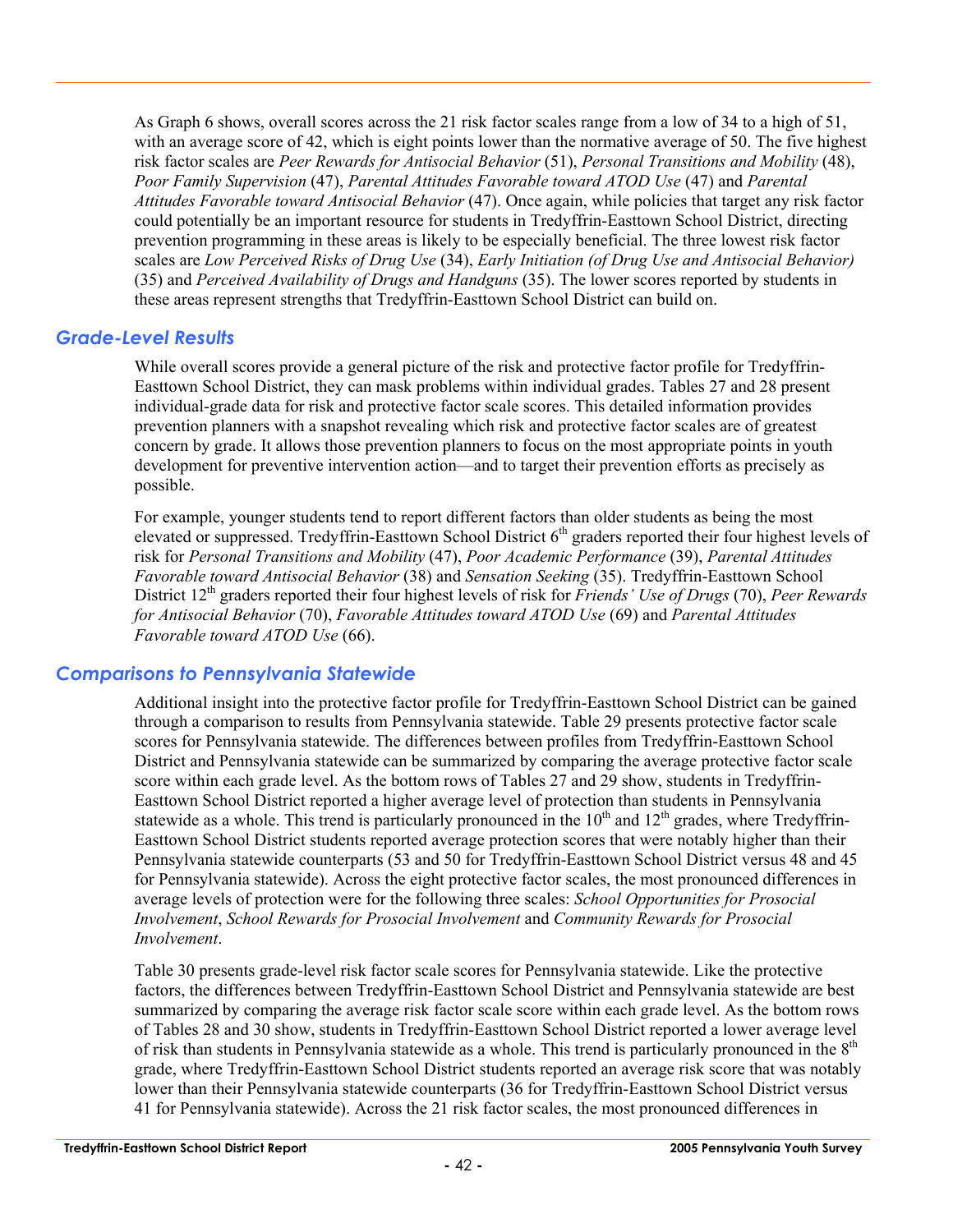average levels of risk were for the following three scales: *Community Disorganization*, *Low Neighborhood Attachment* and *Laws and Norms Favorable to Drug Use and Handguns*.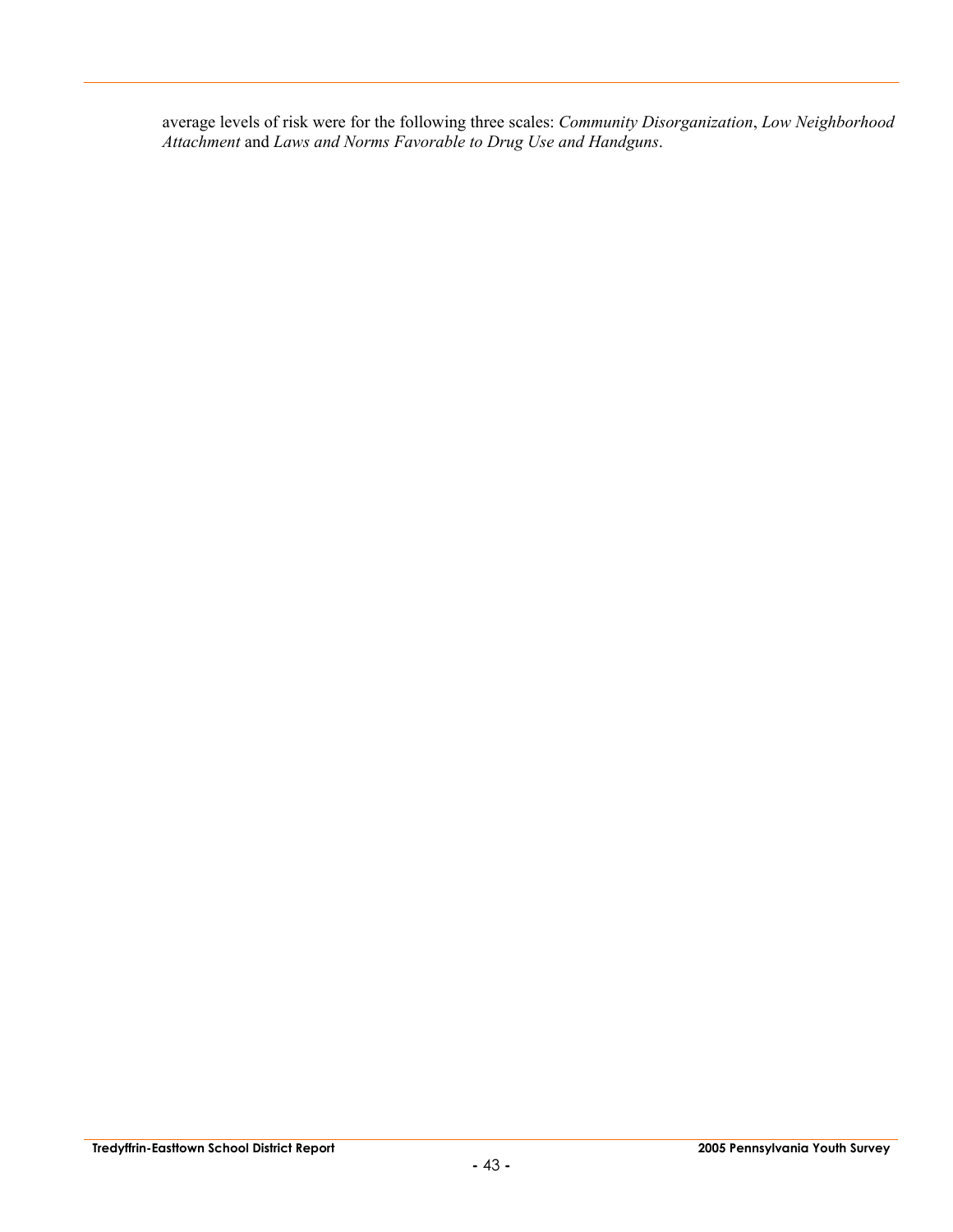|                                    | <u> Rubic 27. Troicente ruelor seule scores, neu film-eusilonii senool bisniel</u> | 6 <sup>th</sup> | <b>7th</b>     | 8 <sup>th</sup> | 9 <sub>th</sub>          | 10 <sup>th</sup> | 11th                     | 12 <sup>th</sup> | Overall |
|------------------------------------|------------------------------------------------------------------------------------|-----------------|----------------|-----------------|--------------------------|------------------|--------------------------|------------------|---------|
| Community<br><b>Domain</b>         | <b>Community Rewards for Prosocial Involvement</b>                                 | 65              | $-$            | 54              |                          | 46               |                          | 44               | 52      |
| Family                             | <b>Family Attachment</b>                                                           | 73              |                | 55              |                          | 50               | $-$                      | 49               | 57      |
| <b>Domain</b>                      | <b>Family Opportunities for Prosocial Involvement</b>                              | 71              | $\overline{a}$ | 55              | $-$                      | 50               | $\overline{a}$           | 49               | 56      |
|                                    | <b>Family Rewards for Prosocial Involvement</b>                                    | 76              | $-$            | 59              | $\overline{\phantom{a}}$ | 53               | $\overline{\phantom{a}}$ | 49               | 59      |
| School                             | <b>School Opportunities for Prosocial Involvement</b>                              | 68              |                | 65              | $\overline{a}$           | 68               | $-$                      | 64               | 66      |
| <b>Domain</b>                      | <b>School Rewards for Prosocial Involvement</b>                                    | 64              | $-$            | 57              | $\overline{\phantom{a}}$ | 52               | $\overline{\phantom{a}}$ | 50               | 56      |
| Peer and                           | <b>Religiosity</b>                                                                 | 60              |                | 57              | <u></u>                  | 52               | $-$                      | 46               | 54      |
| <b>Individual</b><br><b>Domain</b> | <b>Belief in the Moral Order</b>                                                   | 78              | $-$            | 64              | $\overline{a}$           | 50               | $\overline{a}$           | 47               | 60      |
| Average                            |                                                                                    | 69              |                | 58              | --                       | 53               | $- -$                    | 50               | 58      |

|  | Table 28. Risk Factor Scale Scores, Tredyffrin-Eastlown School District |
|--|-------------------------------------------------------------------------|
|  |                                                                         |

|                                                                                               |                                                                          | 6 <sup>th</sup>          | 7 <sup>th</sup>          | 8 <sup>th</sup>          | 9 <sub>th</sub>          | 10 <sup>th</sup>         | 11 <sup>th</sup>         | 12 <sup>th</sup> | Overall |
|-----------------------------------------------------------------------------------------------|--------------------------------------------------------------------------|--------------------------|--------------------------|--------------------------|--------------------------|--------------------------|--------------------------|------------------|---------|
| Community                                                                                     | Low Neighborhood Attachment                                              | 29                       | <u></u>                  | 39                       | $\overline{\phantom{a}}$ | 46                       | --                       | 50               | 41      |
| <b>Domain</b><br><b>Community Disorganization</b><br><b>Personal Transitions and Mobility</b> |                                                                          | 32                       | $\overline{\phantom{a}}$ | 36                       | $\overline{\phantom{a}}$ | 44                       | --                       | 43               | 39      |
|                                                                                               |                                                                          | 47                       | $\overline{\phantom{0}}$ | 46                       | $\overline{\phantom{a}}$ | 49                       | <u></u>                  | 49               | 48      |
|                                                                                               | Laws and Norms Favorable to Drug Use and<br><b>Handguns</b>              | 21                       | $\overline{a}$           | 32                       | $-$                      | 53                       | Щ,                       | 65               | 43      |
|                                                                                               | Perceived Availability of Drugs and Handguns                             | 15                       | Щ,                       | 23                       | $\overline{\phantom{a}}$ | 45                       | <u></u>                  | 56               | 35      |
| Family                                                                                        | <b>Poor Family Supervision</b>                                           | 28                       | $\overline{a}$           | 42                       | $\overline{a}$           | 54                       | $\overline{\phantom{a}}$ | 63               | 47      |
| <b>Domain</b>                                                                                 | <b>Poor Family Discipline</b>                                            | 22                       | Щ,                       | 35                       | Щ,                       | 50                       | <u></u>                  | 57               | 41      |
|                                                                                               | <b>Family History of Antisocial Behavior</b>                             | 20                       | цL,                      | 30                       | Ц.                       | 44                       | Щ,                       | 56               | 37      |
| <b>Parental Attitudes Favorable toward ATOD Use</b>                                           | 34                                                                       | $\overline{\phantom{a}}$ | 39                       | $\overline{\phantom{a}}$ | 51                       | $\overline{\phantom{0}}$ | 66                       | 47               |         |
|                                                                                               | <b>Parental Attitudes Favorable toward Antisocial</b><br><b>Behavior</b> | 38                       | $-$                      | 45                       | $\overline{\phantom{0}}$ | 51                       | $\overline{\phantom{a}}$ | 56               | 47      |
| School                                                                                        | Poor Academic Performance                                                | 39                       | $\overline{\phantom{a}}$ | 44                       | $\overline{\phantom{a}}$ | 42                       | <u></u>                  | 42               | 42      |
| <b>Domain</b><br><b>Lack of Commitment to School</b>                                          | 28                                                                       | $\overline{\phantom{a}}$ | 42                       | $\overline{\phantom{a}}$ | 47                       | цL,                      | 51                       | 42               |         |
| Peer and                                                                                      | <b>Rebelliousness</b>                                                    | 27                       | $\overline{\phantom{a}}$ | 42                       | $\overline{\phantom{a}}$ | 53                       | ш.                       | 57               | 45      |
| <b>Individual</b><br><b>Domain</b>                                                            | <b>Friends' Delinquent Behavior</b>                                      | 34                       | $\overline{\phantom{a}}$ | 38                       | Щ,                       | 47                       | <u></u>                  | 51               | 42      |
|                                                                                               | <b>Friends' Use of Drugs</b>                                             | 19                       | $\overline{a}$           | 28                       | цL,                      | 56                       | Щ,                       | 70               | 43      |
|                                                                                               | <b>Peer Rewards for Antisocial Behavior</b>                              | 31                       | $-$                      | 39                       | $\overline{\phantom{0}}$ | 65                       | $\overline{\phantom{0}}$ | 70               | 51      |
|                                                                                               | <b>Favorable Attitudes toward Antisocial Behavior</b>                    | 26                       | Щ,                       | 39                       | Щ,                       | 53                       | Ц,                       | 56               | 43      |
|                                                                                               | <b>Favorable Attitudes toward ATOD Use</b>                               | 21                       | $\overline{\phantom{a}}$ | 30                       | $\overline{\phantom{a}}$ | 56                       | $\overline{\phantom{a}}$ | 69               | 44      |
|                                                                                               | Low Perceived Risks of Drug Use                                          | 22                       | $\overline{\phantom{a}}$ | 24                       | $\overline{\phantom{a}}$ | 41                       | $\overline{\phantom{a}}$ | 51               | 34      |
|                                                                                               | <b>Early Initiation (of Drug Use and Antisocial</b><br><b>Behavior</b> ) | 21                       | $\qquad \qquad -$        | 27                       | $\overline{\phantom{a}}$ | 44                       | $\overline{\phantom{a}}$ | 48               | 35      |
|                                                                                               | <b>Sensation Seeking</b>                                                 | 35                       | $\overline{a}$           | 35                       | $\overline{\phantom{0}}$ | 49                       | $\overline{\phantom{a}}$ | 57               | 44      |
| Average                                                                                       |                                                                          | 28                       | ۵۵,                      | 36                       | 44                       | 50                       | å.                       | 56               | 42      |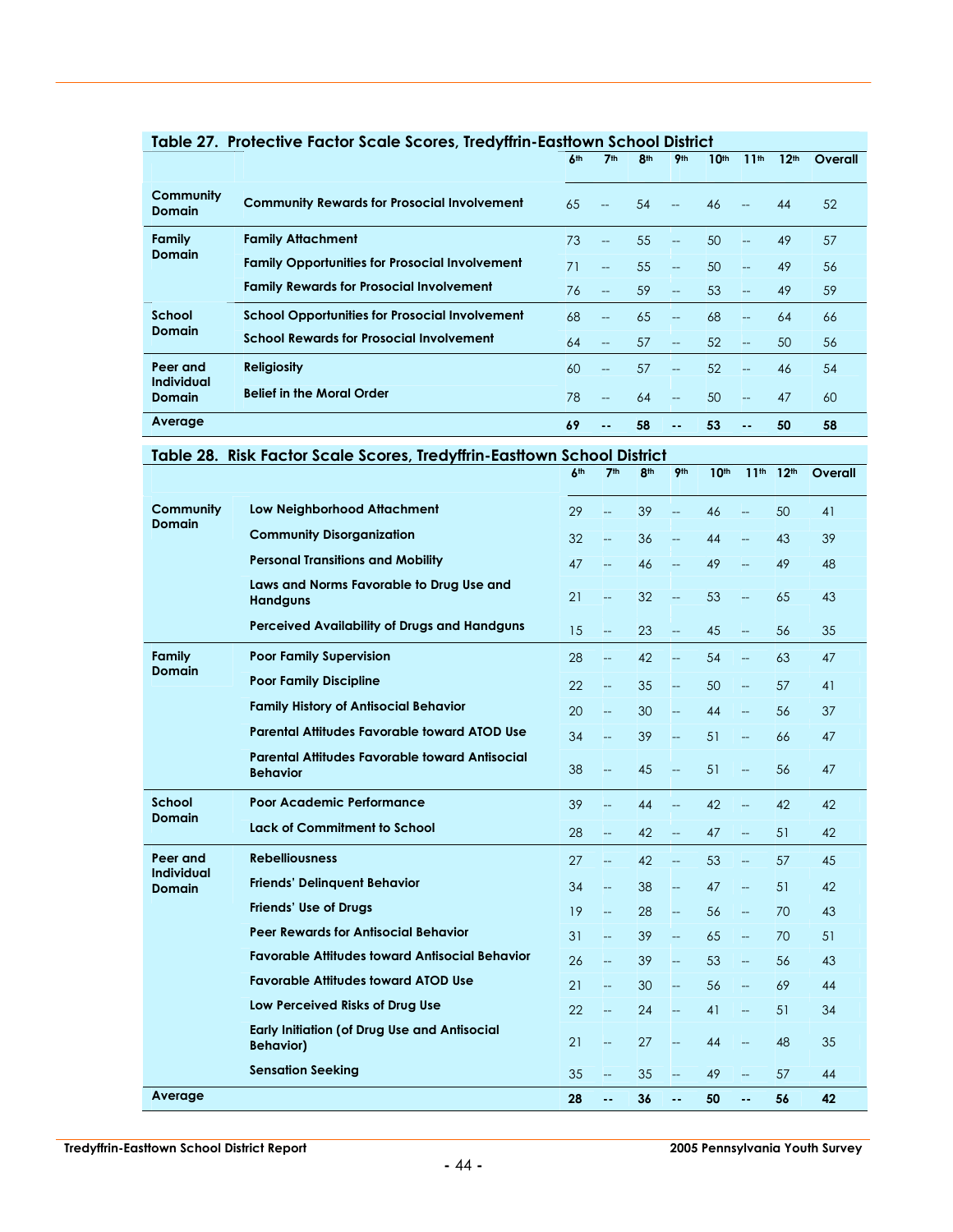| Table 29. Protective Factor Scale Scores, Pennsylvania Statewide |                                                       |                 |                          |                 |                          |                  |                  |                  |         |  |  |
|------------------------------------------------------------------|-------------------------------------------------------|-----------------|--------------------------|-----------------|--------------------------|------------------|------------------|------------------|---------|--|--|
|                                                                  |                                                       | 6 <sup>th</sup> | 7 <sup>th</sup>          | 8 <sup>th</sup> | 9 <sub>th</sub>          | 10 <sup>th</sup> | 11 <sup>th</sup> | 12 <sup>th</sup> | Overall |  |  |
| Community<br><b>Domain</b>                                       | <b>Community Rewards for Prosocial Involvement</b>    | 59              | $\overline{\phantom{a}}$ | 50              | $\mathbb{L}$             | 44               |                  | 40               | 48      |  |  |
| Family<br><b>Domain</b>                                          | <b>Family Attachment</b>                              | 67              | $-$                      | 56              | --                       | 45               | $--$             | 47               | 55      |  |  |
|                                                                  | <b>Family Opportunities for Prosocial Involvement</b> | 68              | --                       | 56              | $--$                     | 46               | L.               | 46               | 55      |  |  |
|                                                                  | <b>Family Rewards for Prosocial Involvement</b>       | 69              | $-$                      | 59              | $--$                     | 48               | $--$             | 46               | 56      |  |  |
| School                                                           | <b>School Opportunities for Prosocial Involvement</b> | 63              | --                       | 58              | $--$                     | 55               | $---$            | 50               | 57      |  |  |
| <b>Domain</b>                                                    | <b>School Rewards for Prosocial Involvement</b>       | 64              | --                       | 52              | $\overline{\phantom{a}}$ | 43               | L.               | 40               | 50      |  |  |
| Peer and<br><b>Individual</b>                                    | <b>Religiosity</b>                                    | 55              | <b>__</b>                | 53              | --                       | 49               | $---$            | 47               | 51      |  |  |
| <b>Domain</b>                                                    | <b>Belief in the Moral Order</b>                      | 75              | <b>__</b>                | 61              | $--$                     | 50               | $-$              | 46               | 58      |  |  |
| Average                                                          |                                                       | 65              | --                       | 56              |                          | 48               | $\sim$ $\sim$    | 45               | 54      |  |  |

|                                | <b>KISK FUCTOL SCUID SCUIDS, FUILSYTVALIIG SIGIDIV</b>                   | uc<br>6 <sup>th</sup> | 7 <sup>th</sup>          | 8 <sup>th</sup> | 9 <sub>th</sub>          | 10 <sup>th</sup> | 11 <sup>th</sup>         | 12 <sup>th</sup> | Overall |
|--------------------------------|--------------------------------------------------------------------------|-----------------------|--------------------------|-----------------|--------------------------|------------------|--------------------------|------------------|---------|
| <b>Community</b>               | <b>Low Neighborhood Attachment</b>                                       |                       |                          |                 |                          |                  |                          |                  |         |
| <b>Domain</b>                  |                                                                          | 38                    | $\overline{\phantom{a}}$ | 46              | u.                       | 53               | $\overline{\phantom{a}}$ | 59               | 49      |
|                                | <b>Community Disorganization</b>                                         | 47                    | --                       | 55              | <u>.,</u>                | 60               | <u>.,</u>                | 60               | 55      |
|                                | <b>Personal Transitions and Mobility</b>                                 | 61                    | $\overline{\phantom{a}}$ | 52              | Ц,                       | 51               | Ц,                       | 49               | 53      |
|                                | Laws and Norms Favorable to Drug Use and<br><b>Handguns</b>              | 27                    | $\overline{\phantom{a}}$ | 43              | $\overline{\phantom{a}}$ | 61               | $\overline{\phantom{a}}$ | 68               | 50      |
|                                | <b>Perceived Availability of Drugs and Handguns</b>                      | 16                    | L.                       | 29              | $\overline{\phantom{a}}$ | 45               | $\overline{\phantom{0}}$ | 58               | 37      |
| <b>Family</b><br><b>Domain</b> | <b>Poor Family Supervision</b>                                           | 29                    | --                       | 41              | u.                       | 54               | $\overline{\phantom{0}}$ | 59               | 46      |
|                                | <b>Poor Family Discipline</b>                                            | 27                    | L.                       | 36              | <u>.,</u>                | 49               | <u>.,</u>                | 59               | 42      |
|                                | <b>Family History of Antisocial Behavior</b>                             | 27                    | ΞĒ,                      | 39              | $\overline{\phantom{a}}$ | 50               | $\overline{\phantom{a}}$ | 56               | 42      |
|                                | <b>Parental Attitudes Favorable toward ATOD Use</b>                      | 35                    | $-$                      | 41              | $\overline{\phantom{a}}$ | 53               | $\overline{\phantom{m}}$ | 62               | 47      |
|                                | Parental Attitudes Favorable toward Antisocial<br><b>Behavior</b>        | 40                    | $\overline{\phantom{a}}$ | 48              | <u>.,</u>                | 54               | <u>.,</u>                | 55               | 49      |
| School                         | Poor Academic Performance                                                | 44                    | $\overline{\phantom{0}}$ | 47              | $\overline{\phantom{a}}$ | 50               | $\overline{\phantom{m}}$ | 50               | 48      |
| <b>Domain</b>                  | <b>Lack of Commitment to School</b>                                      | 32                    | ΞĒ,                      | 43              | $\overline{\phantom{0}}$ | 52               | $\overline{\phantom{a}}$ | 60               | 47      |
| Peer and<br><b>Individual</b>  | <b>Rebelliousness</b>                                                    | 31                    | $\overline{\phantom{a}}$ | 45              | <u>.,</u>                | 53               | $\overline{\phantom{m}}$ | 56               | 46      |
| <b>Domain</b>                  | <b>Friends' Delinquent Behavior</b>                                      | 40                    | $\overline{\phantom{a}}$ | 47              | $\overline{\phantom{a}}$ | 49               | <u>.,</u>                | 54               | 47      |
|                                | <b>Friends' Use of Drugs</b>                                             | 22                    | $\overline{\phantom{a}}$ | 34              | <u>.,</u>                | 53               | $\overline{\phantom{a}}$ | 66               | 44      |
|                                | <b>Peer Rewards for Antisocial Behavior</b>                              | 30                    | --                       | 42              | $\overline{\phantom{a}}$ | 56               | $\overline{\phantom{a}}$ | 58               | 47      |
|                                | <b>Favorable Attitudes toward Antisocial Behavior</b>                    | 29                    | $-$                      | 42              | $\overline{\phantom{a}}$ | 51               | $\overline{\phantom{a}}$ | 56               | 44      |
|                                | <b>Favorable Attitudes toward ATOD Use</b>                               | 22                    | $\overline{\phantom{a}}$ | 33              | $\overline{\phantom{m}}$ | 50               | $\overline{\phantom{m}}$ | 61               | 41      |
|                                | Low Perceived Risks of Drug Use                                          | 28                    | $\overline{\phantom{0}}$ | 28              | $-$                      | 38               | $\overline{\phantom{m}}$ | 46               | 35      |
|                                | <b>Early Initiation (of Drug Use and Antisocial</b><br><b>Behavior</b> ) | 25                    | --                       | 37              | $\overline{\phantom{0}}$ | 47               | <u></u>                  | 50               | 40      |
|                                | <b>Sensation Seeking</b>                                                 | 31                    |                          | 41              | $\overline{\phantom{0}}$ | 51               | $\overline{\phantom{0}}$ | 56               | 45      |

#### **Table 30. Risk Factor Scale Scores, Pennsylvania Statewide**

**Average 32 -- 41 -- 51 -- 57 45**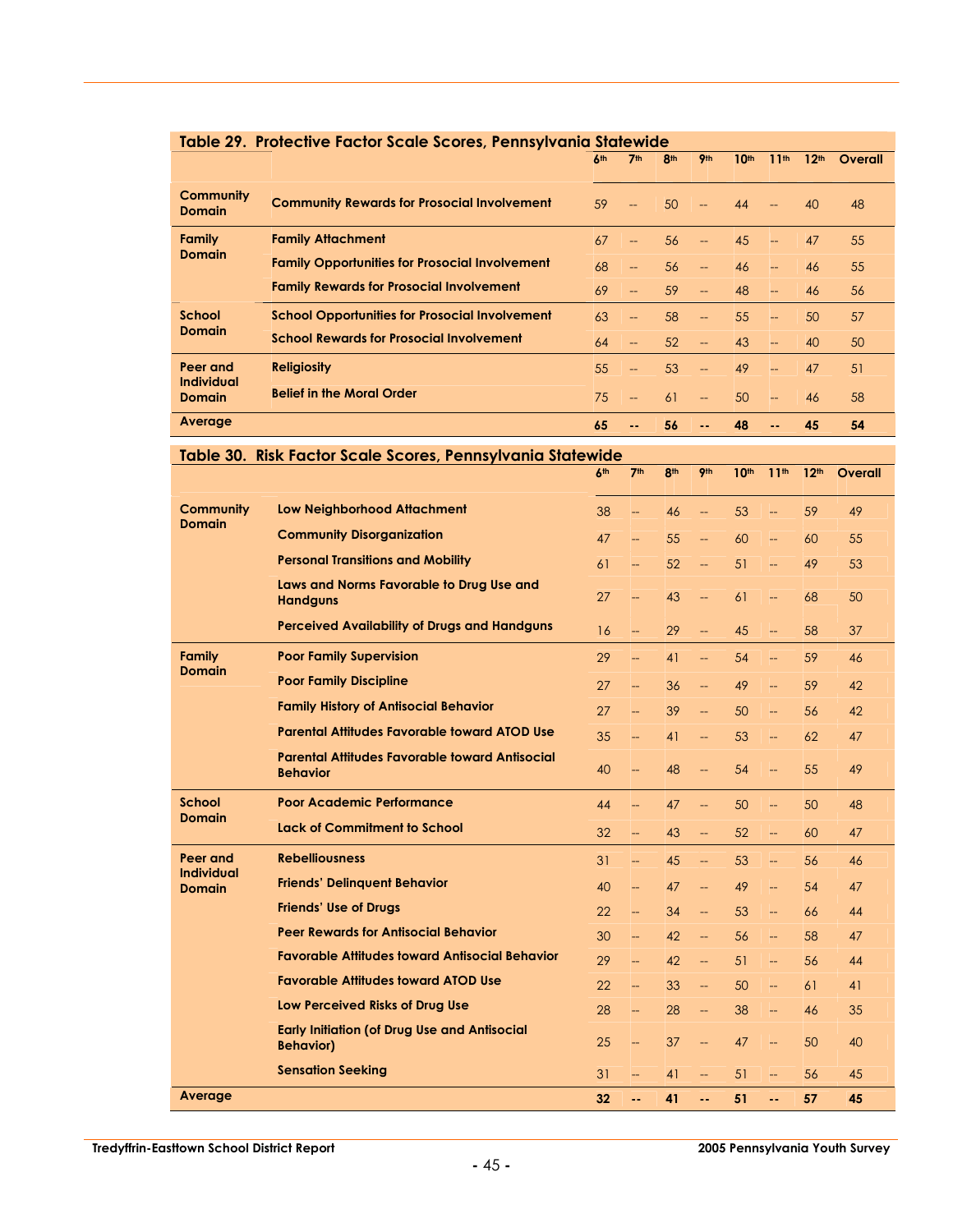## **Protective Factors**

Protective factors are characteristics that are known to decrease the likelihood that a student will engage in problem behaviors. For example, bonding to parents reduces the risk of an adolescent engaging in problem behaviors.

The Social Development Strategy organizes the research on protective factors. Protective factors can buffer young people from risks and promote positive youth development. To develop these healthy positive behaviors, young people must be immersed in environments that consistently communicate healthy beliefs and clear standards for behavior; that foster the development of strong bonds to members of their family, school and community; and that recognize the individual characteristics of each young person.

The 2005 *PAYS* measures a variety of protective factor scales across four domains: Community Domain, Family Domain, School Domain, and Peer and Individual Domain. Unlike some risk factors, each of the protective factors is measured using a single protective factor scale. Below, each protective factor scale is described and the results for Tredyffrin-Easttown School District are reported.

#### *Community Rewards for Prosocial Involvement*

Students who feel recognized and rewarded by members of their community are less likely to engage in negative behaviors, because that recognition helps increase a student's self-esteem and the feeling of being bonded to that community. This protective factor is measured using the *Community Rewards for Prosocial Involvement* scale.

The protective factor **Community Rewards for Prosocial Involvement** is measured by a single scale using survey items such as "There are people in my neighborhood who are proud of me when I do something well."



- Overall, Tredyffrin-Easttown School District students received a percentile score of 52 on the *Community Rewards for Prosocial Involvement* scale, two points higher than the normative average of 50.
- Across grade levels, percentile scores for *Community Rewards for Prosocial Involvement* range from a low of 44 among  $12<sup>th</sup>$  graders to a high of 65 among 6<sup>th</sup> graders.
- Overall, Tredyffrin-Easttown School District students received a percentile score of 52 on the *Community Rewards for Prosocial Involvement* scale, four points higher than the statewide score of 48.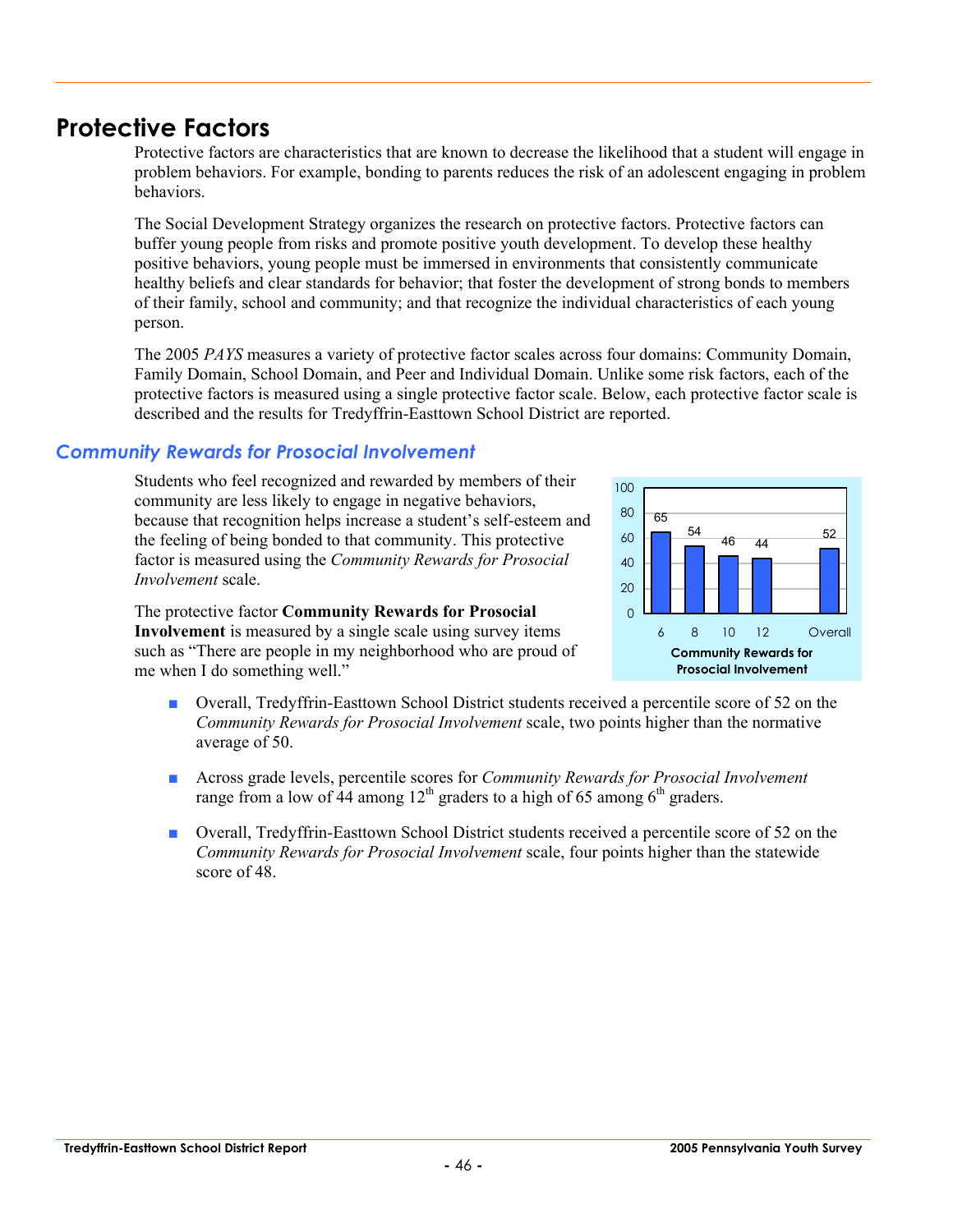# standards. Children who are bonded to family members who have

*Family Attachment* 

healthy beliefs are less likely to do things that threaten that bond, such as use drugs, commit crimes or drop out of school. Positive bonding can act as a buffer against risk factors. If children are attached to their parents and want to please them, they will be less likely to threaten that connection by doing things that their parents strongly disapprove of.

One of the most effective ways to reduce the risk of problem behaviors among young people is to help strengthen their bonds with family members who embody healthy beliefs and clear



The protective factor **Family Attachment** is measured by a single

scale using survey items such as "Do you share your thoughts and feelings with your mother?"

- Overall, Tredyffrin-Easttown School District students received a percentile score of 57 on the *Family Attachment* scale, seven points higher than the normative average of 50.
- Across grade levels, percentile scores for *Family Attachment* range from a low of 49 among  $12<sup>th</sup>$  graders to a high of 73 among 6<sup>th</sup> graders.
- Overall, Tredyffrin-Easttown School District students received a percentile score of 57 on the *Family Attachment* scale, two points higher than the statewide score of 55.

## *Family Opportunities for Prosocial Involvement*

When students have the opportunity to make meaningful contributions to their families, they are less likely to get involved in risky behaviors. By having the opportunity to make a contribution, students feel that they are an integral part of their families. These strong bonds allow students to adopt the family norms, which can protect students from risk. For instance, children whose parents have high expectations for their school success and achievement are less likely to drop out of school.

The protective factor **Family Opportunities for Prosocial Involvement** is measured by a single scale using survey items such as "My parents ask me what I think before most family decisions affecting me are made."



- Overall, Tredyffrin-Easttown School District students received a percentile score of 56 on the *Family Opportunities for Prosocial Involvement* scale, six points higher than the normative average of 50.
- Across grade levels, percentile scores for *Family Opportunities for Prosocial Involvement* range from a low of  $\hat{4}9$  among  $12<sup>th</sup>$  graders to a high of 71 among 6<sup>th</sup> graders.
- Overall, Tredyffrin-Easttown School District students received a percentile score of 56 on the *Family Opportunities for Prosocial Involvement* scale, one point higher than the statewide score of 55.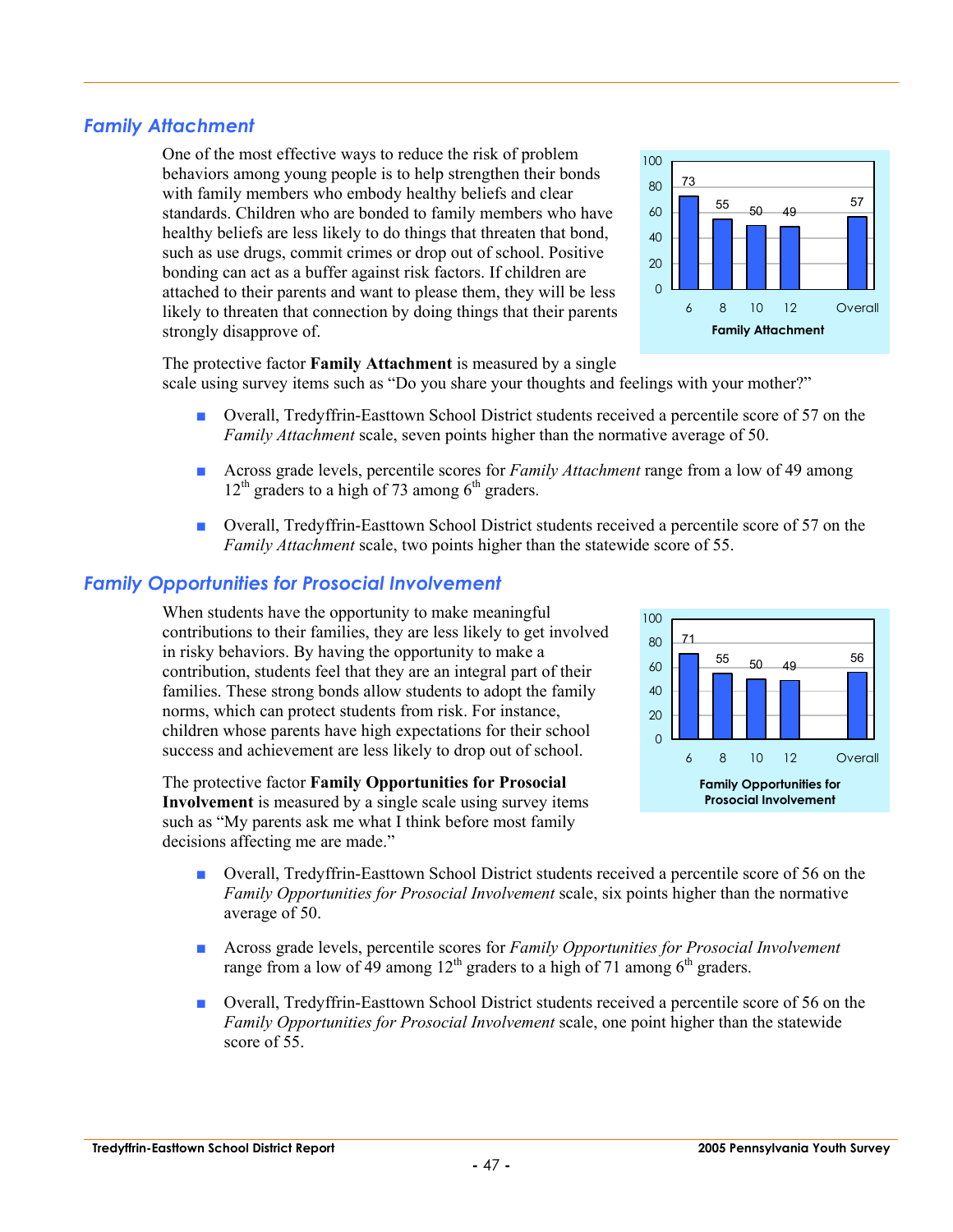## *Family Rewards for Prosocial Involvement*

When family members reward their children for positive participation in activities, it helps children feel motivated to contribute and stay involved with the family, thus reducing their risk for problem behaviors. When families promote clear standards for behavior, and when young people consequently develop strong bonds of attachment and commitment to their families, young people's behavior becomes consistent with those standards.

The protective factor **Family Rewards for Prosocial Involvement** is measured by a single scale using survey items such as "How often do your parents tell you they're proud of you for something you've done?"



- Across grade levels, percentile scores for *Family Rewards for Prosocial Involvement* range from a low of 49 among  $12<sup>th</sup>$  graders to a high of 76 among  $6<sup>th</sup>$  graders.
- Overall, Tredyffrin-Easttown School District students received a percentile score of 59 on the *Family Rewards for Prosocial Involvement* scale, three points higher than the statewide score of 56.

#### *School Opportunities for Prosocial Involvement*

Giving students opportunities to participate in important activities at school helps to reduce the likelihood that they will become involved in problem behaviors. Students who feel they have opportunities to be involved are more likely to contribute to school activity. This bond can protect a student from engaging in behaviors that violate socially accepted standards.

The protective factor **School Opportunities for Prosocial Involvement** is measured by a single scale using survey items such as "In my school, students have lots of chances to help decide things like class activities and rules."

- **School Opportunities for Prosocial Involvement** 68 <sub>65</sub> 68 <sub>64</sub> 66  $\Omega$  $20$ 40 60 80 100 6 8 10 12 Overall
- Overall, Tredyffrin-Easttown School District students received a percentile score of 66 on the *School Opportunities for Prosocial Involvement* scale, 16 points higher than the normative average of 50.
- Across grade levels, percentile scores for *School Opportunities for Prosocial Involvement* range from a low of 64 among  $12<sup>th</sup>$  graders to a high of 68 among 6<sup>th</sup> and  $10<sup>th</sup>$  graders.
- Overall, Tredyffrin-Easttown School District students received a percentile score of 66 on the *School Opportunities for Prosocial Involvement* scale, nine points higher than the statewide score of 57.

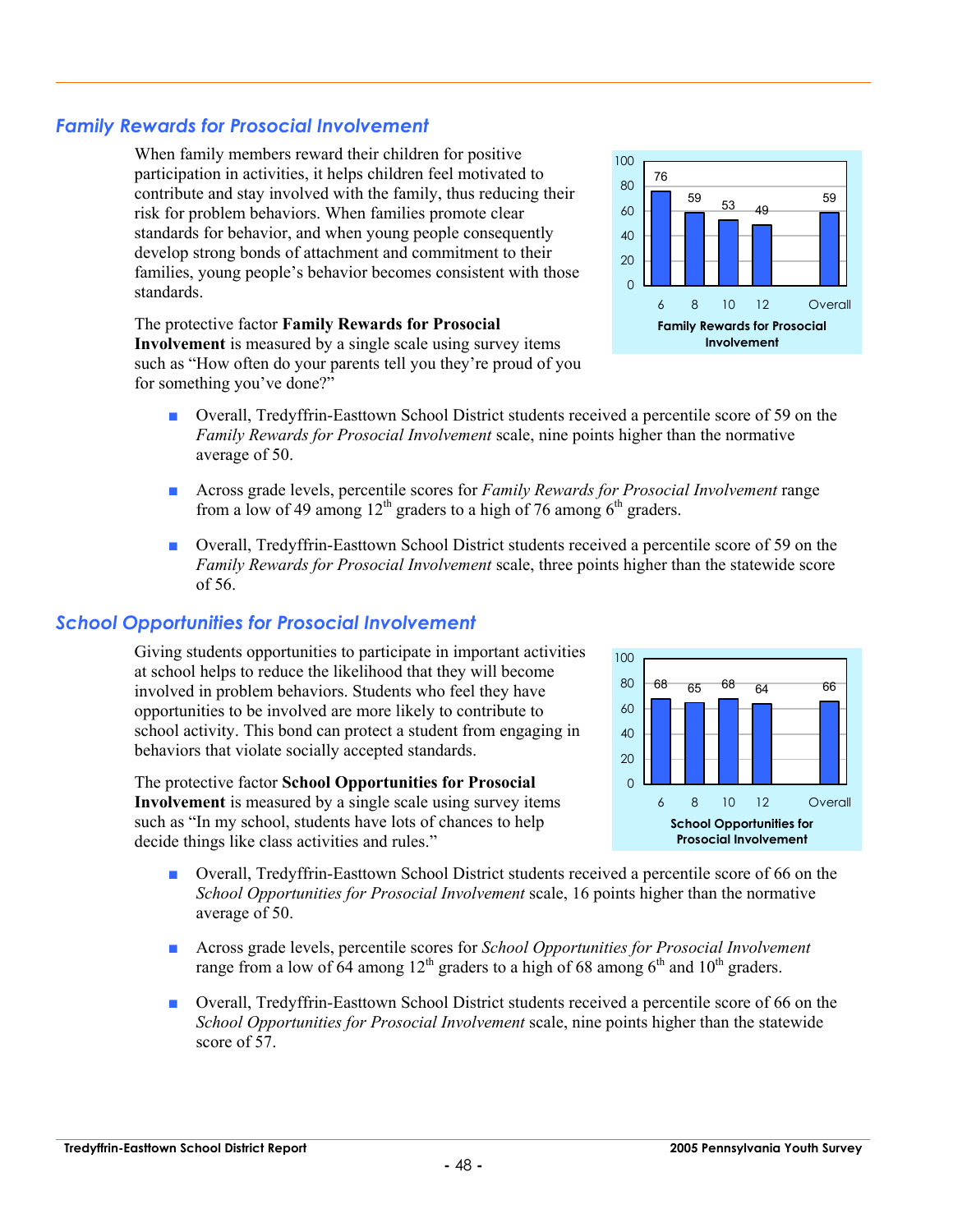## *School Rewards for Prosocial Involvement*

Making students feel appreciated and rewarded for their involvement at school helps reduce the likelihood of their involvement in drug use and other problem behaviors. This is because students who feel appreciated for their activity at school bond to their school.

The protective factor **School Rewards for Prosocial Involvement** is measured by a single scale using survey items such as "The school lets my parents know when I have done something well."

- Overall, Tredyffrin-Easttown School District students received a percentile score of 56 on the *School Rewards for Prosocial Involvement* scale, six points higher than the normative average of 50.
- Across grade levels, percentile scores for *School Rewards for Prosocial Involvement* range from a low of 50 among  $12<sup>th</sup>$  graders to a high of 64 among 6<sup>th</sup> graders.
- Overall, Tredyffrin-Easttown School District students received a percentile score of 56 on the *School Rewards for Prosocial Involvement* scale, six points higher than the statewide score of 50.

#### *Religiosity*

Religious institutions can help students develop firm prosocial beliefs. Students who have high levels of religious connection are less vulnerable to becoming involved in antisocial behaviors, because they have already adopted a social norm against those activities.

The protective factor **Religiosity** is measured by a single scale using the survey item "How often do you attend religious services or activities?"

- Overall, Tredyffrin-Easttown School District students received a percentile score of 54 on the *Religiosity* scale, four points higher than the normative average of 50.
- Across grade levels, percentile scores for *Religiosity* range from a low of 46 among 12<sup>th</sup> graders to a high of  $60$  among  $6<sup>th</sup>$  graders.
- Overall, Tredyffrin-Easttown School District students received a percentile score of 54 on the *Religiosity* scale, three points higher than the statewide score of 51.





80 100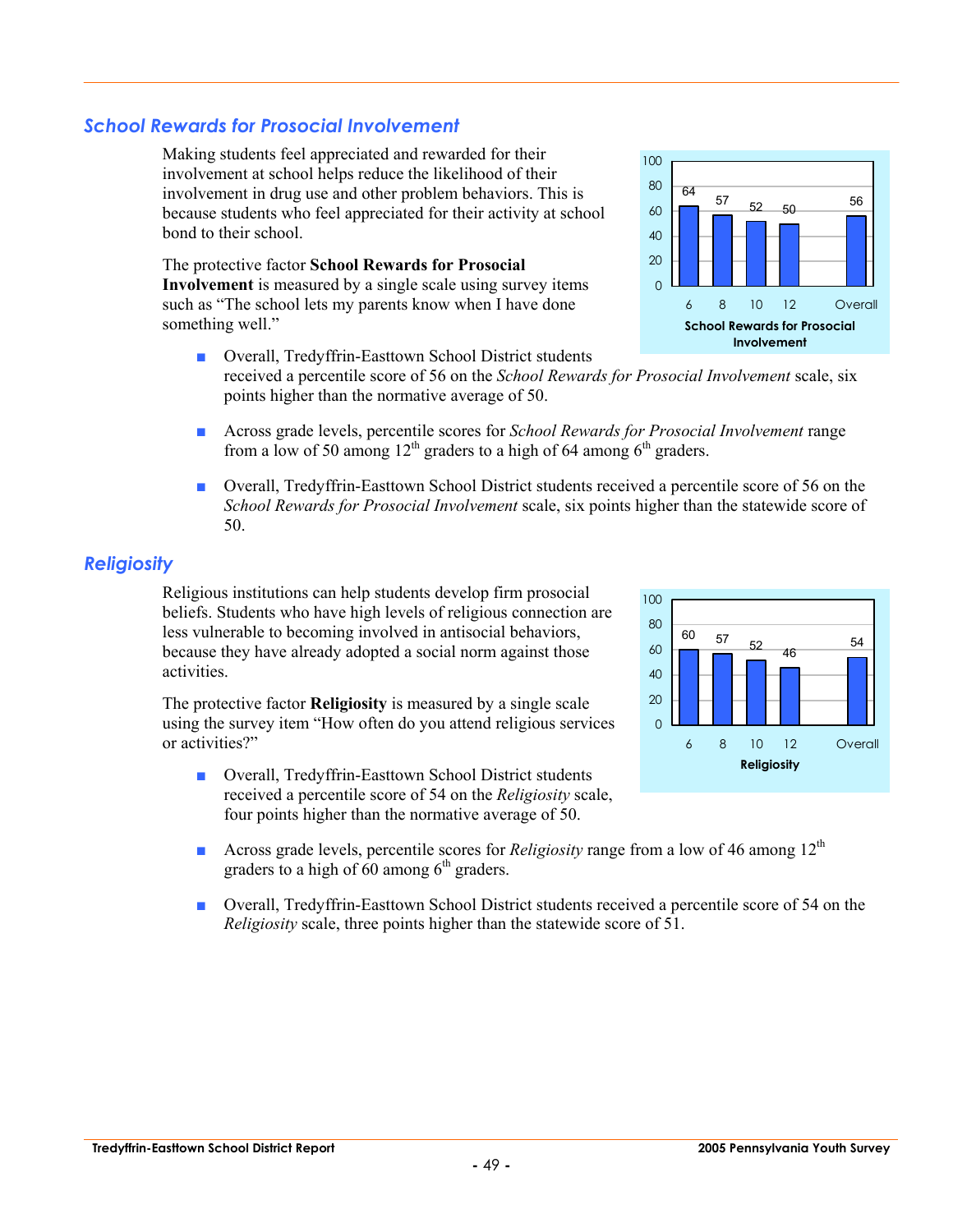#### *Belief in the Moral Order*

When people feel bonded to society, they are more motivated to follow society's standards and expectations. It is important for families, schools and communities to have clearly stated policies on drug use. Young people who have developed a positive belief system are less likely to become involved in problem behaviors. For example, young people who believe that drug use is socially unacceptable or harmful are likely to be protected against peer influences to use drugs.

The protective factor **Belief in the Moral Order** is measured by a single scale using survey items such as "It is all right to beat up people if they start the fight."



- Overall, Tredyffrin-Easttown School District students received a percentile score of 60 on the *Belief in the Moral Order* scale, 10 points higher than the normative average of 50.
- Across grade levels, percentile scores for *Belief in the Moral Order* range from a low of 47 among  $12<sup>th</sup>$  graders to a high of 78 among  $6<sup>th</sup>$  graders.
- Overall, Tredyffrin-Easttown School District students received a percentile score of 60 on the *Belief in the Moral Order* scale, two points higher than the statewide score of 58.

## **Risk Factors**

Risk factors are characteristics in the community, family, school and individual's environments that are known to increase the likelihood that a student will engage in one or more problem behaviors. For example, a risk factor in the community environment is the existence of laws and norms favorable to drug use, which can affect the likelihood that a young person will try alcohol, tobacco or other drugs. In those communities where there is acceptance or tolerance of drug use, students are more likely to engage in alcohol, tobacco and other drug use.

The 2005 *PAYS* measures a variety of risk factor scales across four major domains. On the following pages, each of the risk factor scales measured in the Community, Family, School, and Peer and Individual Domains is described and the results for Tredyffrin-Easttown School District are reported.

## *Low Neighborhood Attachment*

Higher rates of drug usage, delinquency and violence occur in communities or neighborhoods where people feel little attachment to the community. This situation is not specific to low-income neighborhoods. It also can be found in affluent neighborhoods. Perhaps the most significant issue affecting community attachment is whether residents feel they can make a difference in each other's lives. If the key players in a neighborhood—such as merchants, teachers, clergy, police and human and social services personnel—live outside the neighborhood, residents' sense of commitment will be lower. This low sense of commitment may be reflected in lower rates of voter participation and parental involvement in schools.



The *Low Neighborhood Attachment* scale was developed to measure a component of the risk factor **Low Neighborhood Attachment and Community Disorganization**. This scale is measured by survey items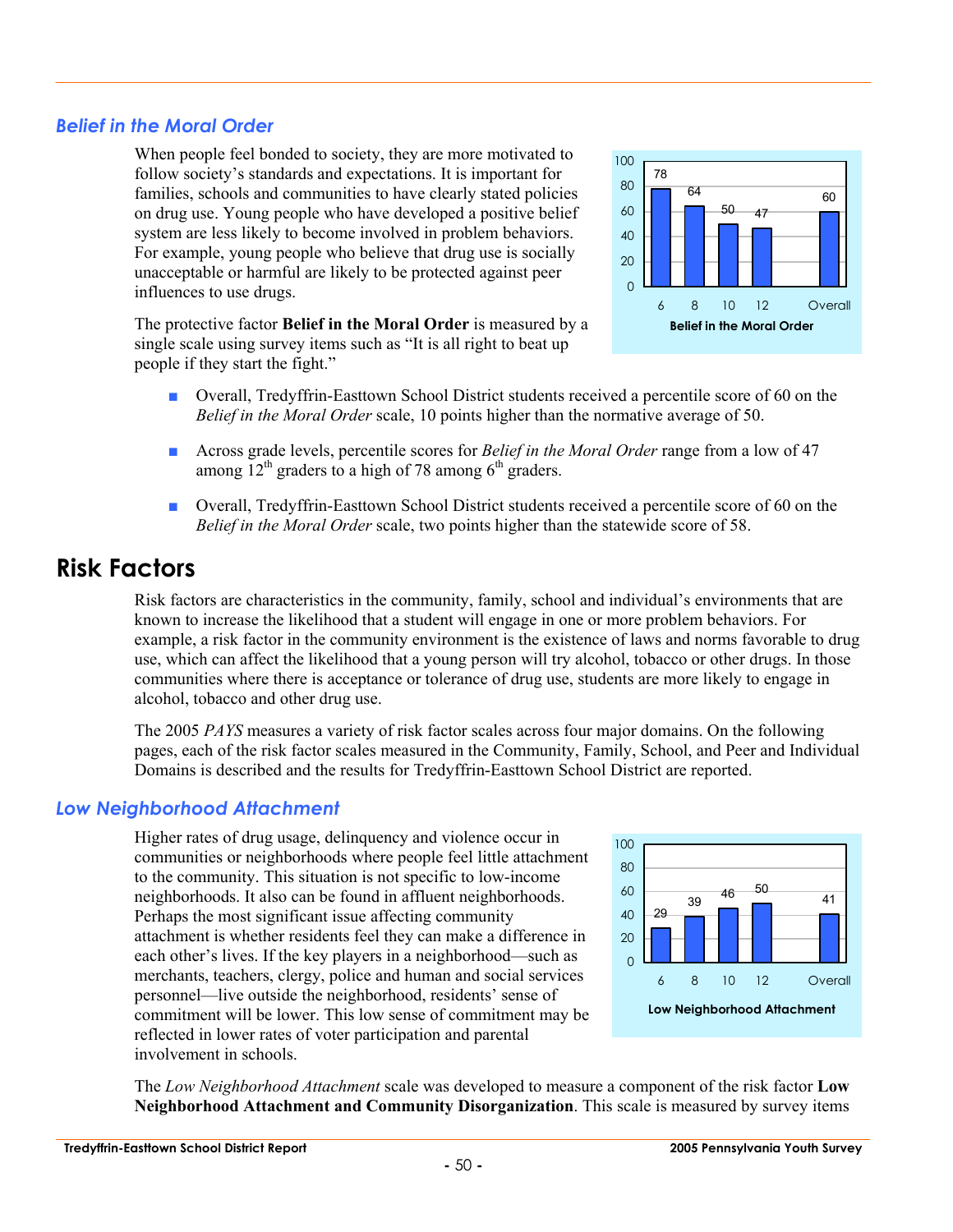such as "I'd like to get out of my neighborhood" and "If I had to move, I would miss the neighborhood I now live in"

- Overall, Tredyffrin-Easttown School District students received a percentile score of 41 on the *Low Neighborhood Attachment* scale, nine points lower than the normative average of 50.
- Across grade levels, percentile scores for *Low Neighborhood Attachment* range from a low of 29 among  $6<sup>th</sup>$  graders to a high of 50 among  $12<sup>th</sup>$  graders.
- Overall, Tredyffrin-Easttown School District students received a percentile score of 41 on the *Low Neighborhood Attachment* scale, eight points lower than the statewide score of 49.

## *Community Disorganization*

The *Community Disorganization* scale pertains to students' perceptions of their communities' appearance and other external attributes.

The *Community Disorganization* scale was developed to measure a component of the risk factor **Low Neighborhood Attachment and Community Disorganization**. This scale is measured by several survey items that would indicate a neighborhood in disarray (e.g., the existence of graffiti, abandoned buildings, fighting and drug selling) as well as the item "I feel safe in my neighborhood."



- Overall, Tredyffrin-Easttown School District students received a percentile score of 39 on the *Community Disorganization* scale, 11 points lower than the normative average of 50.
- Across grade levels, percentile scores for *Community Disorganization* range from a low of 32 among  $6<sup>th</sup>$  graders to a high of 44 among  $10<sup>th</sup>$  graders.
- Overall, Tredyffrin-Easttown School District students received a percentile score of 39 on the *Community Disorganization* scale, 16 points lower than the statewide score of 55.

#### *Personal Transitions and Mobility*

Even normal school transitions are associated with an increase in problem behaviors. When children move from elementary school to middle school or from middle school to high school, significant increases in the rates of drug use, school dropout and antisocial behavior may occur. This is thought to occur because by making a transition to new environments, students no longer have the bonds they had in their old environments. Consequently, students may be less likely to become attached to their new environments and develop the bonds that help protect them from involvement in problem behaviors.



#### The *Personal Transitions and Mobility* scale was developed to

measure a component of the risk factor **Transitions and Mobility**. This scale is measured by survey items such as "How many times have you changed schools since kindergarten?" and "How many times have you changed homes since kindergarten?"

■ Overall, Tredyffrin-Easttown School District students received a percentile score of 48 on the *Personal Transitions and Mobility* scale, two points lower than the normative average of 50.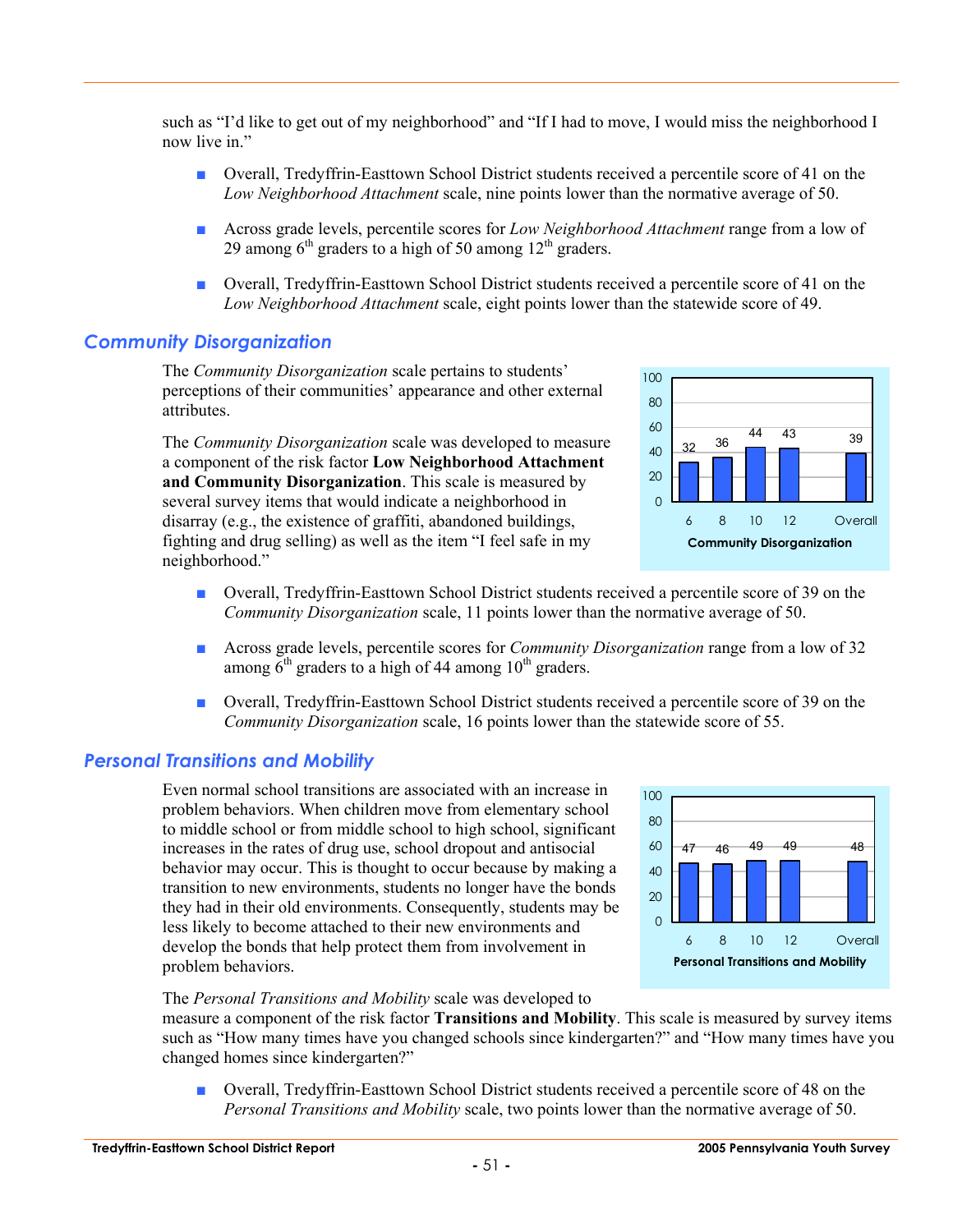- Across grade levels, percentile scores for *Personal Transitions and Mobility* range from a low of 46 among  $8<sup>th</sup>$  graders to a high of 49 among  $10<sup>th</sup>$  and  $12<sup>th</sup>$  graders.
- Overall, Tredyffrin-Easttown School District students received a percentile score of 48 on the *Personal Transitions and Mobility* scale, five points lower than the statewide score of 53.

#### *Laws and Norms Favorable to Drug Use and Handguns*

Students' perceptions of the rules and regulations concerning alcohol, tobacco and other drug use that exist in their neighborhoods are also associated with problem behaviors in adolescence. Community norms—the attitudes and policies a community holds in relation to drug use and other antisocial behaviors—are communicated in a variety of ways: through laws and written policies, through informal social practices and through the expectations parents and other members of the community have of young people. When laws and community standards are favorable toward drug use, violence and/or other crime, or even when they are just unclear, young people are more likely to engage in negative behaviors (Bracht & Kingsbury, 1990).



An example of conflicting messages about drug use can be found in the acceptance of alcohol use as a social activity within the community. The beer gardens popular at street fairs and community festivals are in contrast to the "just say no" messages that schools and parents may be promoting. These conflicting and ambiguous messages are problematic in that they do not have the positive impact on preventing alcohol and other drug use that a clear community-level anti-drug message can have.

The *Laws and Norms Favorable to Drug Use and Handguns* scale was developed to measure a component of the risk factor **Community Laws and Norms Favorable toward Drug Use, Firearms and Crime**. This scale is measured by survey items such as "How wrong would most adults in your neighborhood think it was for kids your age to drink alcohol?" and "If a kid smoked marijuana in your neighborhood, would he or she be caught by the police?"

- Overall, Tredyffrin-Easttown School District students received a percentile score of 43 on the *Laws and Norms Favorable to Drug Use and Handguns* scale, seven points lower than the normative average of 50.
- Across grade levels, percentile scores for *Laws and Norms Favorable to Drug Use and Handguns* range from a low of 21 among  $6<sup>th</sup>$  graders to a high of 65 among  $12<sup>th</sup>$  graders.
- Overall, Tredyffrin-Easttown School District students received a percentile score of 43 on the *Laws and Norms Favorable to Drug Use and Handguns* scale, seven points lower than the statewide score of 50.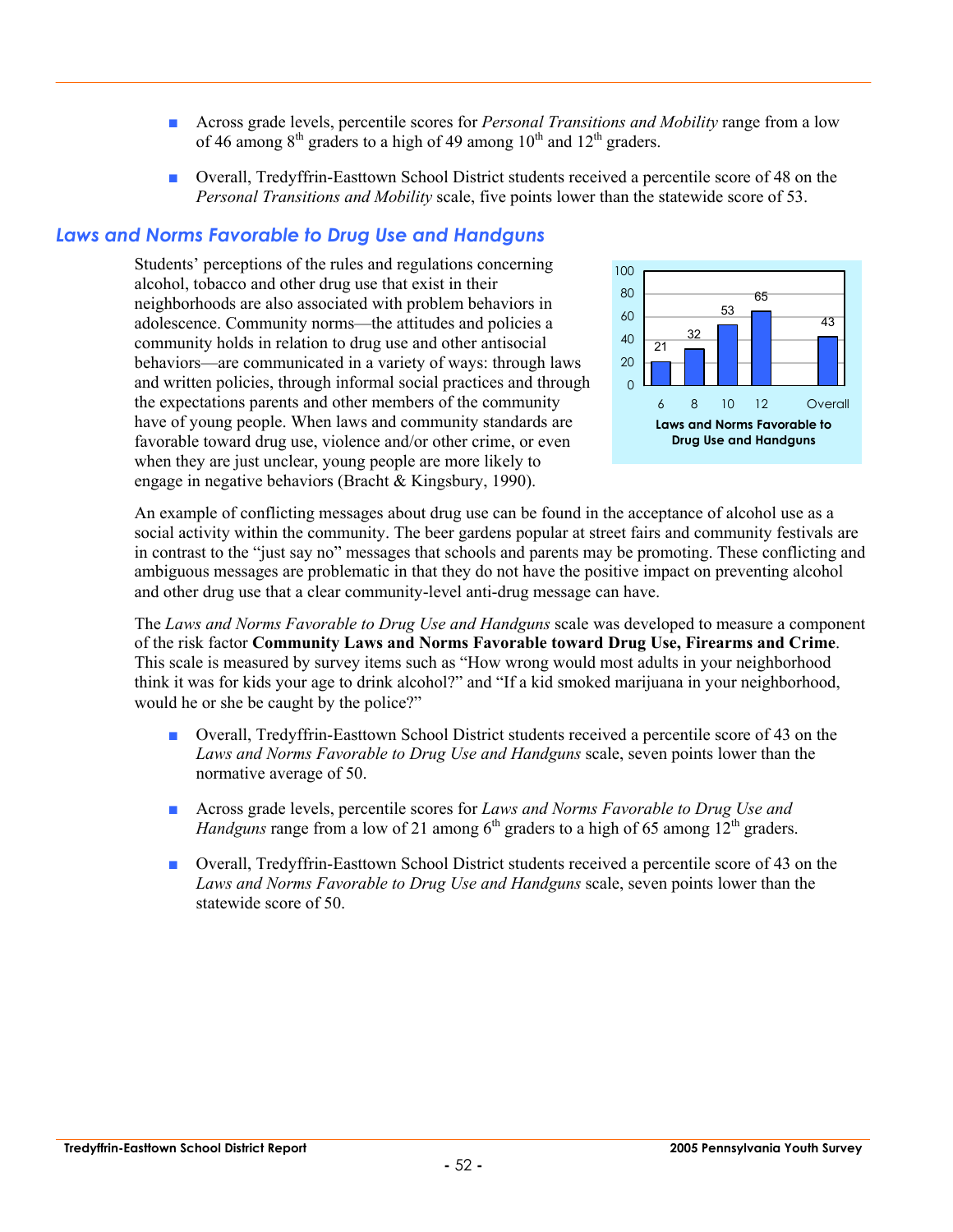## *Perceived Availability of Drugs and Handguns*

The perceived availability of alcohol, other drugs and handguns in a community is directly related to the incidence of delinquent behavior. For example, in schools where children believe that drugs are more available, a higher rate of drug use occurs.

The *Perceived Availability of Drugs and Handguns* scale on the survey is designed to assess students' feelings about how easily they can get alcohol, other drugs, or handguns. This scale represents a combination of two risk factors: **Availability of Drugs** and **Availability of Handguns**. This scale is measured by survey items such as "If you wanted to get some marijuana, how easy would it be for you to get some?"



Elevation of this risk factor scale score may indicate the need to make alcohol, tobacco and other drugs more difficult for students to acquire. For instance, a number of policy changes have been shown to reduce the availability of alcohol and cigarettes. Minimum-age requirements, taxation and responsible beverage service have all been shown to affect the perception of availability of alcohol.

- Overall, Tredyffrin-Easttown School District students received a percentile score of 35 on the *Perceived Availability of Drugs and Handguns* scale, 15 points lower than the normative average of 50.
- Across grade levels, percentile scores for *Perceived Availability of Drugs and Handguns* range from a low of 15 among  $6<sup>th</sup>$  graders to a high of 56 among 12<sup>th</sup> graders.
- Overall, Tredyffrin-Easttown School District students received a percentile score of 35 on the *Perceived Availability of Drugs and Handguns* scale, two points lower than the statewide score of 37.

#### *Poor Family Supervision*

Poor family supervision is defined as parents failing to supervise and monitor their children (knowing where they are and whom they're with). Children who experience poor family supervision are at higher risk of developing problems with drug use, delinquency, violence and school dropout.

The *Poor Family Supervision* scale was developed to measure a component of the risk factor **Family Management Problems**. This scale is measured by survey items such as "Would your parents know if you did not come home on time?" and "My family has clear rules about alcohol and drug use."



- Overall, Tredyffrin-Easttown School District students received a percentile score of 47 on the *Poor Family Supervision* scale, three points lower than the normative average of 50.
- Across grade levels, percentile scores for *Poor Family Supervision* range from a low of 28 among  $6<sup>th</sup>$  graders to a high of 63 among  $12<sup>th</sup>$  graders.
- Overall, Tredyffrin-Easttown School District students received a percentile score of 47 on the *Poor Family Supervision* scale, one point higher than the statewide score of 46.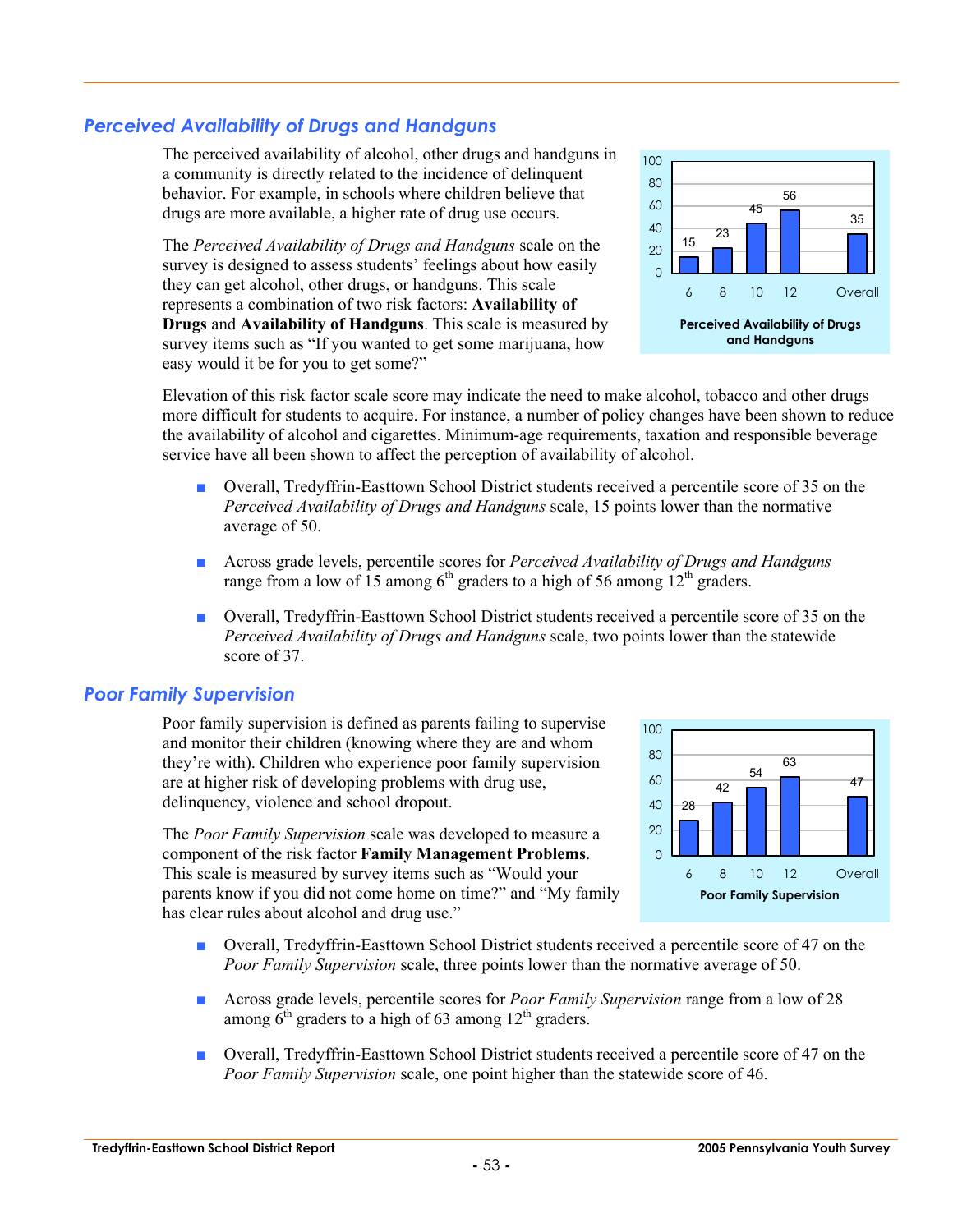## *Poor Family Discipline*

Poor family discipline is defined as parents failing to communicate clear expectations for behavior and giving excessively severe, harsh or inconsistent punishment. Children exposed to poor family disciplinary practices are at higher risk of developing problems with drug use, delinquency, violence and school dropout.

The *Poor Family Discipline* scale was developed to measure a component of the risk factor **Family Management Problems**. This scale is measured by survey items such as "If you skipped school, would you be caught by your parents?"

- Overall, Tredyffrin-Easttown School District students received a percentile score of 41 on the *Poor Family Discipline* scale, nine points lower than the normative average of 50.
- Across grade levels, percentile scores for *Poor Family Discipline* range from a low of 22 among  $6<sup>th</sup>$  graders to a high of 57 among 12<sup>th</sup> graders.
- Overall, Tredyffrin-Easttown School District students received a percentile score of 41 on the *Poor Family Discipline* scale, one point lower than the statewide score of 42.

## *Family History of Antisocial Behavior*

If children are raised in a family where a history of addiction to alcohol or other drugs exists, the risk of their having alcohol or other drug problems themselves increases. If children are born or raised in a family where criminal activity is present, their risk for delinquency increases. Similarly, children who are born to teenage mothers are more likely to become teen parents, and children of dropouts are more likely to drop out of school themselves. Children whose parents engage in violent behavior inside or outside the home are at greater risk for exhibiting violent behavior themselves. Students' perceptions of their families' behavior and standards regarding drug use and other antisocial behaviors are measured by the survey.

The *Family History of Antisocial Behavior* scale was developed to measure a component of the risk factor **Family History of the Problem Behavior**. This scale is measured by survey items such as "Has anyone in your family ever had a severe alcohol or drug problem?"

- Overall, Tredyffrin-Easttown School District students received a percentile score of 37 on the *Family History of Antisocial Behavior* scale, 13 points lower than the normative average of 50.
- Across grade levels, percentile scores for *Family History of Antisocial Behavior* range from a low of 20 among  $6<sup>th</sup>$  graders to a high of 56 among 12<sup>th</sup> graders.
- Overall, Tredyffrin-Easttown School District students received a percentile score of 37 on the *Family History of Antisocial Behavior* scale, five points lower than the statewide score of 42.



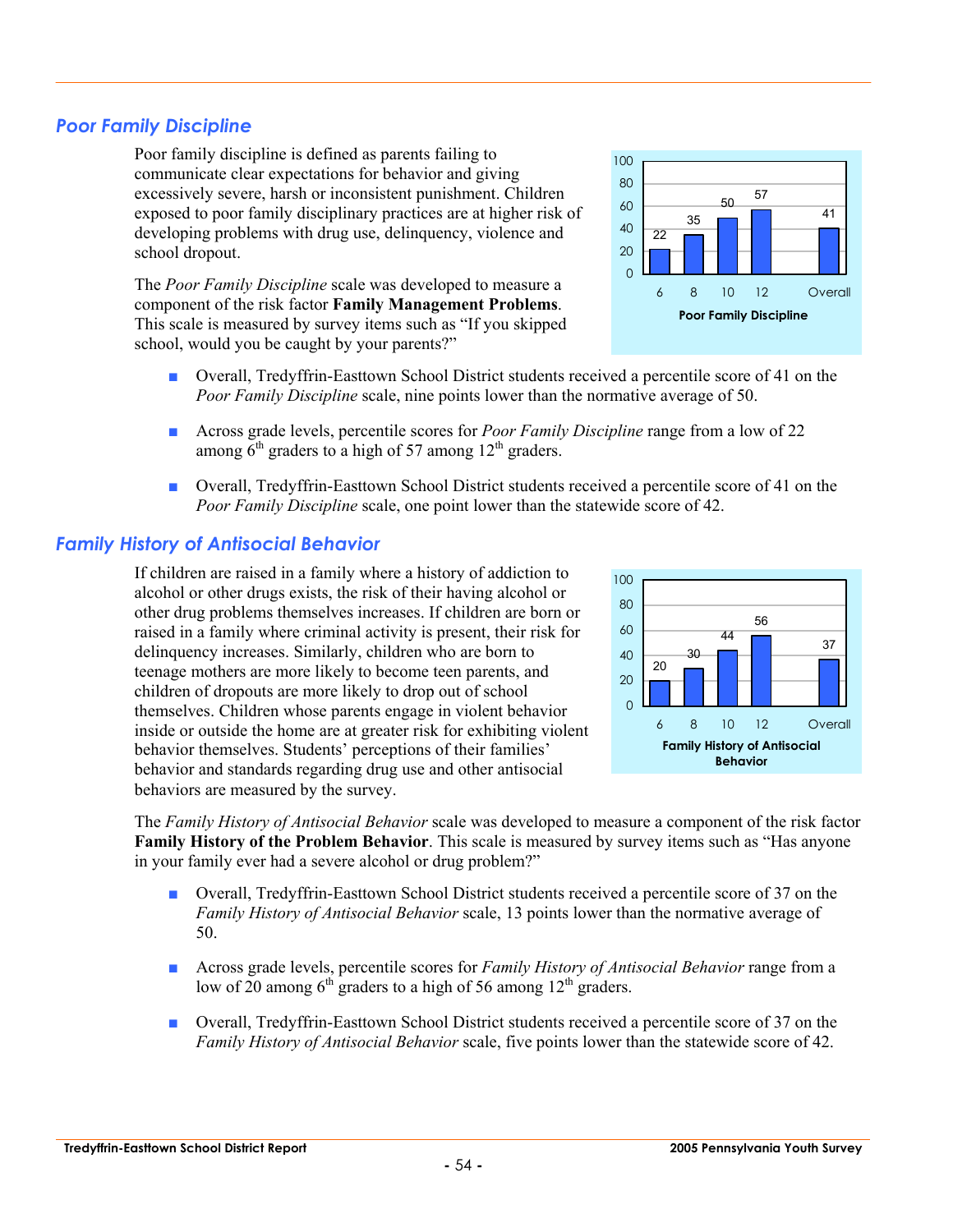#### **Tredyffrin-Easttown School District Report 2005 Pennsylvania Youth Survey**

## *Parental Attitudes Favorable toward ATOD Use*

Students' perceptions of their parents' opinions about alcohol, tobacco and other drug use are an important risk factor. In families where parents use illegal drugs, are heavy users of alcohol or are tolerant of use by their children, children are more likely to become drug users in adolescence.

The *Parental Attitudes Favorable toward ATOD Use* scale was developed to measure a component of the risk factor **Favorable Parental Attitudes and Involvement in the Problem Behavior**. This scale is measured by survey items such as "How wrong do your parents feel it would be for you to smoke marijuana?"

- Overall, Tredyffrin-Easttown School District students received a percentile score of 47 on the *Parental Attitudes Favorable toward ATOD Use* scale, three points lower than the normative average of 50.
- Across grade levels, percentile scores for *Parental Attitudes Favorable toward ATOD Use* range from a low of  $34$  among 6<sup>th</sup> graders to a high of 66 among 12<sup>th</sup> graders.
- Overall, Tredyffrin-Easttown School District students received a percentile score of 47 on the *Parental Attitudes Favorable toward ATOD Use* scale, equaling the statewide score of 47.

## *Parental Attitudes Favorable toward Antisocial Behavior*

Students' perceptions of their parents' opinions about antisocial behavior are also an important risk factor. Parental attitudes and behavior regarding crime and violence influence the attitudes and behavior of children. If parents approve of or excuse their children for breaking the law, then the children are more likely to develop problems with juvenile delinquency.

The *Parental Attitudes Favorable toward Antisocial Behavior* scale was developed to measure a component of the risk factor **Favorable Parental Attitudes and Involvement in the Problem Behavior**. This scale is measured by survey items such as "How wrong do your parents feel it would be for you to pick a fight with someone?"

- Overall, Tredyffrin-Easttown School District students received a percentile score of 47 on the *Parental Attitudes Favorable toward Antisocial Behavior* scale, three points lower than the normative average of 50.
- Across grade levels, percentile scores for *Parental Attitudes Favorable toward Antisocial Behavior* range from a low of 38 among  $6<sup>th</sup>$  graders to a high of 56 among  $12<sup>th</sup>$  graders.

**-** 55 **-** 

■ Overall, Tredyffrin-Easttown School District students received a percentile score of 47 on the *Parental Attitudes Favorable toward Antisocial Behavior* scale, two points lower than the statewide score of 49.



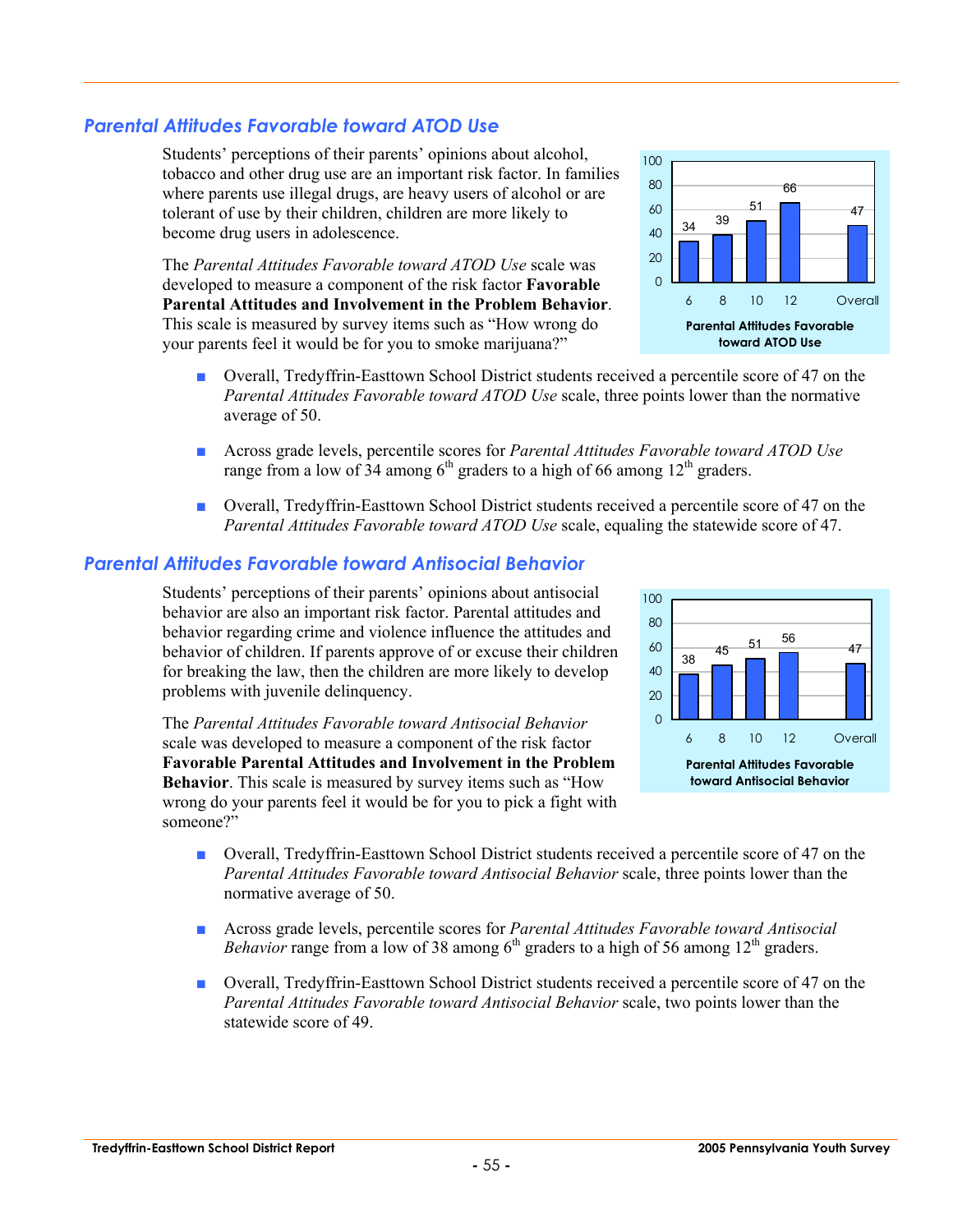## *Poor Academic Performance*

Beginning in the late elementary grades, poor academic performance increases the risk of drug use, delinquency, violence and school dropout. Children fail for many reasons, but it appears that the experience of failure increases the risk of these problem behaviors.

The *Poor Academic Performance* scale was developed to measure a component of the risk factor **Academic Failure Beginning in Late Elementary School**. This scale is measured by the survey items "Putting them all together, what were your grades like last year?" and "Are your school grades better than the grades of most students in your class?" Elevated findings for this risk factor scale

suggest that not only do students believe that they have lower grades than they might expect to get, but also that they perceive that compared to their peers they have below-average grades.

- Overall, Tredyffrin-Easttown School District students received a percentile score of 42 on the *Poor Academic Performance* scale, eight points lower than the normative average of 50.
- Across grade levels, percentile scores for *Poor Academic Performance* range from a low of 39 among  $6<sup>th</sup>$  graders to a high of 44 among  $8<sup>th</sup>$  graders.
- Overall, Tredyffrin-Easttown School District students received a percentile score of 42 on the *Poor Academic Performance* scale, six points lower than the statewide score of 48.

## *Lack of Commitment to School*

*Lack of Commitment to School* assesses a student's general feelings about his or her schooling. Elevated findings for this risk factor scale can suggest that students feel less attached to, or connected with, their classes and school environment. Lack of commitment to school means the child has ceased to see the role of student as a positive one. Young people who have lost this commitment to school are at higher risk for a variety of problem behaviors.

The risk factor **Lack of Commitment to School** is measured by a single scale using survey items such as "How important do you think the things you are learning in school are going to be for your

later life?" and "Now, thinking back over the past year in school, how often did you enjoy being in school?"

- Overall, Tredyffrin-Easttown School District students received a percentile score of 42 on the *Lack of Commitment to School* scale, eight points lower than the normative average of 50.
- Across grade levels, percentile scores for *Lack of Commitment to School* range from a low of 28 among  $6<sup>th</sup>$  graders to a high of 51 among  $12<sup>th</sup>$  graders.
- Overall, Tredyffrin-Easttown School District students received a percentile score of 42 on the *Lack of Commitment to School* scale, five points lower than the statewide score of 47.



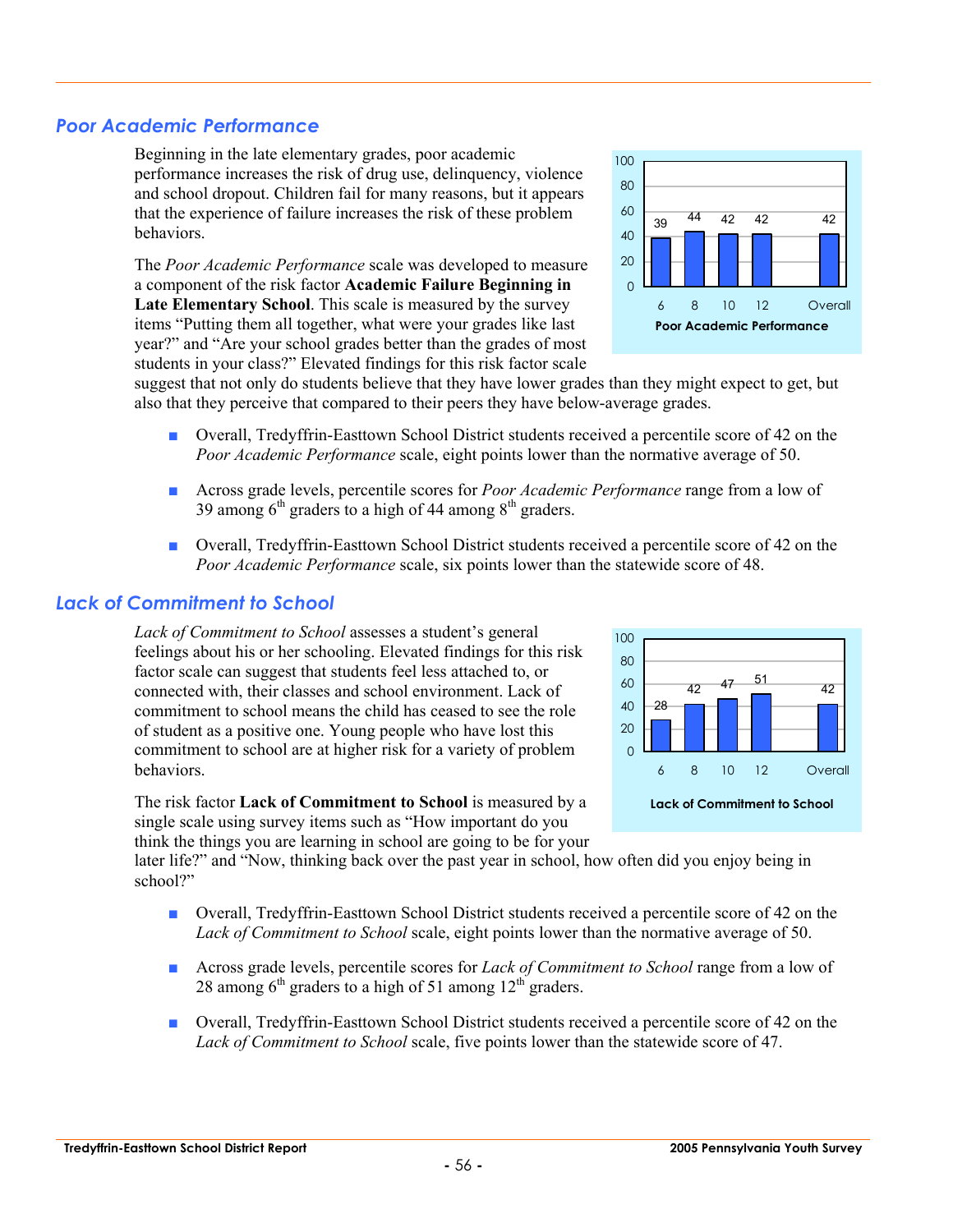## *Rebelliousness*

The survey also determines the number of young people who feel they are not part of society, who feel they are not bound by rules, and who don't believe in trying to be successful or responsible. These students are at higher risk of drug use, delinquency and school dropout.

The risk factor **Rebelliousness** is measured by a single scale using survey items such as "I ignore the rules that get in my way."

- Overall, Tredyffrin-Easttown School District students received a percentile score of 45 on the *Rebelliousness* scale, five points lower than the normative average of 50.
- Across grade levels, percentile scores for *Rebelliousness* range from a low of 27 among 6<sup>th</sup> graders to a high of  $\frac{57}{2}$  among  $12<sup>th</sup>$  graders.
- Overall, Tredyffrin-Easttown School District students received a percentile score of 45 on the *Rebelliousness* scale, one point lower than the statewide score of 46.

## *Friends' Delinquent Behavior*

Young people who associate with peers who engage in delinquent behavior are much more likely to engage in delinquent behavior themselves. This is one of the most consistent predictors identified by research. Even when young people come from well-managed families and do not experience other risk factors, spending time with peers who engage in delinquent behavior greatly increases the risk of their becoming involved in delinquent behavior.

The *Friends' Delinquent Behavior* scale was developed to measure a component of the risk factor **Friends Who Engage in the Problem Behavior**. This scale is measured by survey items such as "In the past year, how many of your four best friends have

been suspended from school?" Elevated scores can indicate that students are interacting with more antisocial peers than average. Low scores can suggest that students' delinquent behavior is not strongly influenced by their peers.

- Overall, Tredyffrin-Easttown School District students received a percentile score of 42 on the *Friends' Delinquent Behavior* scale, eight points lower than the normative average of 50.
- Across grade levels, percentile scores for *Friends' Delinquent Behavior* range from a low of 34 among  $6<sup>th</sup>$  graders to a high of 51 among  $12<sup>th</sup>$  graders.
- Overall, Tredyffrin-Easttown School District students received a percentile score of 42 on the *Friends' Delinquent Behavior* scale, five points lower than the statewide score of 47.



**Friends' Delinquent Behavior**

6 8 10 12 Overall

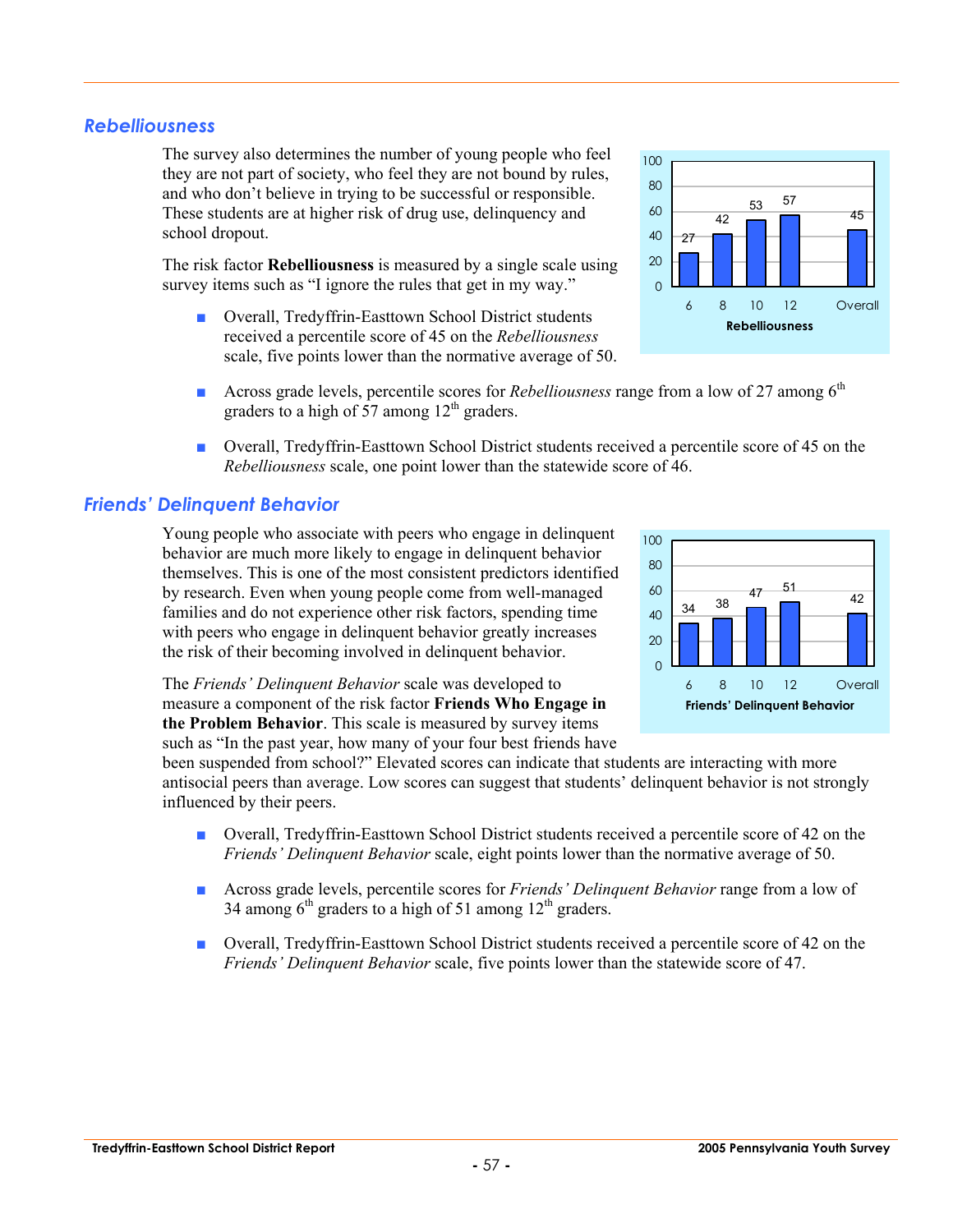#### *Peer Rewards for Antisocial Behavior*

*Friends' Use of Drugs* 

such behavior.

marijuana?"

Students' perceptions of their peer groups' social norms are also an important predictor of involvement in problem behavior. When students feel that they get positive feedback from their peers for using alcohol, tobacco or other drugs, or getting involved in delinquent behaviors, they are more likely to engage in these behaviors. When young people believe that their peer groups are involved in antisocial behaviors, they are more likely to become involved in antisocial behaviors themselves.

Young people who associate with peers who engage in substance use are much more likely to engage in it themselves. This is one of the most consistent predictors identified by research. Even when young people come from well-managed families and do not

The *Peer Rewards for Antisocial Behavior* scale was developed to measure a component of the risk factor **Friends Who Engage in the Problem Behavior**. This scale is measured by survey items

such as "What are the chances you would be seen as cool if you smoked marijuana?"

- Overall, Tredyffrin-Easttown School District students received a percentile score of 51 on the *Peer Rewards for Antisocial Behavior* scale, one point higher than the normative average of 50.
- Across grade levels, percentile scores for *Peer Rewards for Antisocial Behavior* range from a low of 31 among  $6<sup>th</sup>$  graders to a high of 70 among 12<sup>th</sup> graders.
- Overall, Tredyffrin-Easttown School District students received a percentile score of 51 on the *Peer Rewards for Antisocial Behavior* scale, four points higher than the statewide score of 47.

**Problem Behavior**. This scale is measured by survey items such as "In the past year, how many of your best friends have used

60 80 100

- Overall, Tredyffrin-Easttown School District students received a percentile score of 43 on the *Friends' Use of Drugs* scale, seven points lower than the normative average of 50.
- Across grade levels, percentile scores for *Friends' Use of Drugs* range from a low of 19 among  $6<sup>th</sup>$  graders to a high of 70 among 12<sup>th</sup> graders.
- Overall, Tredyffrin-Easttown School District students received a percentile score of 43 on the *Friends' Use of Drugs* scale, one point lower than the statewide score of 44.



56

70

43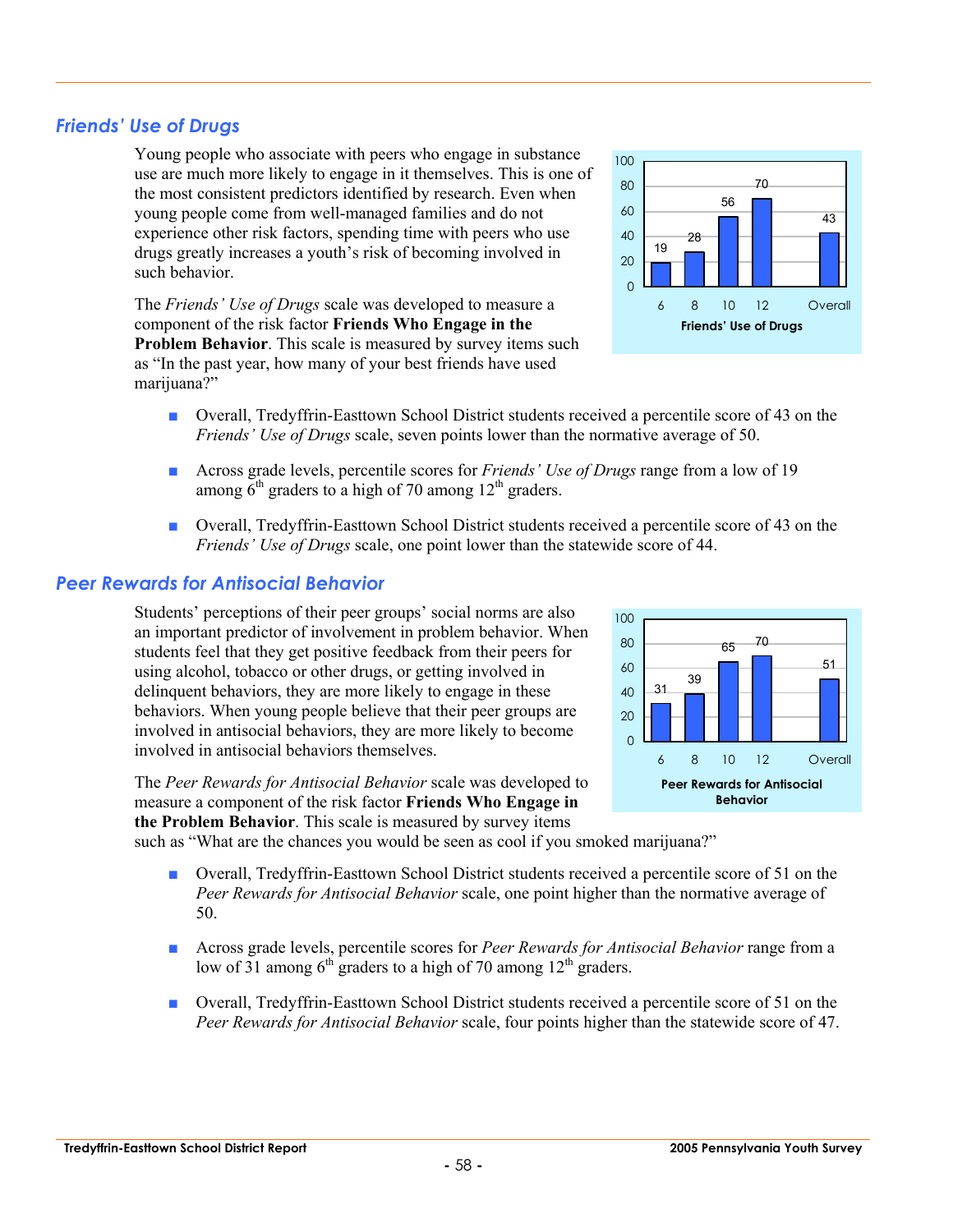## *Favorable Attitudes toward Antisocial Behavior*

During the elementary school years, children usually express anticrime and prosocial attitudes and have difficulty imagining why people commit crimes or drop out of school. However, in middle school, as others they know begin to participate in such activities, their attitudes often shift toward greater acceptance of these behaviors. This acceptance places them at higher risk for antisocial behaviors.

The *Favorable Attitudes toward Antisocial Behavior* scale was developed to measure a component of the risk factor **Favorable Attitudes toward the Problem Behavior**. This scale is measured by survey items such as "How wrong do you think it is for someone your age to pick a fight with someone?"

- Overall, Tredyffrin-Easttown School District students received a percentile score of 43 on the *Favorable Attitudes toward Antisocial Behavior* scale, seven points lower than the normative average of 50.
- Across grade levels, percentile scores for *Favorable Attitudes toward Antisocial Behavior* range from a low of 26 among  $6<sup>th</sup>$  graders to a high of 56 among 12<sup>th</sup> graders.
- Overall, Tredyffrin-Easttown School District students received a percentile score of 43 on the *Favorable Attitudes toward Antisocial Behavior* scale, one point lower than the statewide score of 44.

#### *Favorable Attitudes toward ATOD Use*

During the elementary school years, children usually express antidrug attitudes and have difficulty imagining why people use drugs. However, in middle school, as others they know begin to participate in such activities, their attitudes often shift toward greater acceptance of these behaviors. This acceptance places them at higher risk. The risk factor scale *Favorable Attitudes toward ATOD Use* assesses risk by asking young people how wrong they think it is for someone their age to use drugs.

The *Favorable Attitudes toward ATOD Use* scale was developed to measure a component of the risk factor **Favorable Attitudes toward the Problem Behavior**. This scale is measured by survey

items such as "How wrong do you think it is for someone your age to drink beer, wine or hard liquor (for example, vodka, whiskey or gin) regularly?" An elevated score for this risk factor can indicate that students see little wrong with using drugs.

- Overall, Tredyffrin-Easttown School District students received a percentile score of 44 on the *Favorable Attitudes toward ATOD Use* scale, six points lower than the normative average of 50.
- Across grade levels, percentile scores for *Favorable Attitudes toward ATOD Use* range from a low of 21 among  $6<sup>th</sup>$  graders to a high of 69 among 12<sup>th</sup> graders.
- Overall, Tredyffrin-Easttown School District students received a percentile score of 44 on the *Favorable Attitudes toward ATOD Use* scale, three points higher than the statewide score of 41.



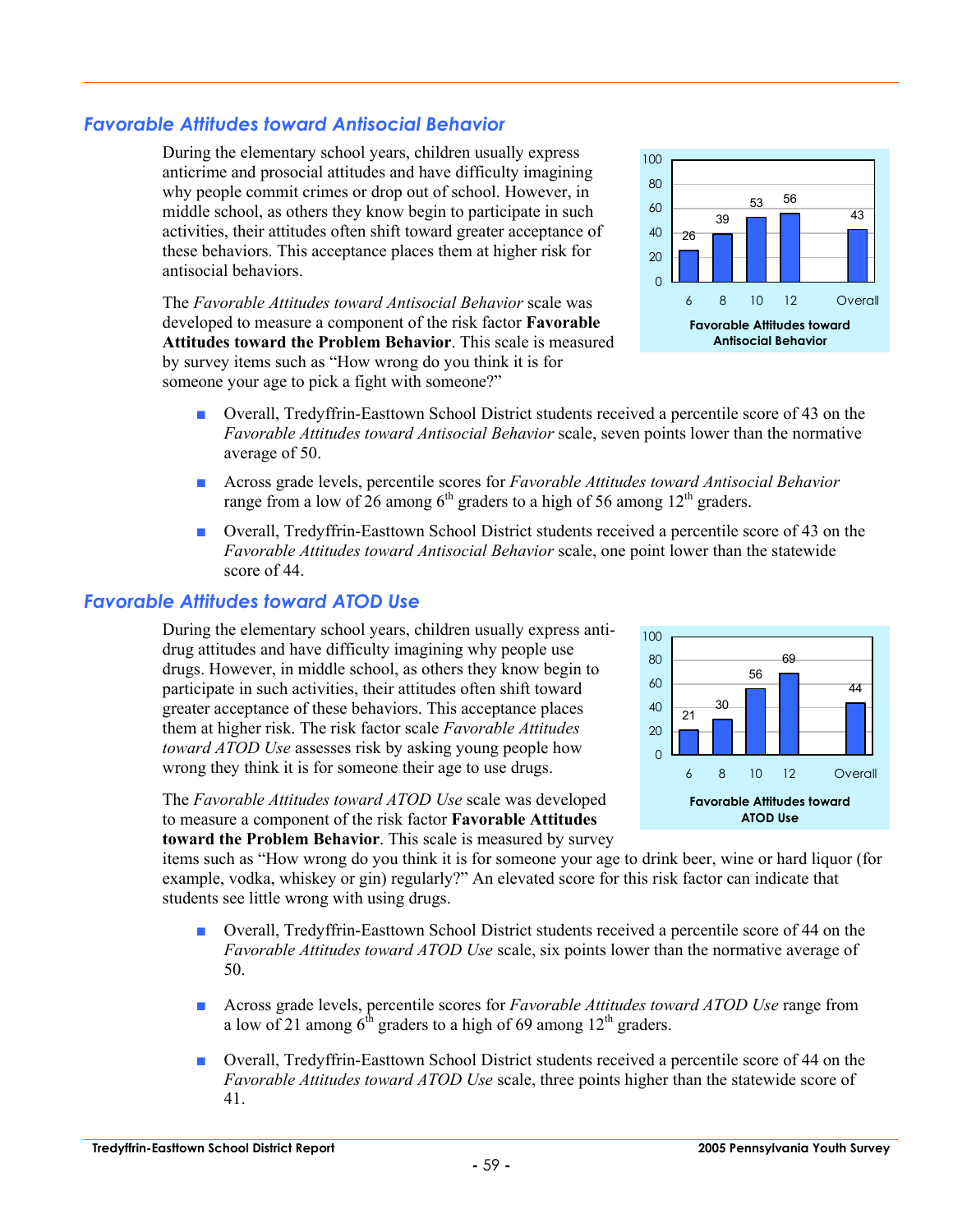## *Low Perceived Risks of Drug Use*

The perception of harm from drug use is related to both experimentation and regular use. The less harm that an adolescent perceives as the result of drug use, the more likely it is that he or she will use drugs.

The *Low Perceived Risks of Drug Use* scale was developed to measure a component of the risk factor **Favorable Attitudes toward the Problem Behavior**. This scale is measured by survey items such as "How much do you think people risk harming themselves if they try marijuana once or twice?" An elevated score can indicate that students are not aware of, or do not comprehend, the possible harm resulting from drug use.

- Overall, Tredyffrin-Easttown School District students received a percentile score of 34 on the *Low Perceived Risks of Drug Use* scale, 16 points lower than the normative average of 50.
- Across grade levels, percentile scores for *Low Perceived Risks of Drug Use* range from a low of 22 among  $6<sup>th</sup>$  graders to a high of 51 among 12<sup>th</sup> graders.
- Overall, Tredyffrin-Easttown School District students received a percentile score of 34 on the *Low Perceived Risks of Drug Use* scale, one point lower than the statewide score of 35.

## *Early Initiation (of Drug Use and Antisocial Behavior)*

This risk factor scale measures early initiation of antisocial behavior (both drug use and involvement in other delinquent behaviors) in early adolescence, such as misbehaving in school, experimenting with cigarettes, and getting into fights with other children. The earlier young people commit crimes, the greater the likelihood that they will have chronic problems with similar behaviors later in life.

The risk factor scale *Early Initiation (of Drug Use and Antisocial Behavior)* was developed to measure a component of the risk factor **Early Initiation of the Problem Behavior**. This scale is measured by survey items that ask when drug use and other

antisocial behaviors began. The earlier that drug experimentation begins, the more likely it is that experimentation will become consistent, regular use. The delinquent behaviors that are measured on the survey include getting suspended from school, getting arrested, carrying a handgun and attacking somebody with the intent to harm.

- Overall, Tredyffrin-Easttown School District students received a percentile score of 35 on the *Early Initiation (of Drug Use and Antisocial Behavior)* scale, 15 points lower than the normative average of 50.
- Across grade levels, percentile scores for *Early Initiation (of Drug Use and Antisocial Behavior*) range from a low of 21 among  $6<sup>th</sup>$  graders to a high of 48 among  $12<sup>th</sup>$  graders.
- Overall, Tredyffrin-Easttown School District students received a percentile score of 35 on the *Early Initiation (of Drug Use and Antisocial Behavior)* scale, five points lower than the statewide score of 40.



**Antisocial Behavior)**



100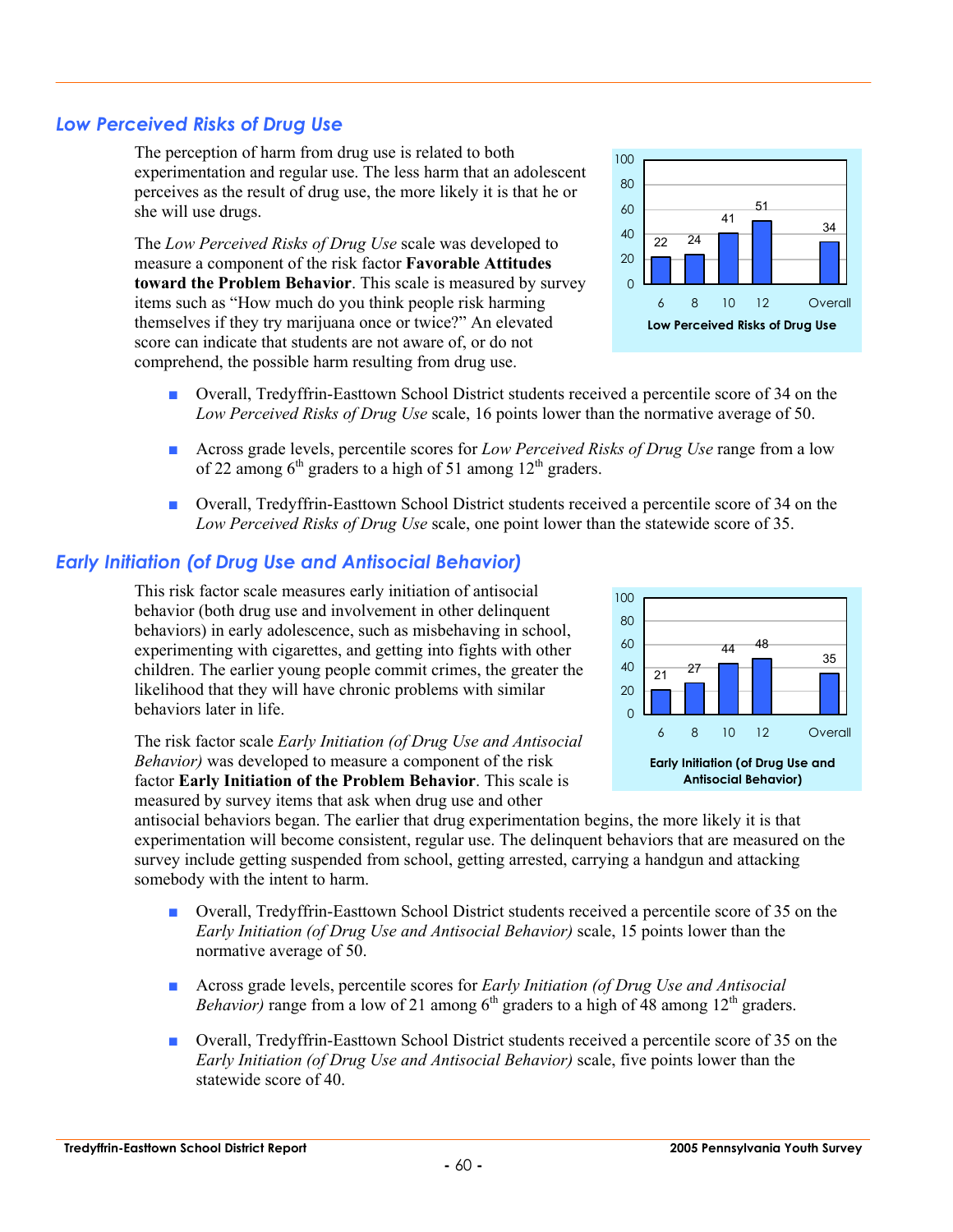#### *Sensation Seeking*

Individual characteristics that may have a biological or physiological basis are sometimes referred to as "constitutional factors." *Sensation Seeking* is among those constitutional factors that appear to increase the likelihood of a young person's using drugs, engaging in delinquent behavior and/or committing violent acts.

*Sensation Seeking* is assessed by asking how often students participate in behaviors to experience thrills or a particular feeling or emotion.

**Sensation Seeking** 35 35 49 57 44  $\Omega$ 20 40 60 80 100 6 8 10 12 Overall

The *Sensation Seeking* scale was developed to measure a

component of the risk factor **Constitutional Factors**. This scale is measured by survey items such as "How many times have you done crazy things even if they are a little dangerous?"

- Overall, Tredyffrin-Easttown School District students received a percentile score of 44 on the *Sensation Seeking* scale, six points lower than the normative average of 50.
- Across grade levels, percentile scores for *Sensation Seeking* range from a low of 35 among 6<sup>th</sup> and  $8<sup>th</sup>$  graders to a high of 57 among  $12<sup>th</sup>$  graders.
- Overall, Tredyffrin-Easttown School District students received a percentile score of 44 on the *Sensation Seeking* scale, one point lower than the statewide score of 45.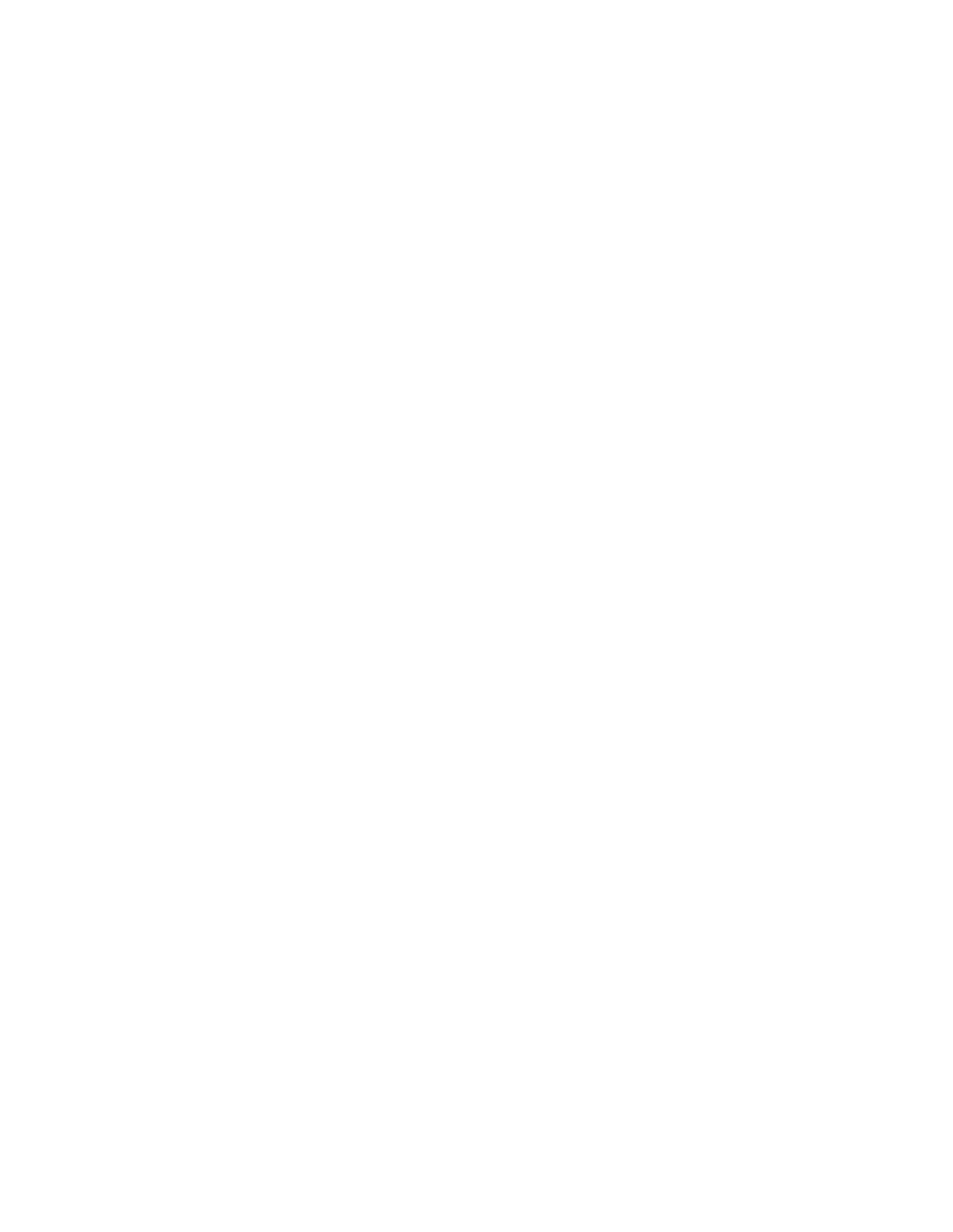# **Appendix A Additional Prevention Planning Data**

## **Introduction**

The following section presents detailed response data for survey items that may be of particular interest to prevention planners. Some of this information has already been presented earlier in this report in the form of several of the risk factor scale scores (see Section 5). These detailed response data have been provided to help communities form a more complete picture of the attitudes and behaviors held by the youth who were surveyed. It is important, however, to view this information within the context of the risk and protective factor framework covered earlier in this report.

## **Risk of Harm**

Perception of risk is an important determinant in the decision-making process young people go through when deciding whether or not to use alcohol, tobacco or other drugs (Bachman, Johnston, O'Malley & Humphrey, 1988). Data analysis across a range of *Communities That Care Youth Survey* communities shows a consistent negative correlation between perception of risk and the level of reported ATOD use. That is, generally when the perceived risk of harm is high, reported frequency of use is low. Evidence also suggests that perceptions of the risks and benefits associated with drug use sometimes serve as a leading indicator of future drug use patterns in a community (Bachman, Johnston, O'Malley & Humphrey, 1986). Table 31 presents prevalence rates for surveyed youth assigning "great risk" of harm to four drug use behaviors: regular use of alcohol (one or two drinks nearly every day), regular use of cigarettes (a pack or more daily), trying marijuana once or twice, and regular use of marijuana. These four survey items form the risk factor scale *Low Perceived Risks of Drug Use*.

| Table 31. Percentage of Youth Who Reported Perception of "Great Risk" of Harm |                         |                          |                      |                 |              |                   |                          |                 |  |  |  |
|-------------------------------------------------------------------------------|-------------------------|--------------------------|----------------------|-----------------|--------------|-------------------|--------------------------|-----------------|--|--|--|
|                                                                               | 6 <sup>th</sup><br>$\%$ | 7 <sup>th</sup><br>%     | 8 <sup>th</sup><br>% | <b>Qth</b><br>% | 10th<br>$\%$ | 11th<br>$\%$      | 12 <sup>th</sup><br>$\%$ | Overall<br>$\%$ |  |  |  |
| <b>Drinking Alcohol Regularly</b>                                             | 58.1                    | $\overline{\phantom{a}}$ | 55.6                 | $- -$           | 43.8         | $-$               | 39.6                     | 49.3            |  |  |  |
| <b>Smoking Cigarettes Regularly</b>                                           | 79.8                    | $\sim$                   | 81.4                 | $-$             | 77.2         | $\overline{a}$    | 73.9                     | 78.1            |  |  |  |
| <b>Trying Marijuana Once or Twice</b>                                         | 52.6                    | $-$                      | 40.8                 | $- -$           | 16.4         | $-$               | 9.2                      | 29.8            |  |  |  |
| <b>Smoking Marijuana Regularly</b>                                            | 87.8                    | $\hspace{0.05cm}$        | 83.8                 | $- -$           | 47.6         | $\qquad \qquad -$ | 28.8                     | 62.2            |  |  |  |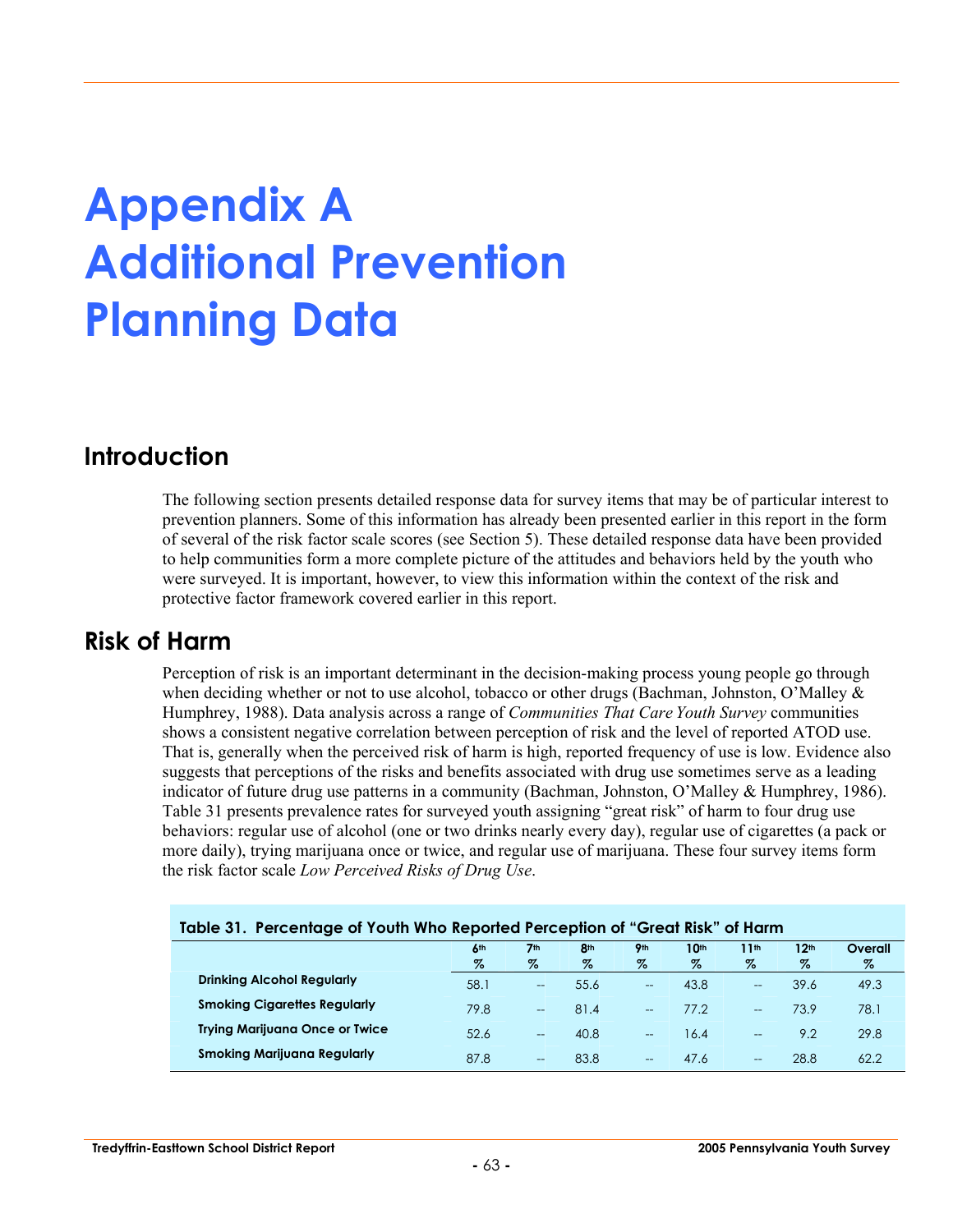## **Disapproval of Drug Use**

Personal approval or disapproval is another key attitudinal construct that influences drug use behavior (Bachman et al., 1988). Like risk of harm, disapproval is negatively correlated with the level of reported ATOD use across a range of *Communities That Care Youth Survey* communities. Personal disapproval was measured by asking surveyed youth how wrong it would be for someone their age to drink alcohol regularly, smoke cigarettes, smoke marijuana, or use other illicit drugs ("LSD, cocaine, amphetamines or another illegal drug"). The rates presented in Table 32 represent the percentages of surveyed youth who thought it would be "wrong" or "very wrong" to use each drug. These four survey items form the risk factor scale *Favorable Attitudes toward ATOD Use*.

| Table 32. Felcemage of Tourn Who indicated Felsonal Disapproval of Drug Use |                 |                          |                 |                   |                  |                                       |                  |         |  |  |
|-----------------------------------------------------------------------------|-----------------|--------------------------|-----------------|-------------------|------------------|---------------------------------------|------------------|---------|--|--|
|                                                                             | 6 <sup>th</sup> | 7 <sup>th</sup>          | 8 <sup>th</sup> | <b>9th</b>        | 10 <sup>th</sup> | 11 <sup>th</sup>                      | 12 <sup>th</sup> | Overall |  |  |
|                                                                             | %               | $\%$                     | %               | %                 | %                | $\%$                                  | $\%$             | %       |  |  |
| <b>Drinking Alcohol Regularly</b>                                           | 97.6            | $\overline{\phantom{a}}$ | 88.3            | $\hspace{0.05cm}$ | 51.5             | $\hspace{0.05cm}$ – $\hspace{0.05cm}$ | 37.3             | 68.9    |  |  |
| <b>Smoking Cigarettes</b>                                                   | 97.3            | $-$                      | 94.9            | $-$               | 73.1             | $- -$                                 | 55.2             | 80.3    |  |  |
| <b>Smoking Marijuana</b>                                                    | 98.1            | $\qquad \qquad -$        | 93.9            | $- -$             | 63.5             | $- -$                                 | 44.4             | 75.3    |  |  |
| <b>Using Other Illicit Drugs</b>                                            | 98.3            | $-$                      | 96.8            | $\hspace{0.05cm}$ | 88.9             | $- -$                                 | 79.0             | 90.8    |  |  |

## **Table 32. Percentage of Youth Who Indicated Personal Disapproval of Drug Use**

## **Social Norms**

In addition to students' own attitudes, social norms—the written and unwritten rules and expectations about what constitutes desirable behavior—shape drug use choices. Since drug-related attitudes and behaviors are often acquired through peer group interactions, expectations of how one's peer group might react have an especially strong impact on whether or not young people choose to use drugs. The data presented in Table 33 show the percentage of surveyed youth who said that there is a "pretty good" or "very good" chance that they would be seen as cool if they smoked cigarettes, drank alcohol regularly (once or twice a month) or smoked marijuana. These three survey items form part of the risk factor scale *Peer Rewards for Antisocial Behavior*.

| Table 33. Percentage of Youth Who Indicated Peer Approval of Drug Use |                         |                          |                         |                          |                          |                   |                          |                 |  |  |  |
|-----------------------------------------------------------------------|-------------------------|--------------------------|-------------------------|--------------------------|--------------------------|-------------------|--------------------------|-----------------|--|--|--|
|                                                                       | 6 <sup>th</sup><br>$\%$ | 7 <sup>th</sup><br>%     | 8 <sup>th</sup><br>$\%$ | <b>9th</b><br>$\%$       | 10 <sup>th</sup><br>$\%$ | 11th<br>$\%$      | 12 <sup>th</sup><br>$\%$ | Overall<br>$\%$ |  |  |  |
| <b>Drinking Alcohol Regularly</b>                                     | 2.2                     | $\hspace{0.05cm}$        | 5.6                     | $\overline{\phantom{a}}$ | 36.0                     | $- -$             | 44.6                     | 21.7            |  |  |  |
| <b>Smoking Cigarettes</b>                                             | 2.7                     |                          | 2.2                     | $\overline{\phantom{a}}$ | 9.7                      | $\qquad \qquad -$ | 12.6                     | 6.7             |  |  |  |
| <b>Smoking Marijuana</b>                                              | .7                      | $\overline{\phantom{a}}$ | 27                      | $\hspace{0.05cm}$        | 24.5                     | $- -$             | 36.6                     | 6.0             |  |  |  |

In addition to peer attitudes, social norms toward drug use were measured by asking how most neighborhood adults would view student alcohol, cigarette and marijuana use. Table 34 presents the percentage of surveyed youth who thought other adults would feel it was "wrong" or "very wrong" to use each drug. These three survey items form part of the risk factor scale *Laws and Norms Favorable to Drug Use and Handguns*.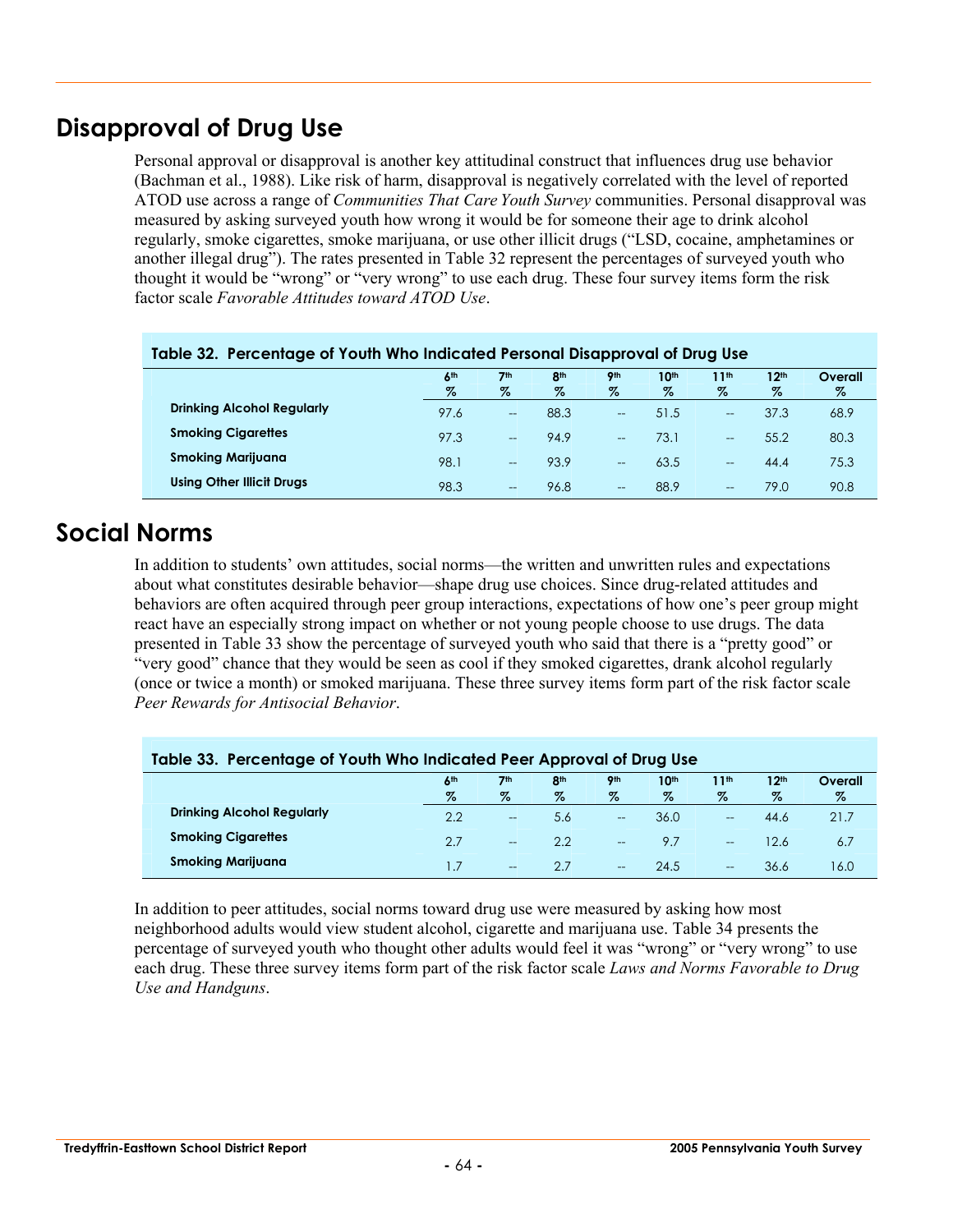| Table 34. Percentage of Youth Who Indicated "Other Adults" Disapprove of Drug Use |                         |                      |                         |                    |                          |                          |                          |              |  |  |  |
|-----------------------------------------------------------------------------------|-------------------------|----------------------|-------------------------|--------------------|--------------------------|--------------------------|--------------------------|--------------|--|--|--|
|                                                                                   | 6 <sup>th</sup><br>$\%$ | 7 <sub>th</sub><br>% | 8 <sup>th</sup><br>$\%$ | <b>9th</b><br>$\%$ | 10 <sup>th</sup><br>$\%$ | 11 <sup>th</sup><br>$\%$ | 12 <sup>th</sup><br>$\%$ | Overall<br>% |  |  |  |
|                                                                                   |                         |                      |                         |                    |                          |                          |                          |              |  |  |  |
| <b>Drinking Alcohol</b>                                                           | 95.8                    | $\qquad \qquad -$    | 90.9                    | $\hspace{0.05cm}$  | 83.0                     | $\overline{\phantom{a}}$ | 59.2                     | 82.5         |  |  |  |
| <b>Smoking Cigarettes</b>                                                         | 96.3                    | $-$                  | 95.1                    | $-$                | 90.2                     | $\overline{a}$           | 71.5                     | 88.3         |  |  |  |
| <b>Smoking Marijuana</b>                                                          | 99.3                    | $\qquad \qquad -$    | 98.3                    | $\qquad \qquad -$  | 92.2                     | $\qquad \qquad -$        | 86.1                     | 94.0         |  |  |  |

#### **Table 34. Percentage of Youth Who Indicated "Other Adults" Disapprove of Drug Use**

## **Frequency of Drug Use**

While the prevalence rates presented in Section 2 are useful for determining how many kids are currently using or have experimented with a drug, they give no indication of the frequency or intensity of use. A respondent who reports 1 or 2 occasions of use in the past 30 days is counted the same as one who reports 40 or more occasions of use, even though the level of use is drastically different. Tables 35-38 present the past-30-day frequency of use reported by surveyed youth for the following drugs: alcohol, cigarettes, marijuana or hashish, and inhalants.

#### **Table 35. Past-30-Day Frequency of Alcohol Use**

|                      | 6 <sup>th</sup><br>$\%$ | 7 <sup>th</sup><br>$\%$  | 8 <sup>th</sup><br>$\%$ | 9 <sub>th</sub><br>$\%$  | 10 <sup>th</sup><br>$\%$ | 11 <sup>th</sup><br>Z                 | 12 <sup>th</sup><br>$\%$ | Overall<br>$\%$ |
|----------------------|-------------------------|--------------------------|-------------------------|--------------------------|--------------------------|---------------------------------------|--------------------------|-----------------|
| 0 occasions          | 96.2                    | $\overline{\phantom{a}}$ | 88.2                    | $\hspace{0.05cm}$        | 54.8                     | $\hspace{0.05cm}$ – $\hspace{0.05cm}$ | 35.1                     | 69.1            |
| or 2 occasions       | 2.4                     | $\overline{\phantom{a}}$ | 9.3                     | $\overline{\phantom{a}}$ | 23.7                     | $\overline{\phantom{a}}$              | 25.5                     | 15.0            |
| 3 to 5 occasions     | 1.0                     | $\overline{\phantom{a}}$ | 1.0                     | $\overline{\phantom{a}}$ | 9.9                      | $\overline{\phantom{a}}$              | 16.5                     | 7.0             |
| 6 to 9 occasions     | 0.0                     | $\overline{a}$           | 0.7                     | $\overline{\phantom{a}}$ | 5.4                      | $\overline{\phantom{a}}$              | 11.6                     | 4.4             |
| 10 to 19 occasions   | 0.2                     | $\overline{\phantom{a}}$ | 0.5                     | $\overline{\phantom{a}}$ | 4.0                      | $\rightarrow$                         | 5.7                      | 2.5             |
| 20 to 39 occasions   | 0.2                     | $\overline{a}$           | 0.0                     | $-$                      | 1.2                      | $\overline{\phantom{a}}$              | 2.6                      | 1.0             |
| 40 or more occasions | 0.0                     | $\overline{\phantom{a}}$ | 0.2                     | $\overline{\phantom{a}}$ | 1.0                      | $\rightarrow$                         | 3.1                      | 1.1             |

Note: Rounding on the above table can produce totals that do not equal 100%.

#### **Table 36. Past-30-Day Frequency of Cigarette Use**

|                                      | 6 <sup>th</sup><br>$\%$ | 7 <sup>th</sup><br>$\%$  | 8 <sup>th</sup><br>$\%$ | <b>9th</b><br>$\%$ | 10 <sup>th</sup><br>$\%$ | 11 <sup>th</sup><br>$\%$ | 12 <sup>th</sup><br>$\%$ | Overall<br>$\%$ |
|--------------------------------------|-------------------------|--------------------------|-------------------------|--------------------|--------------------------|--------------------------|--------------------------|-----------------|
| Not at all                           | 99.3                    | $-$                      | 97.8                    | $- -$              | 87.9                     | $\overline{a}$           | 72.4                     | 89.6            |
| Less than one cigarette per day      | 0.2                     | $-$                      | 1.2                     | $-$                | 5.9                      | $\overline{a}$           | 14.8                     | 5.4             |
| One to five cigarettes per day       | 0.2                     | $-$                      | 0.5                     | $-$                | 3.7                      | $\overline{a}$           | 7.2                      | 2.8             |
| About one-half pack per day          | 0.0                     | $\overline{\phantom{a}}$ | 0.0                     | $- -$              | 1.0                      | $\overline{a}$           | 3.1                      | 1.0             |
| About one pack per day               | 0.0                     | $-$                      | 0.0                     | $\qquad \qquad -$  | 0.7                      | $\overline{a}$           | 1.5                      | 0.6             |
| About one and one-half packs per day | 0.2                     | $-$                      | 0.0                     | $-$                | 0.2                      | $\overline{\phantom{0}}$ | 0.5                      | 0.2             |
| Two packs or more per day            | 0.0                     | $- -$                    | 0.5                     | $- -$              | 0.5                      | $-$                      | 0.5                      | 0.4             |

Note: Rounding on the above table can produce totals that do not equal 100%.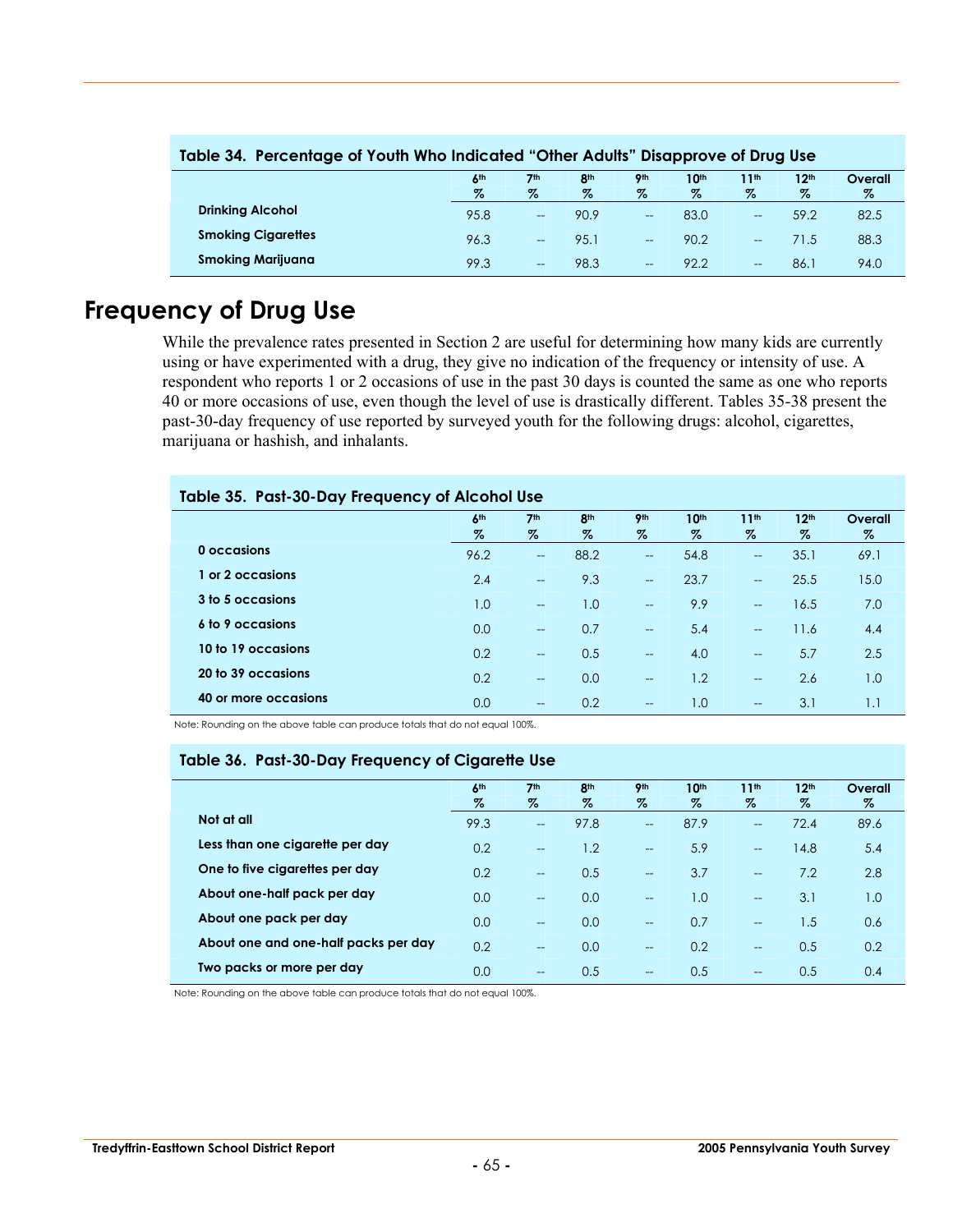|                      | 6 <sup>th</sup> | 7 <sup>th</sup>          | 8 <sup>th</sup> | 9 <sub>th</sub>          | 10 <sup>th</sup> | 11 <sup>th</sup>         | 12 <sup>th</sup> | Overall |
|----------------------|-----------------|--------------------------|-----------------|--------------------------|------------------|--------------------------|------------------|---------|
|                      | $\%$            | $\%$                     | %               | %                        | %                | $\%$                     | $\%$             | %       |
| 0 occasions          | 99.8            | $\overline{\phantom{a}}$ | 98.8            | $\overline{\phantom{a}}$ | 76.9             | $\overline{\phantom{a}}$ | 61.7             | 84.7    |
| or 2 occasions       | 0.0             | $\overline{\phantom{a}}$ | 1.0             | $\hspace{0.05cm}$        | 9.7              | $\overline{\phantom{m}}$ | 14.6             | 6.1     |
| 3 to 5 occasions     | 0.0             | $\overline{\phantom{a}}$ | 0.2             | $\overline{\phantom{a}}$ | 3.7              | $\overline{\phantom{a}}$ | 5.2              | 2.2     |
| 6 to 9 occasions     | 0.0             | $\overline{\phantom{a}}$ | 0.0             | $\overline{\phantom{a}}$ | 2.5              | $\overline{\phantom{a}}$ | 4.9              | 1.8     |
| 10 to 19 occasions   | 0.2             | $\overline{\phantom{a}}$ | 0.0             | $\overline{\phantom{a}}$ | 2.7              | $\overline{\phantom{a}}$ | 4.2              | 1.7     |
| 20 to 39 occasions   | 0.0             | $\overline{\phantom{a}}$ | 0.0             | $- -$                    | 1.0              | $\sim$                   | 3.4              | 1.2     |
| 40 or more occasions | 0.0             | $\hspace{0.05cm}$        | 0.0             | $\overline{\phantom{a}}$ | 3.5              | $- -$                    | 6.0              | 2.3     |

#### **Table 37. Past-30-Day Frequency of Marijuana or Hashish Use**

Note: Rounding on the above table can produce totals that do not equal 100%.

#### **Table 38. Past-30-Day Frequency of Inhalant Use**

|                      | 6 <sup>th</sup> | 7 <sup>th</sup>          | 8 <sup>th</sup> | <b>9th</b>               | 10 <sup>th</sup> | 11 <sup>th</sup>         | 12 <sup>th</sup> | Overall |
|----------------------|-----------------|--------------------------|-----------------|--------------------------|------------------|--------------------------|------------------|---------|
|                      | $\%$            | $\%$                     | $\%$            | $\%$                     | $\%$             | $\%$                     | $\%$             | $\%$    |
| 0 occasions          | 98.3            | $\overline{\phantom{a}}$ | 98.3            | $\overline{\phantom{a}}$ | 96.3             | $\overline{a}$           | 94.1             | 96.7    |
| or 2 occasions       | 1.2             | $\sim$                   | 0.7             | $\overline{\phantom{a}}$ | 3.2              | $\overline{\phantom{a}}$ | 3.3              | 2.1     |
| 3 to 5 occasions     | 0.2             | $\overline{\phantom{a}}$ | 0.2             | $-$                      | 0.0              | $\overline{\phantom{a}}$ | 1.8              | 0.6     |
| 6 to 9 occasions     | 0.2             | $\overline{\phantom{a}}$ | 0.2             | $- -$                    | 0.0              | $\overline{\phantom{a}}$ | 0.3              | 0.2     |
| 10 to 19 occasions   | 0.0             | $\sim$                   | 0.0             | $\sim$                   | 0.2              | $-$                      | 0.0              | 0.1     |
| 20 to 39 occasions   | 0.0             | $\overline{\phantom{a}}$ | 0.0             | $\overline{\phantom{a}}$ | 0.0              | $\overline{\phantom{a}}$ | 0.0              | 0.0     |
| 40 or more occasions | 0.0             | $\overline{\phantom{a}}$ | 0.5             | $- -$                    | 0.2              | $\overline{\phantom{a}}$ | 0.5              | 0.3     |
|                      |                 |                          |                 |                          |                  |                          |                  |         |

Note: Rounding on the above table can produce totals that do not equal 100%.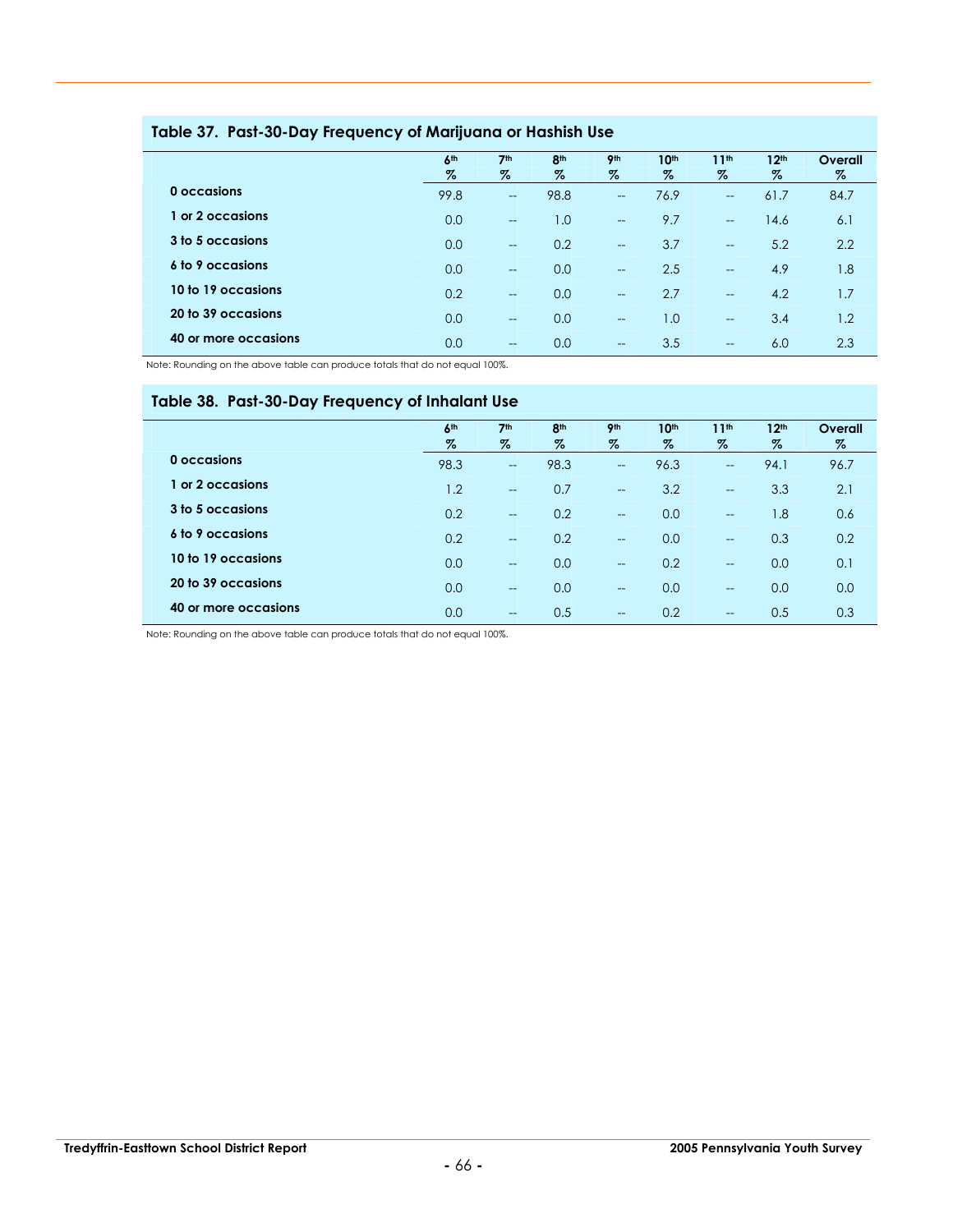# **Frequency of Bringing a Weapon (Such as a Gun, Knife or Club) to School**

Table 39 presents the past-30-day frequency of bringing a weapon (such as a gun, knife or club) to school, reported by surveyed youth.

|                | 6 <sup>th</sup> | 7 <sup>th</sup>          | 8 <sup>th</sup> | 9 <sub>th</sub>          | 10 <sup>th</sup> | 11 <sup>th</sup>         | 12 <sup>th</sup> | Overall |
|----------------|-----------------|--------------------------|-----------------|--------------------------|------------------|--------------------------|------------------|---------|
|                | %               | %                        | %               | %                        | %                | %                        | %                | %       |
| <b>Never</b>   | 99.3            | $\overline{\phantom{a}}$ | 97.5            | $\qquad \qquad -$        | 96.3             | $\overline{a}$           | 95.4             | 97.2    |
| 1 or 2 times   | 0.2             | $- -$                    | 1.5             | $\overline{\phantom{a}}$ | 1.2              | $\overline{a}$           | 1.8              | 1.2     |
| 3 to 5 times   | 0.0             | $\overline{\phantom{a}}$ | 0.2             | $\overline{\phantom{a}}$ | 0.7              | $\overline{a}$           | 1.0              | 0.5     |
| 6 to 9 times   | 0.0             | $-$                      | 0.0             | $\overline{\phantom{a}}$ | 0.2              | $\overline{a}$           | 0.3              | 0.1     |
| 10 to 19 times | 0.0             | $-$                      | 0.5             | $\overline{\phantom{a}}$ | 0.2              | $\overline{a}$           | 0.5              | 0.3     |
| 20 to 29 times | 0.0             | $\overline{\phantom{a}}$ | 0.0             | $\overline{\phantom{a}}$ | 0.2              | $\overline{\phantom{a}}$ | 0.3              | 0.1     |
| 30 to 39 times | 0.0             | $\overline{\phantom{a}}$ | 0.0             | $\overline{\phantom{a}}$ | 0.0              | $\overline{a}$           | 0.5              | 0.1     |
| $40+$ times    | 0.5             | $- -$                    | 0.2             | $\overline{\phantom{a}}$ | 1.0              | $\overline{a}$           | 0.3              | 0.5     |

**Table 39. Past-30-Day Frequency of Bringing a Weapon to School** 

Note: Rounding on the above table can produce totals that do not equal 100%.

## **Gang Involvement**

Gangs have long been associated with crime, violence and other antisocial behaviors. Evidence suggests that gangs contribute to antisocial behavior beyond simple association with delinquent peers. Table 40 presents the percentage of surveyed youth indicating gang involvement.

| Table 40. Percentage of Youth Who Indicated Gang Involvement |      |                          |            |                          |                  |                   |                  |         |
|--------------------------------------------------------------|------|--------------------------|------------|--------------------------|------------------|-------------------|------------------|---------|
|                                                              | 6th  | 7 <sup>th</sup>          | <b>Ath</b> | <b>9th</b>               | 10 <sup>th</sup> | 11 <sup>th</sup>  | 12 <sup>th</sup> | Overall |
|                                                              | $\%$ | $\%$                     | $\%$       | $\%$                     | $\%$             | $\%$              | $\%$             | Z       |
| Ever Belonged to a Gang                                      | 3.9  | $\overline{\phantom{a}}$ | 8.3        | $\overline{a}$           | /4               | $\hspace{0.05cm}$ |                  |         |
| Belonged to a Gang with a Name                               | 2.5  | $\overline{\phantom{a}}$ | 5.6        | $\overline{\phantom{a}}$ | 42               | $\hspace{0.05cm}$ | 9.9              | 5.5     |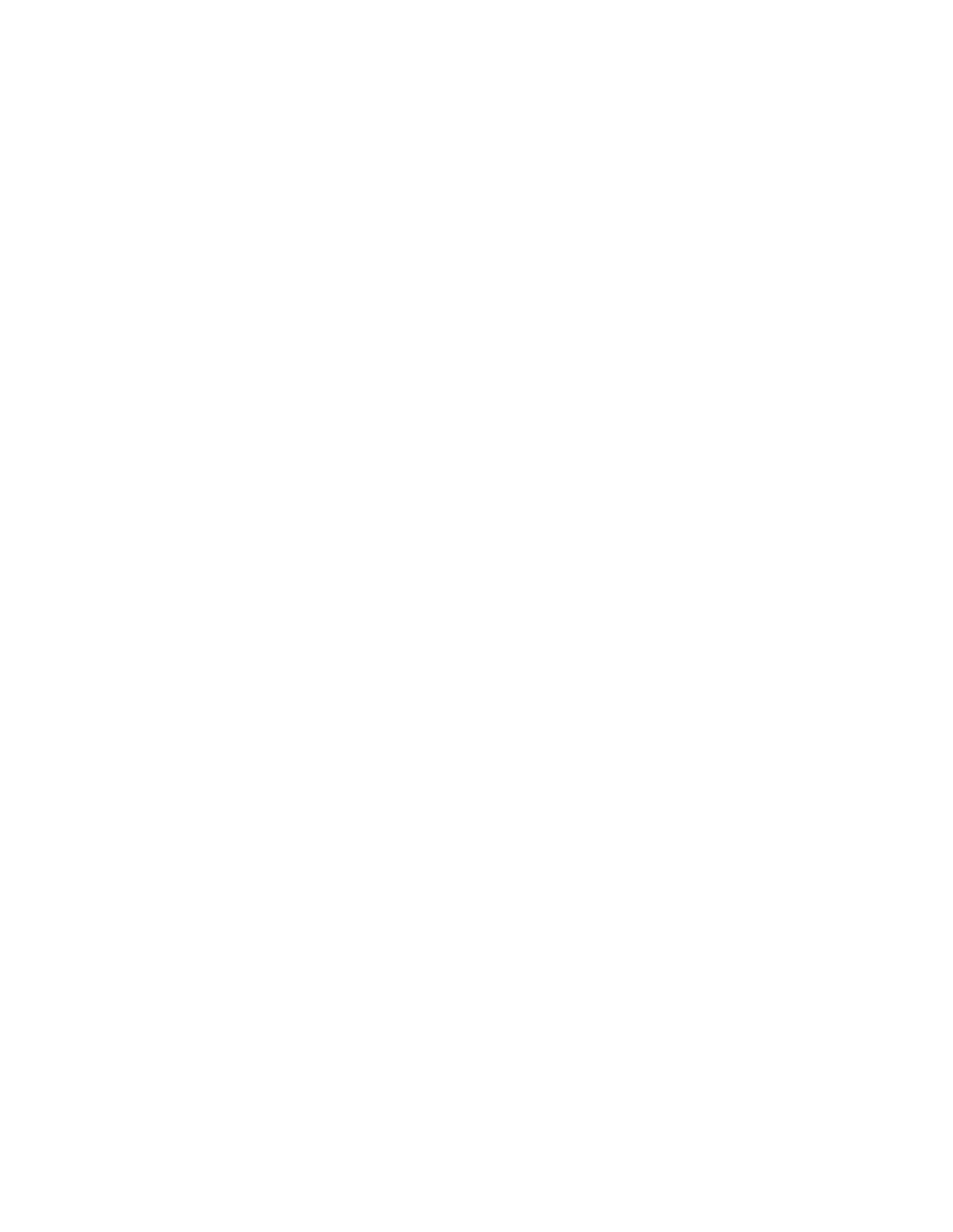## **Appendix B Historical Data**

### **Introduction**

In addition to the current survey effort, Tredyffrin-Easttown School District administered the *PAYS* in the fall of 2001 and 2003. This section of the report presents results from these two previous survey efforts. Caution should be exercised when comparing overall results across survey administrations. This is because differences in the distribution of the sample across grade levels can dramatically impact overall results, making trend comparisons of overall results inaccurate for some communities.

### **Demographic Trends**

The survey measures a variety of demographic characteristics. Table 41 shows selected characteristics of surveyed Tredyffrin-Easttown School District youth for 2001, 2003 and 2005.

| <b>Report in the contract of the Contract Contract of Subset Tourn</b> |                | <b>Number of Students</b> |                |        | <b>Percentage of Students</b> |        |
|------------------------------------------------------------------------|----------------|---------------------------|----------------|--------|-------------------------------|--------|
|                                                                        |                |                           |                |        |                               |        |
|                                                                        | 2001           | 2003                      | 2005           | 2001   | 2003                          | 2005   |
| <b>Overall Valid Surveys</b>                                           | 1.420          | 1.601                     | 1.642          | 100.0% | 100.0%                        | 100.0% |
| Sex                                                                    |                |                           |                |        |                               |        |
| Male                                                                   | 697            | 796                       | 822            | 49.1%  | 49.7%                         | 50.1%  |
| Female                                                                 | 669            | 785                       | 805            | 47.1%  | 49.0%                         | 49.0%  |
| Did not respond                                                        | 54             | 20                        | 15             | 3.8%   | 1.2%                          | 0.9%   |
| <b>Ethnicity</b>                                                       |                |                           |                |        |                               |        |
| White                                                                  | 1,182          | 1,300                     | 1,299          | 83.2%  | 81.2%                         | 79.1%  |
| <b>African American</b>                                                | 32             | 52                        | 61             | 2.3%   | 3.2%                          | 3.7%   |
| Latino                                                                 | 20             | 21                        | 24             | 1.4%   | 1.3%                          | 1.5%   |
| <b>American Indian</b>                                                 | 11             | 9                         | $\overline{7}$ | 0.8%   | 0.6%                          | 0.4%   |
| <b>Asian</b>                                                           | 98             | 115                       | 125            | 6.9%   | 7.2%                          | 7.6%   |
| Other/Multiple                                                         | 56             | 86                        | 111            | 3.9%   | 5.4%                          | 6.8%   |
| Did not respond                                                        | 21             | 18                        | 15             | 1.5%   | 1.1%                          | 0.9%   |
| <b>Grade Level</b>                                                     |                |                           |                |        |                               |        |
| 6 <sup>th</sup>                                                        | 414            | 421                       | 420            | 29.2%  | 26.3%                         | 25.6%  |
| 7 <sup>th</sup>                                                        | $\overline{0}$ | $\Omega$                  | $\overline{0}$ | 0.0%   | 0.0%                          | 0.0%   |
| 8 <sup>th</sup>                                                        | 376            | 424                       | 411            | 26.5%  | 26.5%                         | 25.0%  |
| <b>9th</b>                                                             | $\Omega$       | $\Omega$                  | $\mathbf{0}$   | 0.0%   | 0.0%                          | 0.0%   |
| 10 <sup>th</sup>                                                       | 360            | 424                       | 406            | 25.4%  | 26.5%                         | 24.7%  |
| 11 <sup>th</sup>                                                       | $\Omega$       | $\overline{0}$            | $\mathbf{0}$   | 0.0%   | 0.0%                          | 0.0%   |
| 12 <sup>th</sup>                                                       | 260            | 325                       | 392            | 18.3%  | 20.3%                         | 23.9%  |

**Table 41. Selected Demographic Characteristics of Surveyed Youth**

Note: Rounding can produce totals that do not equal 100%.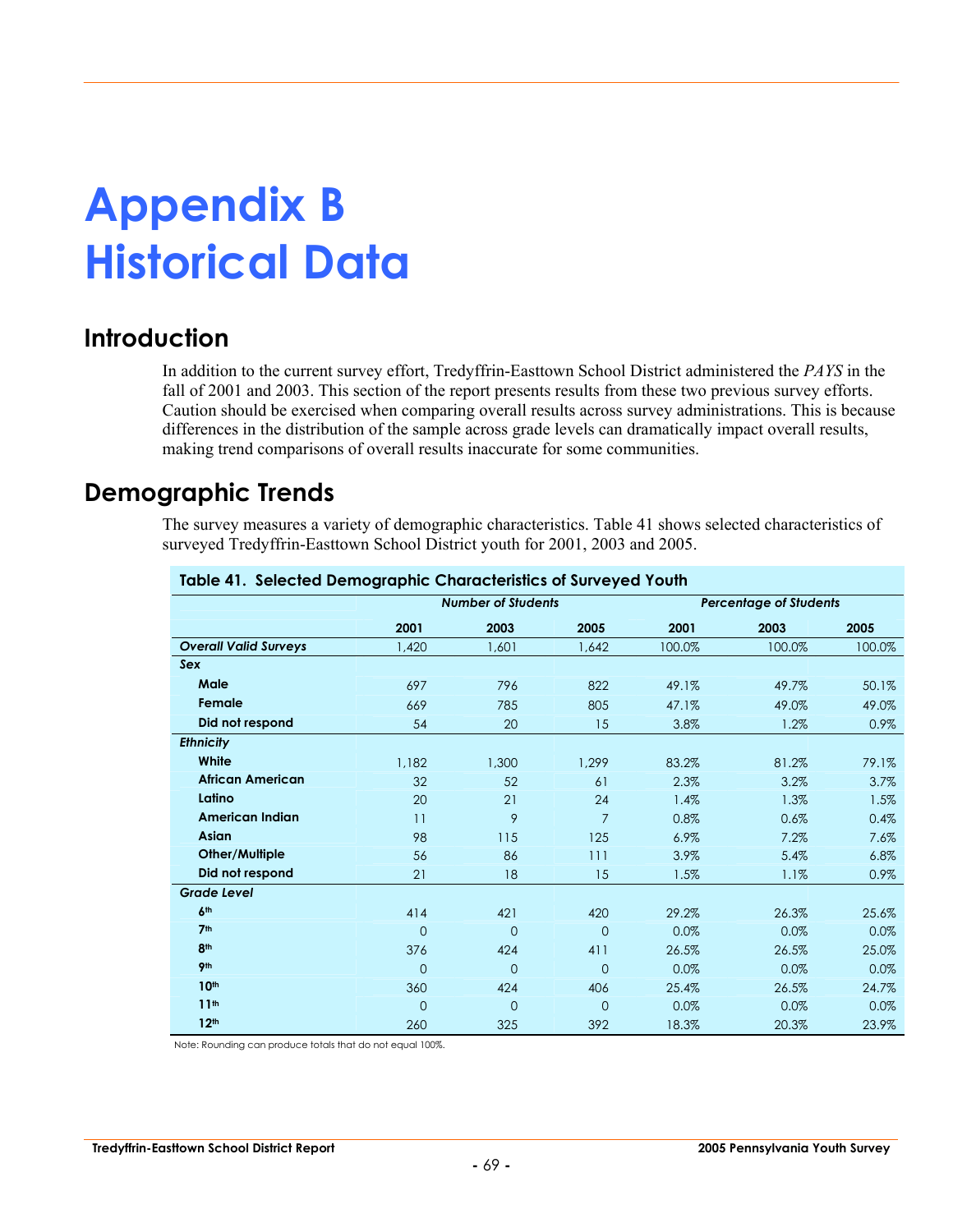### **ATOD Results, 2001 and 2003**

**Table 42. Lifetime Use of Alcohol, Tobacco and Other Drugs, Tredyffrin-Easttown School District 2001**

|                      | 6 <sup>th</sup> | 7 <sup>th</sup>          | 8 <sup>th</sup> | 9 <sub>th</sub>          | 10 <sup>th</sup> | 11 <sup>th</sup>         | 12 <sup>th</sup> | Overall |
|----------------------|-----------------|--------------------------|-----------------|--------------------------|------------------|--------------------------|------------------|---------|
|                      | $\%$            | %                        | $\%$            | %                        | $\%$             | $\%$                     | $\%$             | %       |
| <b>Alcohol</b>       | 30.4            | $-$                      | 53.4            | $\qquad \qquad -$        | 80.2             | $\overline{\phantom{a}}$ | 88.0             | 59.9    |
| <b>Cigarettes</b>    | 1.2             | $-$                      | 11.8            | $\hspace{0.05cm} \ldots$ | 37.0             | $\overline{\phantom{a}}$ | 58.9             | 23.7    |
| Smokeless Tobacco    | 0.0             | $- -$                    | 0.0             | $- -$                    | 0.8              | $-$                      | 0.4              | 0.3     |
| Marijuana            | 0.3             | $\overline{\phantom{0}}$ | 6.8             | $\overline{\phantom{a}}$ | 38.2             | $\overline{\phantom{0}}$ | 60.0             | 22.7    |
| <b>Inhalants</b>     | 1.8             | $-$                      | 5.2             | $\overline{\phantom{a}}$ | 6.7              | $\overline{\phantom{a}}$ | 20.6             | 7.4     |
| Cocaine              | 0.0             | $-$                      | 0.0             | $\hspace{0.05cm} \ldots$ | 0.6              | $\overline{\phantom{a}}$ | 4.3              | 1.0     |
| <b>Crack Cocaine</b> | 0.0             | $-$                      | 0.0             | $\hspace{0.05cm} \ldots$ | 1.1              | $\overline{\phantom{a}}$ | 0.8              | 0.4     |
| <b>Heroin</b>        | 0.0             | $-$                      | 0.0             | $--$                     | 0.0              | $\overline{\phantom{a}}$ | 0.4              | 0.1     |
| <b>Hallucinogens</b> | 0.0             | --                       | 0.3             | $-$                      | 4.6              | $\overline{\phantom{a}}$ | 15.5             | 4.1     |
| Methamphetamine      | 0.5             | --                       | 1.1             | $\hspace{0.05cm} \ldots$ | 0.9              | $\overline{\phantom{a}}$ | 4.3              | 1.5     |
| Ecstasy              | 0.0             | --                       | 1.3             | $\hspace{0.05cm} \ldots$ | 6.0              | $\overline{\phantom{a}}$ | 19.3             | 5.5     |
| <b>Steroids</b>      | 0.3             | $- -$                    | 2.2             | $--$                     | 3.2              | --                       | 0.4              | 1.5     |

Note: The symbol "--" indicates that data are not available because students were not surveyed.

| District 2001            |                 |                          |                 |                          |                  |                          |                  |         |
|--------------------------|-----------------|--------------------------|-----------------|--------------------------|------------------|--------------------------|------------------|---------|
|                          | 6 <sup>th</sup> | 7 <sup>th</sup>          | 8 <sup>th</sup> | 9 <sub>th</sub>          | 10 <sup>th</sup> | 11 <sup>th</sup>         | 12 <sup>th</sup> | Overall |
|                          | $\%$            | $\%$                     | %               | %                        | %                | %                        | %                | %       |
| <b>Alcohol</b>           | 3.8             | $\overline{\phantom{a}}$ | 14.7            | $\overline{\phantom{a}}$ | 41.1             | $-$                      | 60.6             | 26.7    |
| <b>Binge Drinking</b>    | 0.0             | $\overline{\phantom{a}}$ | 4.3             | $\hspace{0.05cm} \ldots$ | 21.8             | $\overline{\phantom{a}}$ | 44.3             | 14.8    |
| <b>Cigarettes</b>        | 0.0             | $-$                      | 3.2             | $\hspace{0.05cm} \ldots$ | 13.0             | $\overline{\phantom{a}}$ | 29.9             | 9.7     |
| <b>Smokeless Tobacco</b> | 0.3             | --                       | 1.9             | $\overline{\phantom{m}}$ | 1.7              | $\qquad \qquad -$        | 8.4              | 2.5     |
| Marijuana                | 0.0             | $-$                      | 3.0             | $\hspace{0.05cm} \ldots$ | 24.9             | $\overline{\phantom{a}}$ | 39.0             | 14.3    |
| <b>Inhalants</b>         | 0.5             | $-$                      | 1.4             | $\hspace{0.05cm} \ldots$ | 1.4              | $\overline{\phantom{a}}$ | 4.0              | 1.6     |
| Cocaine                  | 0.0             | $-$                      | 0.0             | $\hspace{0.05cm} \ldots$ | 0.3              | $\overline{\phantom{a}}$ | 1.2              | 0.3     |
| <b>Crack Cocaine</b>     | 0.0             | --                       | 0.0             | $\qquad \qquad -$        | 0.6              | $\qquad \qquad -$        | 0.8              | 0.3     |
| <b>Heroin</b>            | 0.0             | $-$                      | 0.0             | $\hspace{0.05cm} \ldots$ | 0.0              | $\overline{\phantom{a}}$ | 0.4              | 0.1     |
| <b>Hallucinogens</b>     | 0.0             | --                       | 0.0             | $\hspace{0.05cm} \ldots$ | 2.3              | $\overline{\phantom{a}}$ | 6.0              | 1.7     |
| Methamphetamine          | 0.3             | $-$                      | 0.3             | $\hspace{0.05cm} \ldots$ | 0.0              | $\overline{\phantom{a}}$ | 0.4              | 0.2     |
| <b>Ecstasy</b>           | 0.3             | $\overline{\phantom{a}}$ | 0.8             | $\hspace{0.05cm} \ldots$ | 2.6              | $\overline{\phantom{a}}$ | 7.1              | 2.3     |
| <b>Steroids</b>          | 0.0             | --                       | 0.0             | $- -$                    | 1.1              | $-$                      | 0.0              | 0.3     |

#### **Table 43. Past-30-Day Use of Alcohol, Tobacco and Other Drugs, Tredyffrin-Easttown School District 2001**

Note: The symbol "--" indicates that data are not available because students were not surveyed.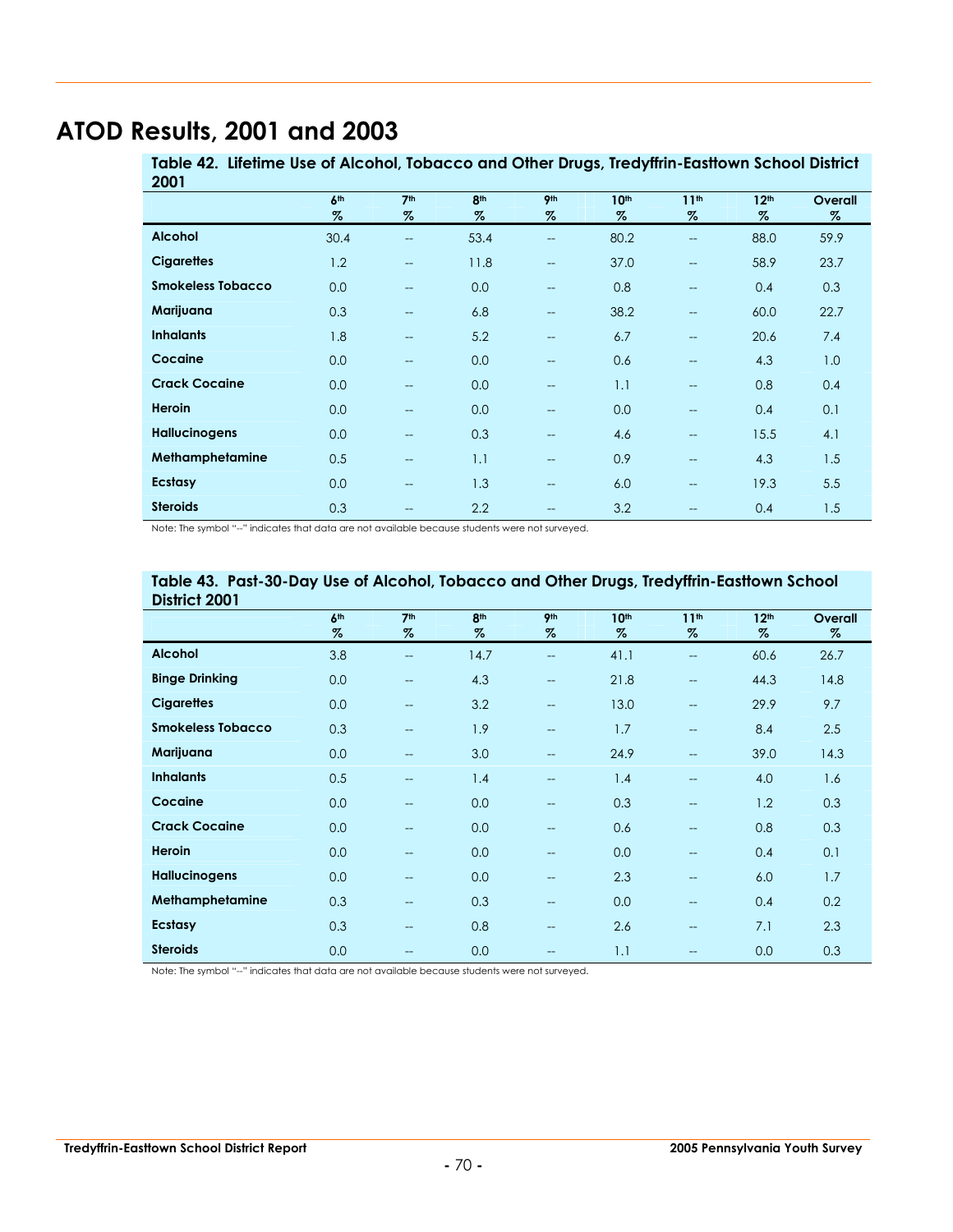| <b>ZUUS</b>                                |                 |                          |                 |                                                     |                  |                          |                  |         |
|--------------------------------------------|-----------------|--------------------------|-----------------|-----------------------------------------------------|------------------|--------------------------|------------------|---------|
|                                            | 6 <sup>th</sup> | 7 <sup>th</sup>          | 8 <sup>th</sup> | 9 <sub>th</sub>                                     | 10 <sup>th</sup> | 11 <sup>th</sup>         | 12 <sup>th</sup> | Overall |
|                                            | $\%$            | $\%$                     | $\%$            | $\%$                                                | $\%$             | %                        | $\%$             | $\%$    |
| <b>Alcohol</b>                             | 26.3            | $-$                      | 51.6            | $\overline{\phantom{a}}$                            | 75.4             | $-$                      | 85.5             | 58.2    |
| <b>Cigarettes</b>                          | 1.7             | $\overline{\phantom{a}}$ | 11.0            | $\overline{\phantom{a}}$                            | 33.3             | $\overline{\phantom{a}}$ | 52.3             | 22.9    |
| <b>Smokeless Tobacco</b>                   | 0.7             | $\overline{\phantom{a}}$ | 2.4             | $\qquad \qquad -$                                   | 6.4              | $\overline{\phantom{m}}$ | 13.6             | 5.3     |
| Marijuana                                  | 1.5             | $\overline{\phantom{a}}$ | 7.4             | $\overline{\phantom{a}}$                            | 32.6             | $-$                      | 55.9             | 22.5    |
| <b>Inhalants</b>                           | 3.9             | $-$                      | 5.5             | $\overline{\phantom{a}}$                            | 10.9             | $-$                      | 14.9             | 8.4     |
| Cocaine                                    | 0.5             | $\hspace{0.05cm}$        | 0.5             | $\qquad \qquad -$                                   | 2.6              | $\overline{\phantom{a}}$ | 6.2              | 2.2     |
| <b>Crack Cocaine</b>                       | 0.2             | $-$                      | 0.7             | $\overline{a}$                                      | 2.6              | $-$                      | 2.8              | 1.5     |
| Heroin                                     | 0.0             | $-$                      | 0.2             | $\overline{\phantom{a}}$                            | 1.9              | $-$                      | 1.8              | 0.9     |
| <b>Hallucinogens</b>                       | 0.5             | $-$                      | 1.2             | $\overline{\phantom{a}}$                            | 11.6             | $-$                      | 14.8             | 6.6     |
| Methamphetamine                            | 0.5             | $\hspace{0.05cm}$        | 0.5             | $\qquad \qquad -$                                   | 2.1              | $\overline{\phantom{a}}$ | 3.1              | 1.5     |
| Ecstasy                                    | 0.5             | $\hspace{0.05cm}$        | 1.2             | $\hspace{0.05cm} -\hspace{0.05cm} -\hspace{0.05cm}$ | 6.0              | $-$                      | 11.1             | 4.4     |
| <b>Steroids</b>                            | 0.8             | $\hspace{0.05cm}$        | 2.1             | $\equiv$                                            | 2.4              | $-$                      | 3.1              | 2.1     |
| Any Illicit Drug (Other<br>than Marijuana) | 4.1             | $-$                      | 7.3             | $-$                                                 | 18.6             |                          | 26.8             | 13.5    |

**Table 44. Lifetime Use of Alcohol, Tobacco and Other Drugs, Tredyffrin-Easttown School District 2003**

Note: The symbol "--" indicates that data are not available because students were not surveyed.

| District 2003                              |                 |                          |                 |                          |                  |                          |                  |         |
|--------------------------------------------|-----------------|--------------------------|-----------------|--------------------------|------------------|--------------------------|------------------|---------|
|                                            | 6 <sup>th</sup> | 7 <sup>th</sup>          | 8 <sup>th</sup> | <b>9th</b>               | 10 <sup>th</sup> | 11 <sup>th</sup>         | 12 <sup>th</sup> | Overall |
|                                            | $\%$            | %                        | $\%$            | %                        | $\%$             | $\%$                     | $\%$             | %       |
| <b>Alcohol</b>                             | 4.4             | $-$                      | 12.8            | $\overline{\phantom{a}}$ | 44.2             | $\overline{\phantom{m}}$ | 57.1             | 28.0    |
| <b>Binge Drinking</b>                      | 0.7             | $-$                      | 3.3             | $- -$                    | 26.9             | $-$                      | 44.2             | 17.3    |
| <b>Cigarettes</b>                          | 0.7             | $\overline{\phantom{a}}$ | 4.3             | $\qquad \qquad -$        | 15.9             | $-$                      | 33.7             | 12.4    |
| <b>Smokeless Tobacco</b>                   | 0.2             | $-$                      | 0.9             | $\overline{\phantom{a}}$ | 3.3              | $\overline{\phantom{m}}$ | 5.2              | 2.3     |
| Marijuana                                  | 1.2             | $-$                      | 2.4             | $--$                     | 20.7             | $\qquad \qquad -$        | 33.3             | 13.3    |
| <b>Inhalants</b>                           | 1.2             | $\overline{\phantom{m}}$ | 2.1             | $\qquad \qquad -$        | 4.5              | $\hspace{0.05cm}$        | 6.2              | 3.3     |
| Cocaine                                    | 0.5             | $\overline{\phantom{a}}$ | 0.0             | $\qquad \qquad -$        | 1.9              | $\qquad \qquad -$        | 1.8              | 1.0     |
| <b>Crack Cocaine</b>                       | 0.0             | --                       | 0.2             | $\qquad \qquad -$        | 1.9              | $\overline{\phantom{m}}$ | 0.9              | 0.8     |
| <b>Heroin</b>                              | 0.0             | --                       | 0.2             | $\qquad \qquad -$        | 1.2              | $\overline{\phantom{m}}$ | 1.2              | 0.6     |
| <b>Hallucinogens</b>                       | 0.2             | $-$                      | 0.7             | $\qquad \qquad -$        | 7.8              | $\qquad \qquad -$        | 7.7              | 4.0     |
| Methamphetamine                            | 0.3             | $-$                      | 0.5             | $\qquad \qquad -$        | 1.4              | $\qquad \qquad -$        | 2.2              | 1.0     |
| Ecstasy                                    | 0.5             | $\overline{\phantom{m}}$ | 0.5             | $\qquad \qquad -$        | 3.3              | $\qquad \qquad -$        | 3.7              | 1.9     |
| <b>Steroids</b>                            | 0.8             | $-$                      | 1.2             | $\qquad \qquad -$        | 1.4              | $\hspace{0.05cm}$        | 0.9              | 1.2     |
| Any Illicit Drug (Other<br>than Marijuana) | 2.2             | $-$                      | 3.6             |                          | 11.6             | $-$                      | 14.5             | 7.6     |

**Table 45. Past-30-Day Use of Alcohol, Tobacco and Other Drugs, Tredyffrin-Easttown School** 

Note: The symbol "--" indicates that data are not available because students were not surveyed.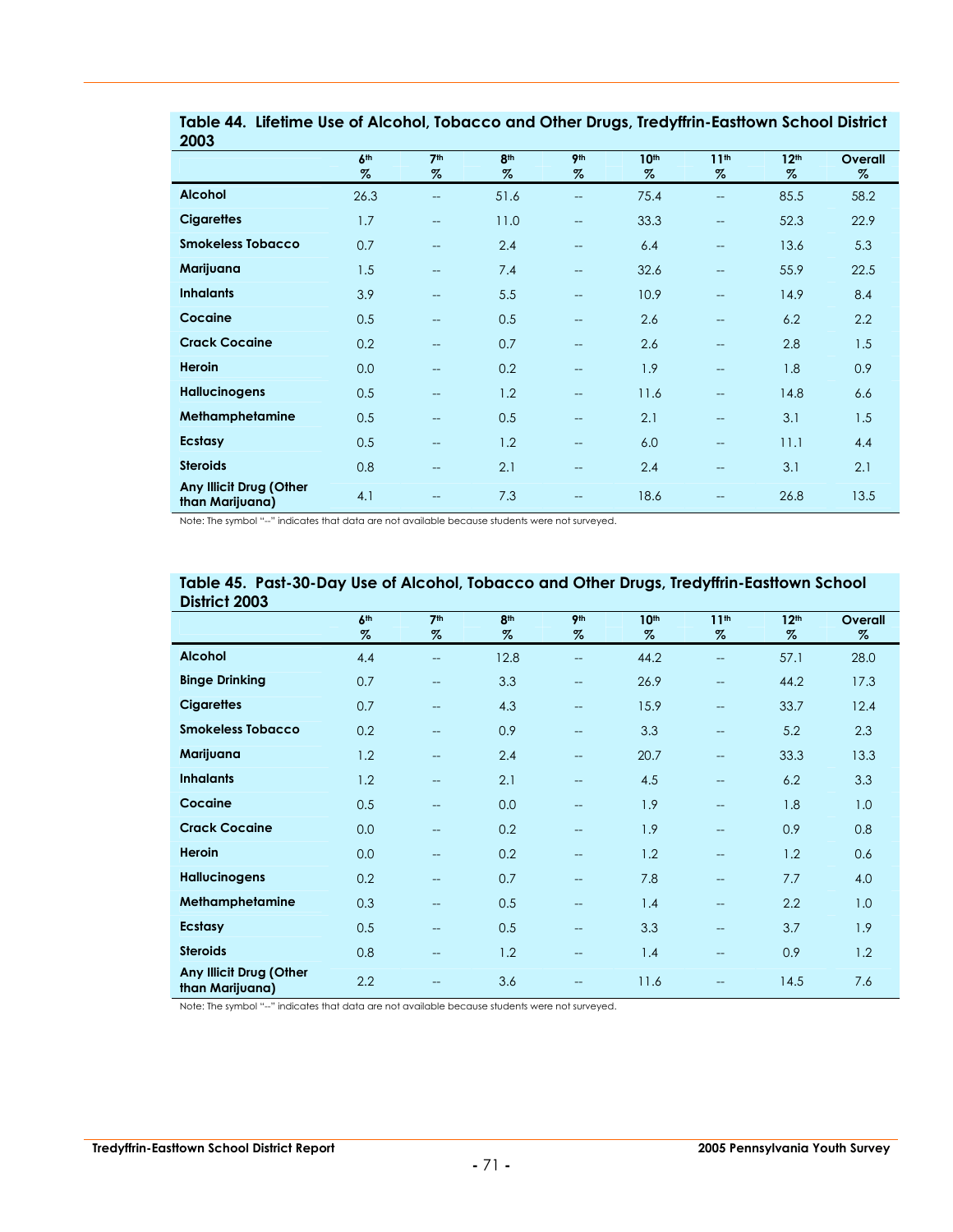## **Other Antisocial Behavior Results, 2001 and 2003**

| Table 46. Prevalence of Other Antisocial Behaviors, Tredyffrin-Easttown School District 2001 |                         |                         |                         |                          |           |                          |                          |                 |  |  |
|----------------------------------------------------------------------------------------------|-------------------------|-------------------------|-------------------------|--------------------------|-----------|--------------------------|--------------------------|-----------------|--|--|
|                                                                                              | 6 <sup>th</sup><br>$\%$ | 7 <sup>th</sup><br>$\%$ | 8 <sup>th</sup><br>$\%$ | 9 <sub>th</sub><br>$\%$  | 10th<br>% | 11 <sup>th</sup><br>$\%$ | 12 <sup>th</sup><br>$\%$ | Overall<br>$\%$ |  |  |
| Attacking Someone with Intent to Harm                                                        | 3.4                     | $-$                     | 6.8                     | $\overline{\phantom{a}}$ | 5.9       | $-$                      | 4.7                      | 5.3             |  |  |
| Attempting to Steal a Vehicle                                                                | 0.0                     | $-$                     | 1.4                     | $-$                      | 1.7       | $-$                      | 0.8                      | 0.9             |  |  |
| <b>Being Arrested</b>                                                                        | 0.2                     | $-$                     | 1.1                     | $\overline{\phantom{a}}$ | 3.1       | $\equiv$                 | 7.9                      | 2.6             |  |  |
| Being Drunk or High at School                                                                | 0.7                     | $-$                     | 2.4                     | $-$                      | 12.5      | $-$                      | 38.0                     | 11.0            |  |  |
| <b>Getting Suspended</b>                                                                     | 1.0                     | $-$                     | 3.0                     | $-$                      | 3.6       | $- -$                    | 5.4                      | 3.0             |  |  |
| <b>Selling Drugs</b>                                                                         | 0.0                     | $-$                     | 1.4                     | $-$                      | 9.7       | $-$                      | 16.0                     | 5.7             |  |  |
| Average                                                                                      | 0.9                     | $\sim$ $\sim$           | 2.7                     | $\sim$ $\sim$            | 6.1       | $\sim$ $\sim$            | 12.1                     | 4.8             |  |  |

#### **Table 47. Prevalence of Other Antisocial Behaviors, Tredyffrin-Easttown School District 2003**

|                                       | 6 <sup>th</sup> | 7 <sup>th</sup>   | 8 <sup>th</sup> | <b>9th</b>        | 10 <sup>th</sup> | 11 <sup>th</sup>                      | 12 <sup>th</sup> | Overall |
|---------------------------------------|-----------------|-------------------|-----------------|-------------------|------------------|---------------------------------------|------------------|---------|
|                                       | $\%$            | $\%$              | $\%$            | %                 | $\%$             | $\%$                                  | %                | %       |
| Attacking Someone with Intent to Harm | 5.3             | $\qquad \qquad -$ | 8.8             | $- -$             | 10.7             | $\hspace{0.05cm}$ – $\hspace{0.05cm}$ | 9.9              | 8.6     |
| Attempting to Steal a Vehicle         | 0.7             | $\qquad \qquad -$ | 0.7             | $\qquad \qquad -$ | 4.3              | $\overline{\phantom{a}}$              | 1.9              | 1.9     |
| <b>Being Arrested</b>                 | 1.2             | $- -$             | 1.9             | $- -$             | 4.1              | $\hspace{0.05cm}$ – $\hspace{0.05cm}$ | 8.3              | 3.7     |
| Being Drunk or High at School         | 0.7             | $-$               | 2.8             | $-$               | 14.7             | $-$                                   | 27.1             | 10.5    |
| <b>Getting Suspended</b>              | 1.5             | $-$               | 4.5             | $\qquad \qquad -$ | 3.8              | $\hspace{0.05cm}$ – $\hspace{0.05cm}$ | 5.2              | 3.7     |
| <b>Selling Drugs</b>                  | 1.0             | $-$               | 1.9             | $\qquad \qquad -$ | 11.9             | $\overline{\phantom{a}}$              | 16.4             | 7.4     |
| Bringing a Weapon to School           | 0.5             | $- -$             | 1.9             | $-$               | 3.1              | $\overline{\phantom{a}}$              | 2.8              | 2.0     |
| Average                               | 1.6             | $\sim$ $\sim$     | 3.2             | $\sim$ $-$        | 7.5              | $\sim$ $\sim$                         | 10.2             | 5.4     |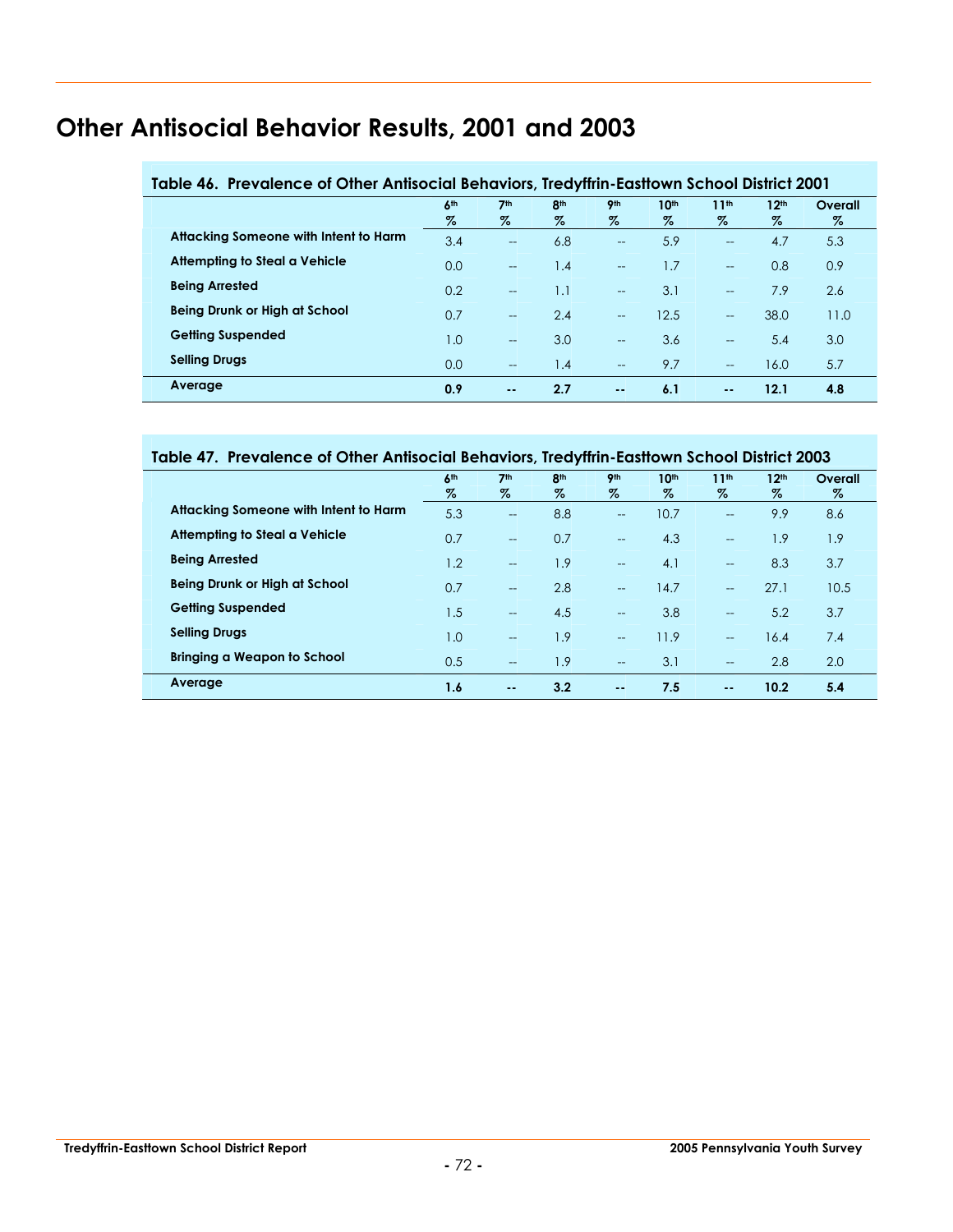## **Risk and Protective Results, 2001 and 2003**

|                             | Table 48. Protective Factor Scale Scores, Tredyffrin-Easttown School District 2001 |                 |                           |                 |                          |                  |                          |                  |                |
|-----------------------------|------------------------------------------------------------------------------------|-----------------|---------------------------|-----------------|--------------------------|------------------|--------------------------|------------------|----------------|
|                             |                                                                                    | 6 <sup>th</sup> | 7 <sup>th</sup>           | 8 <sup>th</sup> | 9 <sub>th</sub>          | 10 <sup>th</sup> | 11 <sup>th</sup>         | 12 <sup>th</sup> | Overall        |
| Community<br>Domain         | <b>Community Rewards for Prosocial Involvement</b>                                 | 64              |                           | 54              | $\overline{a}$           | 48               | $\overline{a}$           | 44               | 53             |
| Family                      | <b>Family Attachment</b>                                                           |                 |                           |                 |                          |                  |                          |                  |                |
| Domain                      | <b>Family Opportunities for Prosocial Involvement</b>                              |                 |                           |                 |                          |                  |                          |                  |                |
|                             | <b>Family Rewards for Prosocial Involvement</b>                                    |                 |                           |                 |                          |                  | --                       | $-$              |                |
| <b>School</b>               | <b>School Opportunities for Prosocial Involvement</b>                              | 68              | $-$                       | 63              | $-$                      | 69               | $\overline{\phantom{m}}$ | 62               | 66             |
| <b>Domain</b>               | <b>School Rewards for Prosocial Involvement</b>                                    | 65              | $\overline{\phantom{a}}$  | 55              | $\overline{\phantom{a}}$ | 53               | 44                       | 54               | 57             |
| Peer and                    | <b>Religiosity</b>                                                                 | 64              | $\overline{\phantom{a}}$  | 59              | $\overline{\phantom{a}}$ | 54               | $\overline{a}$           | 48               | 57             |
| <b>Individual</b><br>Domain | <b>Belief in the Moral Order</b>                                                   | 76              | $-$                       | 56              | $\overline{\phantom{a}}$ | 47               | $-$                      | 42               | 57             |
| Average                     |                                                                                    | 42              | ۵.                        | 36              |                          | 34               | $\overline{a}$           | 31               | 36             |
|                             | Table 49. Risk Factor Scale Scores, Tredyffrin-Easttown School District 2001       |                 |                           |                 |                          |                  |                          |                  |                |
|                             |                                                                                    | 6 <sup>th</sup> | 7 <sup>th</sup>           | 8 <sup>th</sup> | 9 <sub>th</sub>          | 10 <sup>th</sup> | 11 <sup>th</sup>         | 12 <sup>th</sup> | Overall        |
| Community                   | Low Neighborhood Attachment                                                        | 29              | $\overline{a}$            | 41              | $\overline{a}$           | 48               | $\overline{\phantom{a}}$ | 53               | 42             |
| <b>Domain</b>               | <b>Community Disorganization</b>                                                   | 28              | $\overline{\phantom{a}}$  | 33              | $\overline{\phantom{a}}$ | 38               | --                       | 38               | 34             |
|                             | <b>Personal Transitions and Mobility</b>                                           | 37              | <u></u>                   | 41              | --                       | 42               | <u></u>                  | 38               | 40             |
|                             | Laws and Norms Favorable to Drug Use and<br><b>Handguns</b>                        | 19              | $\overline{\phantom{0}}$  | 34              | $\overline{a}$           | 52               | --                       | 64               | 40             |
|                             | Perceived Availability of Drugs and Handguns                                       | 14              | $\overline{\phantom{a}}$  | 28              | $\overline{a}$           | 43               | $\overline{\phantom{a}}$ | 55               | 33             |
| <b>Family</b>               | <b>Poor Family Supervision</b>                                                     |                 |                           |                 |                          |                  |                          |                  | $\overline{a}$ |
| <b>Domain</b>               | <b>Poor Family Discipline</b>                                                      |                 |                           |                 |                          |                  |                          |                  |                |
|                             | <b>Family History of Antisocial Behavior</b>                                       |                 |                           |                 |                          |                  |                          |                  |                |
|                             | Parental Attitudes Favorable toward ATOD Use                                       |                 |                           |                 |                          |                  |                          |                  |                |
|                             | Parental Attitudes Favorable toward Antisocial<br><b>Behavior</b>                  |                 |                           |                 |                          |                  |                          |                  | $-$            |
| <b>School</b>               | Poor Academic Performance                                                          | 36              | --                        | 43              |                          | 46               | --                       | 49               | 43             |
| <b>Domain</b>               | Lack of Commitment to School                                                       | 27              | --                        | 44              |                          | 49               |                          | 53               | 42             |
| Peer and                    | <b>Rebelliousness</b>                                                              | 31              | $\overline{\phantom{a}}$  | 45              |                          | 49               | $\overline{\phantom{a}}$ | 55               | 44             |
| Individual                  | <b>Friends' Delinquent Behavior</b>                                                | 34              | $\overline{\phantom{a}}$  | 38              | Щ,                       | 46               | Щ,                       | 53               | 42             |
| Domain                      | <b>Friends' Use of Drugs</b>                                                       | 19 <sup>°</sup> | Щ,                        | 28              | $\overline{\phantom{a}}$ | 57               | $\overline{\phantom{a}}$ | 71               | 40             |
|                             | <b>Peer Rewards for Antisocial Behavior</b>                                        | 29              | Щ,                        | 43              | Щ,                       | 58               | 44                       | 63               | 46             |
|                             | <b>Favorable Attitudes toward Antisocial Behavior</b>                              | 36              | $\overline{\phantom{a}}$  | 54              | $\overline{\phantom{a}}$ | 57               | $\overline{\phantom{a}}$ | 58               | 50             |
|                             | <b>Favorable Attitudes toward ATOD Use</b>                                         | 22              | 44                        | 37              | Щ,                       | 60               | 44                       | 76               | 46             |
|                             | Low Perceived Risks of Drug Use                                                    | 17              | $\overline{\phantom{a}}$  | 26              | $\overline{\phantom{a}}$ | 42               | 44                       | 55               | 33             |
|                             | <b>Early Initiation (of Drug Use and Antisocial</b><br><b>Behavior)</b>            | 22              | --                        | 32              |                          | 45               | 44                       | 53               | 36             |
|                             | <b>Sensation Seeking</b>                                                           | 37              | Щ,                        | 47              | Щ,                       | 56               | 44                       | 64               | 50             |
| Average                     |                                                                                    | 21              | $\mathbb{Z}^{\mathbb{Z}}$ | 29              | цц                       | 38               | $\omega$ .               | 43               | 31             |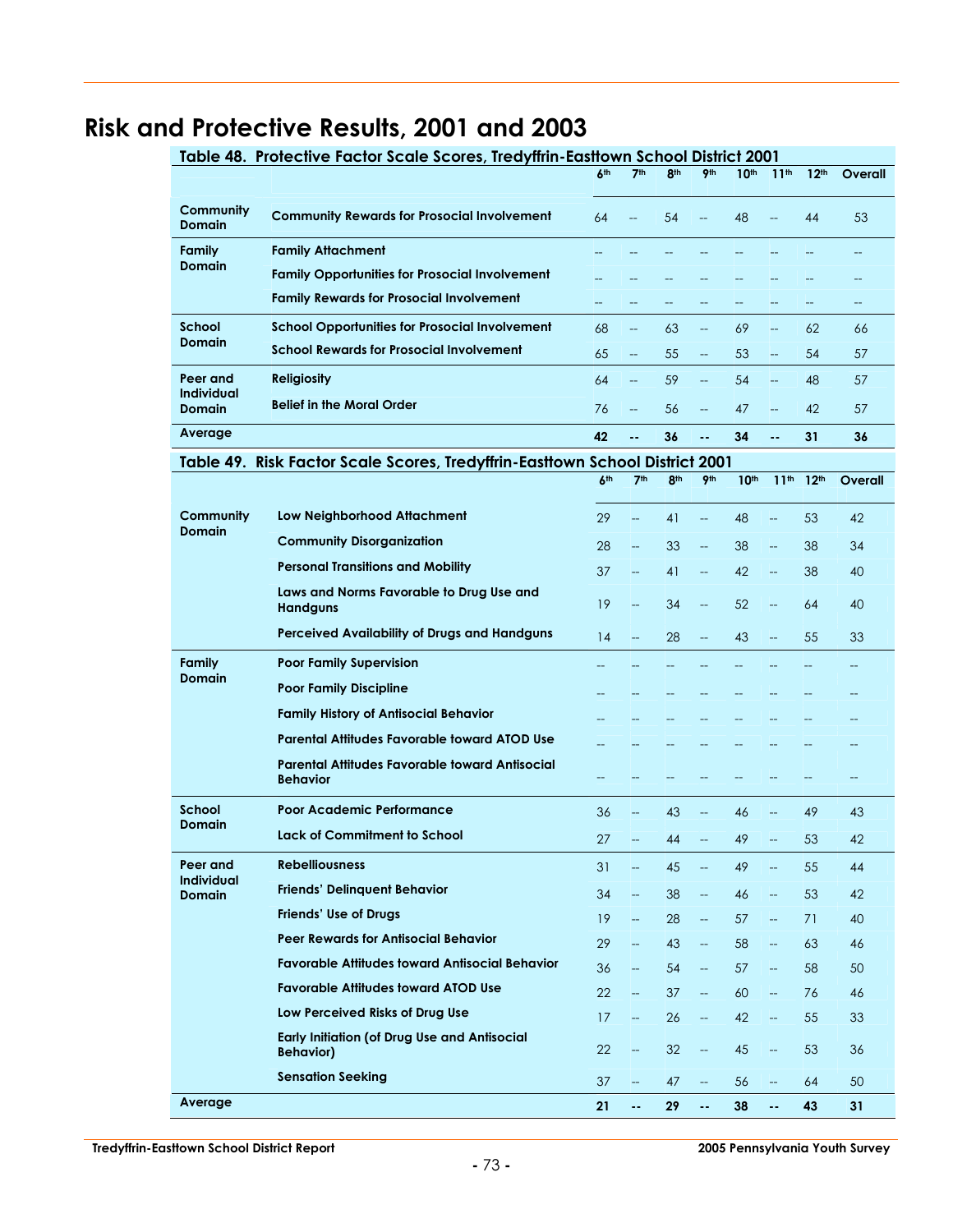|                                    | Table 50.  Protective Factor Scale Scores, Tredyffrin-Eastfown School District 2003 |                 |                                                     |                 |                          |                  |                                   |                  |         |
|------------------------------------|-------------------------------------------------------------------------------------|-----------------|-----------------------------------------------------|-----------------|--------------------------|------------------|-----------------------------------|------------------|---------|
|                                    |                                                                                     | 6 <sup>th</sup> | 7 <sup>th</sup>                                     | 8 <sup>th</sup> | 9 <sub>th</sub>          | 10 <sup>th</sup> | 11 <sup>th</sup>                  | 12 <sup>th</sup> | Overall |
| Community<br><b>Domain</b>         | <b>Community Rewards for Prosocial Involvement</b>                                  | 64              |                                                     | 52              | $\overline{\phantom{a}}$ | 46               | --                                | 44               | 52      |
| Family                             | <b>Family Attachment</b>                                                            |                 |                                                     |                 |                          |                  |                                   |                  |         |
| <b>Domain</b>                      | <b>Family Opportunities for Prosocial Involvement</b>                               |                 |                                                     |                 |                          |                  |                                   |                  |         |
|                                    | <b>Family Rewards for Prosocial Involvement</b>                                     |                 |                                                     |                 |                          |                  | --                                | $-$              | $-$     |
| School                             | <b>School Opportunities for Prosocial Involvement</b>                               | 67              | --                                                  | 65              | --                       | 64               | --                                | 65               | 65      |
| <b>Domain</b>                      | <b>School Rewards for Prosocial Involvement</b>                                     | 64              | --                                                  | 56              | --                       | 47               | $-$                               | 50               | 54      |
| Peer and                           | <b>Religiosity</b>                                                                  | 61              | --                                                  | 58              | --                       | 53               | $-$                               | 48               | 55      |
| <b>Individual</b><br><b>Domain</b> | <b>Belief in the Moral Order</b>                                                    | 78              | $-$                                                 | 65              | $\overline{\phantom{m}}$ | 51               | $-$                               | 51               | 62      |
| Average                            |                                                                                     | 42              | ۰.                                                  | 37              | μ.                       | 33               | $\overline{a}$                    | 32               | 36      |
|                                    | Table 51. Risk Factor Scale Scores, Tredyffrin-Easttown School District 2003        |                 |                                                     |                 |                          |                  |                                   |                  |         |
|                                    |                                                                                     | 6 <sup>th</sup> | 7 <sup>th</sup>                                     | 8th             | 9th                      | 10 <sup>th</sup> | 11 <sup>th</sup>                  | 12 <sup>th</sup> | Overall |
| Community                          | Low Neighborhood Attachment                                                         | 32              |                                                     | 41              | <u></u>                  | 47               |                                   | 52               | 43      |
| <b>Domain</b>                      | <b>Community Disorganization</b>                                                    | 32              | <u></u>                                             | 40              |                          | 47               |                                   | 48               | 41      |
|                                    | <b>Personal Transitions and Mobility</b>                                            | 49              | --                                                  | 46              | --                       | 52               | --                                | 46               | 49      |
|                                    | Laws and Norms Favorable to Drug Use and<br><b>Handguns</b>                         | 20              | $\overline{\phantom{a}}$                            | 36              | --                       | 55               | $-$                               | 64               | 43      |
|                                    | Perceived Availability of Drugs and Handguns                                        | 14              | --                                                  | 26              |                          | 47               |                                   | 55               | 34      |
| Family                             | <b>Poor Family Supervision</b>                                                      |                 |                                                     |                 |                          |                  |                                   |                  |         |
| <b>Domain</b>                      | <b>Poor Family Discipline</b>                                                       |                 |                                                     |                 |                          |                  |                                   |                  |         |
|                                    | <b>Family History of Antisocial Behavior</b>                                        |                 |                                                     |                 |                          |                  |                                   |                  |         |
|                                    | <b>Parental Attitudes Favorable toward ATOD Use</b>                                 |                 |                                                     |                 |                          |                  |                                   |                  |         |
|                                    | Parental Attitudes Favorable toward Antisocial<br><b>Behavior</b>                   |                 |                                                     |                 |                          |                  |                                   |                  | $-$     |
| School                             | Poor Academic Performance                                                           | 39              | --                                                  | 42              |                          | 45               | --                                | 42               | 42      |
| <b>Domain</b>                      | Lack of Commitment to School                                                        | 27              |                                                     | 40              |                          | 51               |                                   | 51               | 42      |
| Peer and                           | <b>Rebelliousness</b>                                                               | 26              | $\overline{\phantom{a}}$                            | 39              | --                       | 52               | 44                                | 51               | 41      |
| Individual<br><b>Domain</b>        | <b>Friends' Delinquent Behavior</b>                                                 | 35              | $\overline{\phantom{a}}$                            | 39              | ш.,                      | 47               | $\overline{\phantom{a}}$          | 51               | 43      |
|                                    | <b>Friends' Use of Drugs</b>                                                        | 19              | $\overline{\phantom{a}}$                            | 29              | ш.,                      | 57               | $\overline{\phantom{m}}$          | 68               | 42      |
|                                    | <b>Peer Rewards for Antisocial Behavior</b>                                         | 29              | $\overline{\phantom{a}}$                            | 44              | Щ,                       | 67               | $\overline{\phantom{a}}$          | 68               | 51      |
|                                    | <b>Favorable Attitudes toward Antisocial Behavior</b>                               | 29              | $\overline{\phantom{a}}$                            | 43              | $\overline{\phantom{a}}$ | 54               | $- -$                             | 55               | 45      |
|                                    | <b>Favorable Attitudes toward ATOD Use</b>                                          | 20              | $\overline{\phantom{m}}$                            | 32              | $\overline{\phantom{a}}$ | 57               | $\overline{\phantom{m}}$          | 66               | 43      |
|                                    | Low Perceived Risks of Drug Use                                                     | 19              | $\overline{\phantom{a}}$                            | 24              | $\overline{\phantom{0}}$ | 41               | 44                                | 48               | 32      |
|                                    | <b>Early Initiation (of Drug Use and Antisocial</b><br><b>Behavior)</b>             | 21              | $\hspace{0.05cm} -\hspace{0.05cm} -\hspace{0.05cm}$ | 31              | Щ,                       | 44               | $\overline{\phantom{a}}$          | 48               | 35      |
|                                    | <b>Sensation Seeking</b>                                                            | 31              | $\overline{\phantom{a}}$                            | 38              | $\overline{\phantom{a}}$ | 52               | $\hspace{0.05cm} \dashrightarrow$ | 56               | 44      |
| Average                            |                                                                                     | 21              | н.                                                  | 28              | 44                       | 39               | $\omega$ .                        | 41               | 32      |

#### **Table 50. Protective Factor Scale Scores, Tredyffrin-Easttown School District 2003**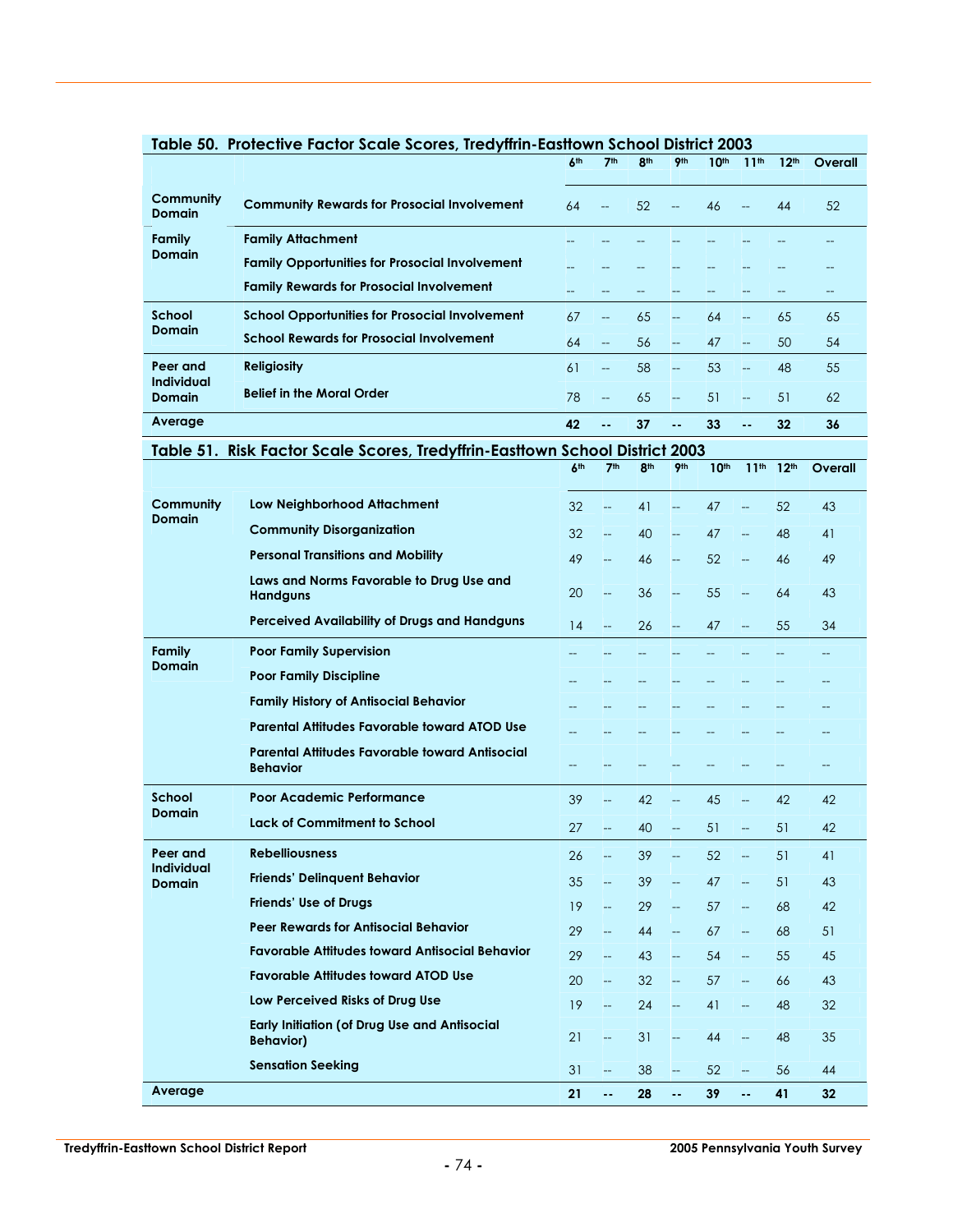# **Appendix C New Risk and Protective Factor Scoring**

### **Introduction**

Starting in 2007, the *PAYS* will adopt a new risk and protective factor measurement and scoring model. While this new model uses the same survey data as the current model, it introduces a number of enhancements to the percentile scoring process. These enhancements create a more complete risk and protective factor profile for communities, allowing planners to more accurately identify problem areas in need of prevention intervention.

Tables 52 and 53 in this appendix present 2005 risk and protective factor results for Tredyffrin-Easttown School District using the new scoring model. This enables communities to review the new methodology prior to its formal introduction in 2007. It also provides an opportunity to compare differences between the old and new models. This is important because scores generated with the new measurement and scoring model are not directly comparable to scores generated with the previous model. To address lack of comparability, future *PAYS* reports will recalculate historical risk and protective factor data with the new scoring model so communities can track changes over time.

The enhancements incorporated into the new risk and protective factor measurement and scoring model fall into three categories: (1) updates to several risk and protective factor scales, (2) the introduction of a new normative database, and (3) changes to grade-level scoring.

#### **New Risk and Protective Factor Scales**

- 1. The risk factor scale *Perceived Availability of Drugs and Handguns* has been divided into two independent scales: *Perceived Availability of Drugs* and *Perceived Availability of Handguns*. This change improves the utility of prevention data by creating separate measures for two distinct risk factors.
- 2. The risk factor scale *Laws and Norms Favorable to Drug Use and Handguns* has also been divided into two independent scales: *Laws and Norms Favorable to Drug Use* and *Laws and Norms Favorable to Handguns*. This change improves the utility of prevention data by creating separate measures for two distinct risk factors.
- 3. The other antisocial behavior components of the risk factor scale *Early Initiation (of Drug Use and Antisocial Behavior)* have been removed, and the scale has been renamed *Early Initiation of Drug Use*. This change improves both the reliability of the measure and its utility for prevention planning.
- 4. The risk factor scales *Poor Family Supervision* and *Poor Family Discipline* have been combined into a single scale called *Poor Family Management*. Analysis of *Communities That Care Youth Survey* data showed that the items that constitute the two scales are highly correlated across scales. This indicates that the items are more effective at representing a single dimension of family life.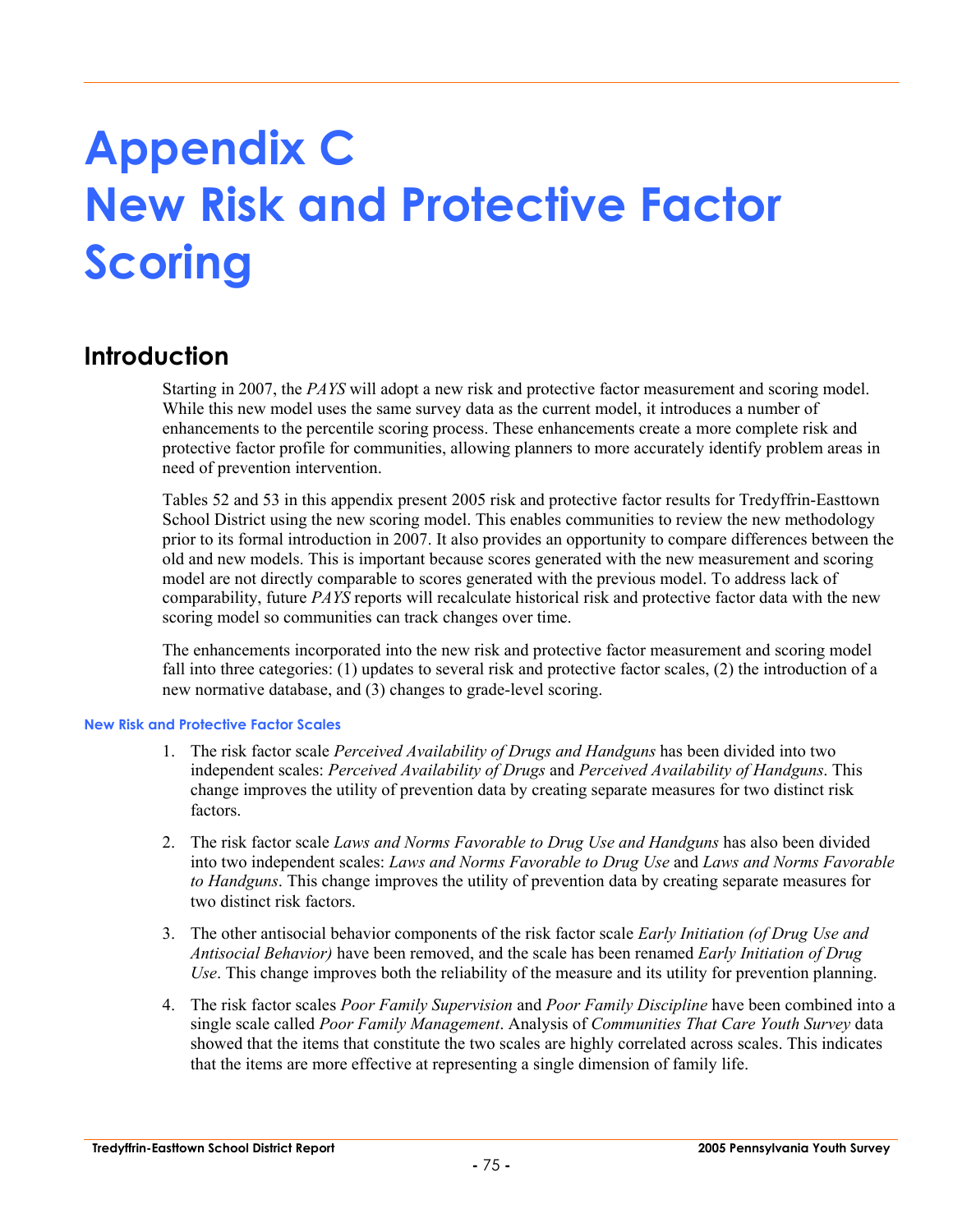- 5. The risk factor scale *Personal Transitions and Mobility* has been renamed *Transitions and Mobility*. The survey items constituting this scale remain unchanged.
- 6. The risk factor scale *Family Conflict* has been added.
- 7. The protective factor scale *Community Opportunities for Prosocial Involvement* has been added.

#### **New Normative Data**

As discussed in Section 5 of this report, percentile scores for each risk and protective factor scale are calculated by comparing survey responses to data in the *Communities That Care* normative database. The new scoring model utilizes the updated the *Communities That Care* normative database. This enhanced normative archive, which contains survey responses from over 280,000 students in grades 6 through 12, was compiled by combining the results of selected *Communities That Care Youth Survey* efforts conducted in 2000, 2001 and 2002. To enhance representativeness, statistical weights were applied to adjust the sample to exactly match the population of U.S. public school students on four key demographic variables: ethnicity, sex, socioeconomic status and urbanicity. Information on the U.S. public school student population was obtained from the Common Core of Data program at the U.S. Department of Education's National Center for Education Statistics.

#### **Grade-Level Scoring**

In previous *PAYS* efforts, risk and protective factor scale scores were calculated by comparing all respondents against a combined normative sample of students in grades 6, 8, 10, and 12. Because it contains a large number of respondents within each grade level, the new *Communities That Care* normative database allows the comparisons to be done on a grade-by-grade basis. This means that  $6<sup>th</sup>$ graders who take the *PAYS* will only be compared with  $6<sup>th</sup>$  grade responses in the normative database,  $8<sup>th</sup>$ graders will only be compared with  $8<sup>th</sup>$  grade responses, and so on. Grade-level comparisons improve the accuracy of norm-referenced scores.

Overall percentile scores for risk and protective factor scales are created by weighting the *Communities That Care* normative database to match the grade-level distribution of each survey sample.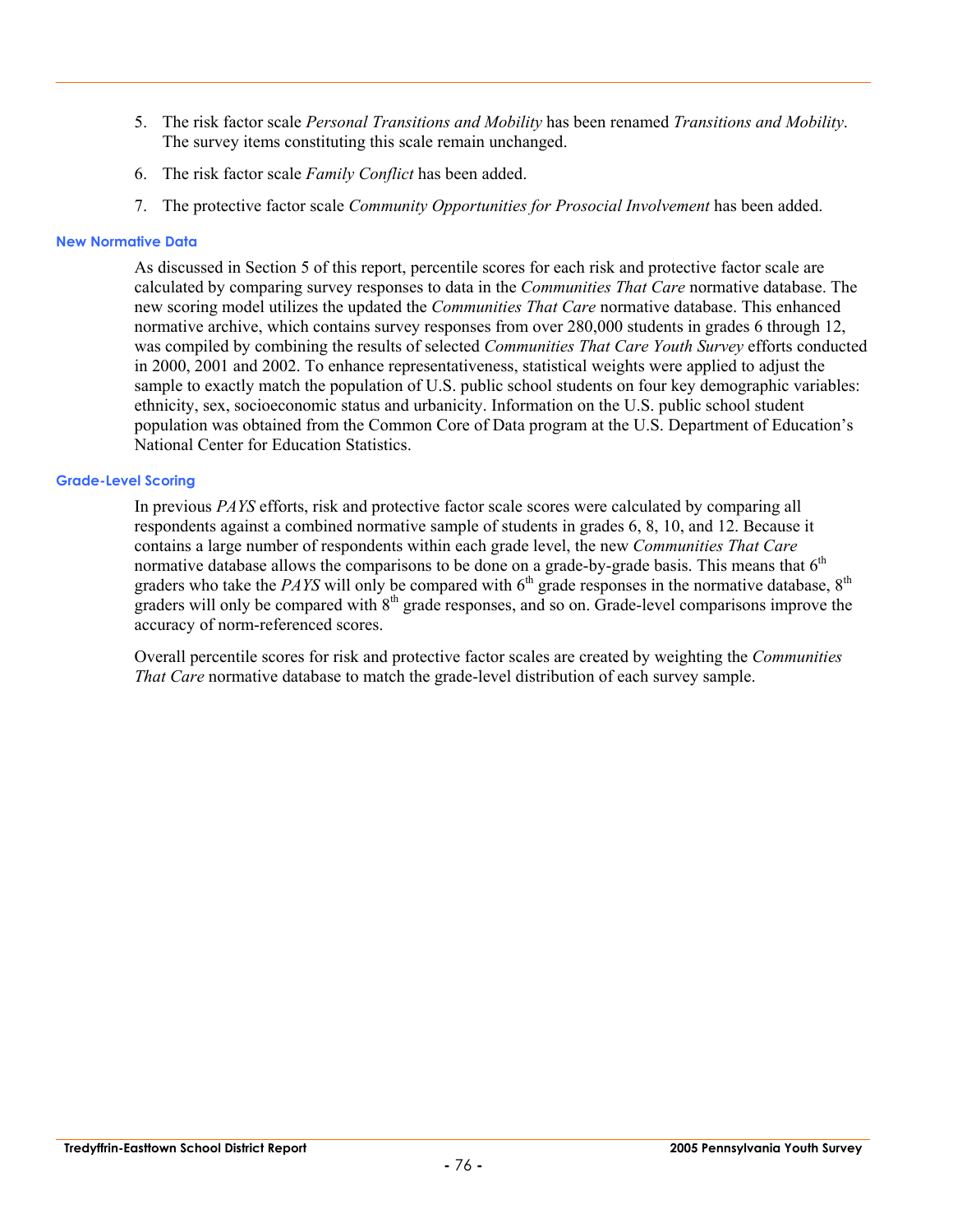|                             |                                                          | 6 <sup>th</sup> | 7 <sup>th</sup> | 8 <sup>th</sup> | 9 <sub>th</sub> | 10 <sup>th</sup> | 11 <sup>th</sup>         | 12 <sup>th</sup> | Overall |
|-----------------------------|----------------------------------------------------------|-----------------|-----------------|-----------------|-----------------|------------------|--------------------------|------------------|---------|
|                             |                                                          |                 |                 |                 |                 |                  |                          |                  |         |
| Community                   | <b>Community Opportunities for Prosocial Involvement</b> | 73              |                 | 72              | $-$             | 70               | $-$                      | 66               | 70      |
| <b>Domain</b>               | <b>Community Rewards for Prosocial Involvement</b>       | 63              | $-$             | 60              | --              | 55               | $-$                      | 54               | 58      |
| Family                      | <b>Family Attachment</b>                                 | 64              | $-$             | 56              | $-$             | 57               | $-$                      | 56               | 58      |
| <b>Domain</b>               | <b>Family Opportunities for Prosocial Involvement</b>    | 60              | $-$             | 54              | $-$             | 56               | $-$                      | 57               | 57      |
|                             | <b>Family Rewards for Prosocial Involvement</b>          | 64              |                 | 58              | $-$             | 59               | $\overline{\phantom{a}}$ | 57               | 60      |
| School                      | <b>School Opportunities for Prosocial Involvement</b>    | 62              | $-$             | 66              |                 | 74               |                          | 67               | 68      |
| <b>Domain</b>               | <b>School Rewards for Prosocial Involvement</b>          | 59              |                 | 65              | $-$             | 67               | $-$                      | 62               | 63      |
| Peer and                    | <b>Religiosity</b>                                       | 56              |                 | 53              | $-$             | 50               | $-$                      | 47               | 52      |
| Individual<br><b>Domain</b> | <b>Belief in the Moral Order</b>                         | 66              |                 | 69              | $-$             | 59               | --                       | 53               | 62      |
| Average                     |                                                          | 63              |                 | 61              | --              | 61               | --                       | 58               | 61      |

## **Table 52. New Protective Factor Scale Scores, Tredyffrin-Easttown School District 2005**

**Table 53. New Risk Factor Scale Scores, Tredyffrin-Easttown School District 2005** 

|                                    |                                                                          | 6 <sup>th</sup> | 7 <sup>th</sup>          | 8 <sup>th</sup> | 9 <sub>th</sub>          | 10 <sup>th</sup> | 11 <sup>th</sup>         | 12 <sup>th</sup> | Overall |
|------------------------------------|--------------------------------------------------------------------------|-----------------|--------------------------|-----------------|--------------------------|------------------|--------------------------|------------------|---------|
| Community                          | <b>Low Neighborhood Attachment</b>                                       | 31              | $\overline{\phantom{a}}$ | 34              | $\overline{\phantom{a}}$ | 35               | $\overline{a}$           | 34               | 34      |
| <b>Domain</b>                      | <b>Community Disorganization</b>                                         | 31              | $\overline{\phantom{a}}$ | 28              | <u></u>                  | 35               | $\overline{\phantom{a}}$ | 36               | 32      |
|                                    | <b>Transitions and Mobility</b>                                          | 37              | $\overline{\phantom{0}}$ | 43              | $\overline{\phantom{a}}$ | 45               | $\overline{a}$           | 47               | 43      |
|                                    | Laws and Norms Favorable to Drug Use                                     | 36              | <u></u>                  | 31              | $\mathbb{L}^2$           | 43               | цL,                      | 53               | 41      |
|                                    | Laws and Norms Favorable to Handguns                                     | 35              | $\overline{\phantom{a}}$ | 31              | $\overline{a}$           | 34               | $\overline{\phantom{0}}$ | 34               | 33      |
|                                    | <b>Perceived Availability of Drugs</b>                                   | 42              | $\overline{\phantom{0}}$ | 36              | $\overline{\phantom{a}}$ | 50               | $\overline{a}$           | 55               | 46      |
|                                    | <b>Perceived Availability of Handguns</b>                                | 41              | $\overline{a}$           | 36              | $\overline{\phantom{a}}$ | 33               | $\overline{a}$           | 32               | 35      |
| Family<br><b>Domain</b>            | <b>Poor Family Management</b>                                            | 35              | $\overline{\phantom{a}}$ | 37              | $\overline{\phantom{a}}$ | 44               | $\overline{a}$           | 45               | 40      |
|                                    | <b>Family Conflict</b>                                                   | 42              | $\overline{\phantom{a}}$ | 51              | $\overline{\phantom{a}}$ | 48               | $\overline{\phantom{0}}$ | 52               | 48      |
|                                    | <b>Family History of Antisocial Behavior</b>                             | 33              | <u></u>                  | 33              | <u></u>                  | 36               | $\overline{a}$           | 45               | 37      |
|                                    | <b>Parental Attitudes Favorable toward ATOD Use</b>                      | 44              | $\overline{\phantom{0}}$ | 42              | $\overline{\phantom{a}}$ | 46               | $\overline{\phantom{0}}$ | 58               | 49      |
|                                    | <b>Parental Attitudes Favorable toward Antisocial</b><br><b>Behavior</b> | 41              | $\overline{\phantom{a}}$ | 40              | $\overline{\phantom{0}}$ | 43               | $\overline{\phantom{a}}$ | 54               | 45      |
| <b>School</b>                      | Poor Academic Performance                                                | 37              | <u></u>                  | 38              | $\overline{\phantom{m}}$ | 33               | $\overline{\phantom{a}}$ | 35               | 36      |
| <b>Domain</b>                      | Lack of Commitment to School                                             | 40              | <u></u>                  | 41              | <u></u>                  | 36               | Щ,                       | 39               | 39      |
| Peer and                           | <b>Rebelliousness</b>                                                    | 33              | $\overline{a}$           | 39              | $\overline{\phantom{a}}$ | 49               | $\overline{a}$           | 54               | 44      |
| <b>Individual</b><br><b>Domain</b> | <b>Friends' Delinquent Behavior</b>                                      | 36              | $\overline{\phantom{a}}$ | 35              | $\overline{\phantom{a}}$ | 43               | $\overline{a}$           | 45               | 40      |
|                                    | <b>Friends' Use of Drugs</b>                                             | 38              | $\overline{\phantom{a}}$ | 31              | $\overline{\phantom{a}}$ | 47               | $\overline{\phantom{a}}$ | 60               | 45      |
|                                    | <b>Peer Rewards for Antisocial Behavior</b>                              | 43              | $\overline{\phantom{a}}$ | 40              | $\overline{\phantom{a}}$ | 68               | $\overline{a}$           | 78               | 58      |
|                                    | <b>Favorable Attitudes toward Antisocial Behavior</b>                    | 34              | цL,                      | 33              | $\overline{\phantom{a}}$ | 43               | u.                       | 48               | 40      |
|                                    | <b>Favorable Attitudes toward ATOD Use</b>                               | 40              | $-$                      | 35              | $\overline{\phantom{a}}$ | 52               | $\overline{a}$           | 62               | 49      |
|                                    | Low Perceived Risks of Drug Use                                          | 38              | $\overline{\phantom{a}}$ | 36              | $\overline{\phantom{a}}$ | 49               | цL,                      | 57               | 44      |
|                                    | <b>Early Initiation of Drug Use</b>                                      | 35              | $\overline{\phantom{a}}$ | 29              | $\overline{\phantom{a}}$ | 41               | $\overline{a}$           | 47               | 38      |
|                                    | <b>Sensation Seeking</b>                                                 | 46              | $\overline{\phantom{a}}$ | 33              | $\overline{\phantom{a}}$ | 42               | $\overline{\phantom{0}}$ | 48               | 42      |
| Average                            |                                                                          | 38              | --                       | 36              | $\overline{a}$           | 43               | 44                       | 49               | 42      |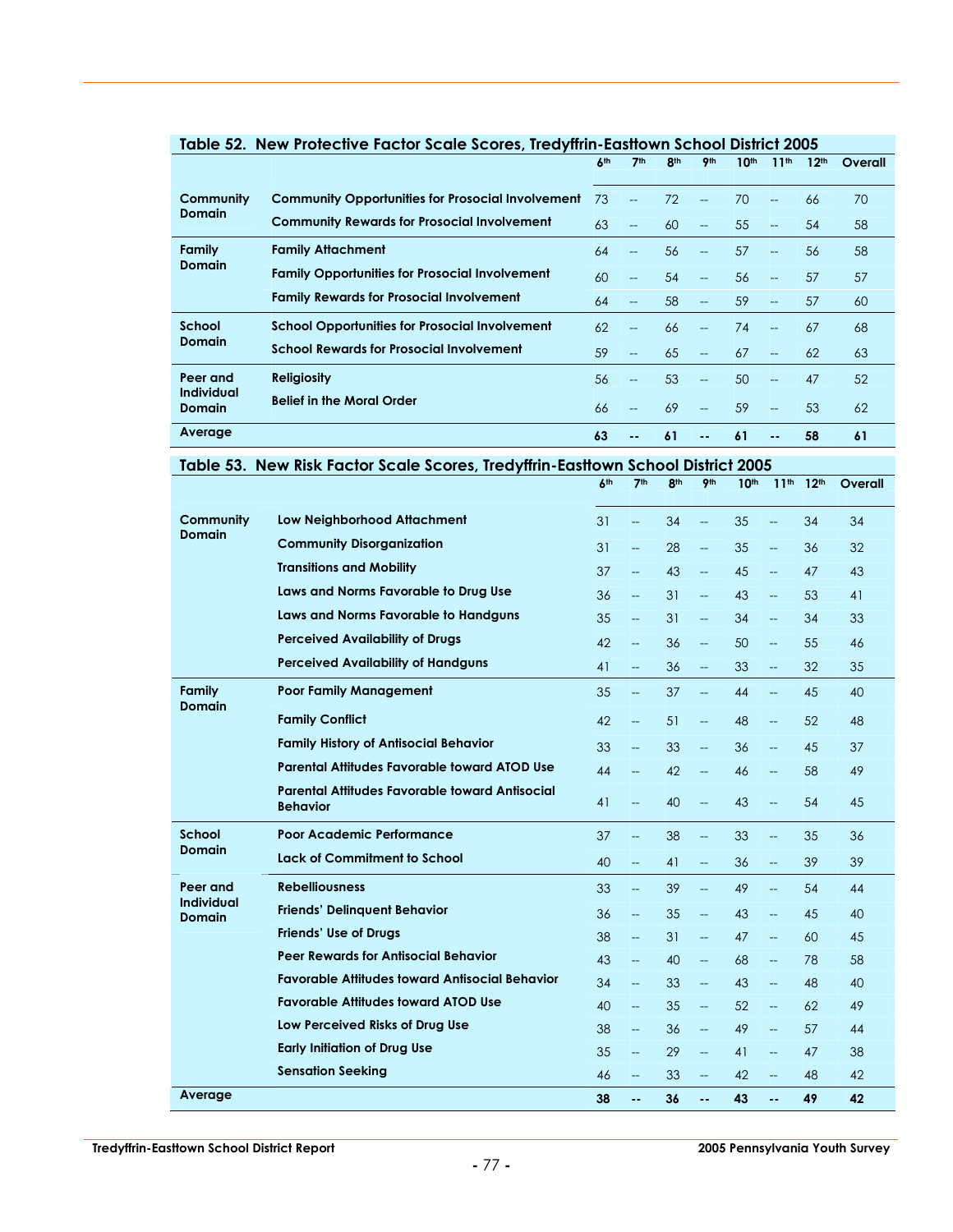# **Appendix D Other Resources**

### **Web Sites**

Office of National Drug Control Policy www.whitehousedrugpolicy.gov

National Clearinghouse for Alcohol and Drug Information www.health.org/index.htm

Substance Abuse and Mental Health Services Administration (SAMHSA) www.samhsa.gov

Monitoring the Future www.monitoringthefuture.org

National Institute on Drug Abuse (NIDA) www.nida.nih.gov and www.drugabuse.gov

National Institute on Alcohol Abuse and Alcoholism (NIAAA) www.niaaa.nih.gov

Social Development Research Group http://depts.washington.edu/sdrg

### **Prevention Program Guides**

Center for Substance Abuse Prevention, Western Center for the Application of Prevention Technologies. (2004). *Building a successful prevention program: list of all practices.* [Data file]. Available at the University of Nevada Reno's Web site, http://casat.unr.edu/bestpractices/alpha-list.php.

Center for the Study and Prevention of Violence, Institute of Behavioral Science. (2004). *Blueprints for Violence Prevention.* [Data file]. Available from the University of Colorado Boulder's Web site, www.colorado.edu/cspv/blueprints.

Hawkins, J. D., & Catalano, R. F. (2004). *Communities That Care Prevention Strategies Guide.* [Data file]. Available from the SAMHSA Web site, http://preventionplatform.samhsa.gov/.

U.S. Department of Health and Human Services, Substance Abuse and Mental Health Services Administration (SAMHSA). (2004). *Model Programs list.* [Data file]. Available from the SAMHSA Web site, http://modelprograms.samhsa.gov.

### **Prevention Planning**

Hawkins, J. D., Catalano, R. F., & Associates. (1992). *Communities that care: Action for drug abuse prevention*  $(1<sup>st</sup> ed.)$ . San Francisco: Jossey-Bass.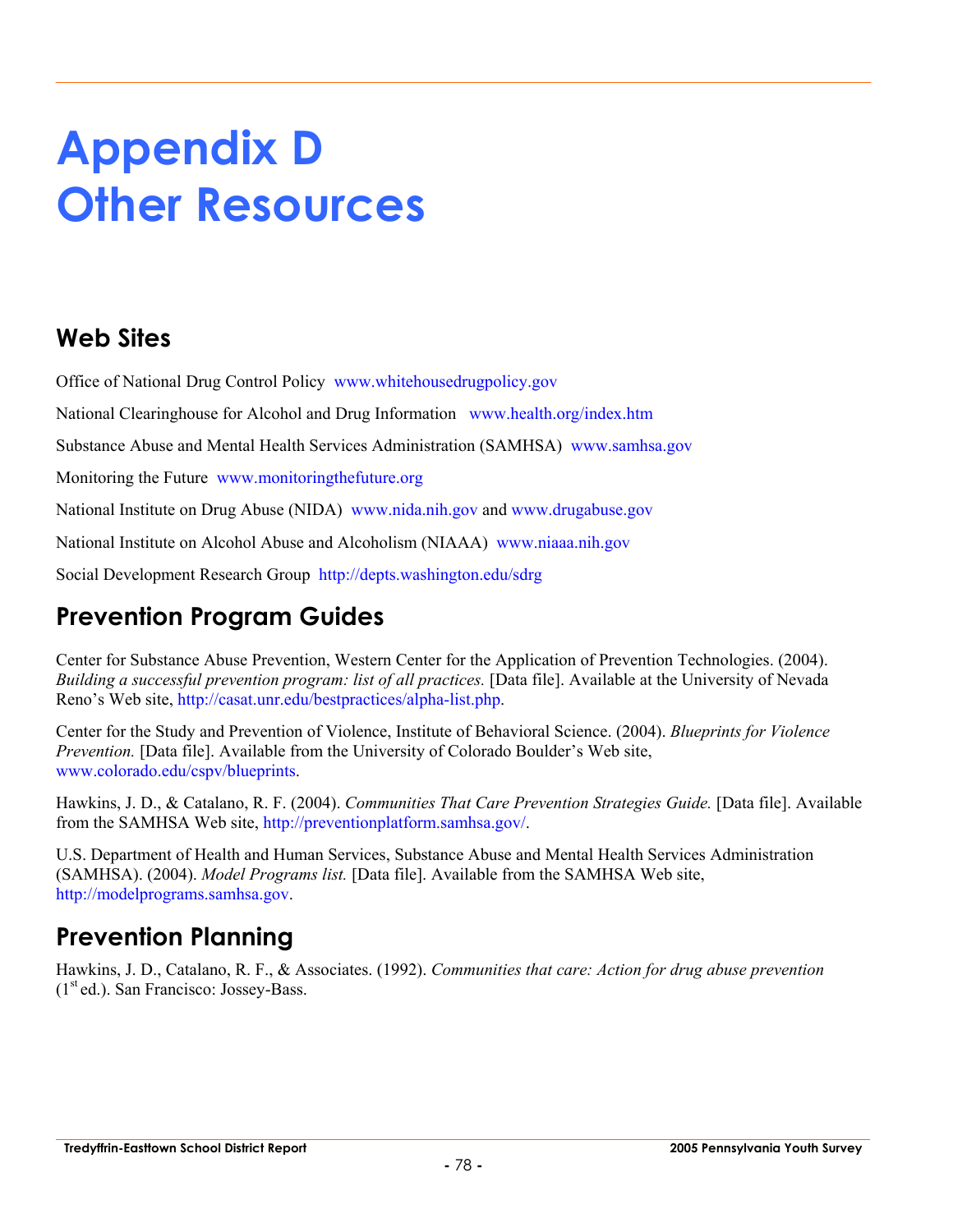## **References**

- Arthur, M. W., Hawkins, J. D., Pollard, J. A., Catalano, R. F., & Baglioni, A. J. (2002). Measuring risk and protective factors for substance use, delinquency, and other adolescent problem behaviors: The communities that care youth survey. *Evaluation Review, 26*, 575-601.
- Bachman, J., Johnston, L., O'Malley, P., & Humphrey, R. (1986). Changes in marijuana use linked to changes in perceived risks and disapproval (Monitoring the Future Occasional Paper 19). Ann Arbor, MI: Institute for Social Research.
- Bachman, J., Johnston, L., O'Malley, P., & Humphrey, R. (1988). Explaining the recent decline in marijuana use: Differentiating the effects of perceived risks, disapproval, and general lifestyle factors. *Journal of Health and Social Behavior, 29*, 92-112.
- Blum, R. W., Beuhring, T., Shew, M. L., Bearinger, L. H., Sieving, R. E., & Resnick, M. D. (2000). The effects of race/ethnicity, income, and family structure on adolescent risk behaviors. *American Journal of Public Health, 90,* 1879-1884.
- Bracht, N. & Kingsbury, L. (1990). Community organization principles in health promotion: A five-state model. In N. Bracht (Ed.), *Health promotion at the community level* (pp. 66-88). Beverly Hills, CA: Sage.
- Bry, B. H., McKeon, P., & Pandina, R. J. (1982). Extent of drug use as a function of number of risk factors. *Journal of Abnormal Psychology, 91,* 273-279.
- Everett, S. A., Ph.D., M.P.H., Giovino, G. A., Ph.D., Warren, C. W., Ph.D., Crossett, L., R.D.H., & Kann, L., Ph.D. (1998). Other substance use among high school students who use tobacco. *Journal of Adolescent Health, 23*, 289-296.
- Glaser, R. R., Van Horn, M. L., Arthur, M. W., Hawkins, J. D., & Catalano, R. F. (2005). Measurement properties of the communities that care youth survey across demographic groups. *Journal of Quantitative Criminology*, 21, 73-102.
- Hawkins, J. D., Catalano, R. F., & Associates. (1992). *Communities that care: Action for drug abuse prevention*   $(1<sup>st</sup> ed.)$ . San Francisco: Jossey-Bass.
- Hawkins, J. D., Catalano, R. F., & Miller, J. Y. (1992). Risk and protective factors for alcohol and other drug problems in adolescence and early adulthood: Implications for substance abuse prevention. *Psychological Bulletin, 112,* 64-105.
- Johnston, L. D., O'Malley, P. M., Bachman, J. G., & Schulenberg, J. E. (2005a). *Monitoring the Future national survey results on drug use, 1975-2004. Volume I: Secondary school students* (NIH Publication No. 04-5727). Bethesda, MD: National Institute on Drug Abuse.
- Johnston, L. D., O'Malley, P. M., Bachman, J. G., & Schulenberg, J. E. (2005b). *Teen drug use down but progress halts among youngest teens.* University of Michigan News and Information Services: Ann Arbor, MI. [On-line]. Available: www.monitoringthefuture.org; accessed 1/23/2005.
- National Center on Addiction and Substance Abuse at Columbia University. (1994). Cigarettes, Alcohol, Marijuana: Gateways to Illicit Drug Use.
- Newcomb, M. D. (1995). Identifying high-risk youth: Prevalence and patterns of adolescent drug abuse. In E. Rahdert & D. Czechowicz (Eds.), *Adolescent drug abuse: Clinical assessment and therapeutic interventions* (NIDA Research Monograph, 156). Washington, DC: U.S. Department of Health and Human Services.